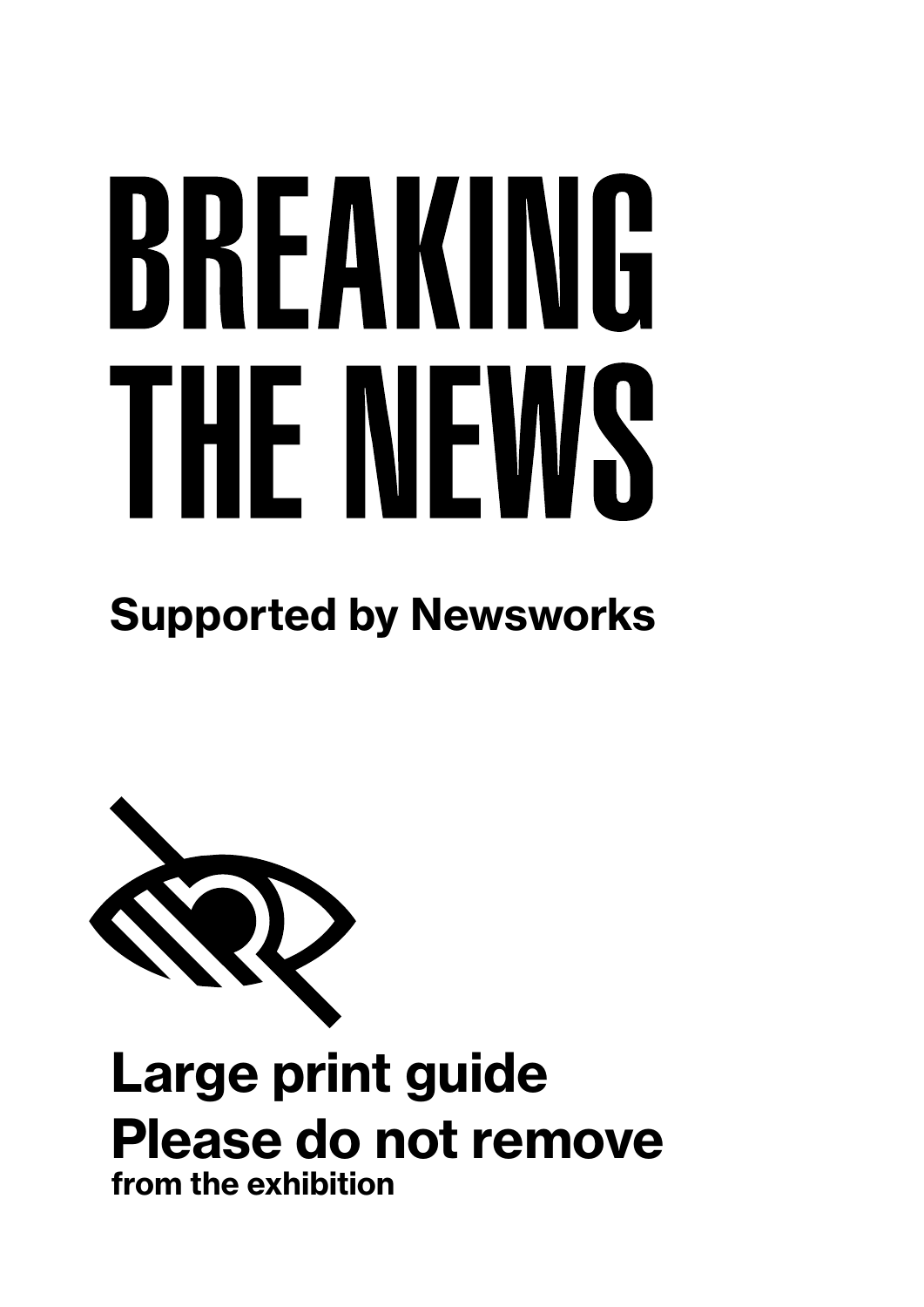In today's world, we can find news quickly and easily, and in any form that suits us. The news has also never been so hotly debated. Yet no matter how much we argue about it, we continue to seek it out.

This exhibition explores 500 years of the news in Britain through news stories. Each one tells us something different about why the news matters.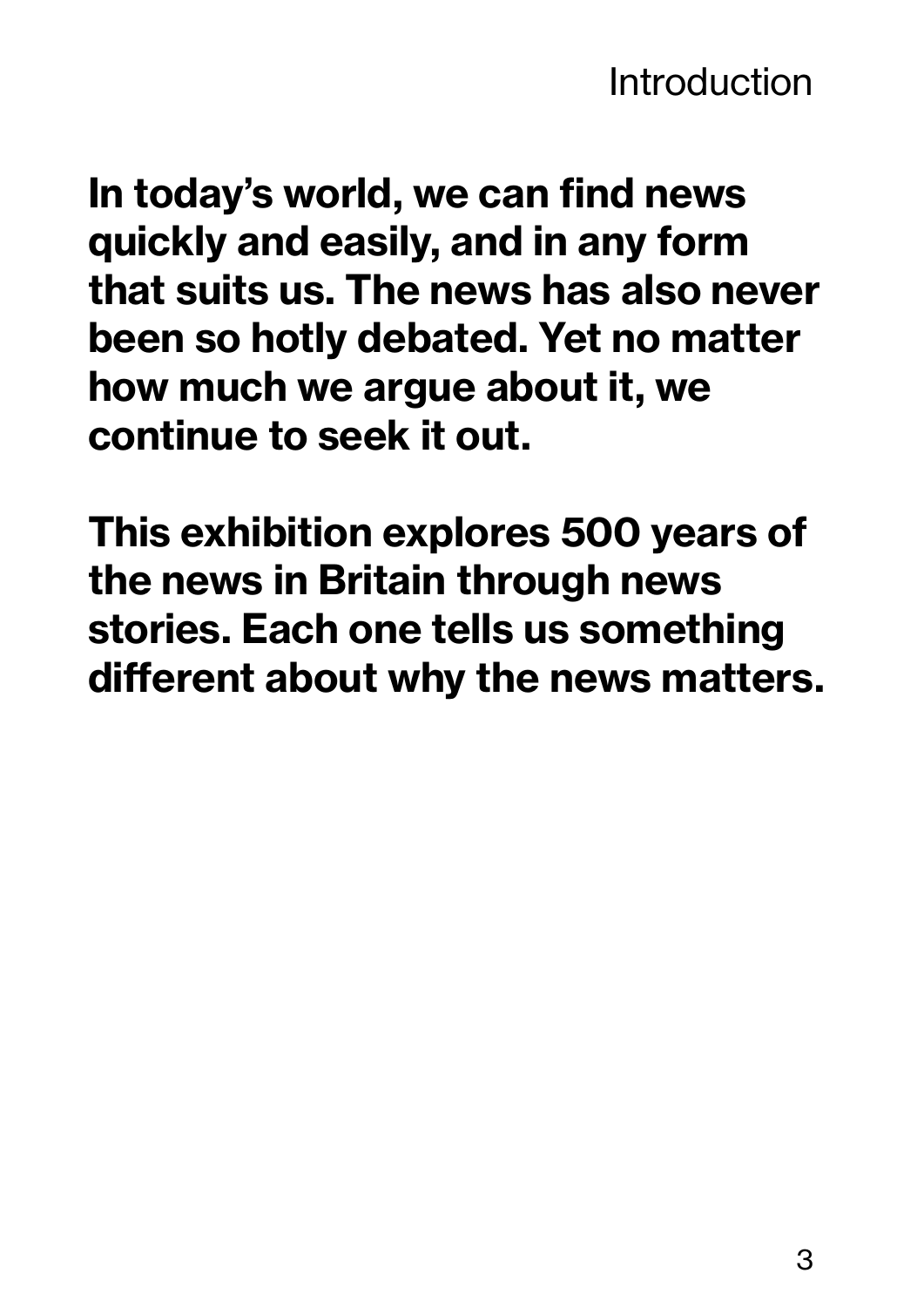Not everything that happens makes the news. Certain types of events have always dominated the headlines. We are drawn to these stories because they tell us how our lives may change, or because they speak to our emotions. They fascinate, disgust, shock or entertain us. But while the themes may feel familiar, each story in this part of the exhibition was shaped by the time, place and audience for which it was produced.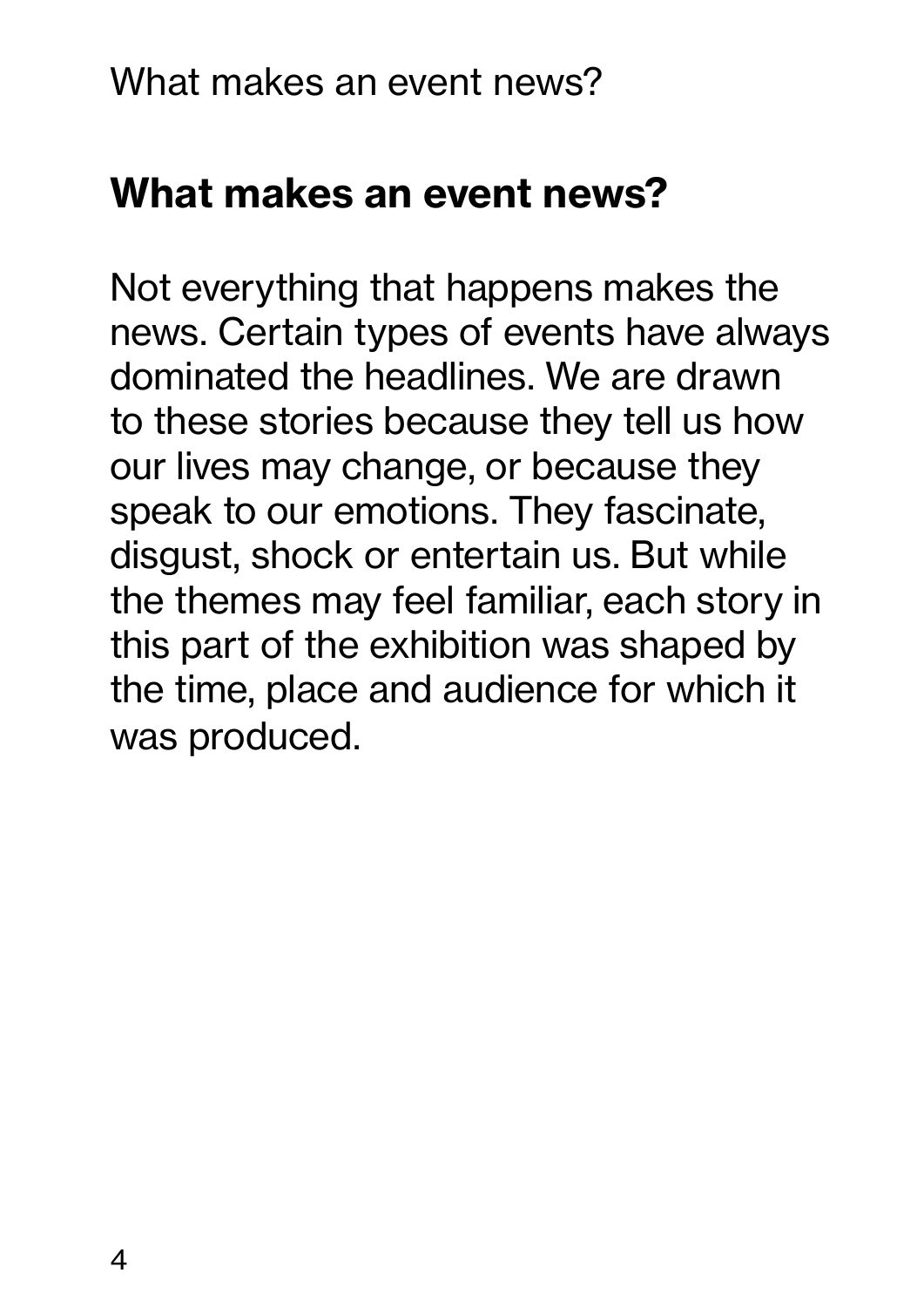# Crime and sensationalism

Sensationalised reports of crime, sex and subversion are a staple of news. We want to be shocked, offended and occasionally excited by people who commit dark or disturbing acts. The more lurid the description and loaded the headline, the more we buy into a story and a particular news maker's take on events.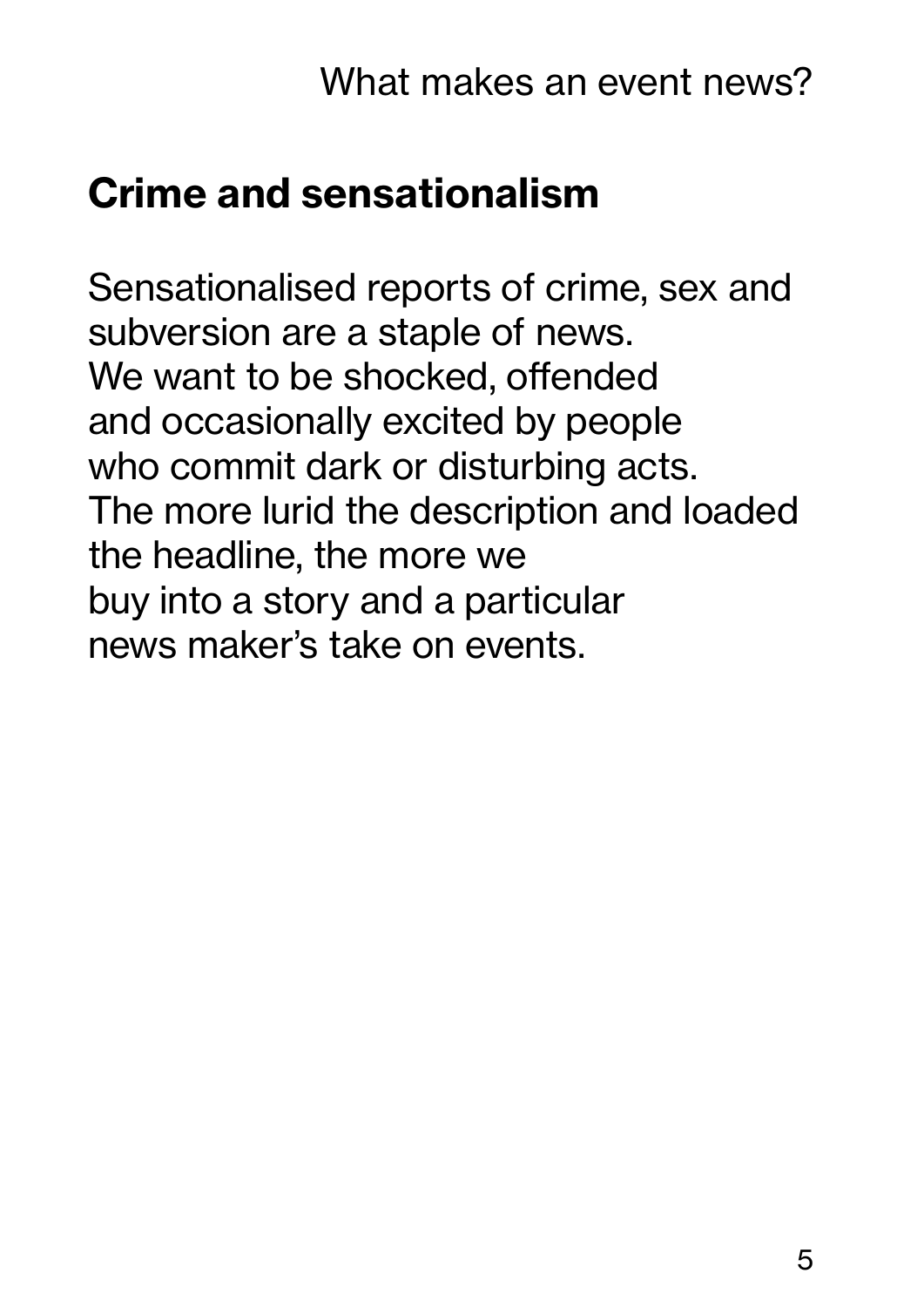# 'The tabloids were able to tease out two stories: the virgin and the whore, and to exploit both of them.'

# Errol Morris, filmmaker (2010)

The Wall Street Journal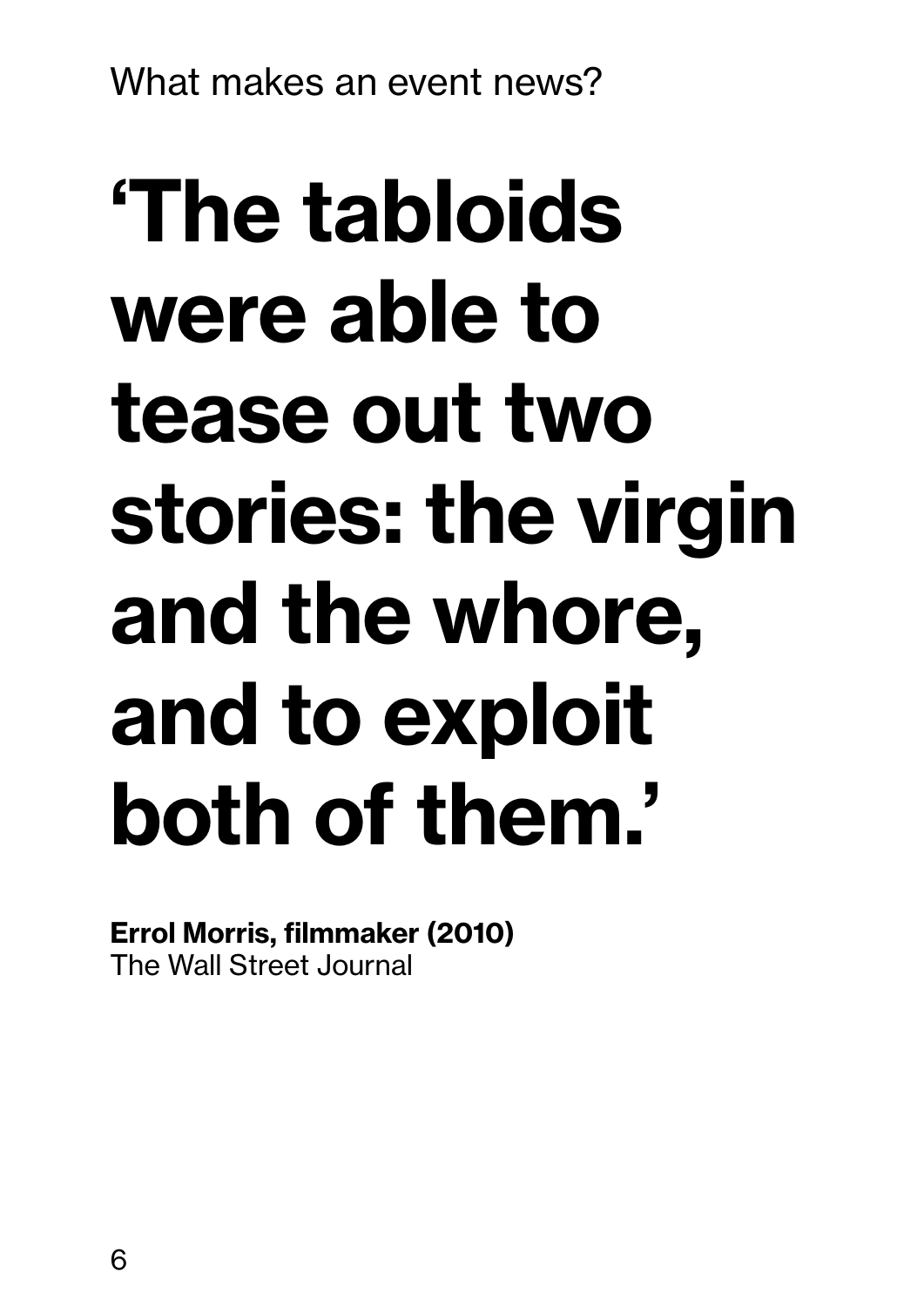# 'Sex-in-chains kidnapping case'

#### The Daily Express, 22 May 1978

The story of Kirk Anderson and Joyce McKinney is a classic example of a sensationalist tabloid story, treating serious allegations in a salacious way. Anderson, a Mormon missionary, accused McKinney of kidnap and rape. She was arrested but denied the charges, insisting they were in love and he had been brainwashed. In this exclusive interview with the Daily Express, McKinney used a fairytale-gone-wrong narrative to cast doubt on her alleged crimes.

LD3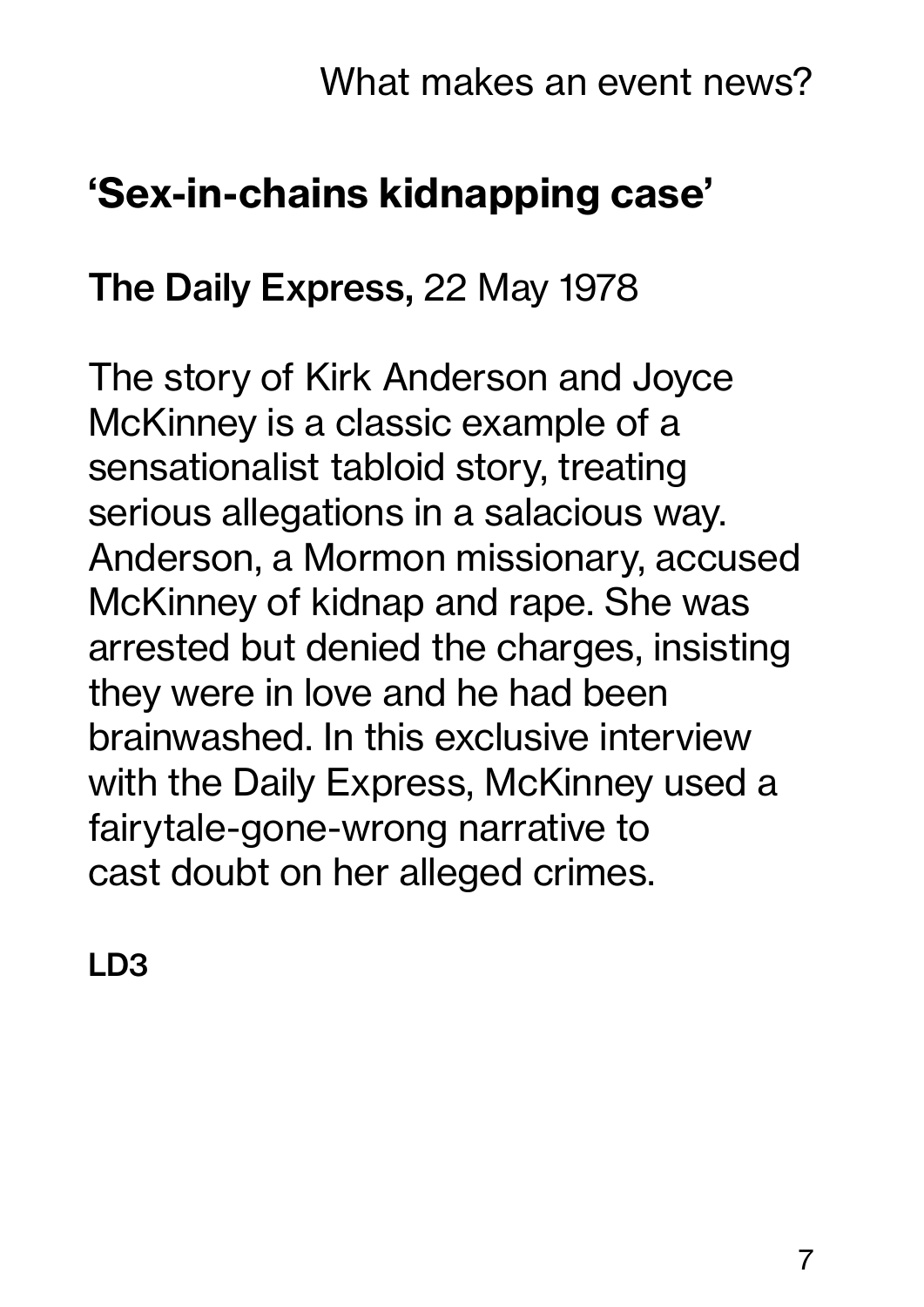# 'The Real McKinney'

# The Daily Mirror, 22 May 1978

On the same day that the Express championed Joyce McKinney, the Daily Mirror exposed her. No expense was spared to uncover her past. Nude modelling photos, acquired from an associate in LA, were splashed across this front page and throughout the paper to discredit McKinney (as well as the Express). McKinney has always insisted that the photos were faked.

LD4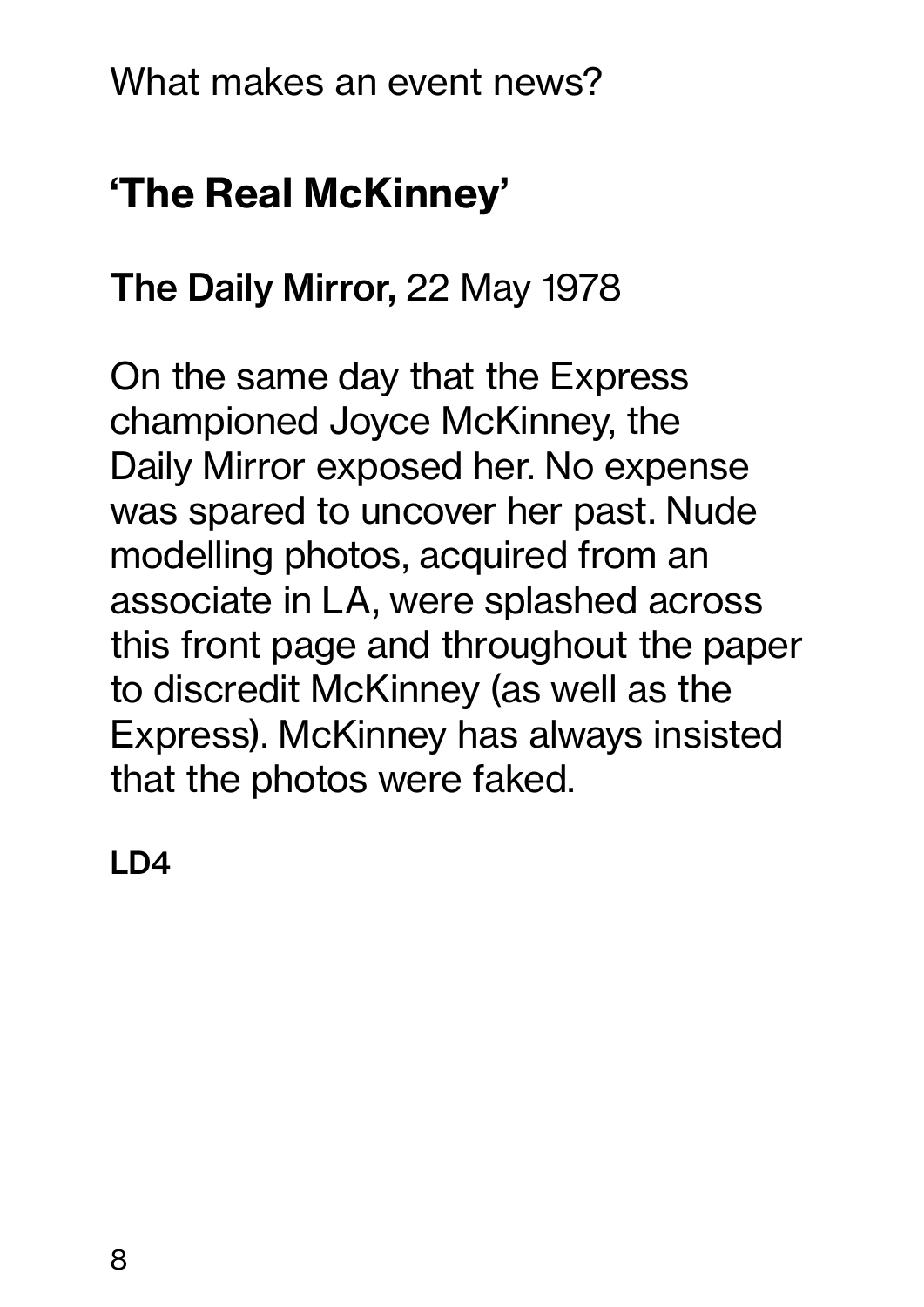# A monster infests our streets

#### Newspaper cuttings book, 1788-90

Between 1788 and 1790, over 50 women were pricked with a sharp object on the streets of London. With no suspects arrested, the press labelled the assailant the 'London Monster': a 'foreigner' who evaded the police, 'infested' the streets and was a master of disguise. This generated a climate of fear and hysteria. Sarah Sophia Banks collected this material first-hand and participated in vigilante searches for the Monster.

L.R.301.h.3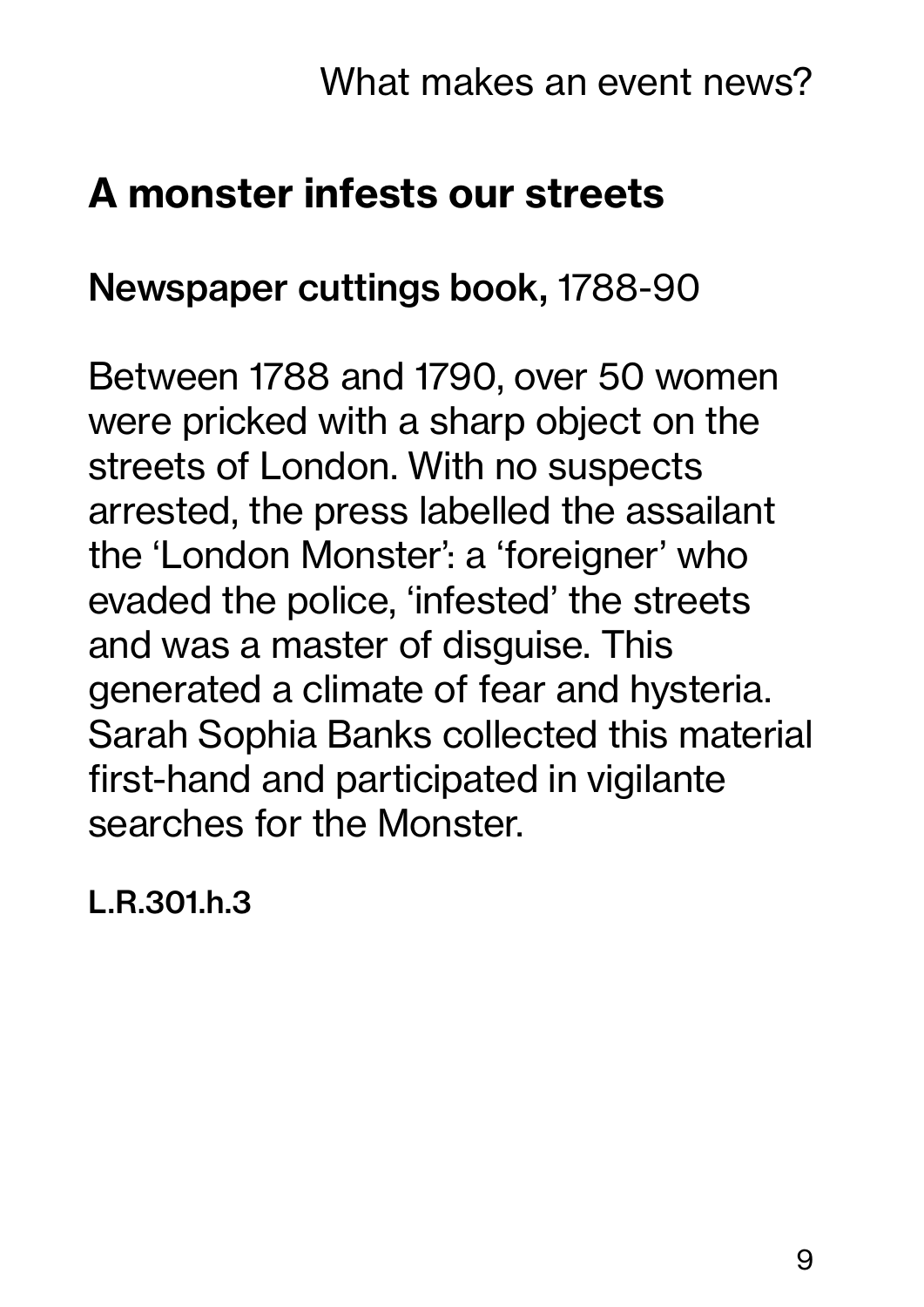# Jack the Ripper strikes again

### The Illustrated Police News, 22 September 1888

Between 1888 and 1891, five women were brutally murdered in Whitechapel. The Illustrated Police News transformed the tragedy into a sensational story. This issue depicts Annie Chapman's fatal injuries in invasive detail. The press descriptions reduced the victims to 'fallen women'. Accuracy was sacrificed for the sake of shocking readers. The reality was they struggled with hardships such as poverty, alcoholism and domestic violence. Misconceptions about the victims persist today.

#### NEWS11833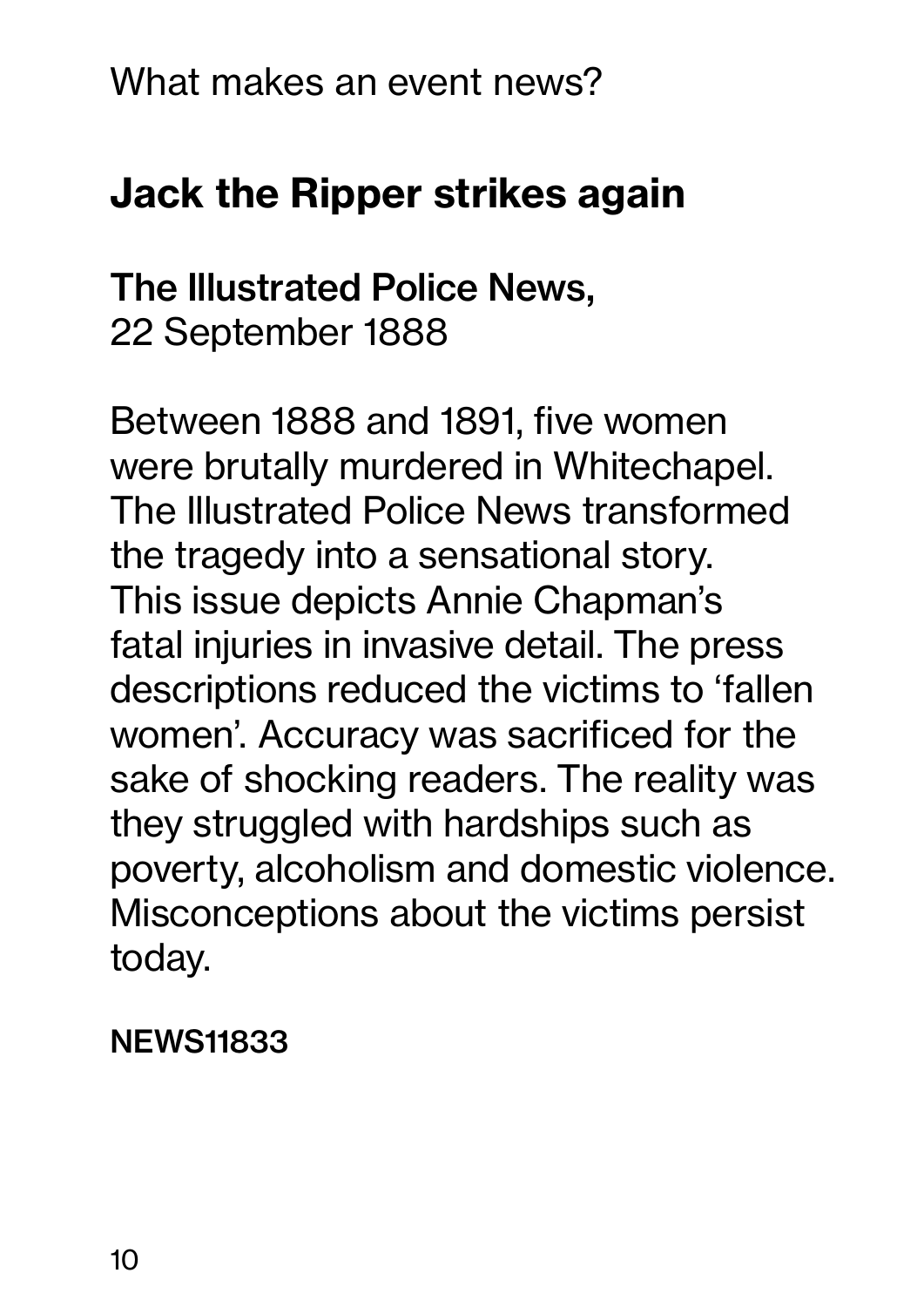# Witches in Leicestershire: where next?

The wonderful discoverie of the witchcrafts of Margaret and Phillipa Flower, 11 March 1618

Sensationalism can trigger fear, panic and paranoia. The witch hunts of the 1500s and 1600s resulted in the deaths of thousands, most of whom were women. The trials and executions were accompanied by an explosion of pamphlets alerting the public to the evils of witchcraft. These pamphlets fuelled mass hysteria and suspicion within communities, sparking more and more witch hunts.

C.27.b.35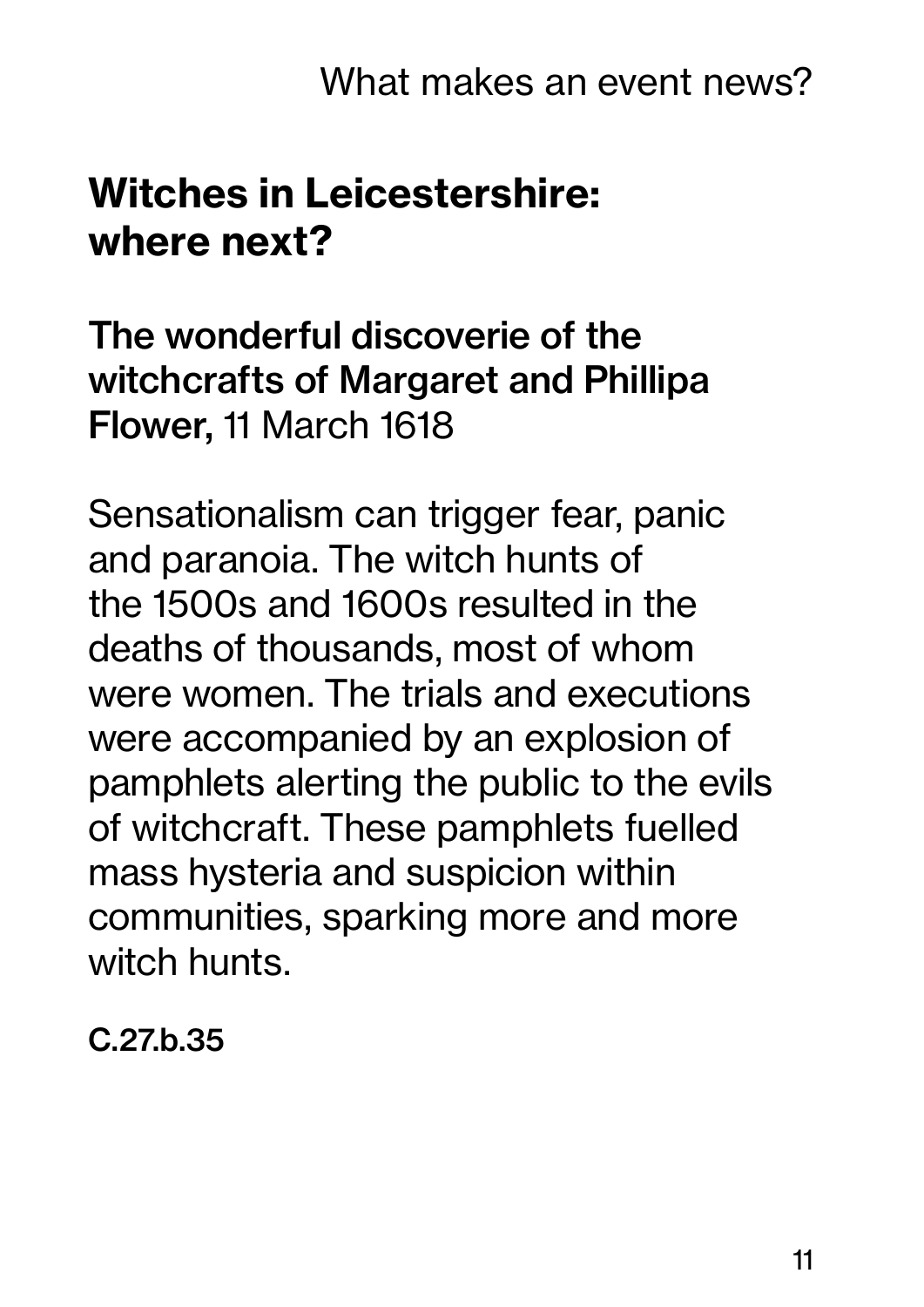# Scandal

Scandal sells. We love to see those in the public eye brought down by their own bad behaviour. Whether the scandal is sexual, financial or political, exposure in the news shocks and entertains. Nevertheless, the ability to report on scandals can be essential to democracy, as it holds those who are in positions of power to account.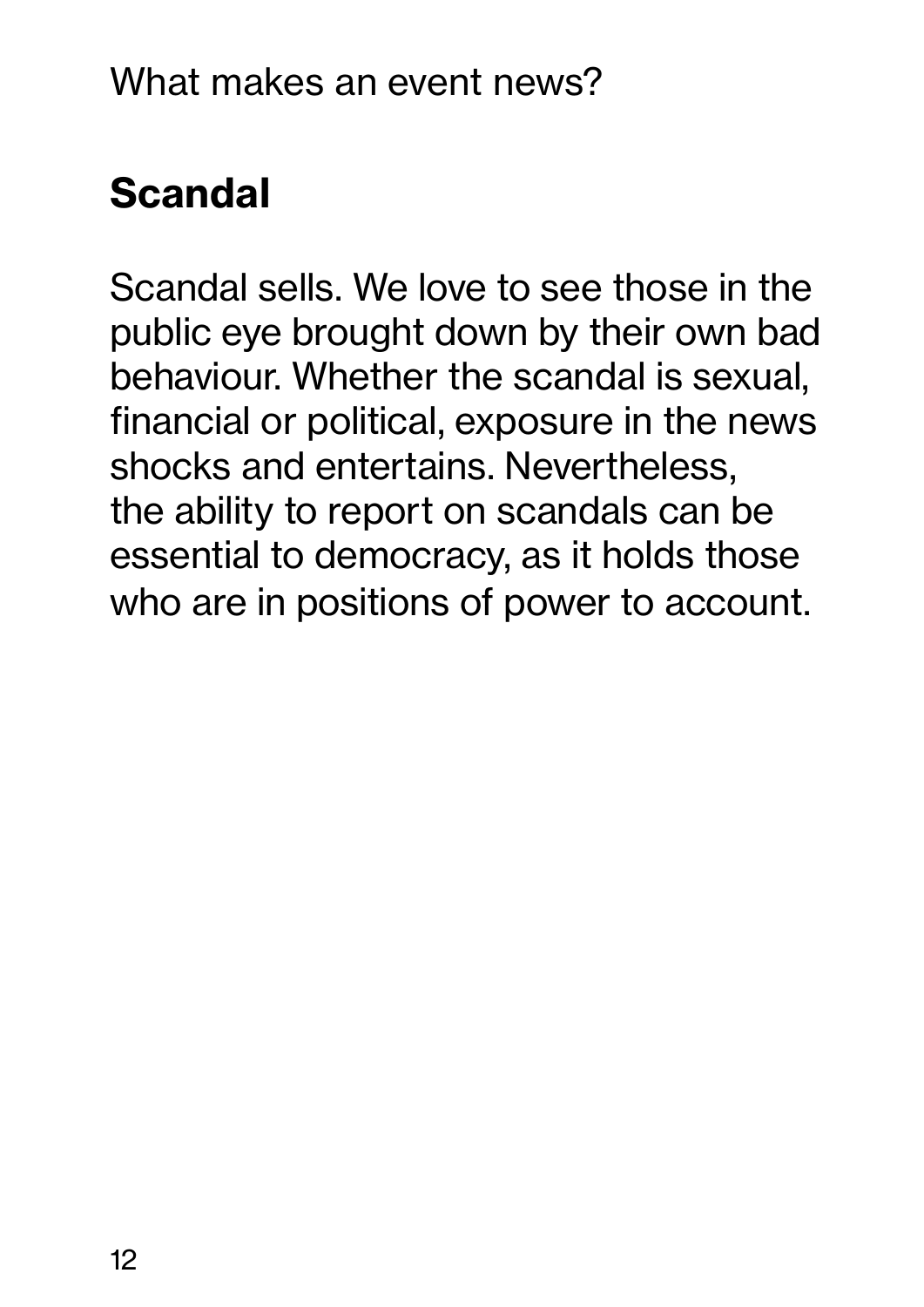# 'I took on the sins of everybody, of a generation, really.'

Christine Keeler (2001) The Observer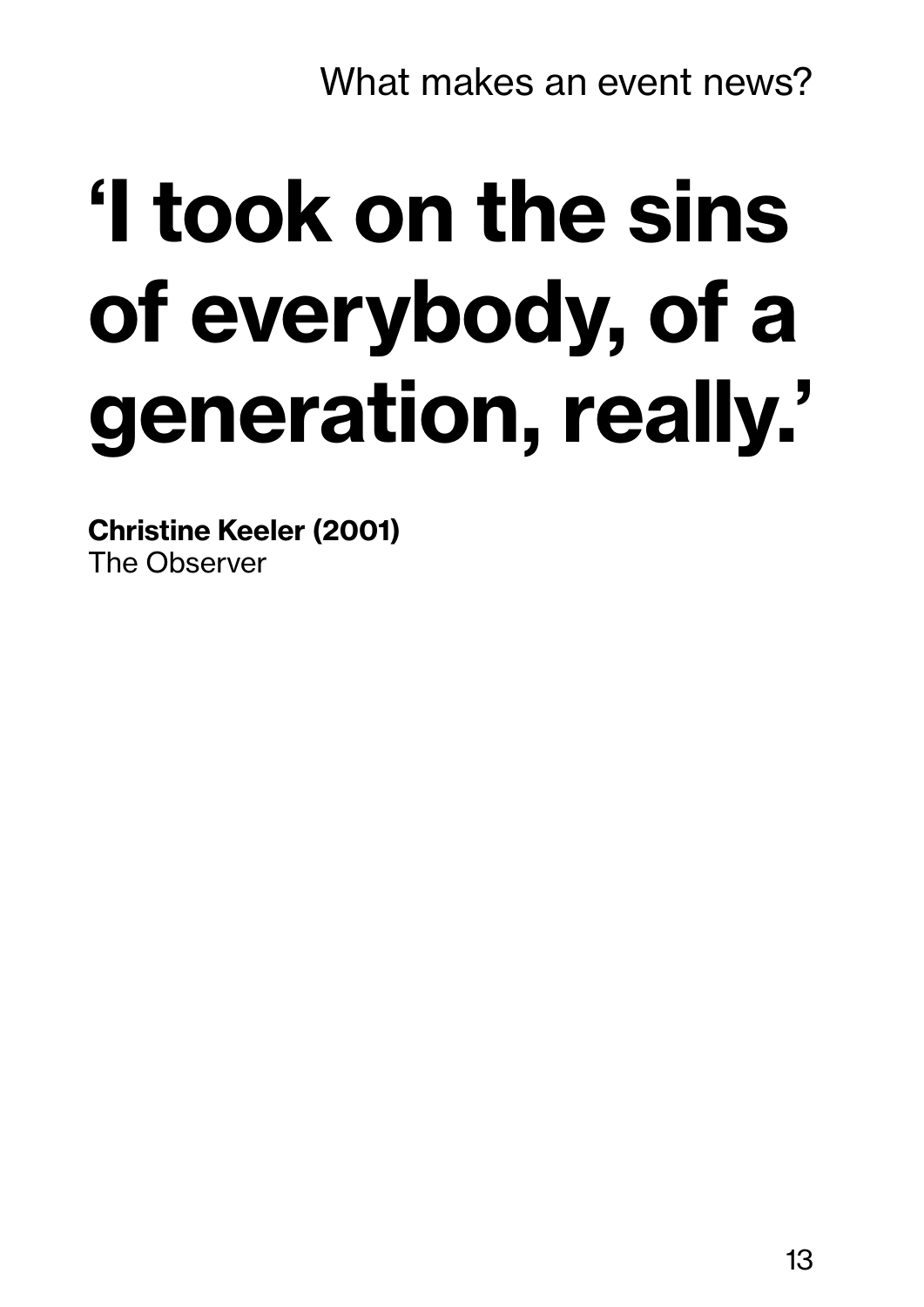# Profumo quits!

# The Daily Express, 6 June 1963

The Profumo Affair had all the classic ingredients of a juicy scandal: sex, spies, lies, politics and power. The fallout had far reaching consequences for all involved and contributed to the toppling of a Conservative government. This front page report was the climactic moment of the scandal. John Profumo resigned as Minister of War after admitting he had lied to the House of Commons about his relationship with Christine Keeler.

LD3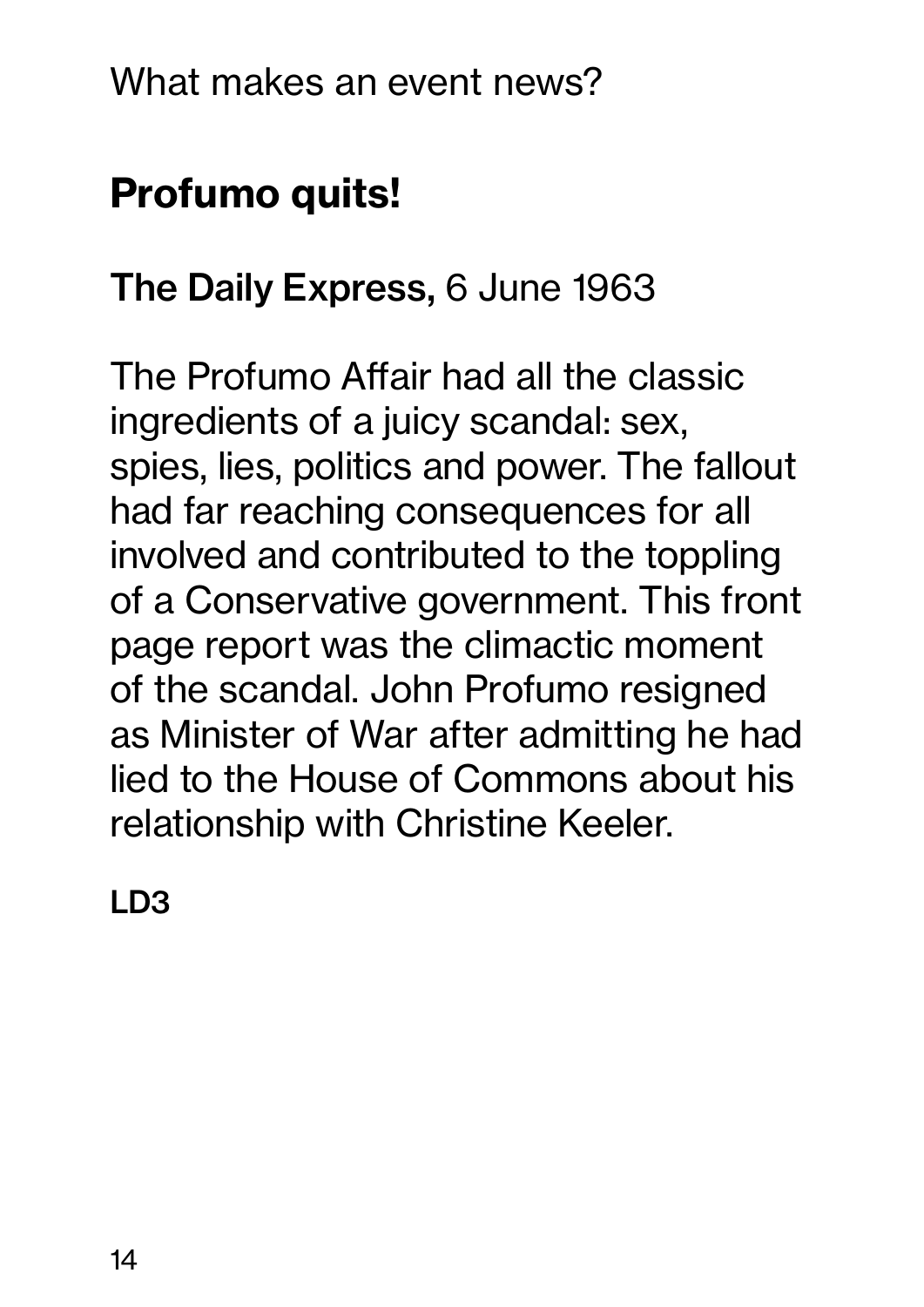# The face of a scandal

Life, 21 June 1963

Christine Keeler was a young, working class woman who enjoyed a glamorous lifestyle. Her role in the Profumo Affair was exploited by the news media. When the press couldn't name and shame Profumo, they used her image instead. In the wake of his resignation, Keeler was scapegoated by the establishment and imprisoned. This article in Life, a popular American magazine, demonstrates the international obsession with her looks and sexuality.

5208.91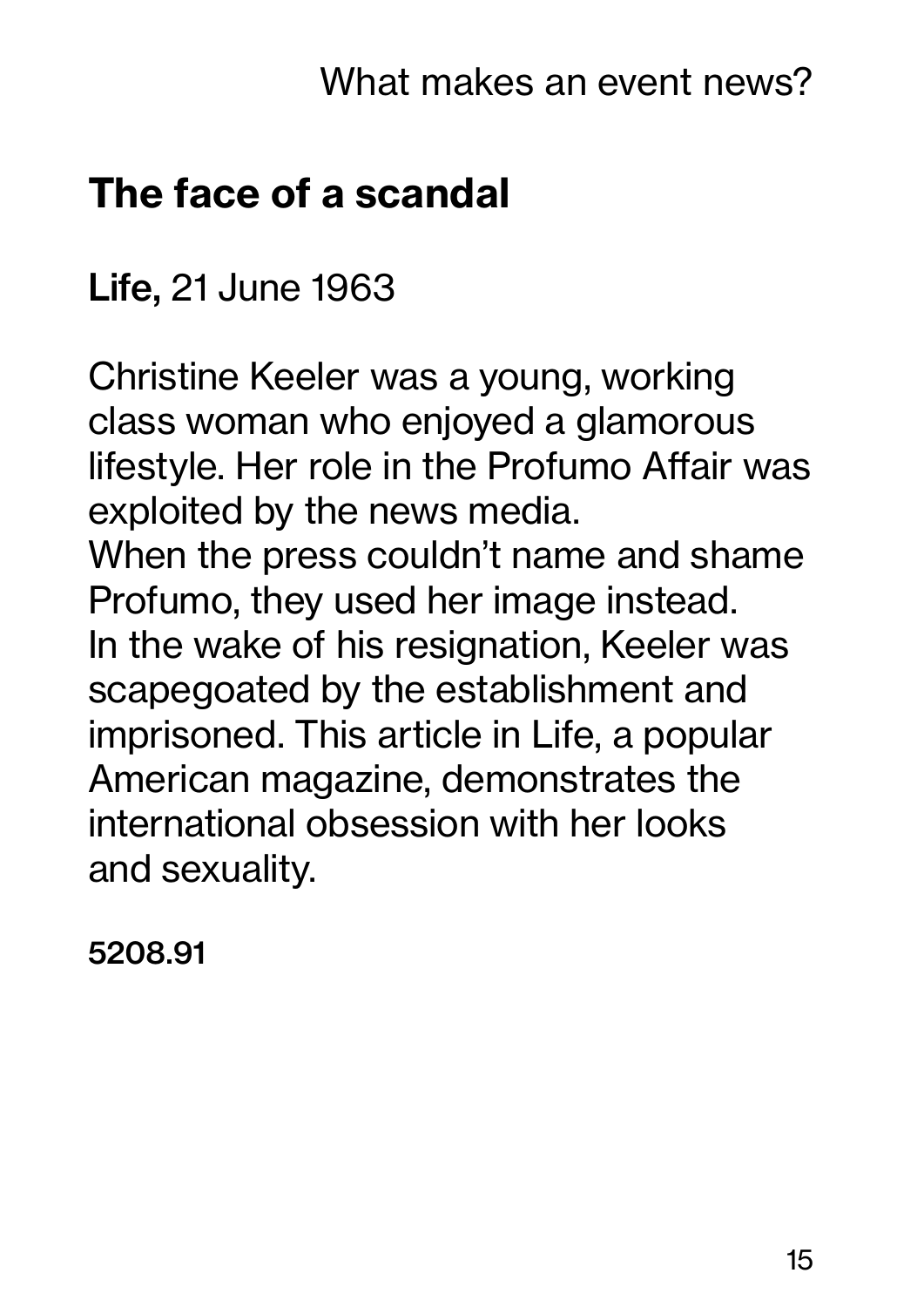# One rule for them

#### The Daily Telegraph, 21 May 2009

The Daily Telegraph broke the parliamentary expenses scandal in a series of explosive front pages. Set against the backdrop of recession, the story outraged the public with revelations of how taxpayers' money was being spent. This cover, with a mix of serious and ridiculous examples, exposed abuses of privilege. The story resulted in resignations, sackings, de-selections and retirements. Seven politicians were convicted and imprisoned.

LD7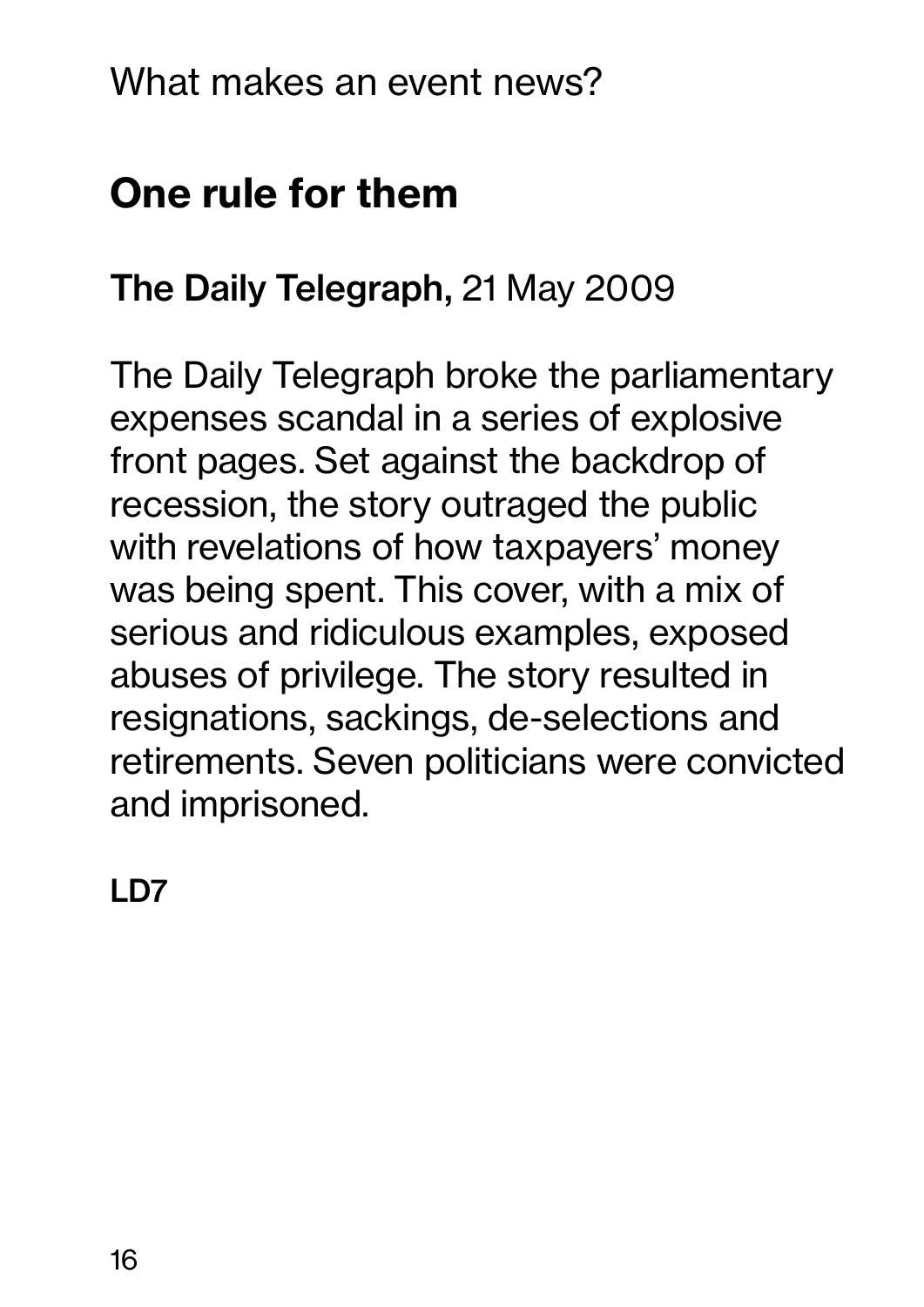# Oscar Wilde behind bars

#### The Illustrated Police News, 4 May 1895

This is the Illustrated Police News' take on the trial of Oscar Wilde, one of the greatest celebrity scandals of the Victorian age. Wilde was convicted of 'gross indecency' after details about his relationships with men were exposed. At the time, sexual activity between men was illegal. The revelations sparked a frenzy of newspaper coverage. An outraged public followed the story as Wilde was imprisoned in Reading Gaol.

NEWS11833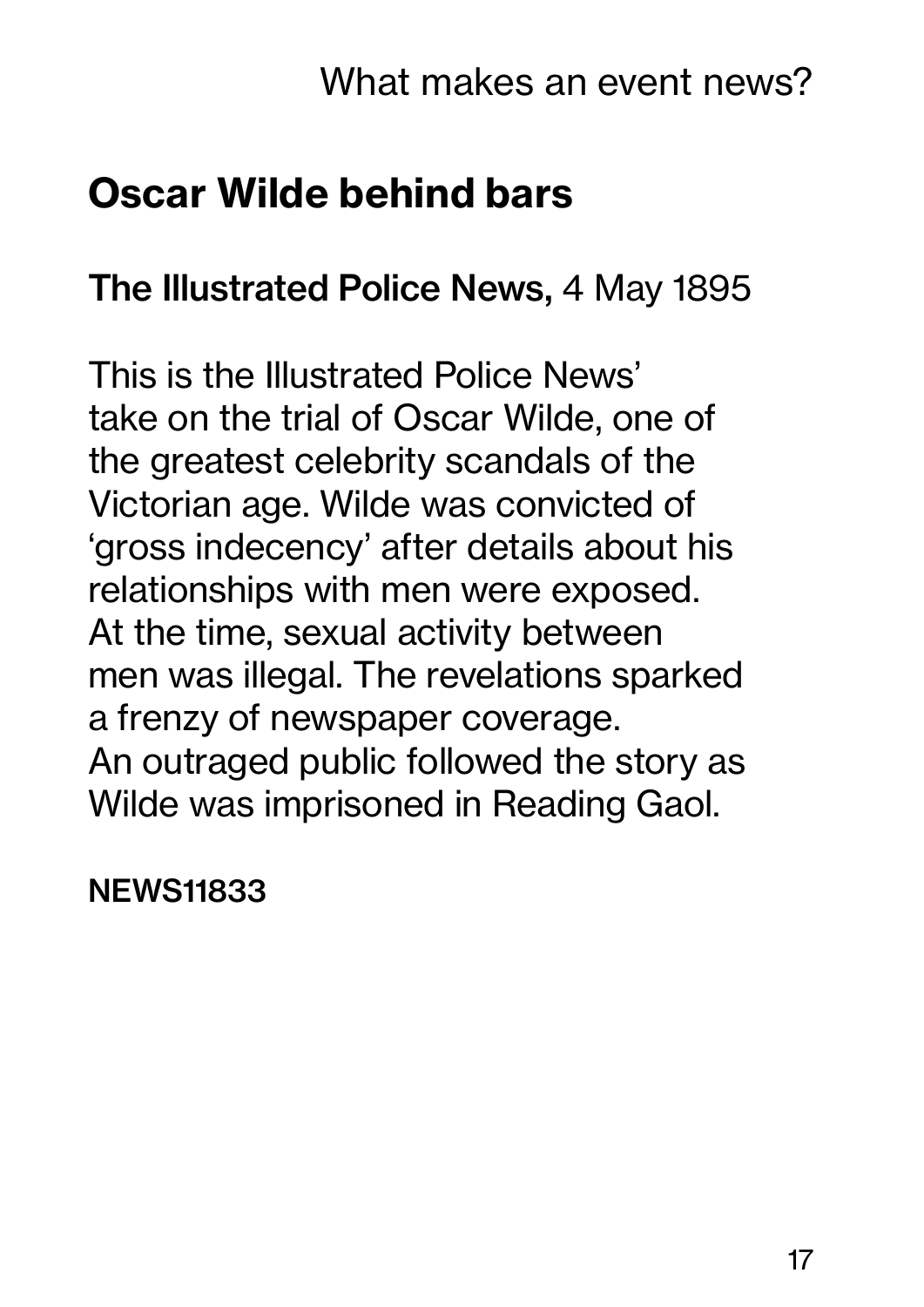# A very royal scandal

The London Chronicle, 1-5 September 1820

The unhappy marriage of Caroline of Brunswick to King George IV was the first royal relationship where private details were reported in the press. George was already illegally married in secret before their engagement, causing uproar. Caroline's unconventional lifestyle led to rumours of affairs and George had numerous mistresses. George attempted to divorce Caroline in 1820. The press covered events in salacious detail by transcribing these proceedings from the House of Lords.

NEWS11674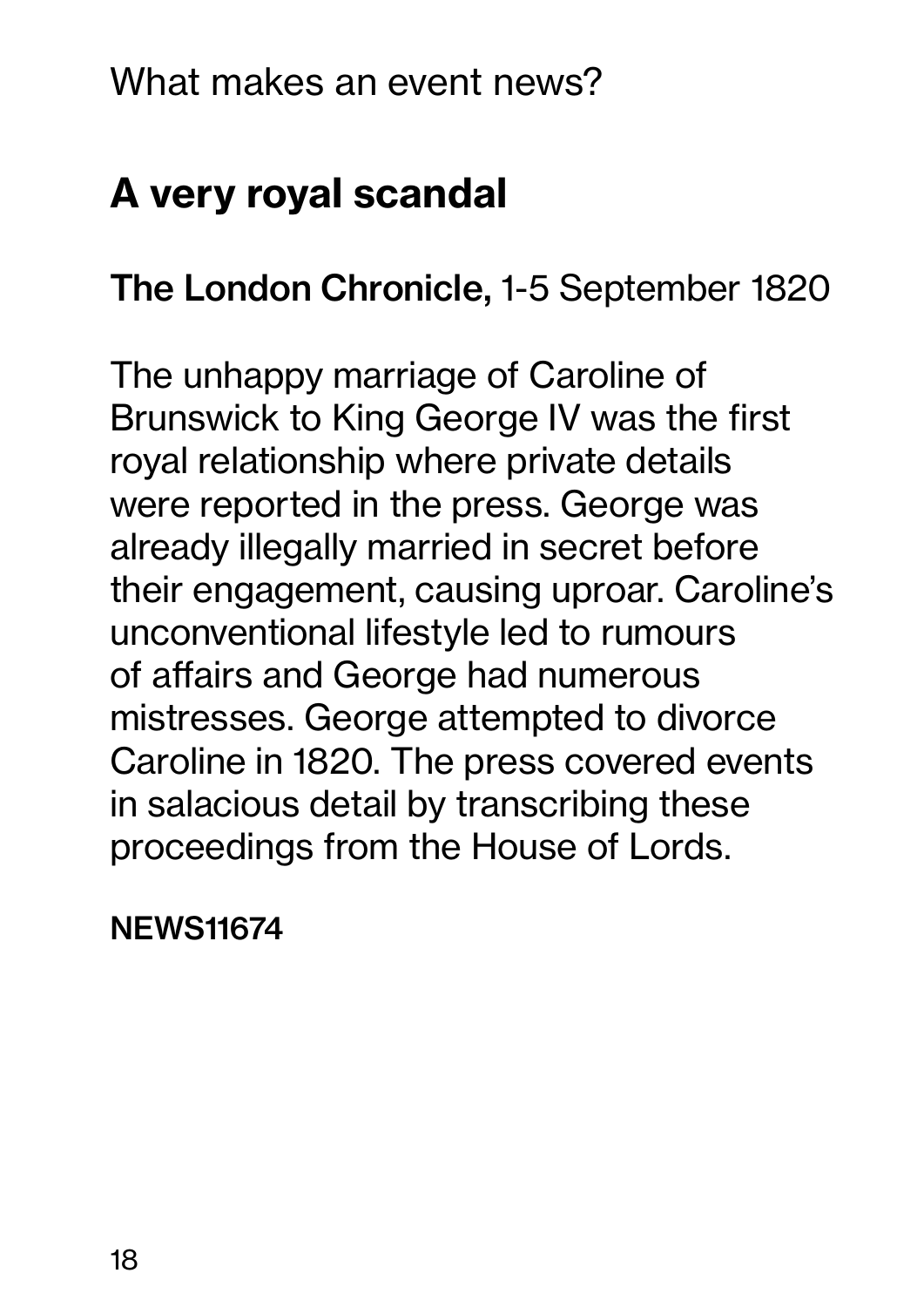# **Conflict**

From the battlefields of Henry VIII to the digital arena of 21st-century conflict, war has always generated headlines. We seek out news from war zones because we need to know who won and who lost, and what the consequences might be for us. Reports of war can be thrilling. But they also speak to our humanity, allowing us to bear witness to the suffering and casualties of war.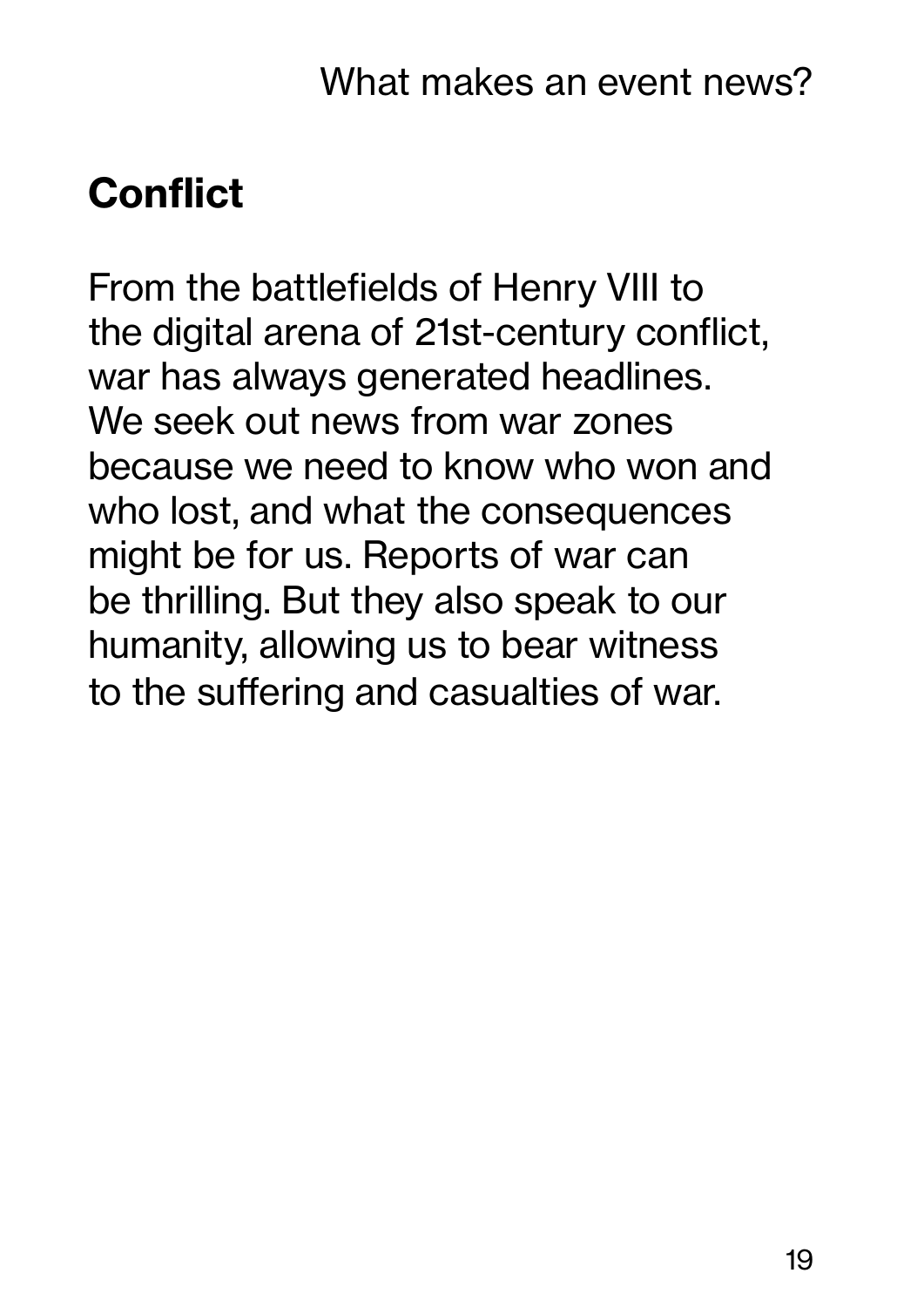# What really happened in Raqqa?

# Bellingcat, 13 July 2018

Bellingcat is an online collective that uses freely available digital and social media content to investigate and fact check information from otherwise inaccessible locations – going where traditional journalists cannot. This article attempts to uncover what really happened in Raqqa at a time when the world's attention was on the Syrian Civil War.

#### Read the full article here:



#### Images:

Official Twitter and Facebook accounts of the Russian Ministry of Defence Wikimapia Syrian Network for Human Rights/Raqqa Is Being Slaughtered Silently A'maq News Agency, IS's auxiliary media wing Christiaan Triebert liveuamap.com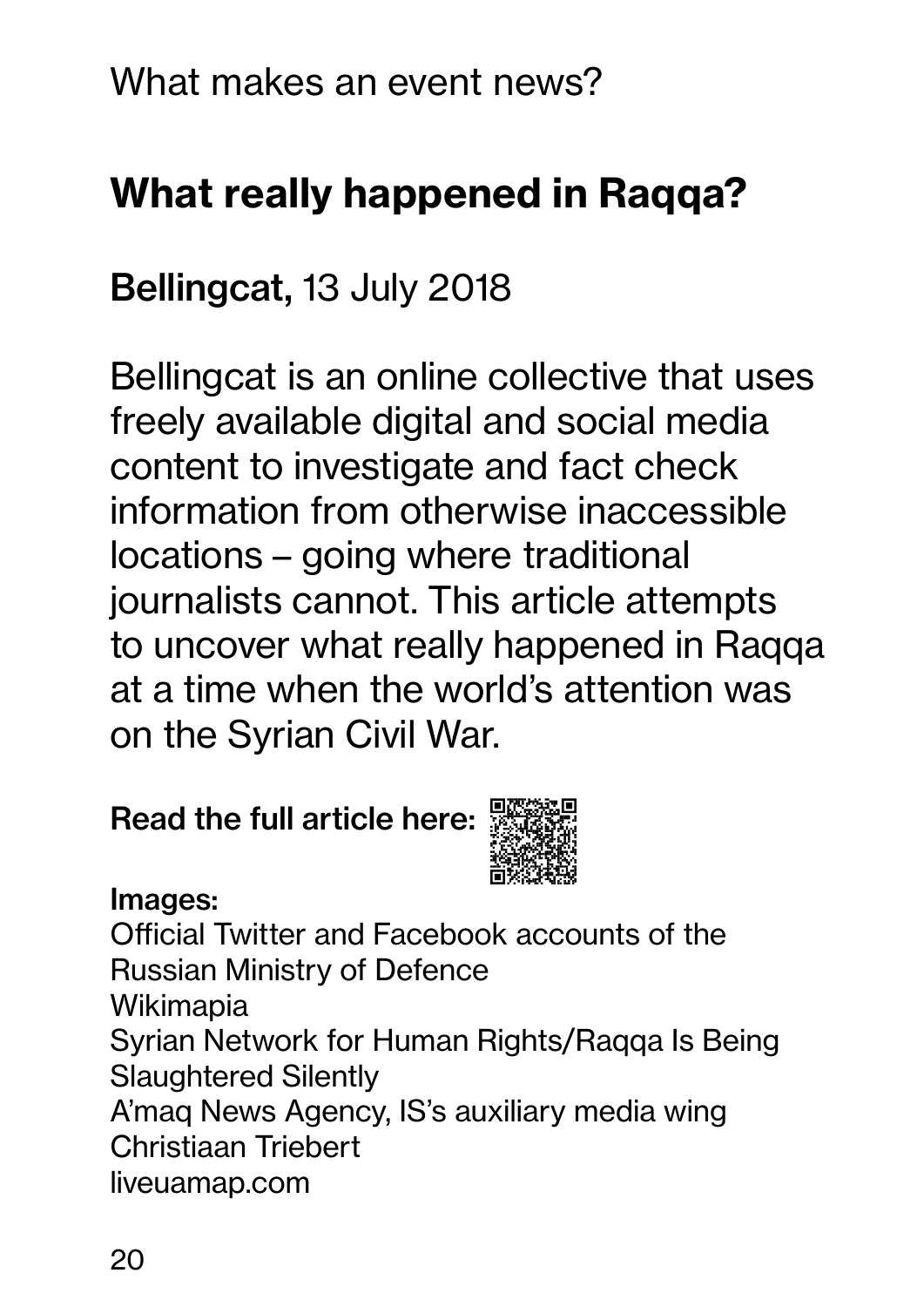# 'Syria really is the first war that has been fought on social media... never has there been so much information but so much misinformation as well'

Lyse Doucet, Chief International Correspondent, BBC (2018) iNews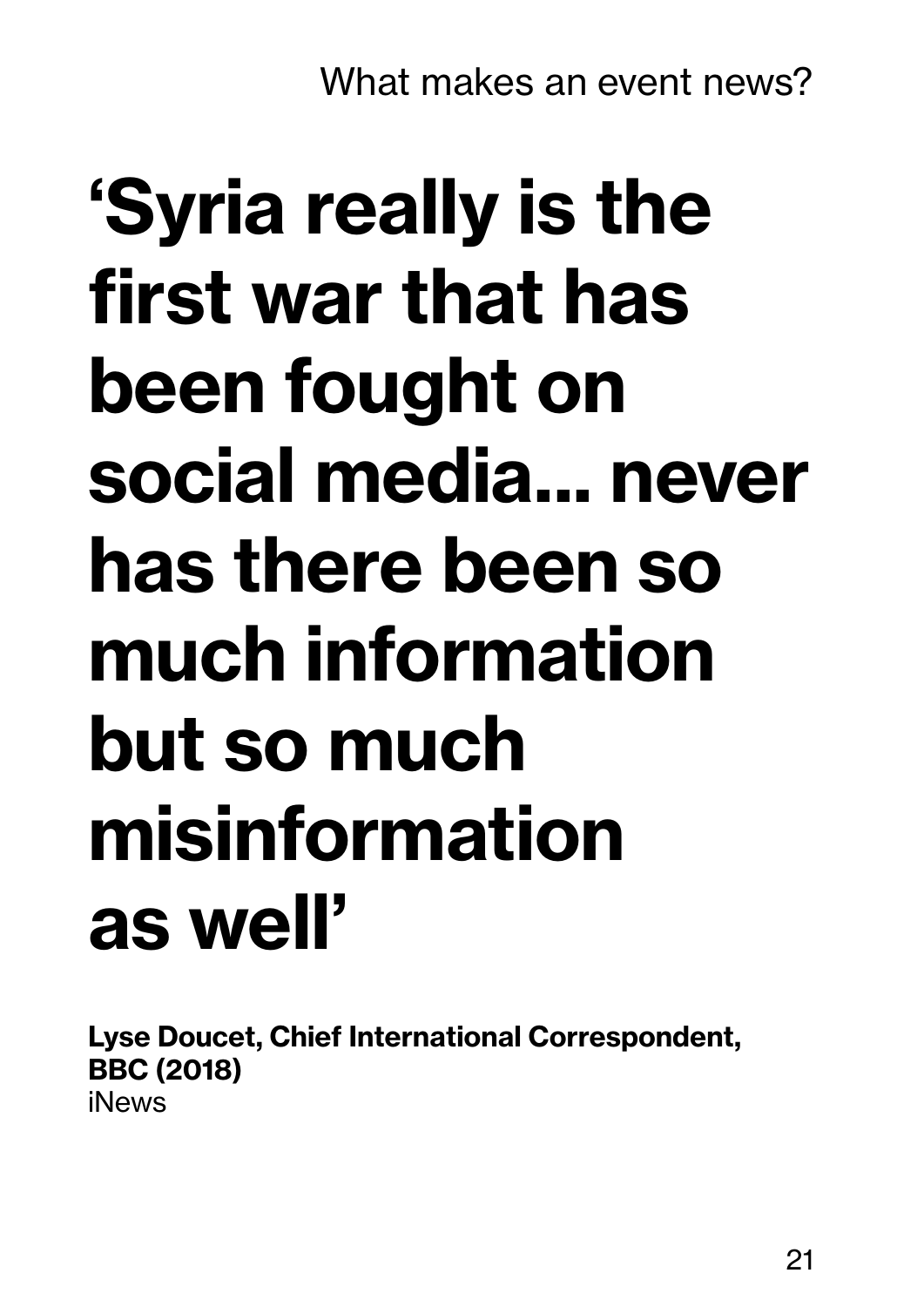# 'The worst I have ever witnessed'

#### Channel 4 News, 21 February 2012

In this broadcast, Marie Colvin, a seasoned war correspondent, focussed on the civilian cost of the Syrian government's bombardment of Homs. She described the situation as 'the worst I have ever witnessed as a war reporter'. Her deliberately emotive report humanised a distant war for audiences in the UK. She was killed the day after broadcasting this report.

Move your hand over the blue sensor below to listen

Duration: 2 minutes BNT000016878

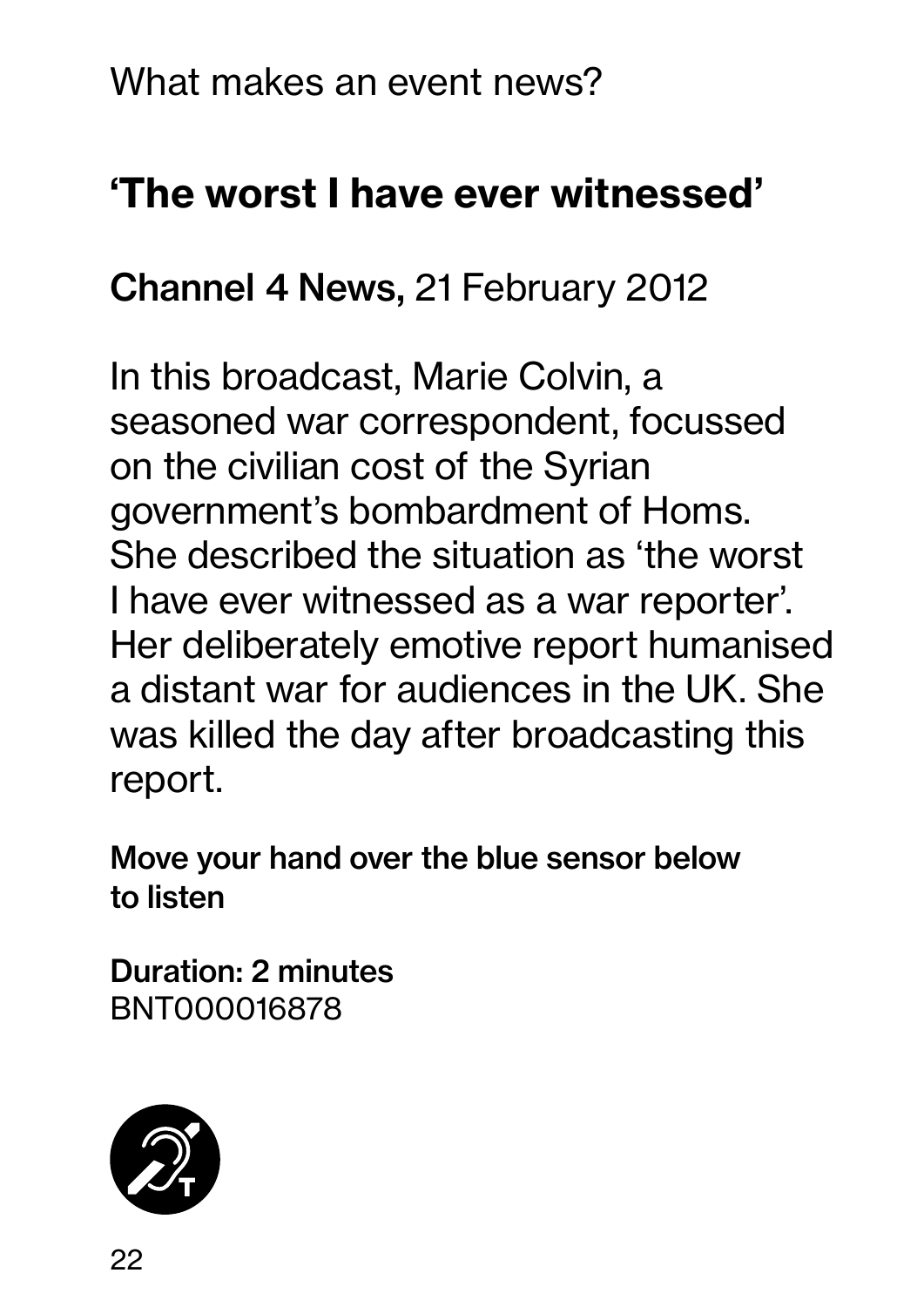# War on the continent

Corante, or Newes from Italy, Germany, Hungarie, Spaine and France, 24 September 1621

This is the first newspaper published in England to survive. Due to strict censorship laws under King James I, the Corante contained no English news. This issue reports on the Thirty Years War. Audiences sought news of the conflict because it was changing the balance of power on the continent.

The outcome would impact finance, trade, statecraft and religious supremacy both at home and abroad for the rest of the 1600s.

C.55.l.2.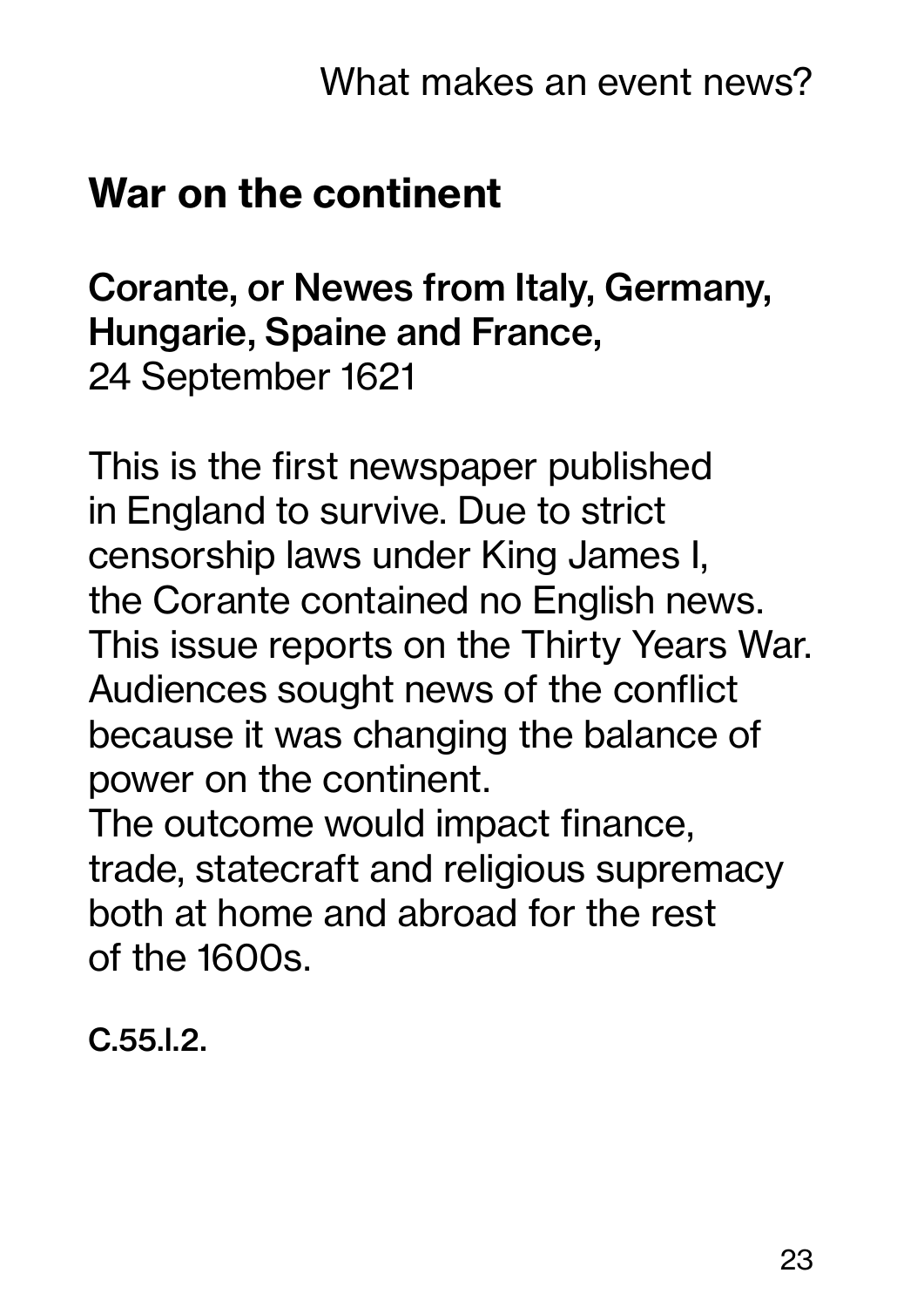# Victory for the English army

Hereafter ensue the trewe encounter and batayle lately don between Englade and Scotlande, 1513

Victory has always been a staple of news. This is the earliest surviving piece of printed news in Great Britain, and the only complete copy known. In 1513, the English and Scottish armies clashed at Flodden in Northumbria. The English won the bloody conflict and King James IV of Scotland was killed on the battlefield. As soon as word reached London, Richard Faques printed this pamphlet to spread the word.

C.123.d.33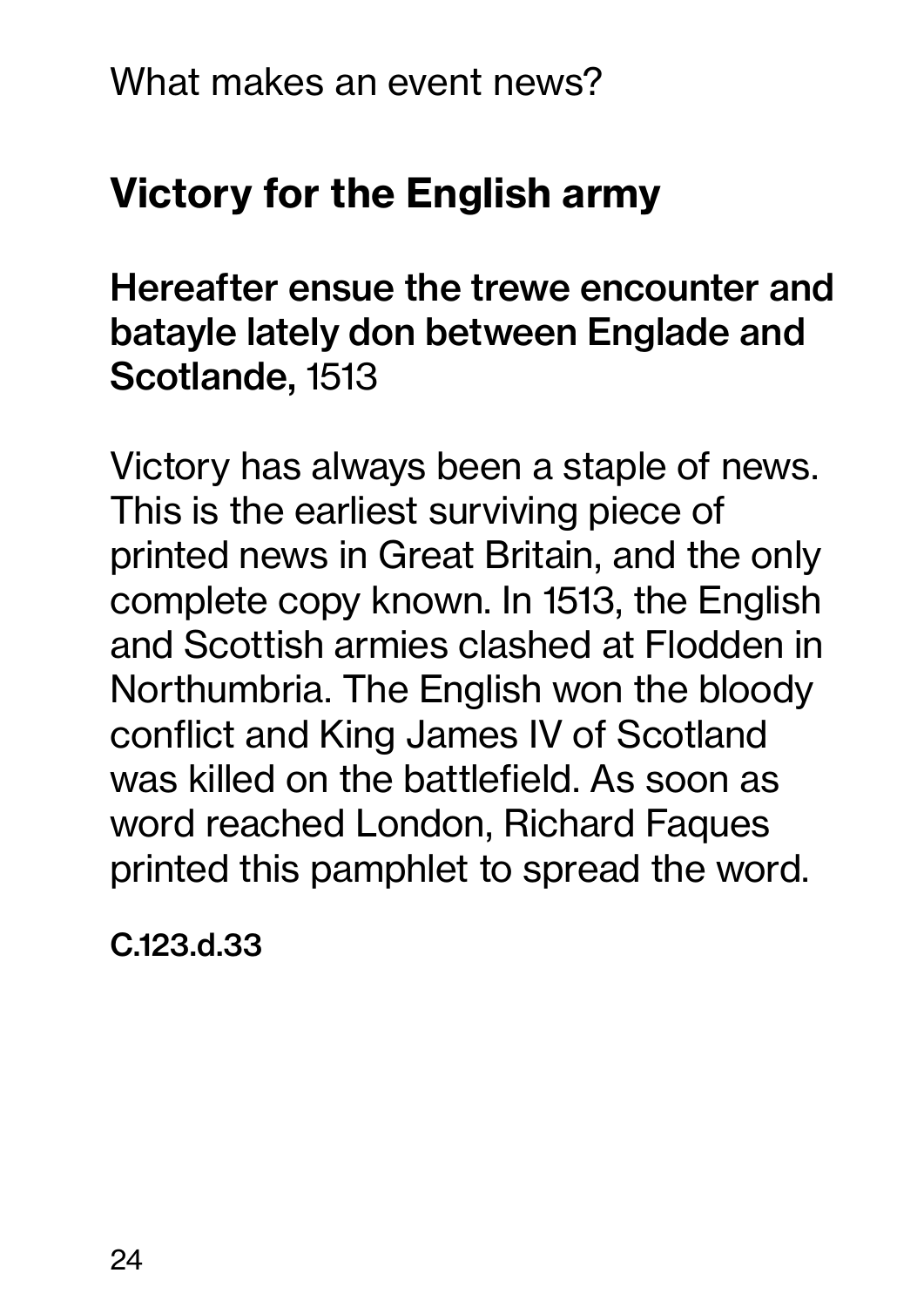# Scottish king: imprisoned or killed on the battlefield?

#### A Ballade of the Scottysshe Kynge, 1513

This ballad about the Battle of Flodden, from the same printer, was written by poet John Skelton. It is arguably the earliest English ballad ever printed, and this is the only known copy. Skelton and Faques were so eager to print news of the glorious victory that they got their facts wrong. The ballad mistakenly describes James IV being imprisoned. Ballads, read and performed communally, served as both entertainment and news.

C.39.e.1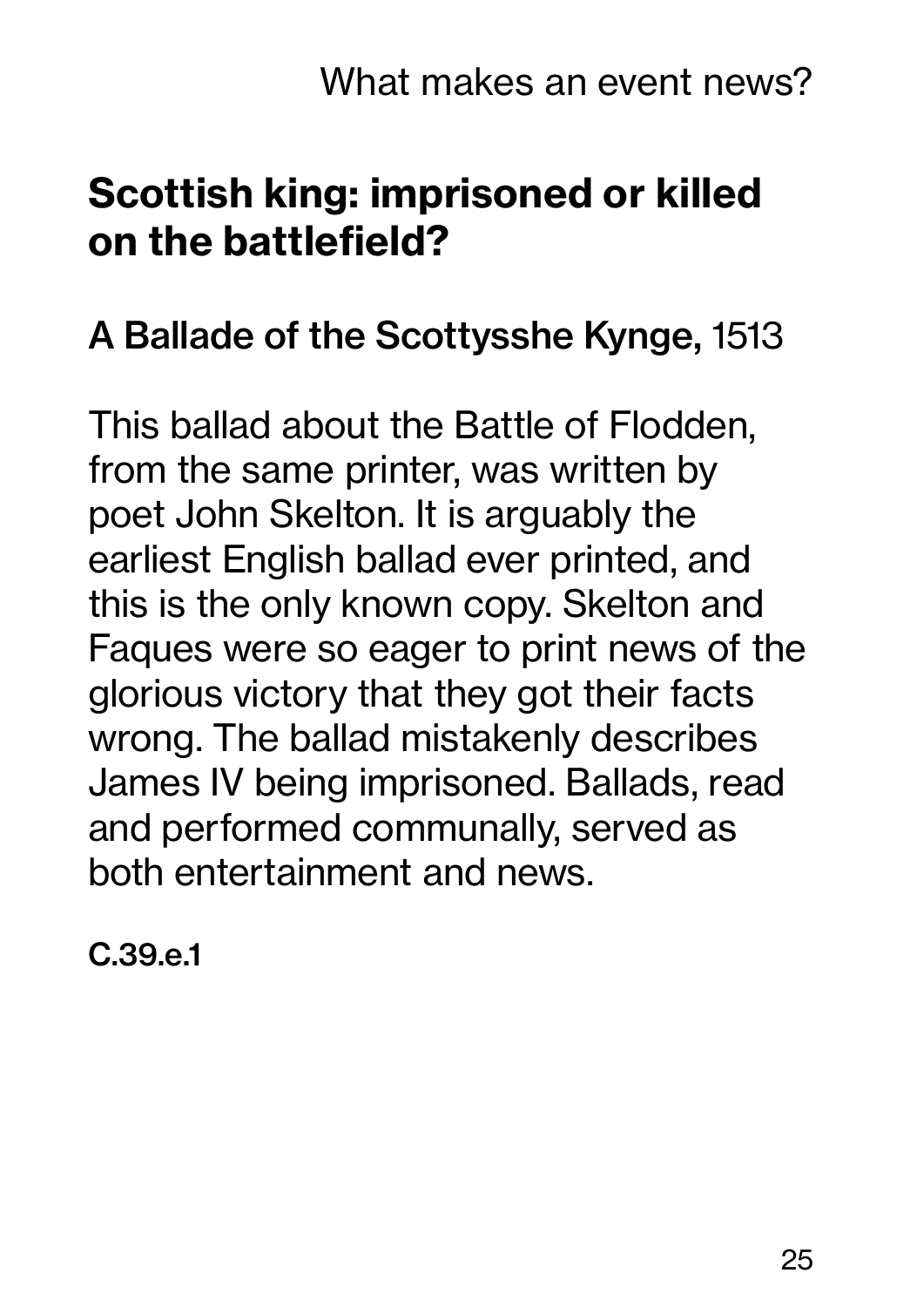# 'D-Day has come'

# BBC News script, 6 June 1944

As the historic events of D-Day unfolded, the BBC reported news of the Allied invasion of Normandy. This is part of the radio script from the midday BBC Home Service broadcast on 6 June 1944, read by presenter John Snagge. Plans for the invasion were kept highly secret. This report was the first time that details of the D-Day landings were announced to the British public.

#### British Library / BBC

Move your hand over the blue sensor on the right to listen to the original broadcast

#### Duration: 1 minutes 47 seconds © BBC Archive Radio

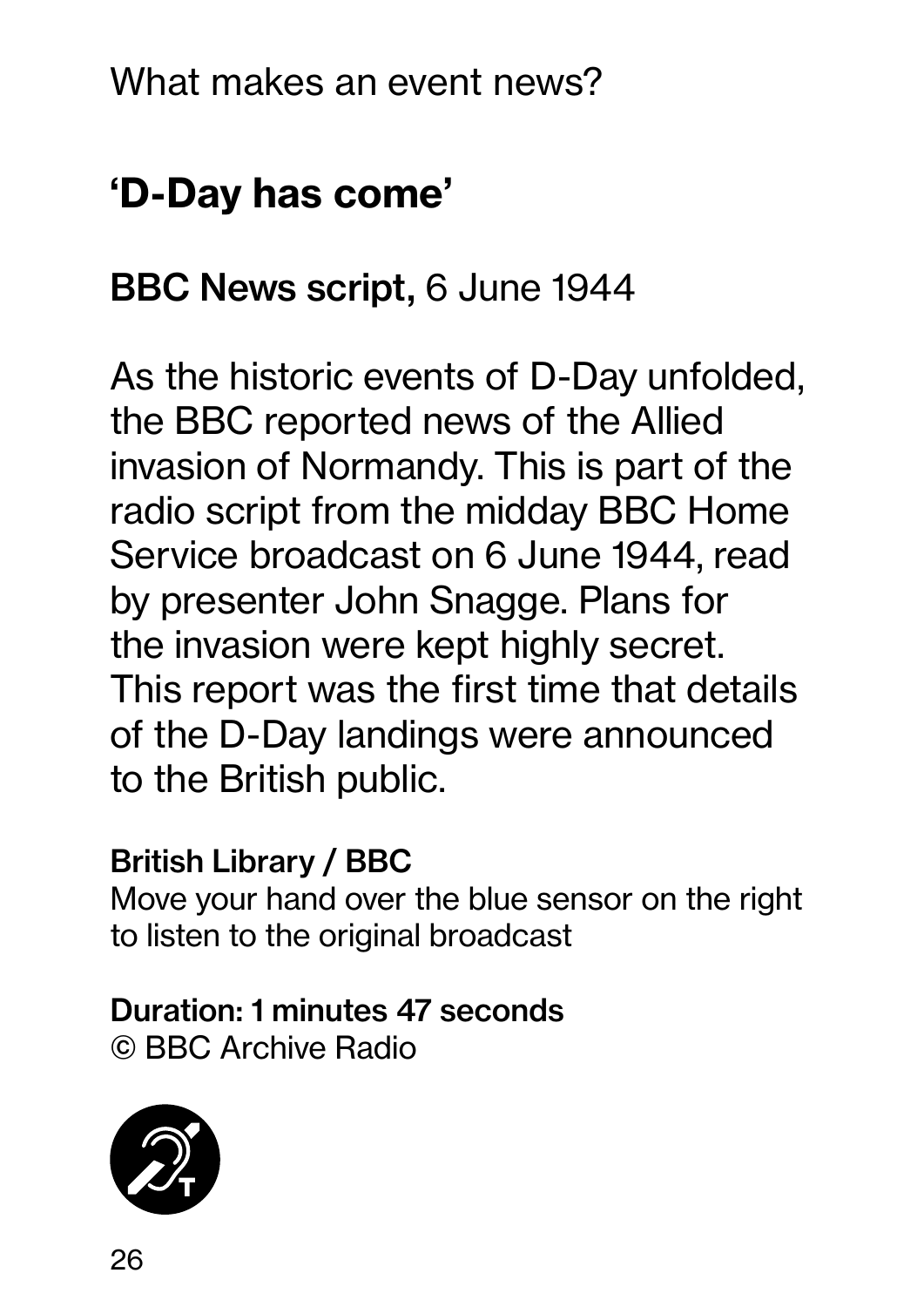# **Celebrity**

Celebrities make the headlines, and headlines make celebrities. They satisfy our need for heroes and villains, and we compare their lives to our own. It is our fascination with celebrities which makes their day-to-day activities newsworthy and can spark discussion about broader social issues.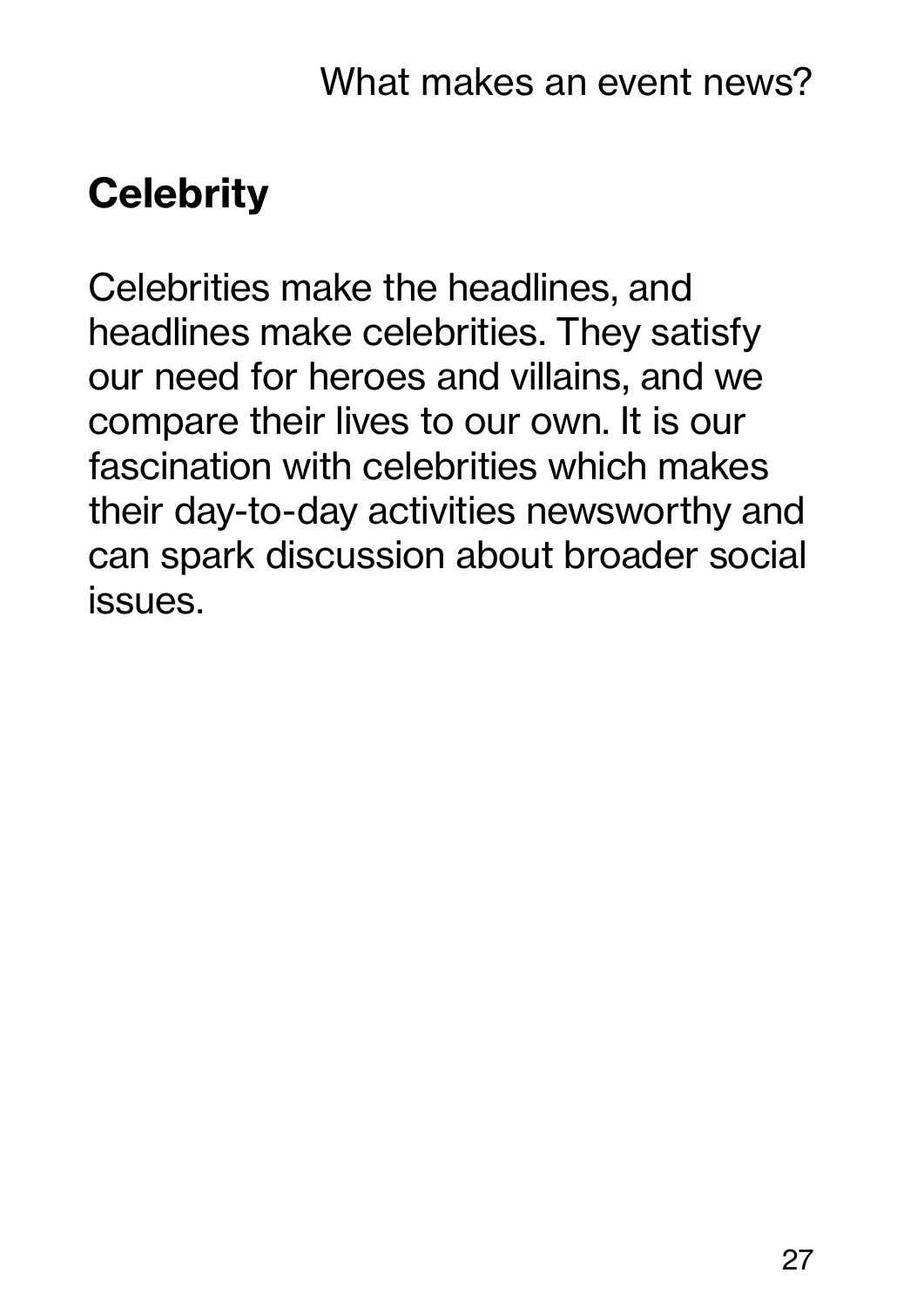# Jade: life and death in the spotlight

# 23 March 2009

Reality TV star Jade Goody was, by turns, loved and loathed by the nation. Tabloids charted her rise to fame from humble beginnings and, later, condemned her for racist bullying in the Celebrity Big Brother house. However, her very public struggle against cervical cancer was personally felt by many, and her early death inspired widespread grief with extensive coverage in all the national newspapers.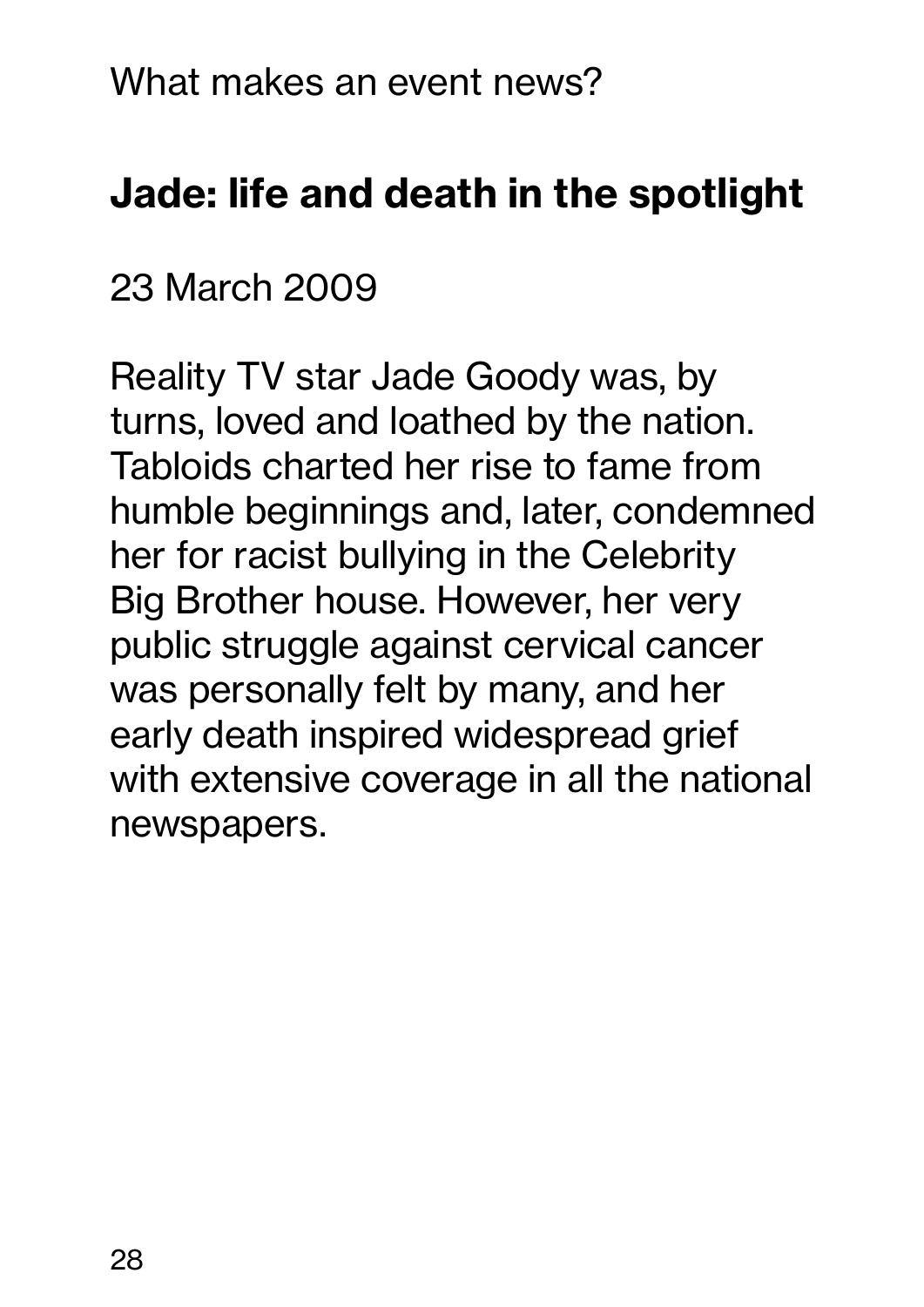#### Top to bottom: The Daily Star / Reach plc

The Daily Mirror / Reach plc

© Guardian News & Media Ltd 2021

© Times Newspapers Ltd

'Goody dies as she had lived In the Spotlight:' Sarah Knapton, The Daily Telegraph, 23 March 2009 © Telegraph Media Group Limited / Stuart Wilson / Getty Images

The Independent

The Daily Mail / dmg media licensing / Chris Jackson Collection / Getty Images

The Daily Express / Reach plc

'Reality TV as a matter of life and death', By Matthew Engel, Opinion, FT.com, 23 March 2009. Used under licence from the Financial Times. All Rights Reserved/SWNS

The Sun © News Group Newspapers Ltd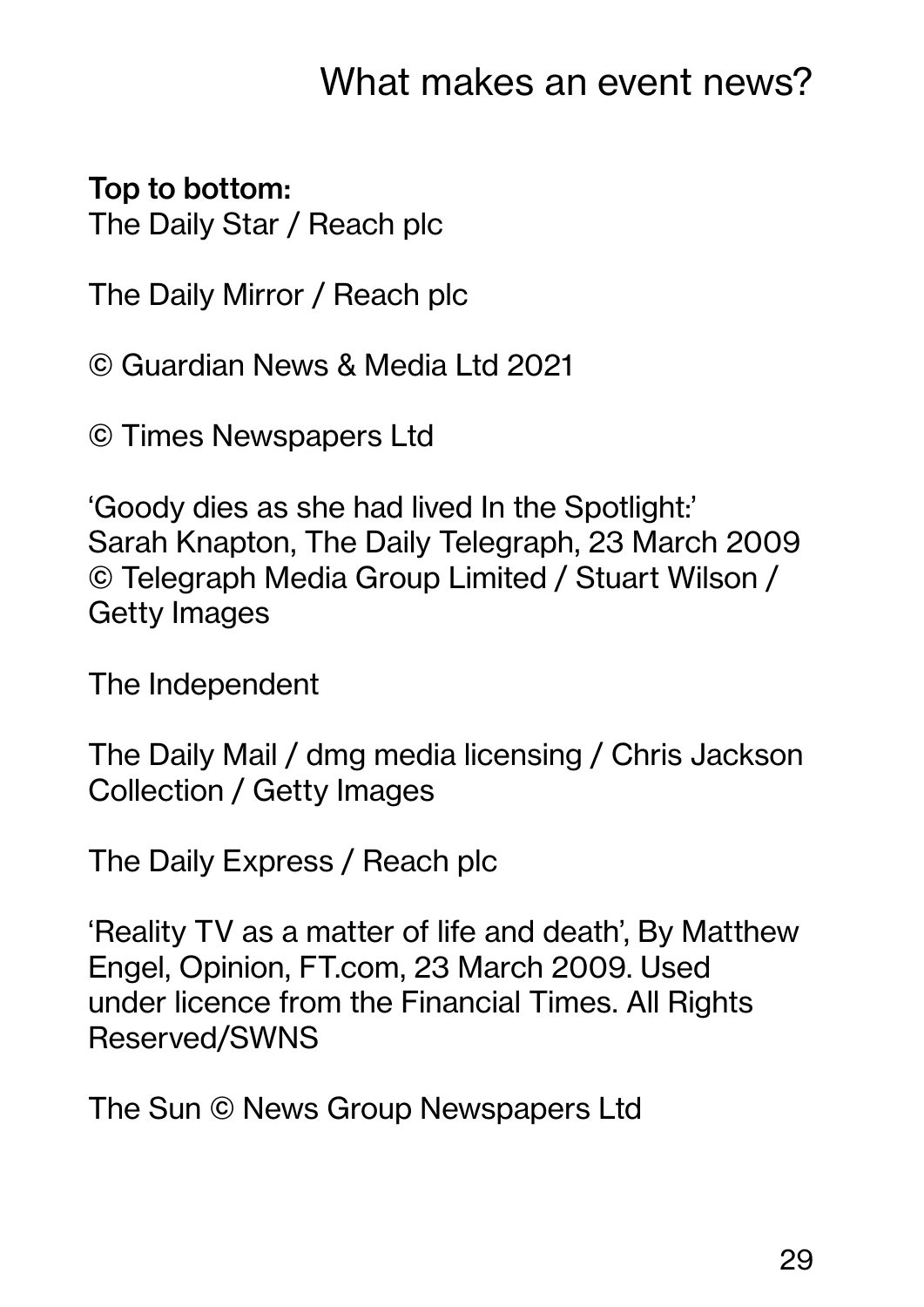'One has to ask a different question: has MR JAGGER received the same treatment as he would have received if he had not been a famous figure, with all the criticism and resentment his celebrity has aroused?'

William Rees-Mogg

#### '... Surely the best way to kill a trend is to attach little importance to it the best way to encourage it is to give it publicity.'

Letter to The Times from Charlotte Russell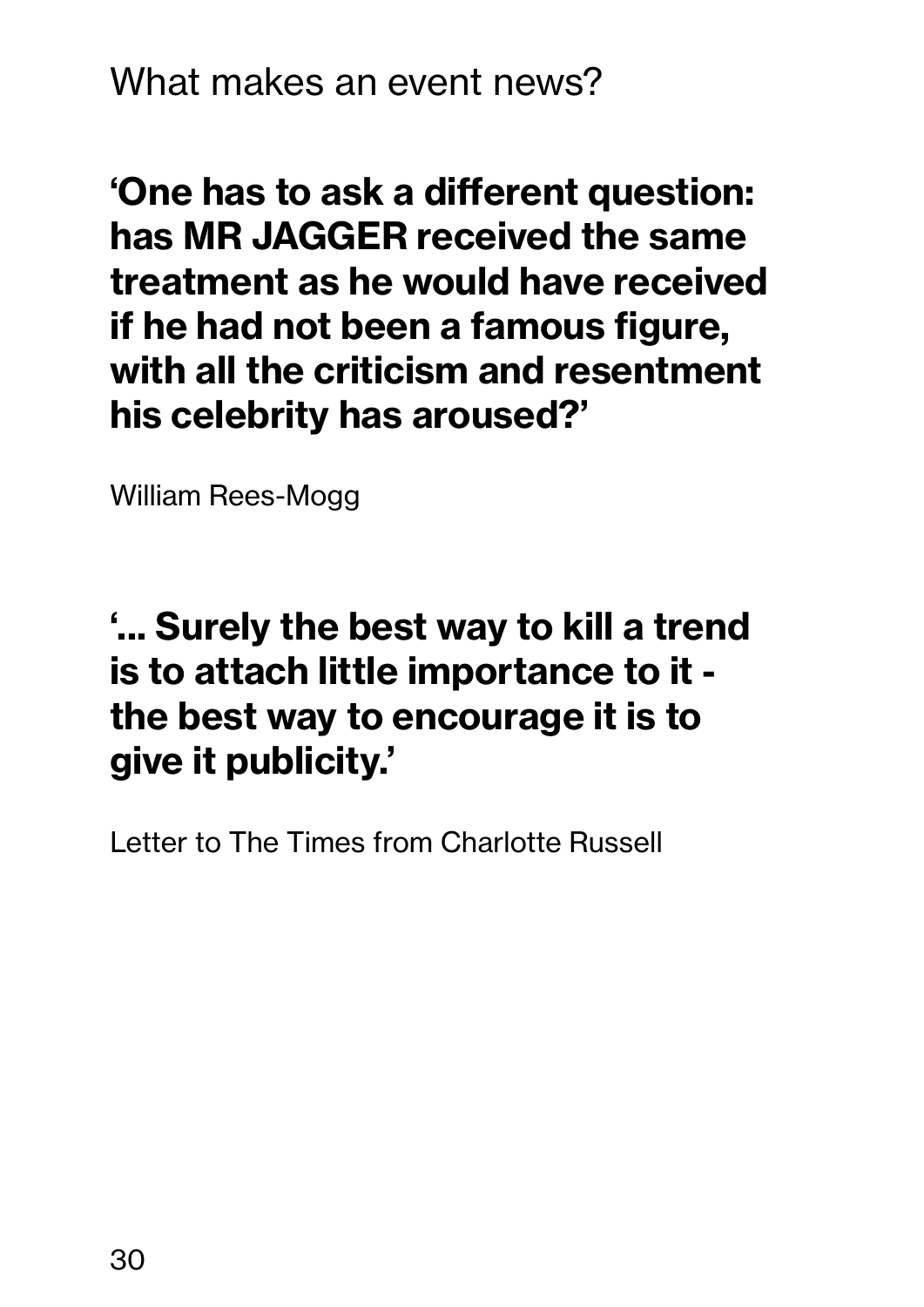# Rolling Stones drugs bust

#### The Times, 1 July 1967

Mick Jagger was sentenced to three months in prison in 1967 for possession of drugs without a prescription. The case sparked national debate about drugs, sex and new 'permissive' attitudes. In this famous piece in The Times, editor William Rees-Mogg argued that the court's harsh treatment of Jagger was a result of his celebrity status. This defence of Jagger marked a turning point in the establishment's attitudes to popular culture in the 1960s.

#### LD1

Left: The Rolling Stones leaving Chichester Court. Graham Wood / Stringer via Getty Images Above: Extract from 'Who Breaks a Butterfly on a Wheel' © Times Newspapers Ltd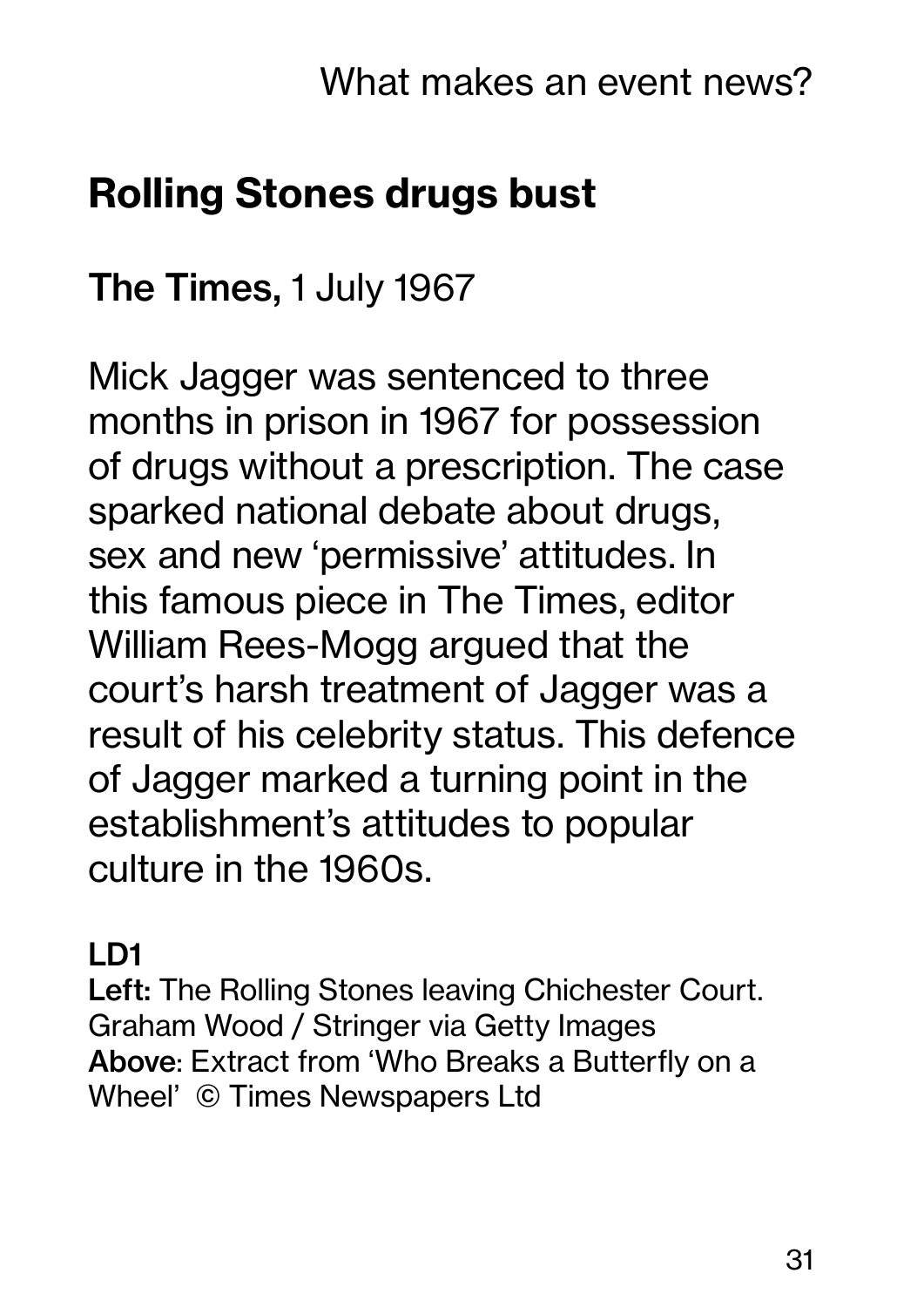# 'I awoke one morning to find myself famous.'

Lord Byron (1812)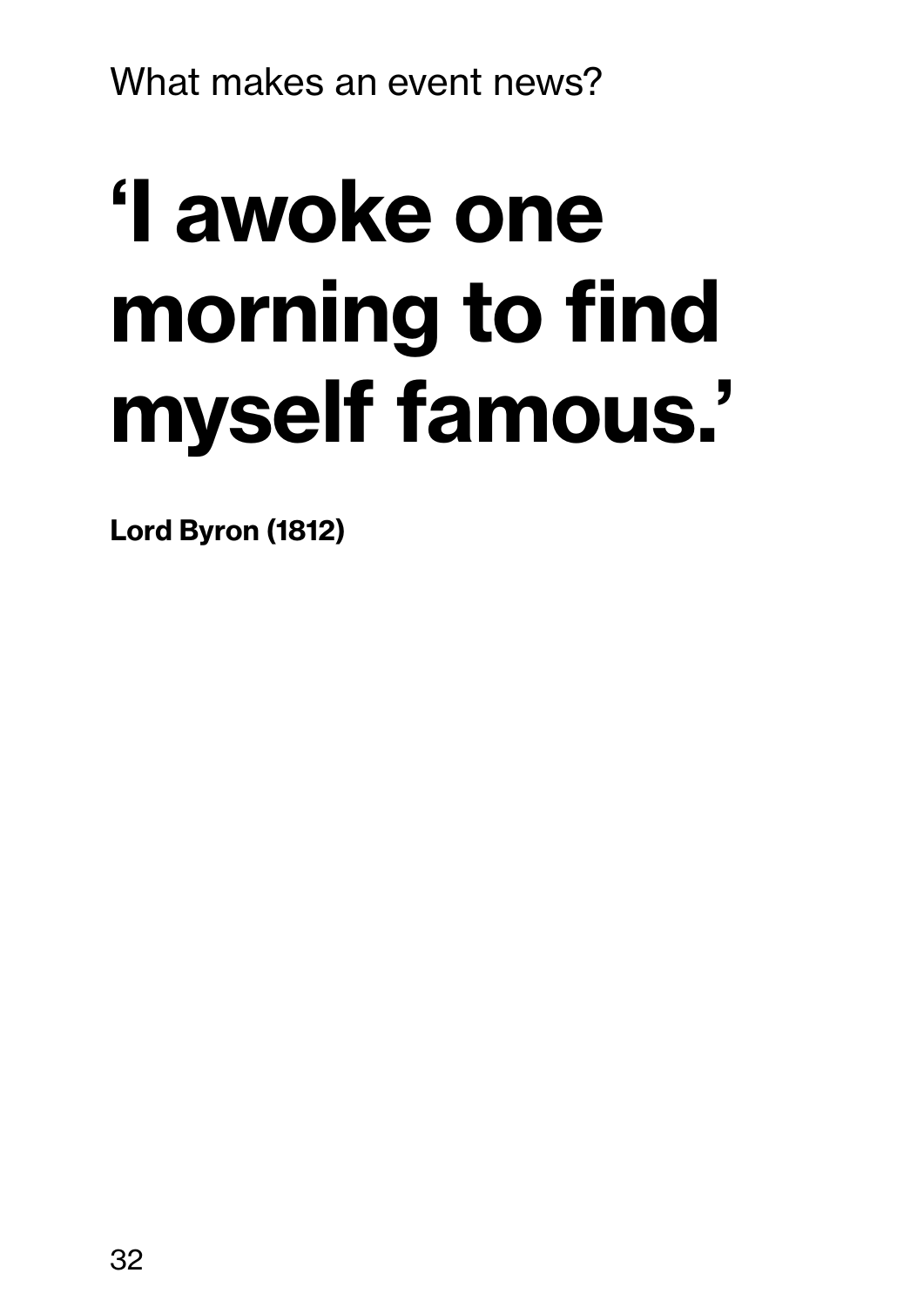# Byron's private poems leaked!

### The Champion, 14 April 1816

Lord Byron wrote 'Fare Thee Well!' and 'A Sketch From Private Life' in response to his scandalous separation from Annabella Milbanke. Originally authorised by the poet for a limited print-run, these verses were leaked to The Champion. Their publication caused a frenzy of gossip and condemnation, forcing Byron to leave England, never to return. The newspaper viewed Byron's initial willingness to publish as an invitation to turn his personal life into current affairs.

#### NEWS11674

Left: Lord Byron by Richard Westall, 1813 © National Portrait Gallery, London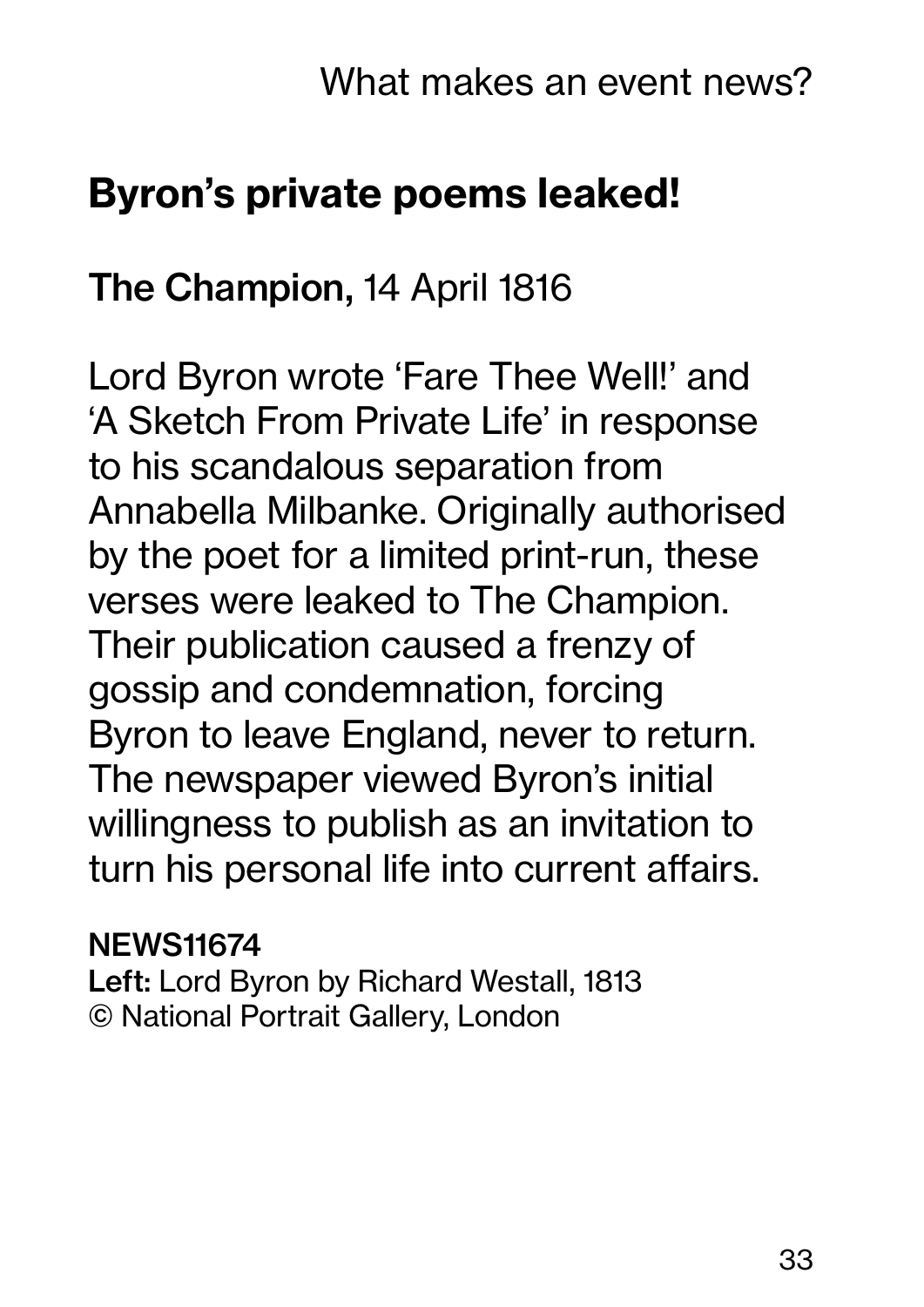# #WagathaChristie

### Twitter, 9 October 2019

Coleen Rooney's shock accusation that fellow footballer's wife Rebekah Vardy (or someone using her Instagram account) had been selling personal stories about her to The Sun went viral. The celebrity story was picked up by traditional news media, appearing alongside headlines about Syria, Conservative in-fighting and Brexit. The staggering number of likes, shares and comments the original post received demonstrated that this was a news story the nation was interested in.

© Coleen Rooney

Top left: Coleen Rooney © Max Mumby / Indigo / Getty Images Bottom left: Rebecca Vardy © PA Images / Alamy Stock Photo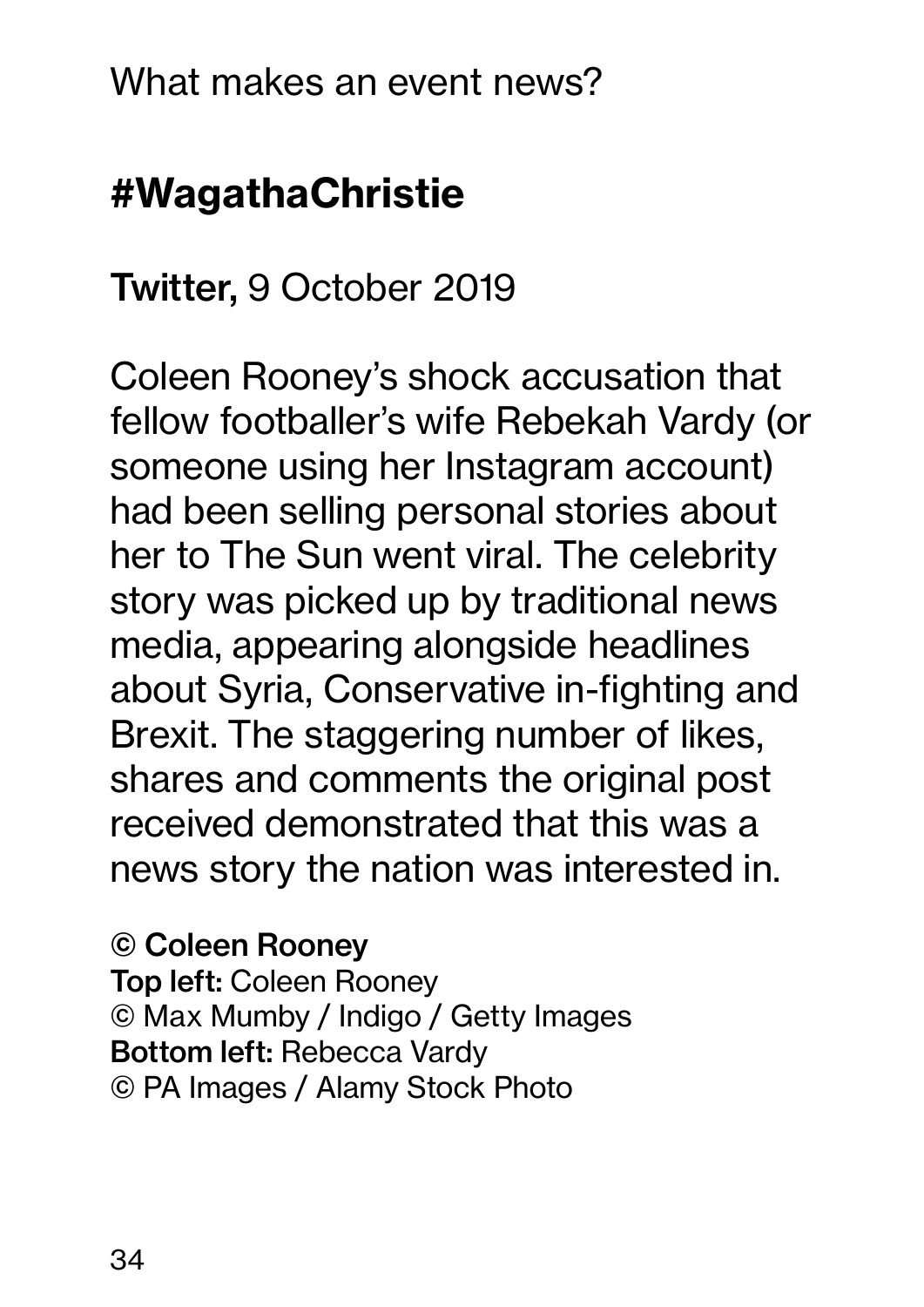The contents of this tweet are the subject of a defamation case brought by Vardy against Rooney. Vardy argues that she has been defamed by Rooney, Rooney denies this. The allegations described in the tweet have not yet been proven either true or false. It is yet to be determined whether the claim in defamation by Vardy against Rooney has been proven. The case is ongoing before the High Court.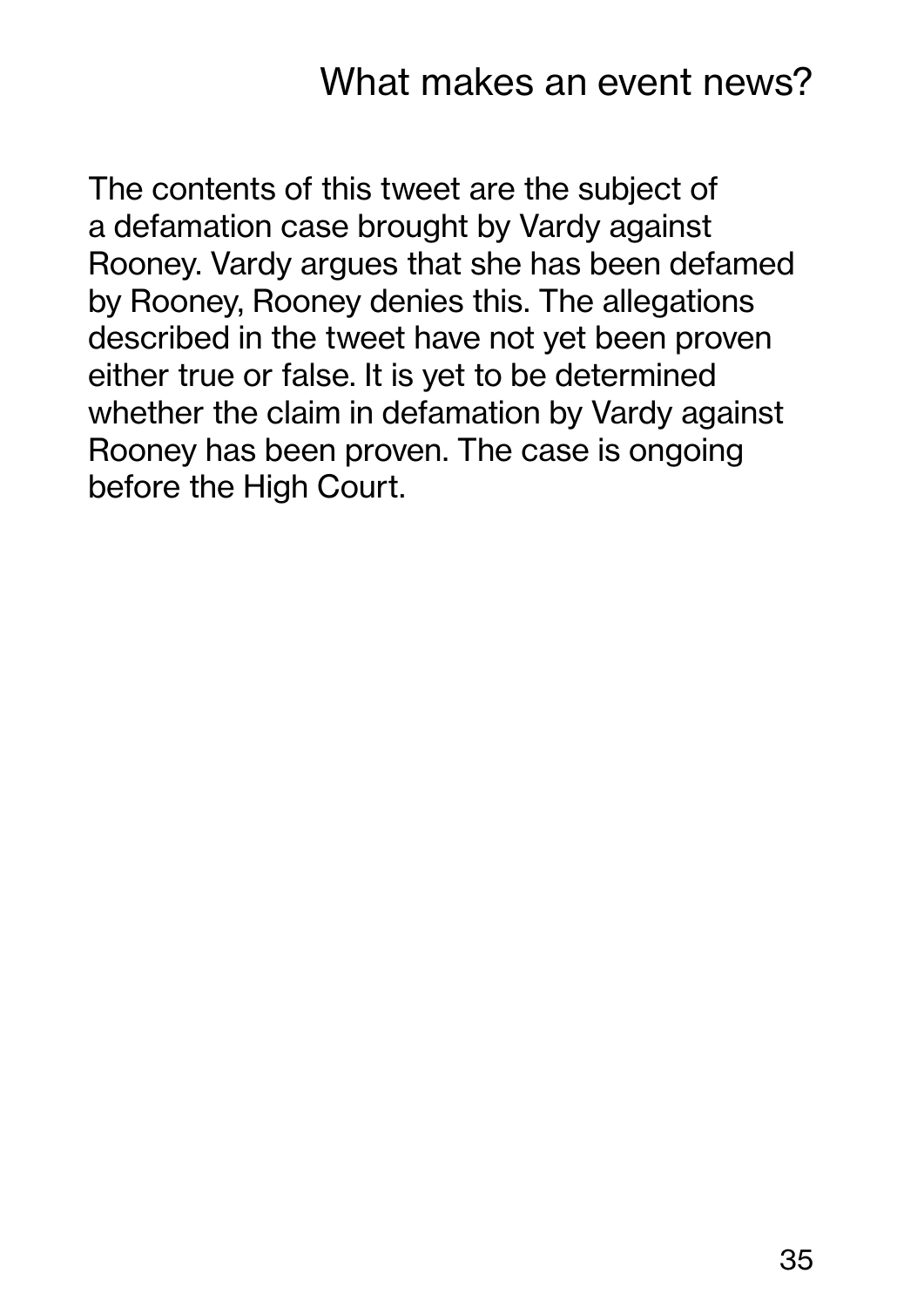# **Disaster**

Stories of disaster play to our fears. Whether natural or caused by humans, their apparent unpredictability makes them compelling news. We feel sympathy for the victims, but also relief that – this time – it did not happen to us. Questions are asked, though not always answered. Could this have been avoided? What can we do better in future? But we know the next disaster story is coming. We just don't know when.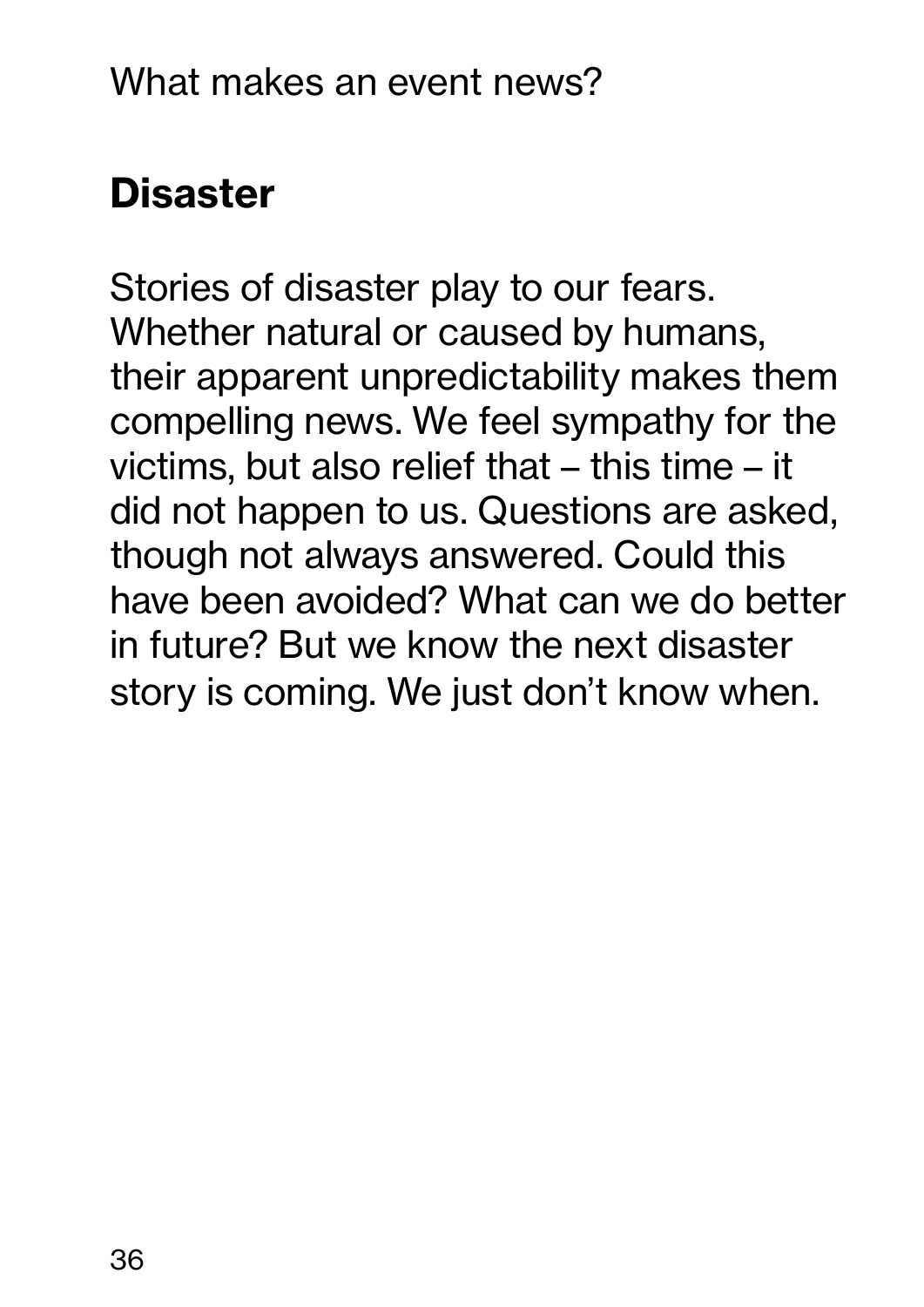# Grenfell residents ignored

### Grenfell Action Group, 22 November 2016

Often the voices of marginalised people are ignored until disaster strikes. The Grenfell Tower fire that killed 72 people was a preventable tragedy. The Grenfell Action Group published this warning about the unsafe living conditions and the neglect of health and safety legislation six months before the fire. It was overlooked by decision-makers and the media until it was too late.

Read the full archived blog post here:



Edward Daffarn and Francis O'Connor, Grenfell Action Group blog post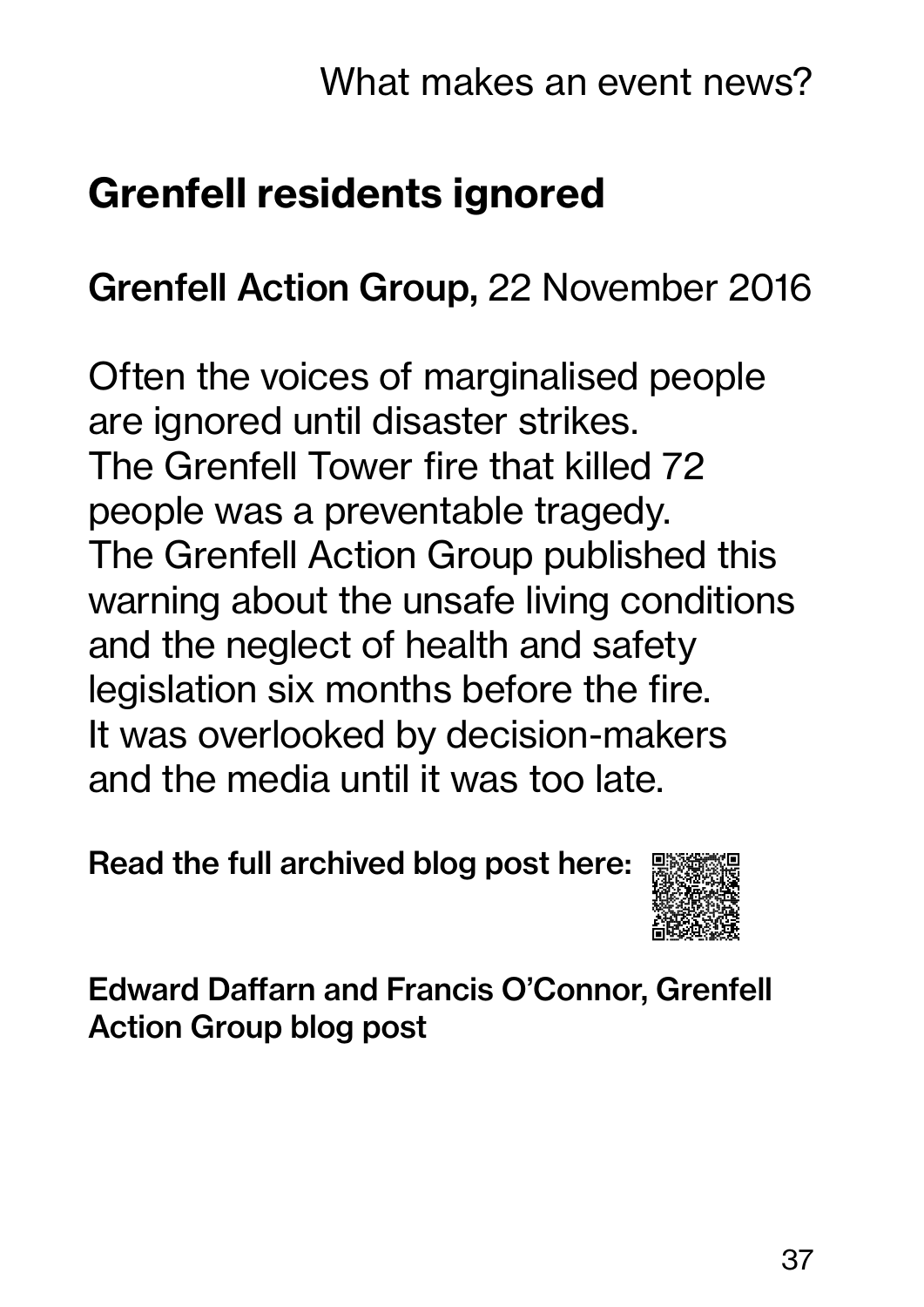## 'Right, you didn't come here when people were telling you that the building was unsafe! That is not newsworthy. You come here when people die. Why?'

Unidentified resident of Grenfell Tower (2017) Viral video tweeted by BBC reporter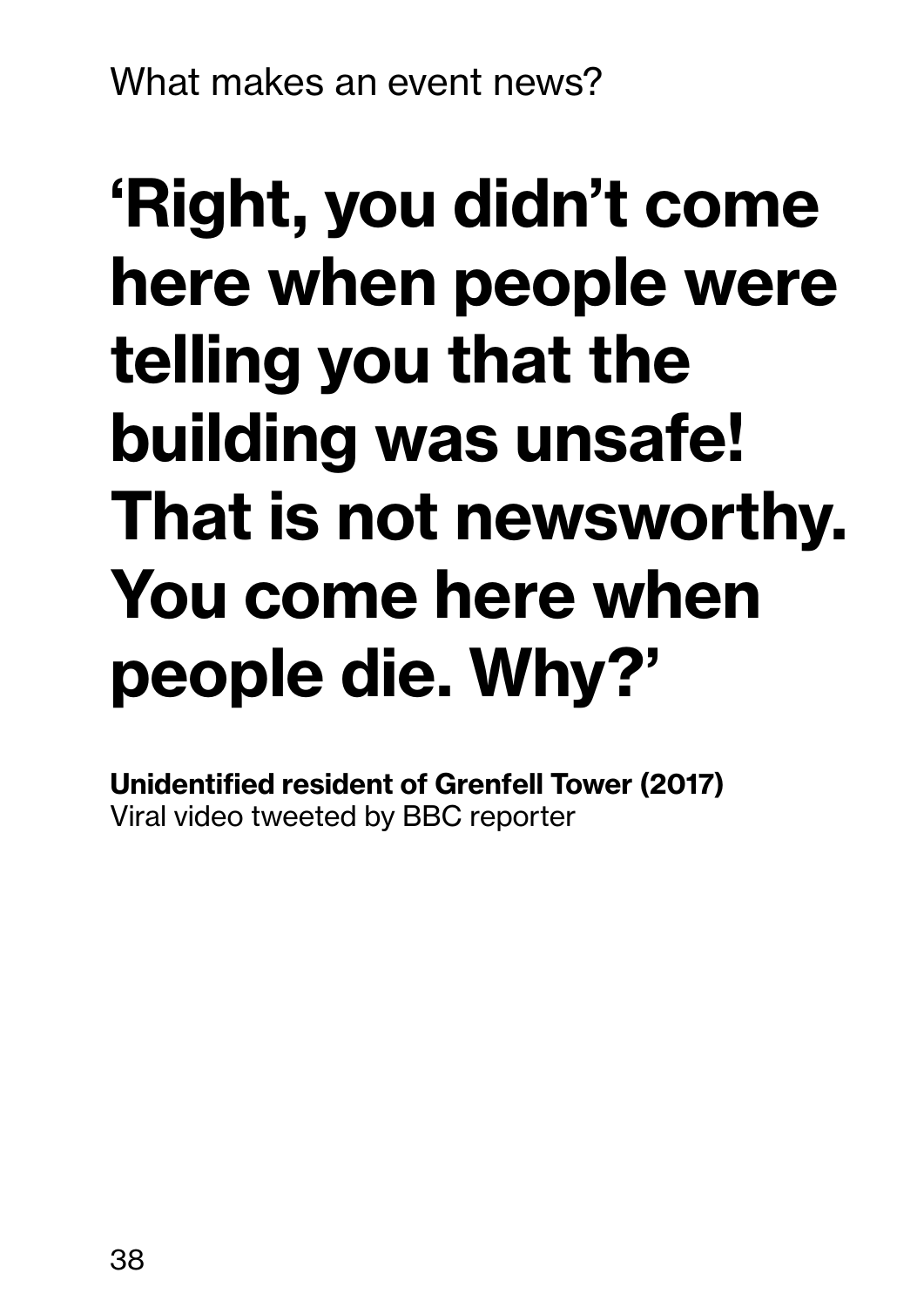## Grenfell: we demand answers

#### The Listening Post, Al Jazeera English, 24 June 2017

Residents of the Grenfell Tower and local community, many from disadvantaged migrant communities, had questions for both the authorities and the media. This Al Jazeera report asks why the foreseeable disaster was not prevented, placing some of the blame on a news media that residents passionately argue did not represent them.

Duration: 2 minutes 5 seconds BNT000101080

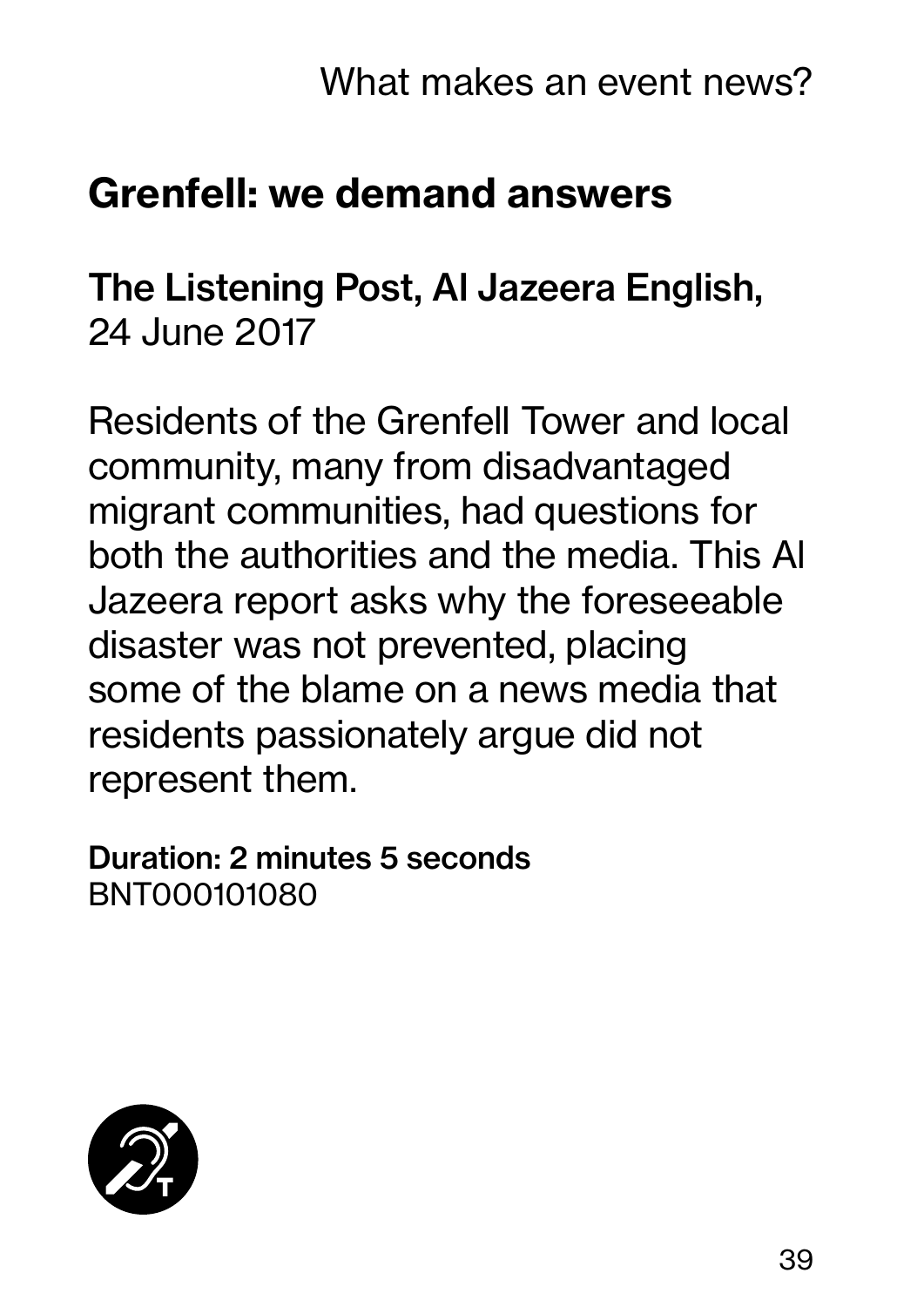## London burns

## London Gazette, 3-10 September 1666

This report about the Great Fire of London was printed in the London Gazette. At this time, disasters were reported in sensational pamphlets, and often interpreted as warnings from God. The London Gazette, as the government newspaper, usually stuck to official news of politics and foreign affairs. However, the fire was so disastrous that the Gazette made an exception, printing a 'true account' of the tragedy to inform anxious readers.

#### Burney 65a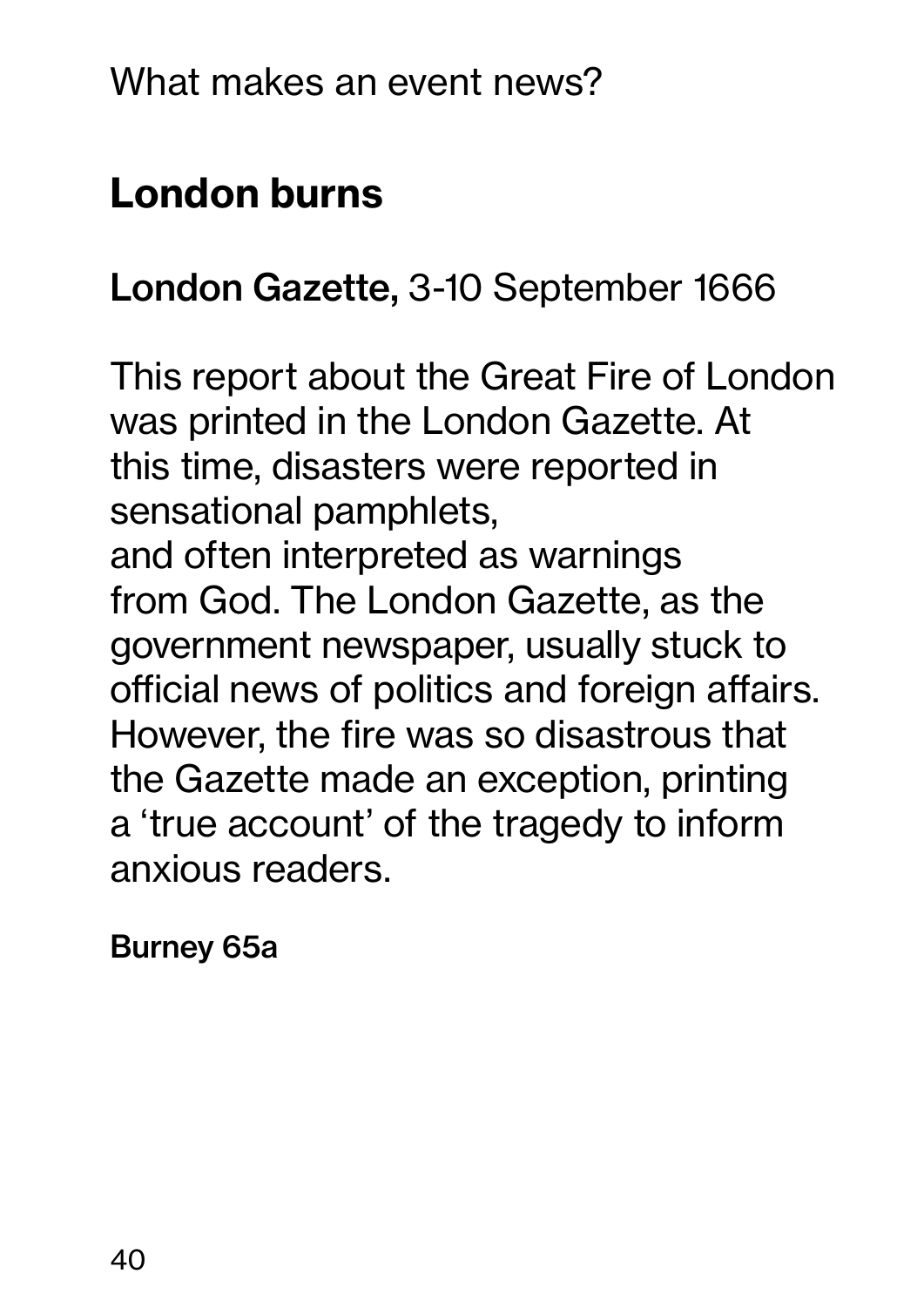## Railway bridge collapse: terrible loss of life

#### The Aberdeen Journal, 2 January 1880

The railway passes across the Firth of Tay in Scotland via the Tay Bridge. When it opened, the bridge was hailed as a feat of engineering. In 1879, less than two years later, it collapsed in a freak storm with terrible loss of life. This article, published several days after the train crashed into the river, played on the Victorian public's anxieties about the dangers of rail transport.

NEWS10553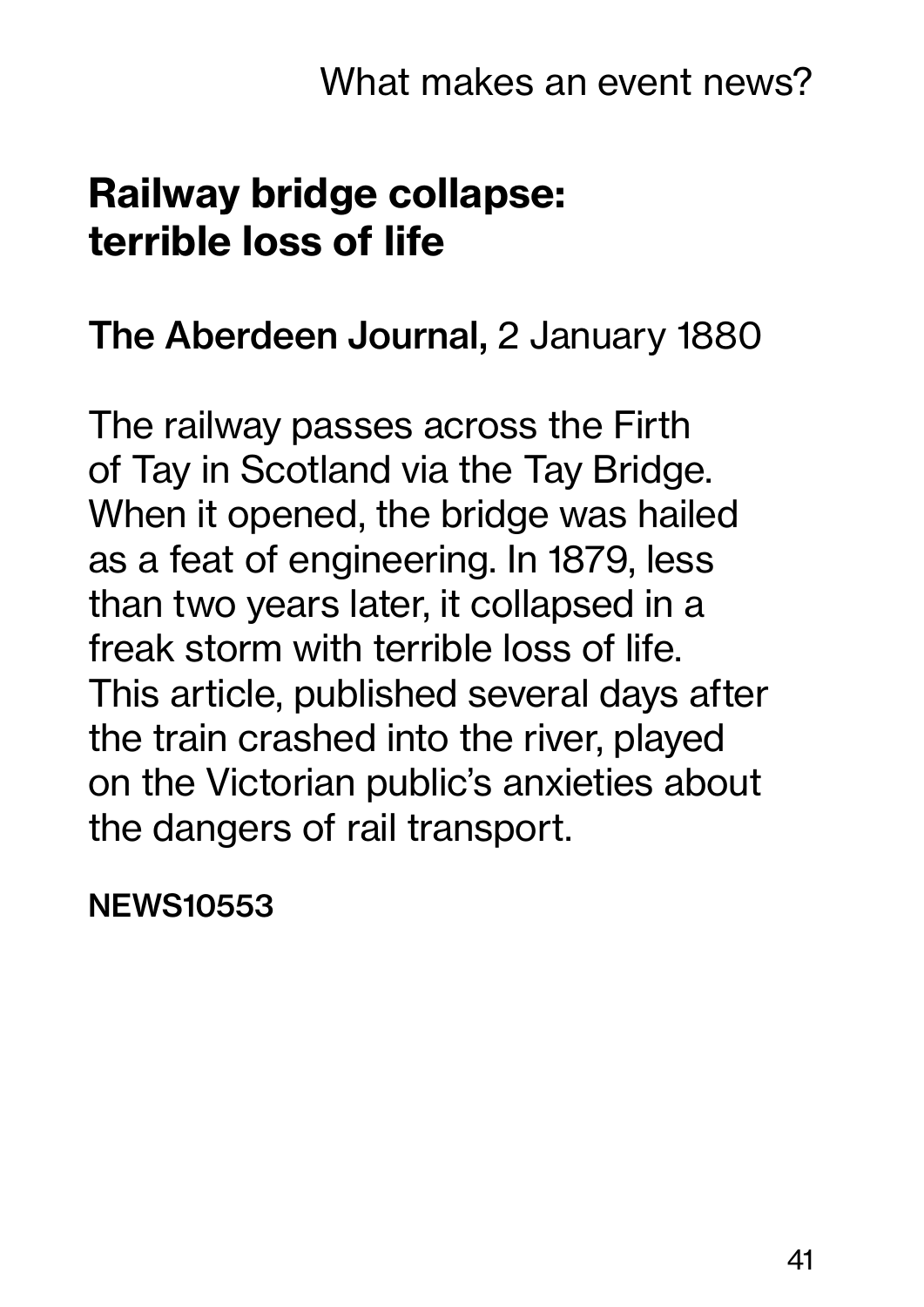## Disaster at Aberfan caused by negligence

#### Western Mail, 22 October 1966

On 21 October 1966, a coal waste tip on the mountainside above the village of Aberfan collapsed. An avalanche of slurry engulfed homes and a junior school, killing 144 people. 116 of the casualties were children and the disaster profoundly shocked the nation. This front page report showed the full horror of the disaster – and noted that the former Mayor of Merthyr had warned of the danger from the tip.

#### NEWS97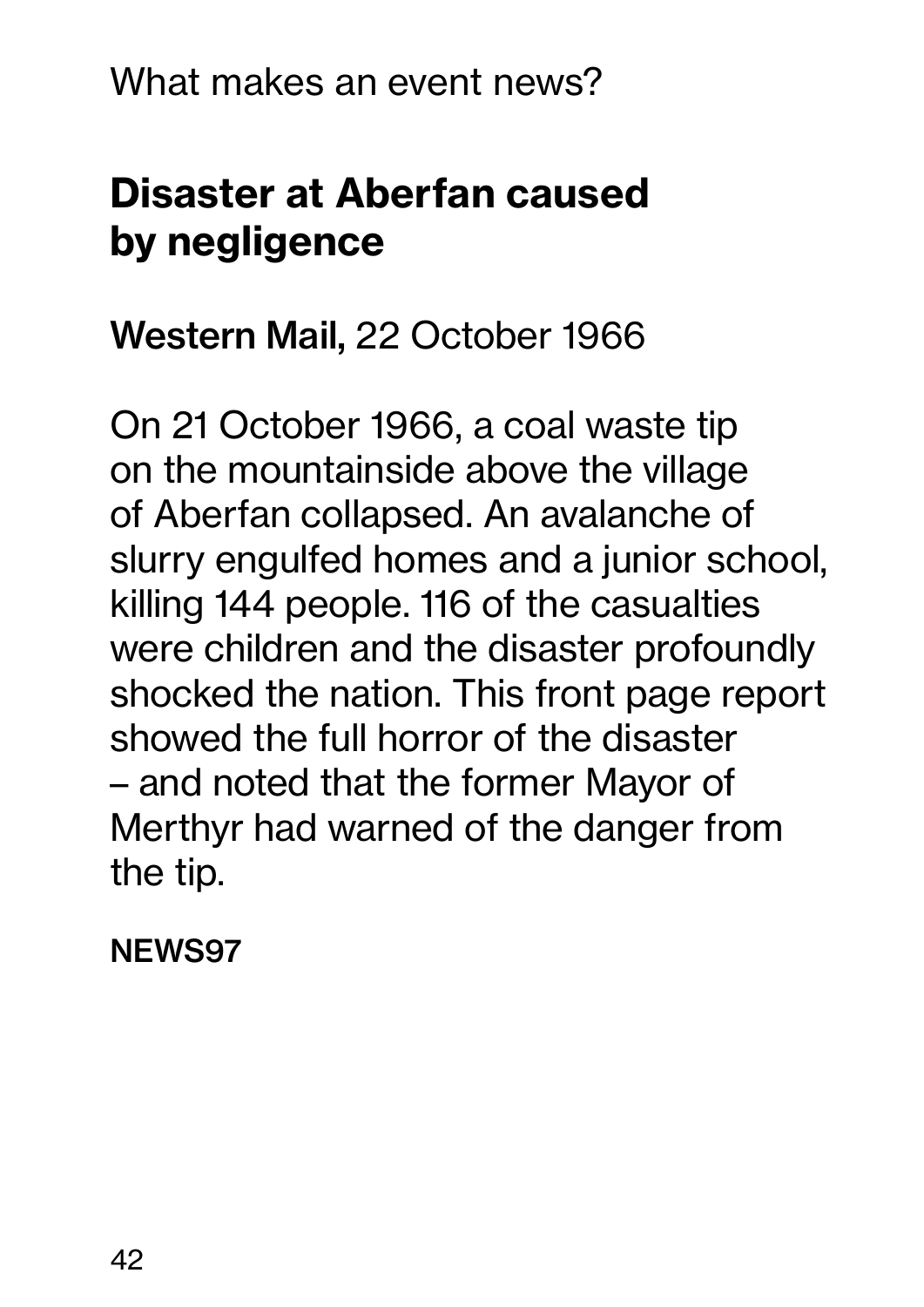### Power

Fights for political power and influence have always enjoyed dramatic coverage in the press. Stories about general elections, political plots and falls from power make great entertainment.

But campaigners outside the circles of government and the media have to fight for recognition. Sometimes this fight becomes the story itself.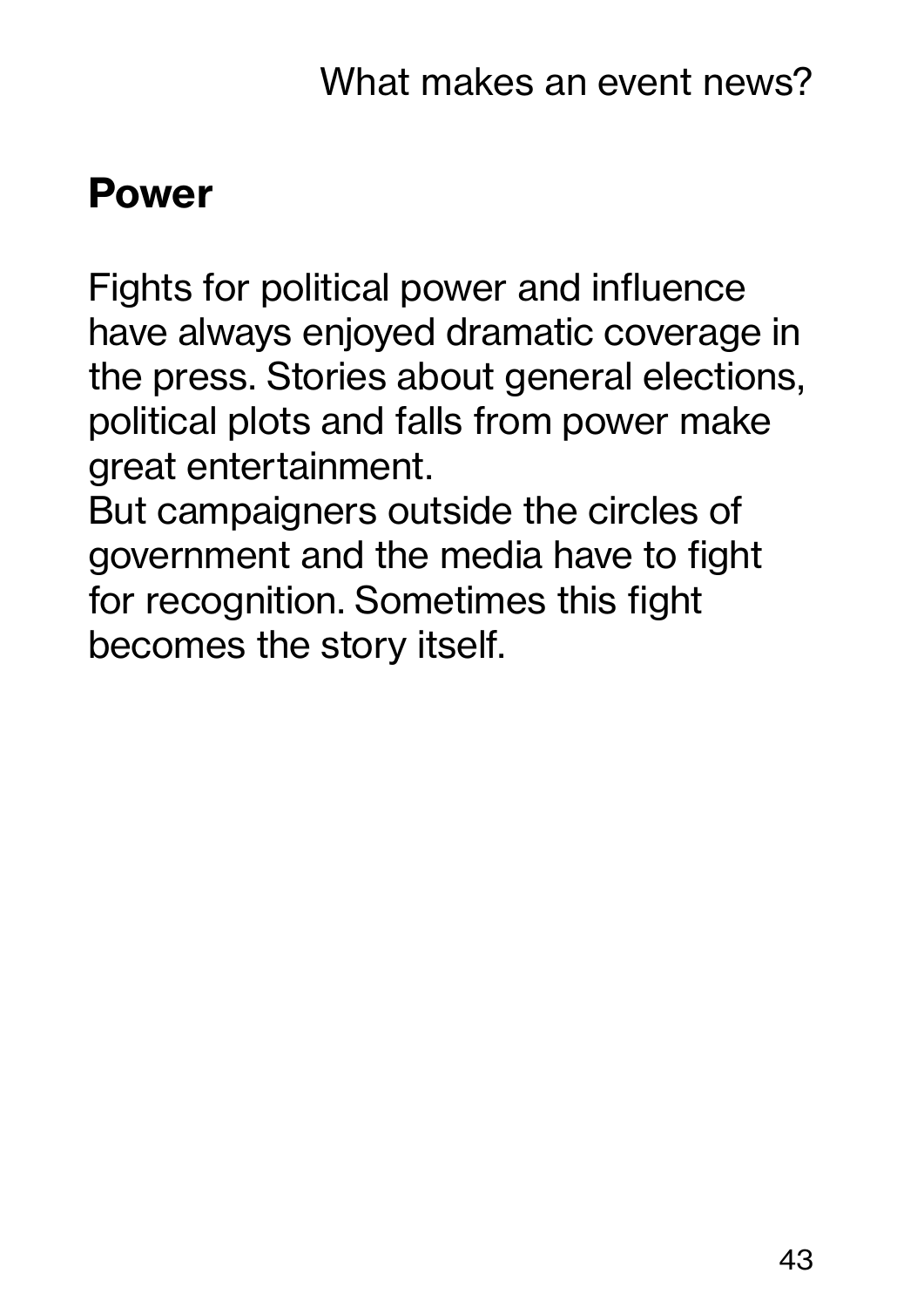# 'It was treachery. Treachery with a smile on its face.'

Margaret Thatcher (1993) Thatcher: The Downing Street Years, BBC1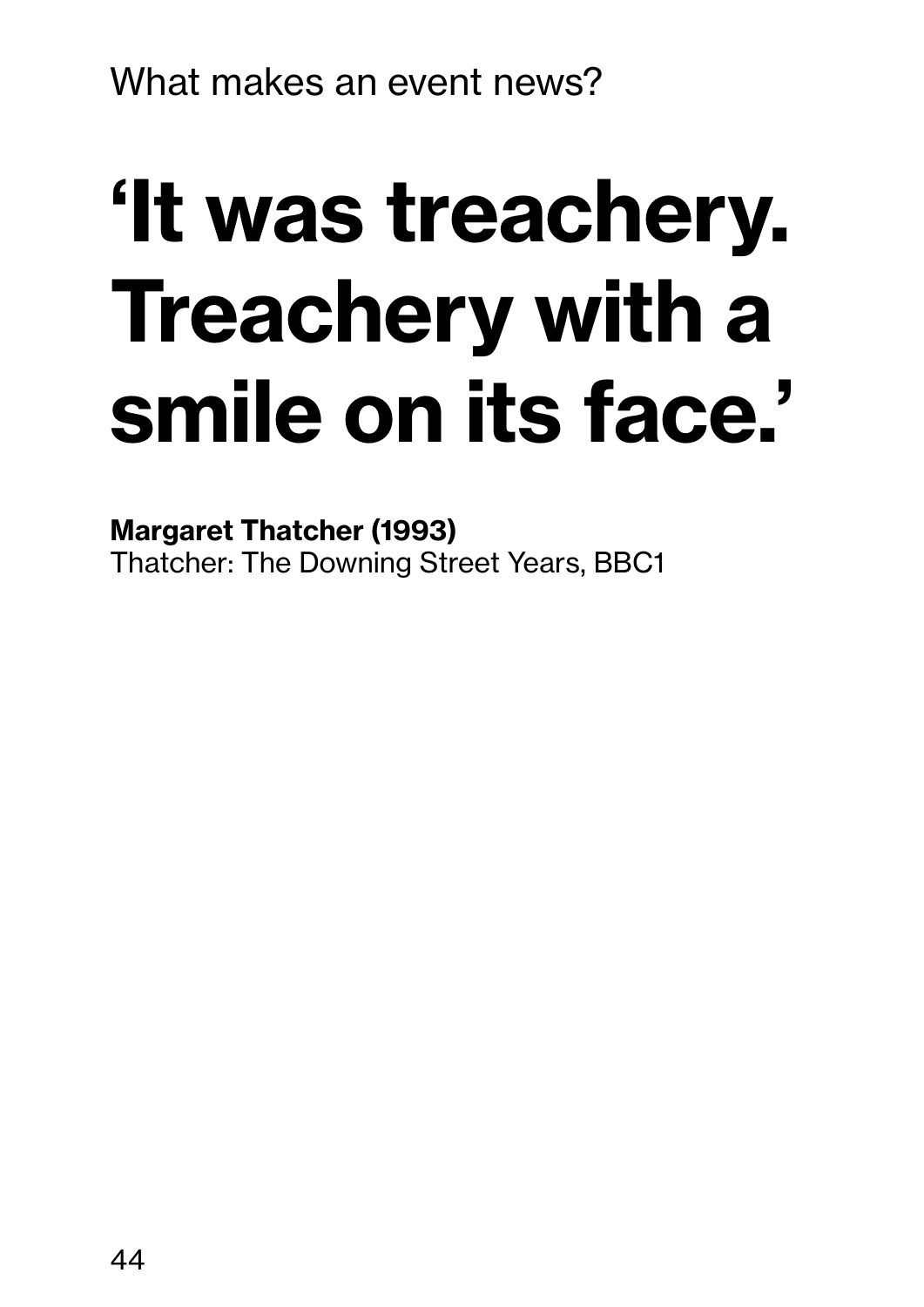## Thatcher triumphant

### Recording from the House of Commons, 22 November 1990

The contest for political power always provides us with compelling news stories. This clip of Margaret Thatcher's appearance in the House of Commons is from the day she announced she would not be continuing as prime minister. Among those Conservative party colleagues laughing alongside her are those manoeuvring to succeed her.

Duration: 2 minutes 5 seconds UK Parliament / Parliamentary Recording Unit

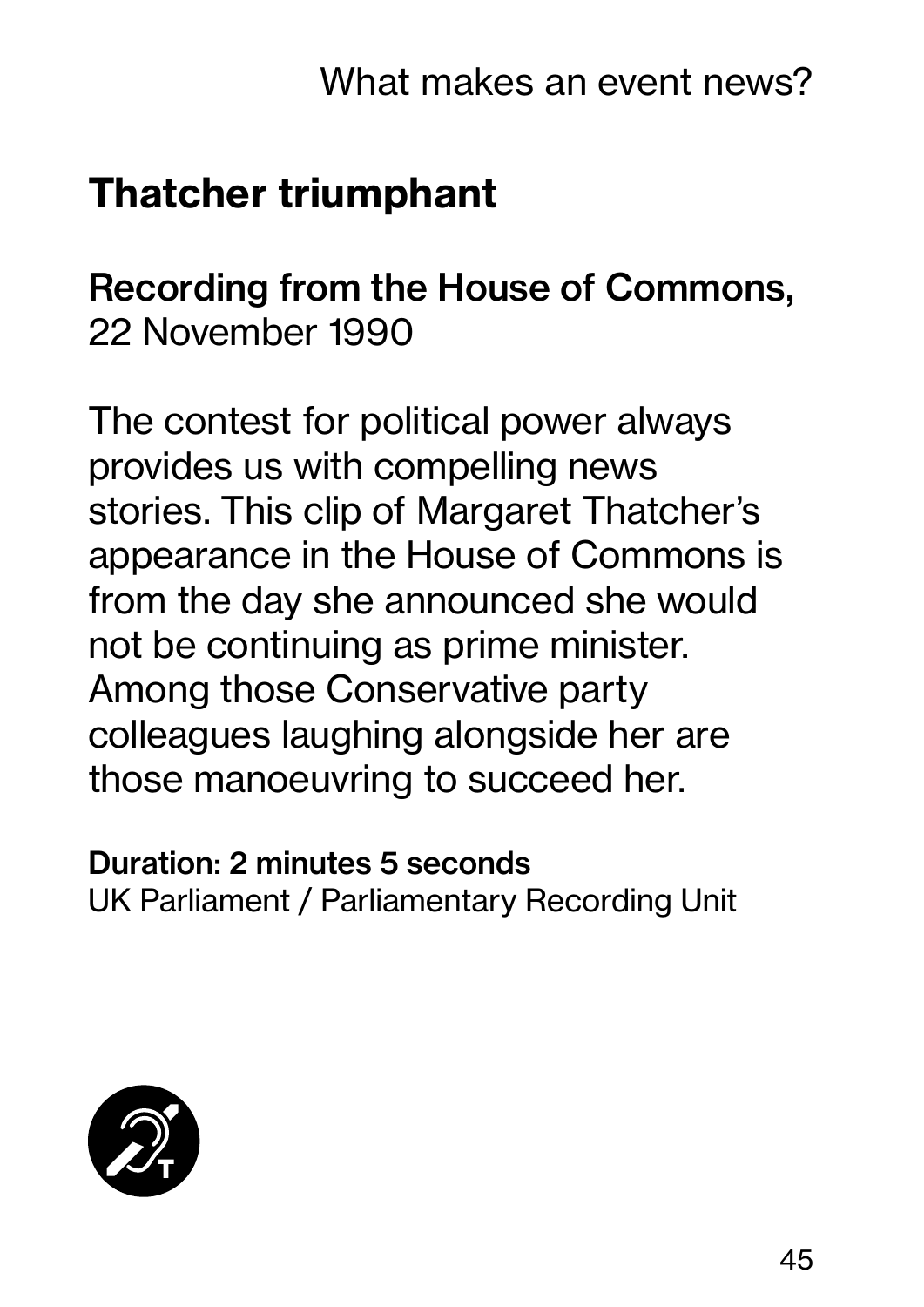## Peterloo Massacre: peaceful protestors killed in Manchester

#### 'Massacre at St. Peter's or "Britons strike home"!!!', 1819

Thousands protested peacefully for parliamentary reform at St Peter's Field, Manchester, in August 1819. On the orders of local magistrates, soldiers violently broke up the protest, killing 20 and injuring hundreds. This brutality made the headlines, igniting wider debate about reform. This satirical piece by George Cruikshank was published in London that same day. The event became known as the Peterloo Massacre.

British Museum 1876.0510.980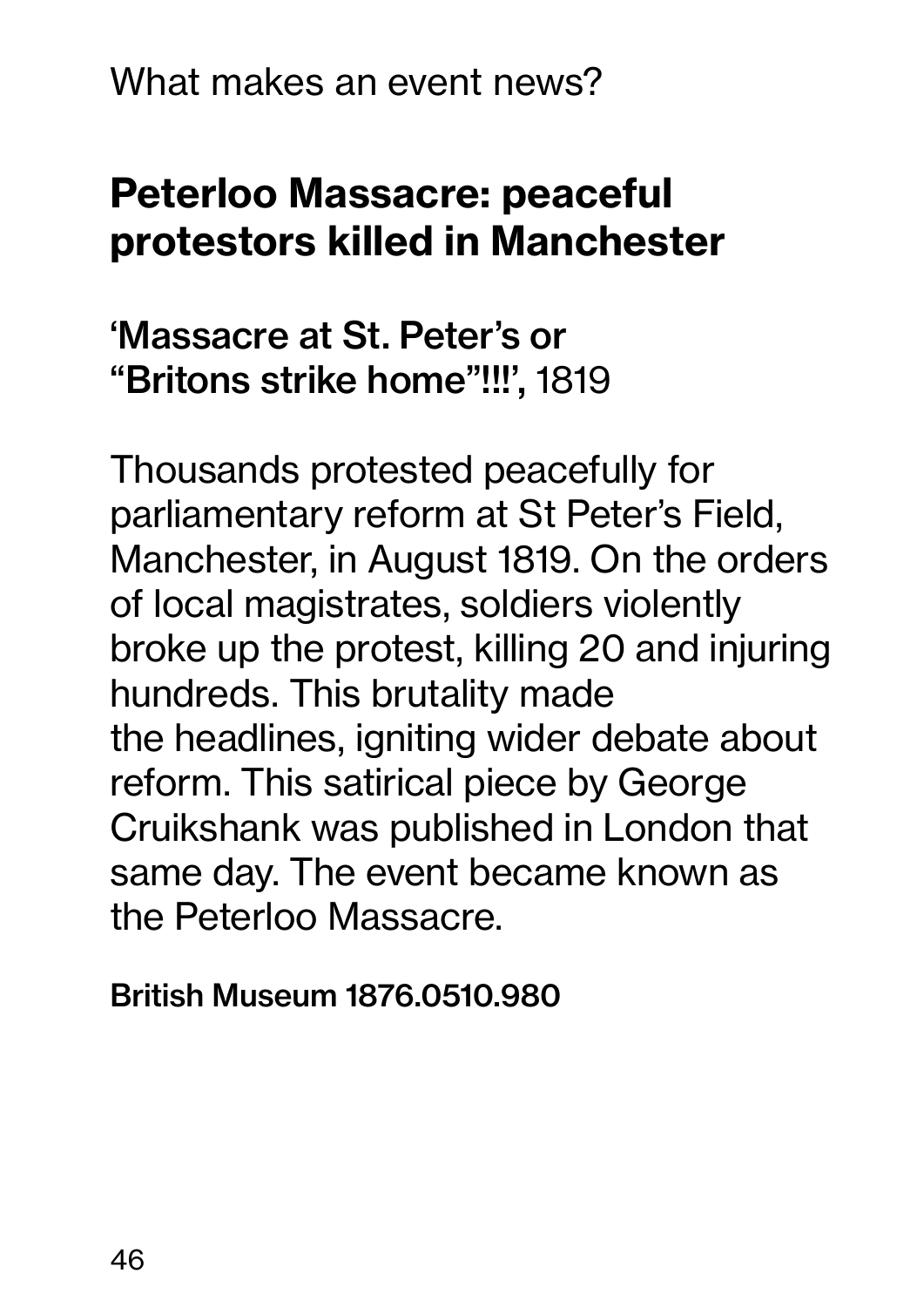## Mangrove Nine acquitted

#### Kensington Post, 24 December 1971

In 1970, nine Black activists were accused of inciting riot after the Metropolitan Police targeted the Mangrove restaurant in Notting Hill, London. All were acquitted of the main charges, and the trial was the first time a judge acknowledged racial prejudice within the police. This article in the Kensington Post, a local paper, reported the judge's findings. This case marked a key moment in the British Black Power movement.

LOU.4325 [1971] Above: All images by Tom Picton in 7 DAYS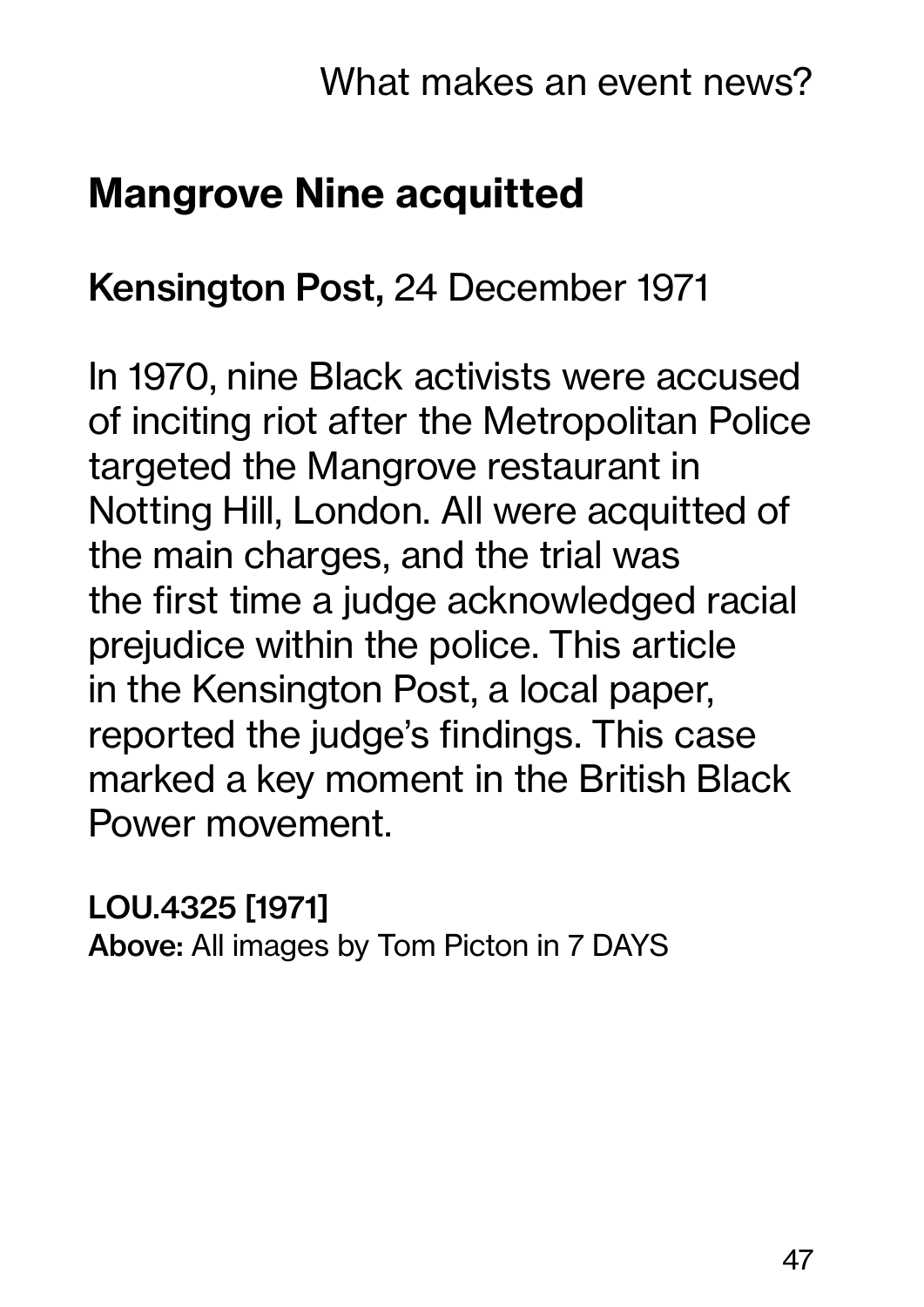## Death at the races

#### The Suffragette, 13 June 1913

Between 1903 and 1918, the Women's Social and Political Union campaigned for votes for women. Their acts of civil disobedience and protest were reported on in mainstream newspapers. However, establishing their own newspaper, The Suffragette, enabled them to get their demands for equal representation across directly. This issue commemorates Emily Davison, who died after trying to tie colours to the king's horse at the Epsom Derby as a protest in 1913.

RB.31.c.808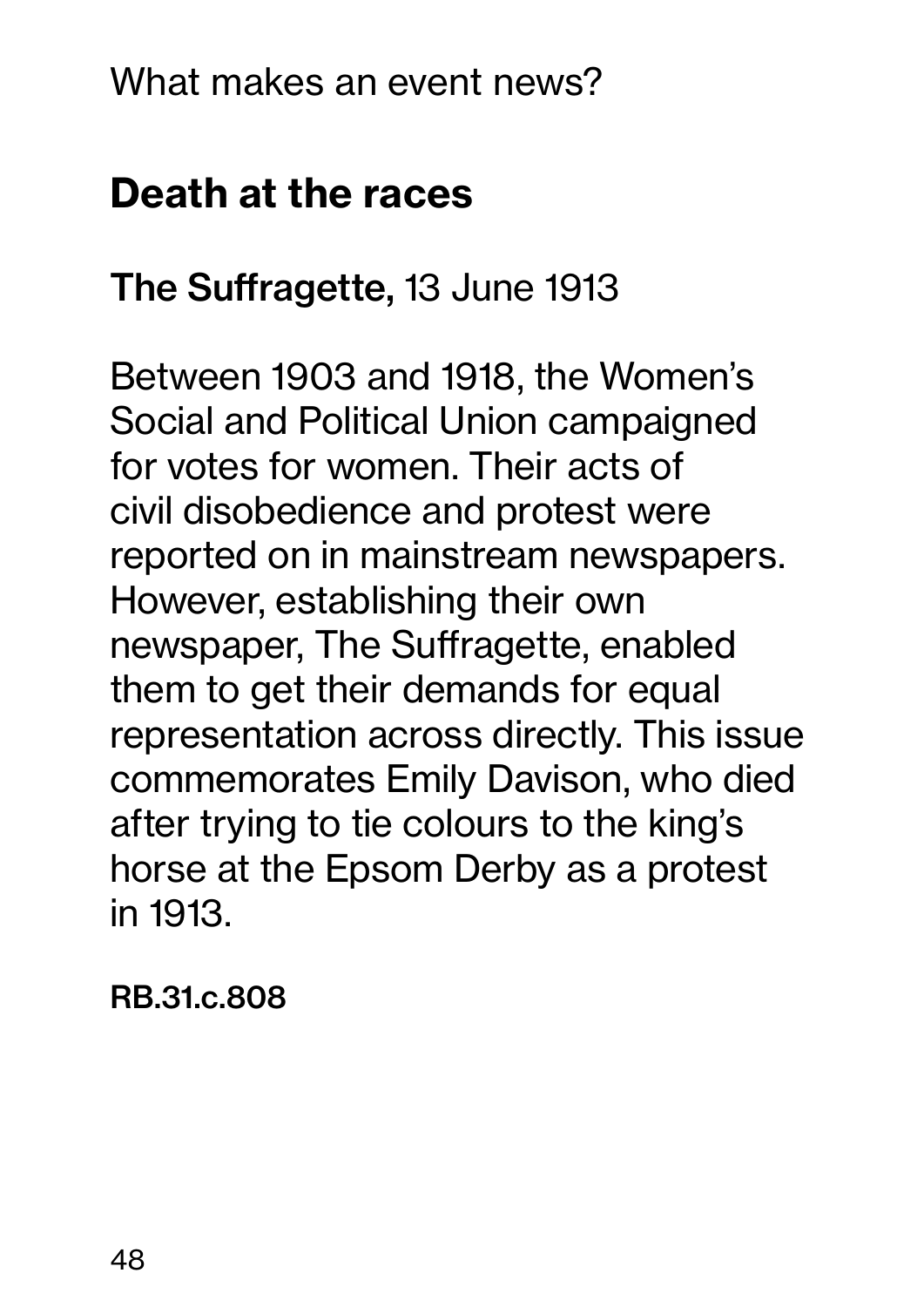## **Celebration**

Some events become news because they are a moment of collective celebration. A discovery, a rescue, a sporting triumph – such stories bring us together and make us feel connected to the world around us. Celebratory news stories reinforce a sense of community and remind us what we're proud of. These stories show us that news can be happy too.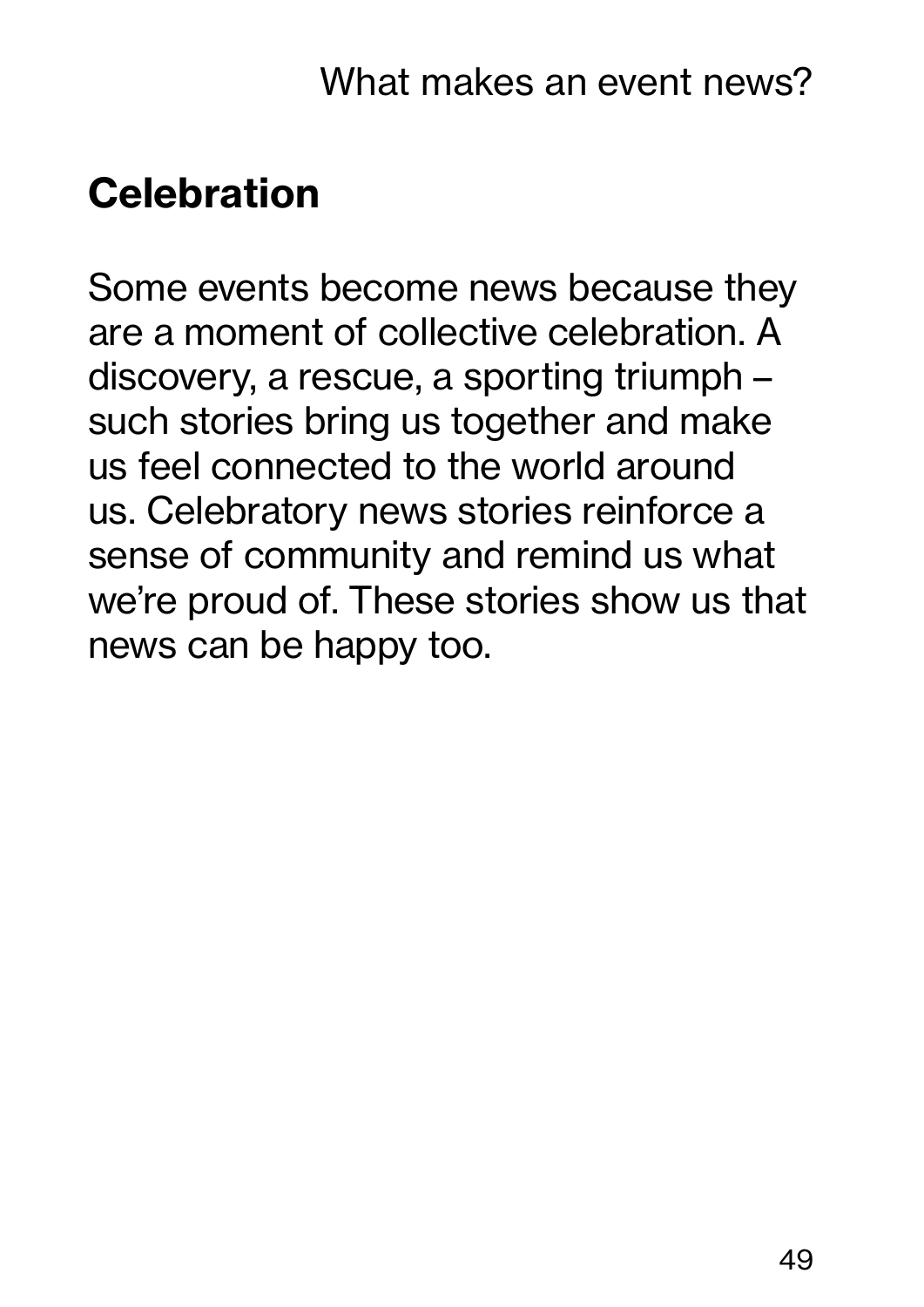## 'A wonderful show... Fantastic to celebrate achievement instead of hearing all the bad and depressing news, good things do happen.'

Christine, Coventry (2012) MailOnline comment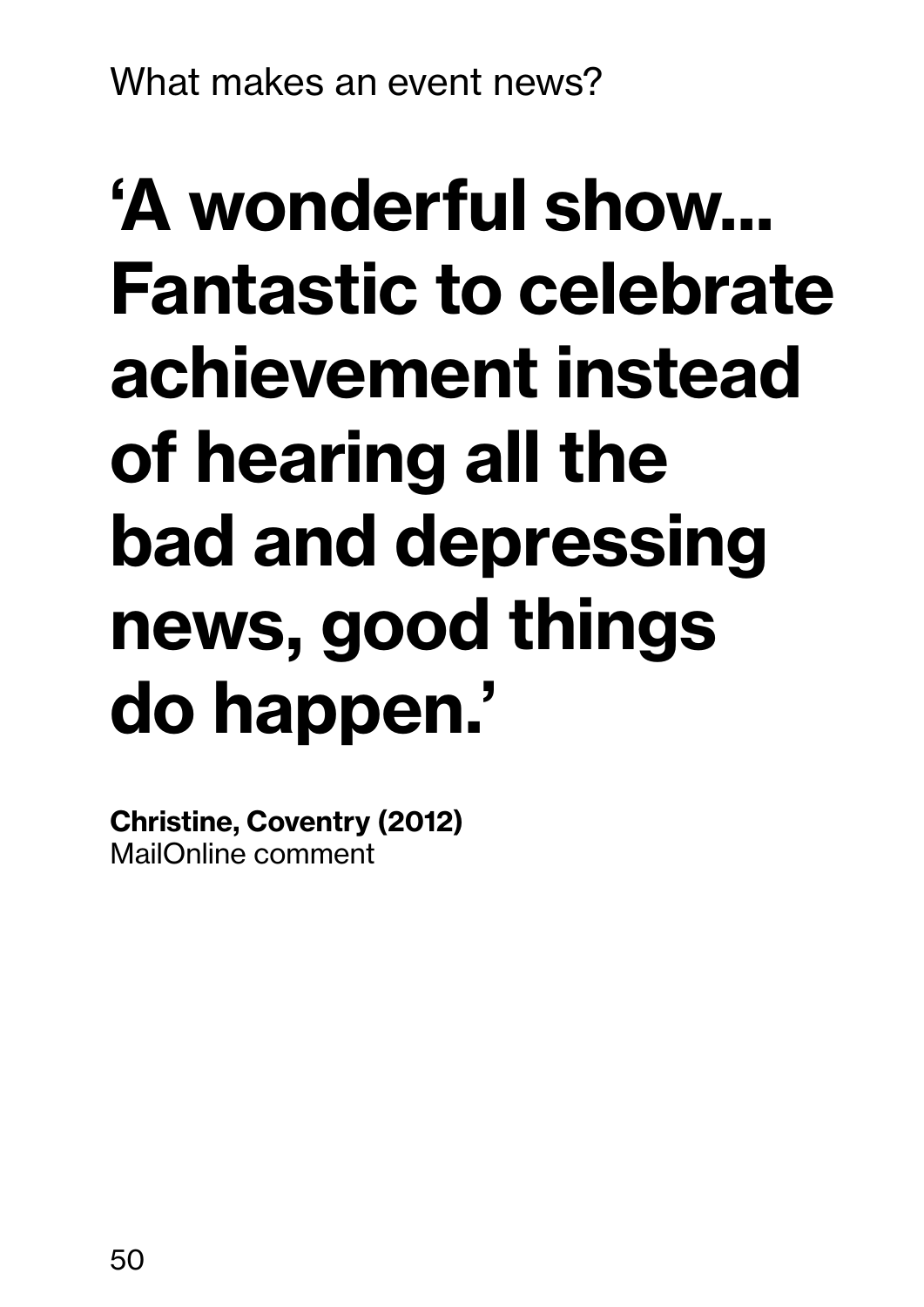## The Great British Paralympics

### MailOnline, 29 August 2012

This MailOnline photo story on the opening ceremony of the London 2012 Paralympic Games captured the euphoria of a national celebration, through dazzling, explosive images.

See the full photo story here:



Left:

dmg media licensing Gareth Copley / Staff via Getty Images and Dan Kitwood / Staff via Getty Images

#### Far left, top to bottom:

Gareth Copley / Staff via Getty Images PA Images / Alamy Stock Photo Stefan Wermuth / Reuters Pictures Hannah Peters / Staff via Getty Images Dan Kitwood / Staff via Getty Images Stefan Wermuth / Reuters Pictures Dan Kitwood / Staff via Getty Images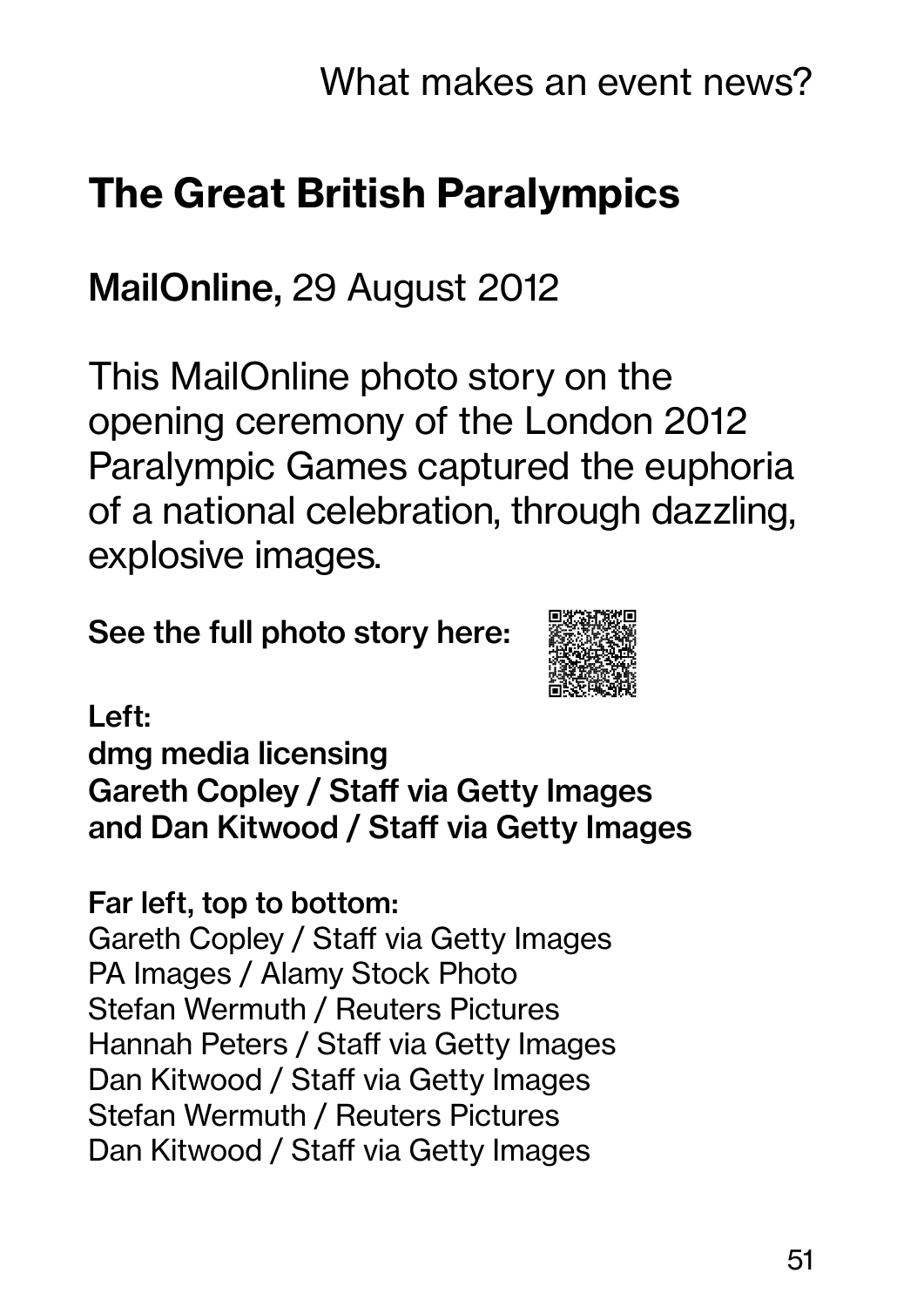## #IsItOk?

## The Last Leg with Adam Hills, Channel 4, 20 August 2012

The Last Leg with Adam Hills was launched during the London 2012 Paralympic Games to round up the day's sporting news and celebrate the triumphs of Paralympians. This clip from the first episode demonstrates the gentle yet humorous approach adopted to introduce Paralympic sport to a wider audience.

Move your hand over the blue sensor below to listen

Duration: 2 minutes 5 seconds BNT000022689

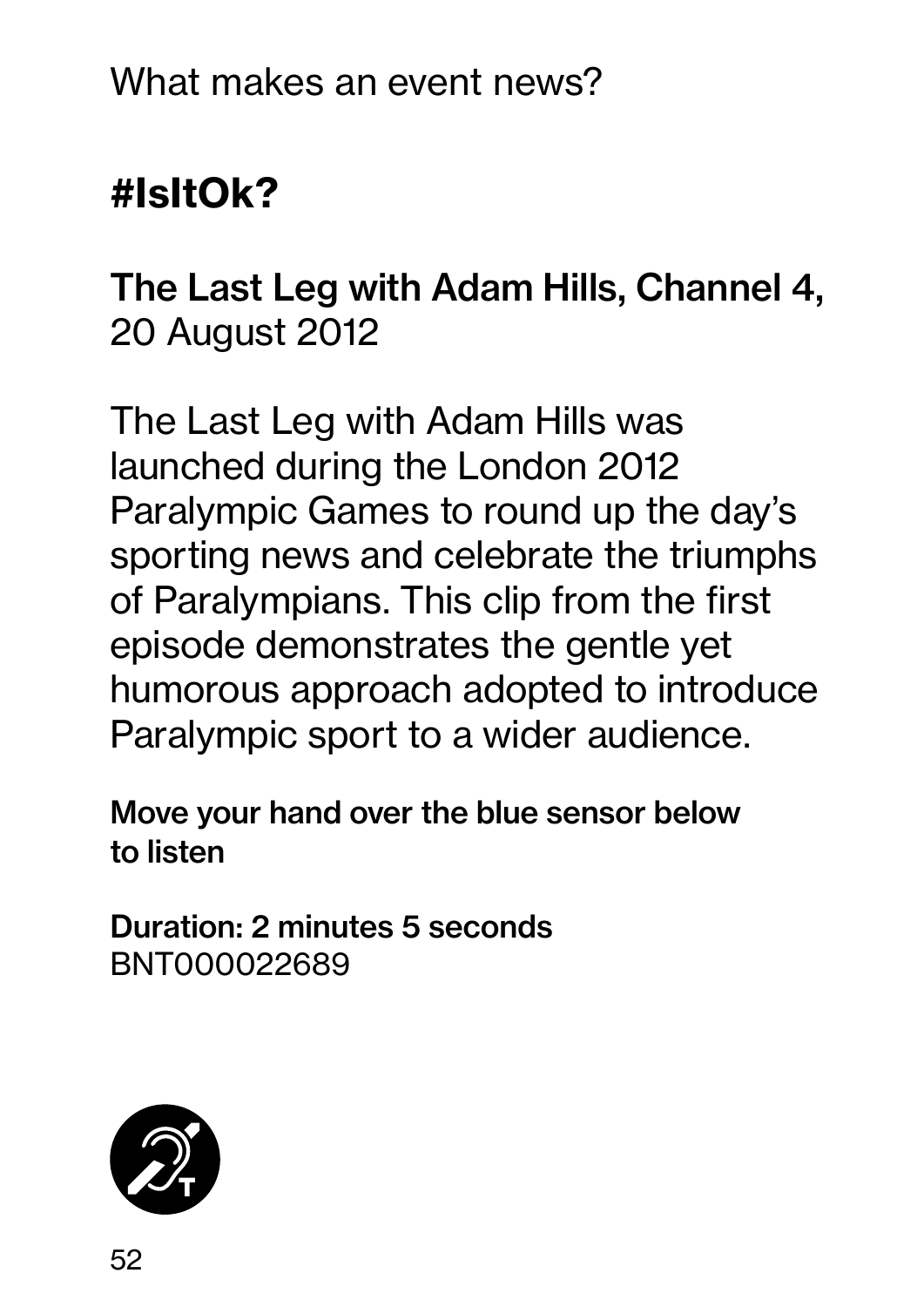## The Great Boxer of England

#### Illustrated Sporting News and Theatrical and Musical Review, 14 February 1863

This celebratory illustration of leading British boxers includes Bob Travers (centre, second from right). A Black American who came to Britain as a child, Travers would have faced racism in his daily life. Yet here he is included – and celebrated – for his sporting achievements as a fearless bare-knuckle fighter alongside his white competitors.

NEWS11783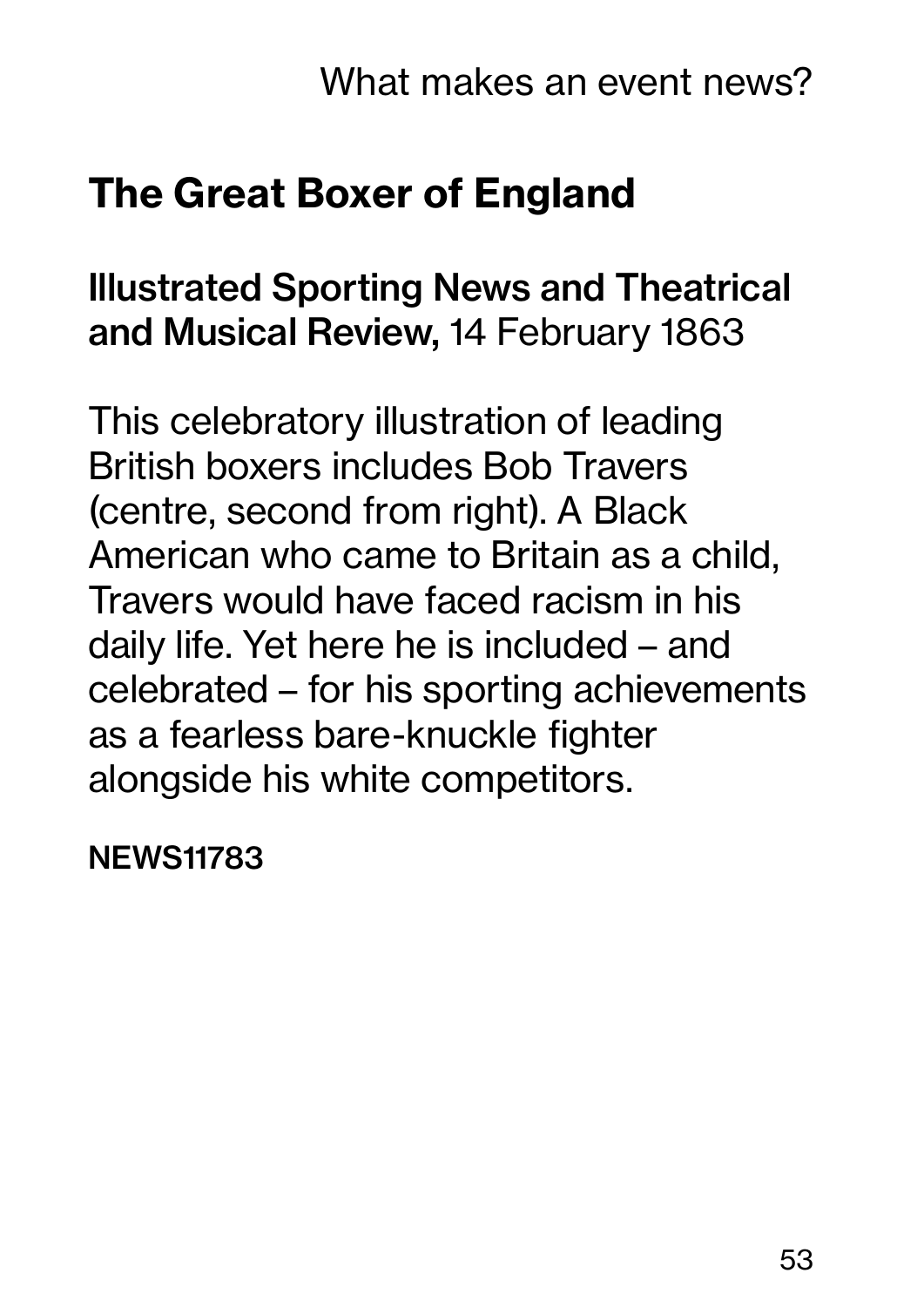## Millions celebrate moon landing

1969

Some celebratory news stories are local. Some are national. Some belong to everyone. The moon landing of 20 July 1969 was an American triumph but was something that the whole world could celebrate, a huge achievement for humankind. 650 million people (around 20% of the world's population) watched it on television, either live or in later news programmes.

#### Left to right:

People watching the moon landing on television: Central Park, New York (© Donal F. Holway / NYT) Germany (Alamy Stock Photo) Italy (Claudio Luffoli / AP / Shutterstock) Japan (Associated Press) Trafalgar Square, London (Evening Standard / Getty Images)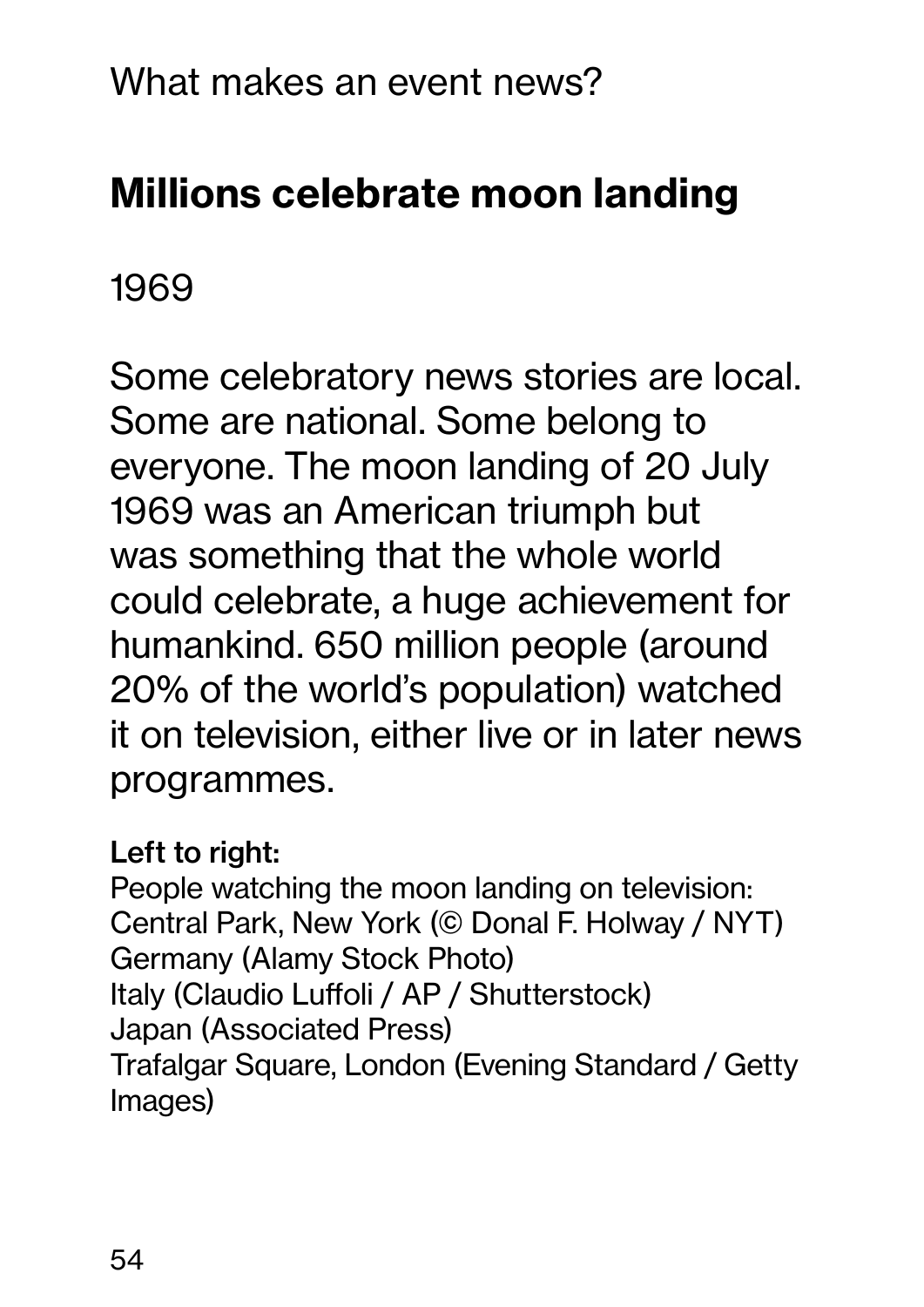### What does a free press mean?

We value the idea of press freedom – a news produced without fear or favour. But when powerful media owners claim to have swayed elections, have they become too powerful? If secret documents that may endanger others are leaked, should they always be published? And what would our world look like if the press did not have the freedoms it enjoys? These stories explore how the news in Britain has been suppressed, censored and fought over.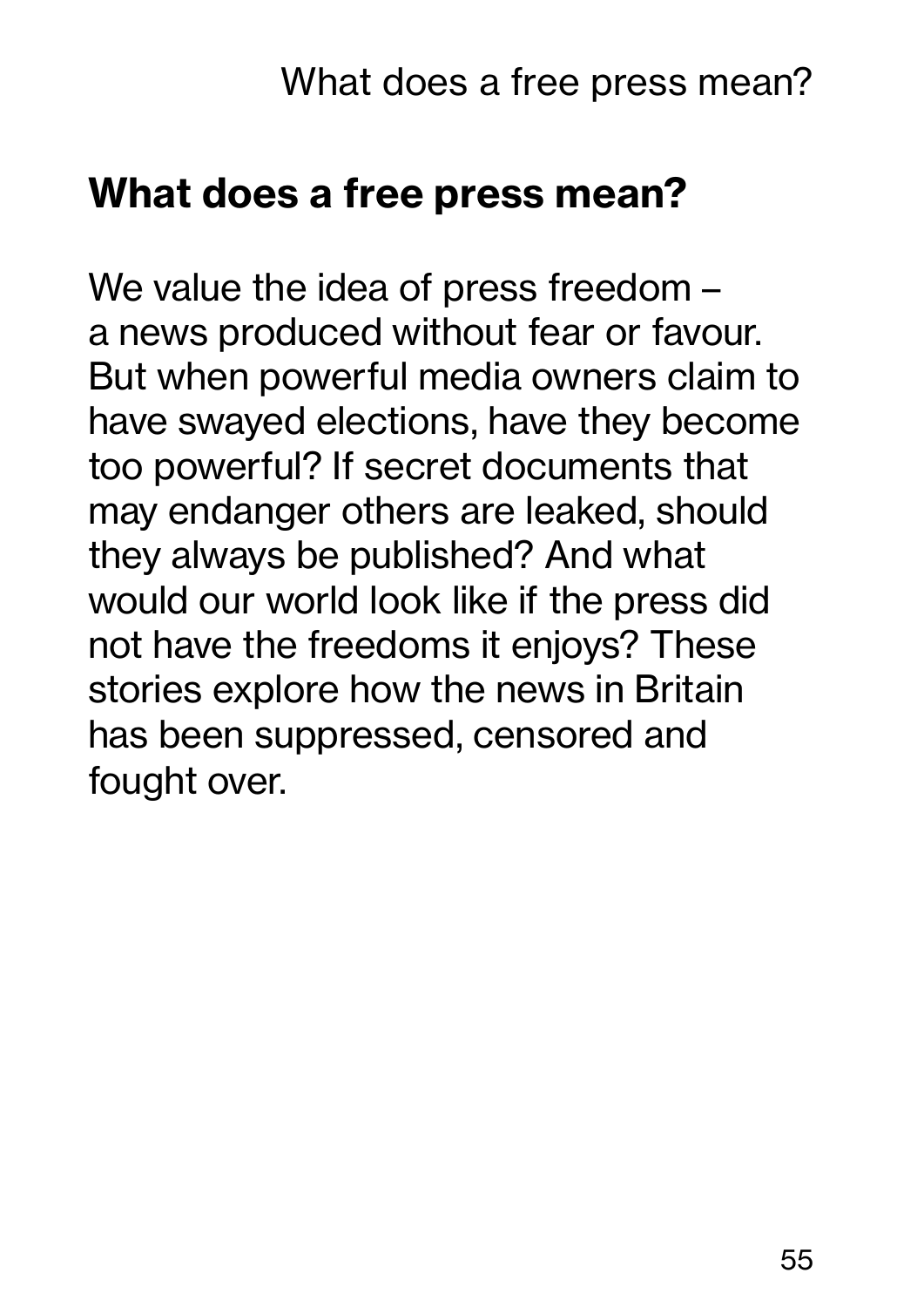## Suppression

The suppression of news is as old as news itself. Those in power, those with vested interests, or simply those who do not like being written about, have sought to silence what others believed should be told. Suppression has taken many forms – government censorship, legal action, the threat of imprisonment or death. These stories explore how news makers responded when told not to publish.

Redacted text: Frederick Knight Hunt (1850) The Fourth Estate: Contributions towards a history of newspapers, and the liberty of the press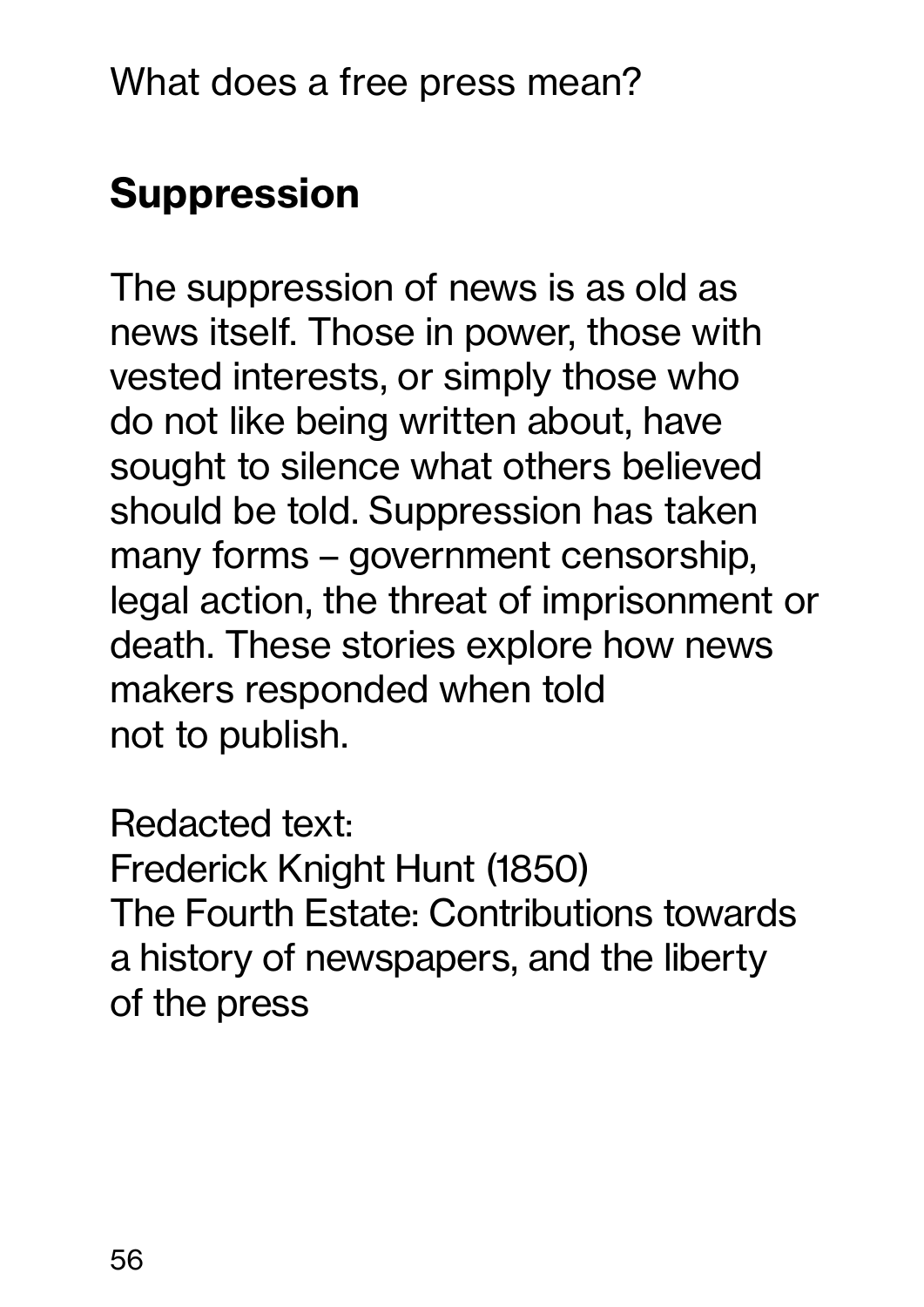## Guernsey occupied

#### Guernsey Evening Press, 1 July 1940

The Channel Islands were the only part of the British Isles occupied by Germany during the Second World War. One of the Germans' first actions after the invasion was to seize control of the local press. The brutality of this announcement of absolute authority in the Guernsey Evening Press contrasts with the quaint normality of advertisements for fertiliser and the Home Circle Library ('Business as usual').

NEWS2122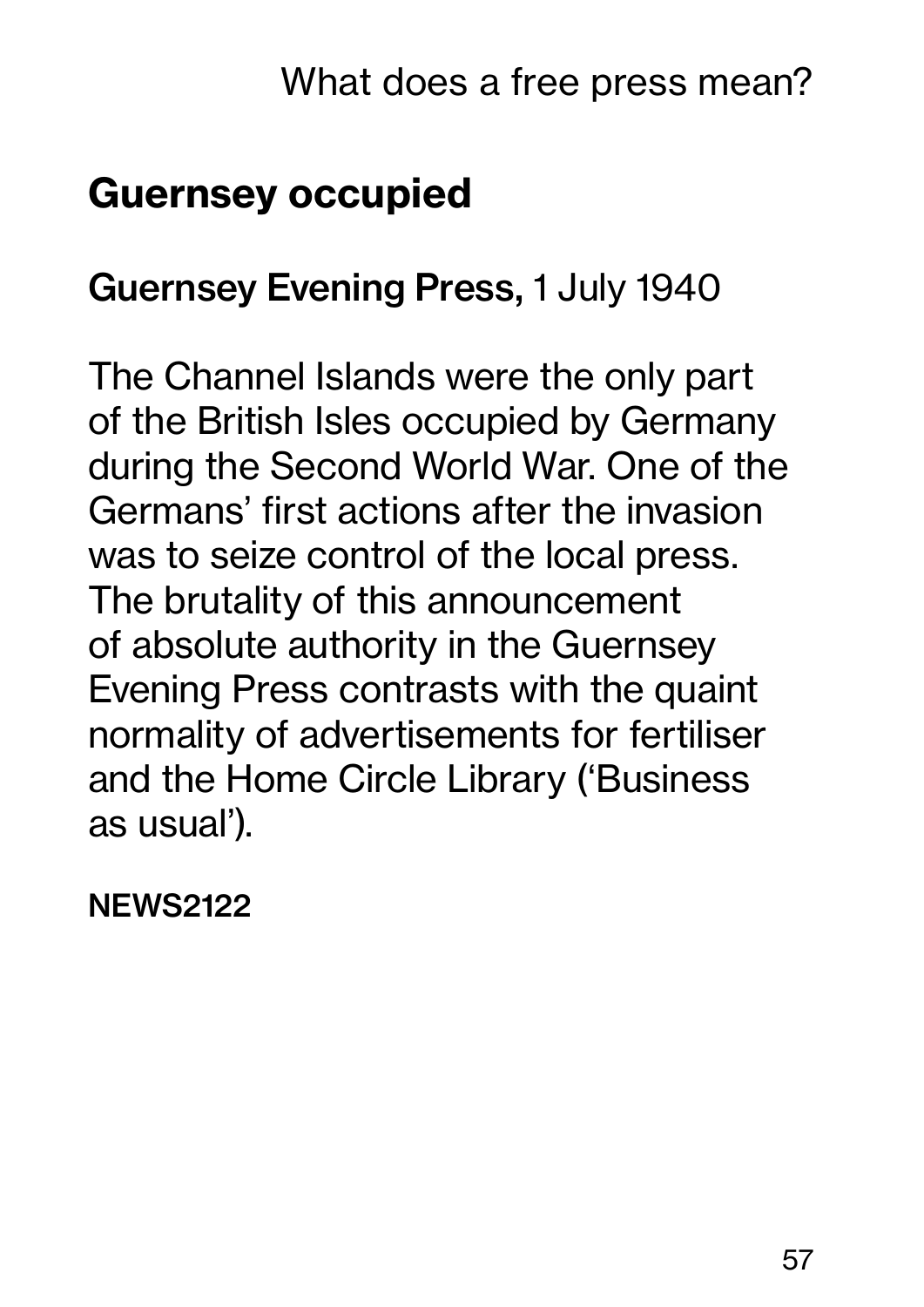## Guernsey fights back

### GUNS (Guernsey Underground News Service), August 1943

There are few more powerful expressions of the desire for a free press than Guernsey Underground News Service. It was produced between 1942 and 1944 at great personal risk. Five islanders were sent to prisons in Germany for distributing the paper, where two died. GUNS, printed on tomato-packing paper, published transcripts of BBC news broadcasts obtained in secret. This issue reported Allied successes on the front line to boost morale.

Loan courtesy of the Priaulx Library, Guernsey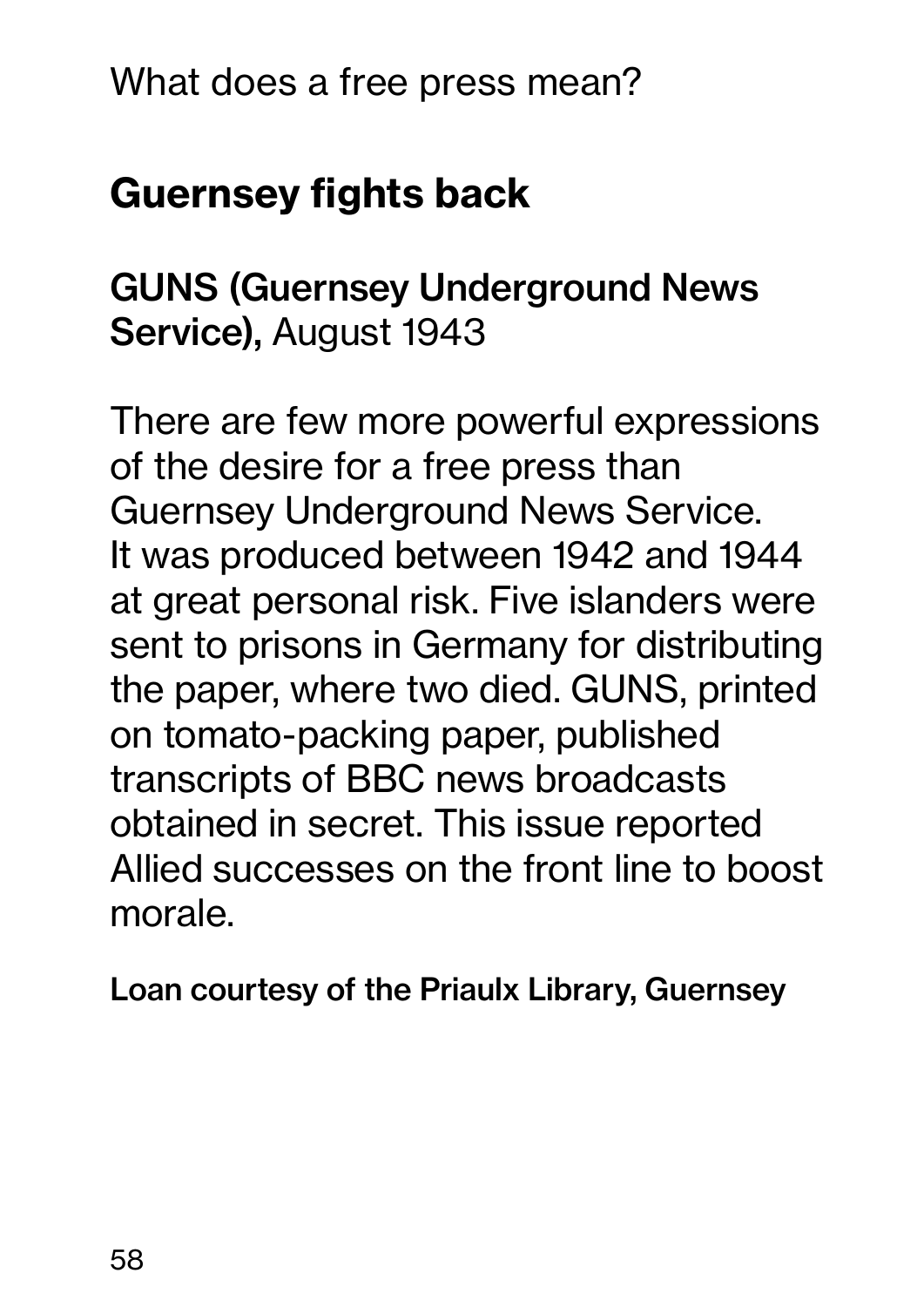## Gay News wins obscenity case

#### Gay News, Issue 3, 1974

Gay News was a campaigning newspaper first published in 1972. This was five years after the Sexual Offences Act legalised homosexual acts between men aged twenty-one and above, if consensual and in private. In 1974, the publisher successfully challenged an obscenity charge over this cover photograph of two men kissing. The result of the court case contributed to changes in public perceptions on what was obscene.

CUP.713/65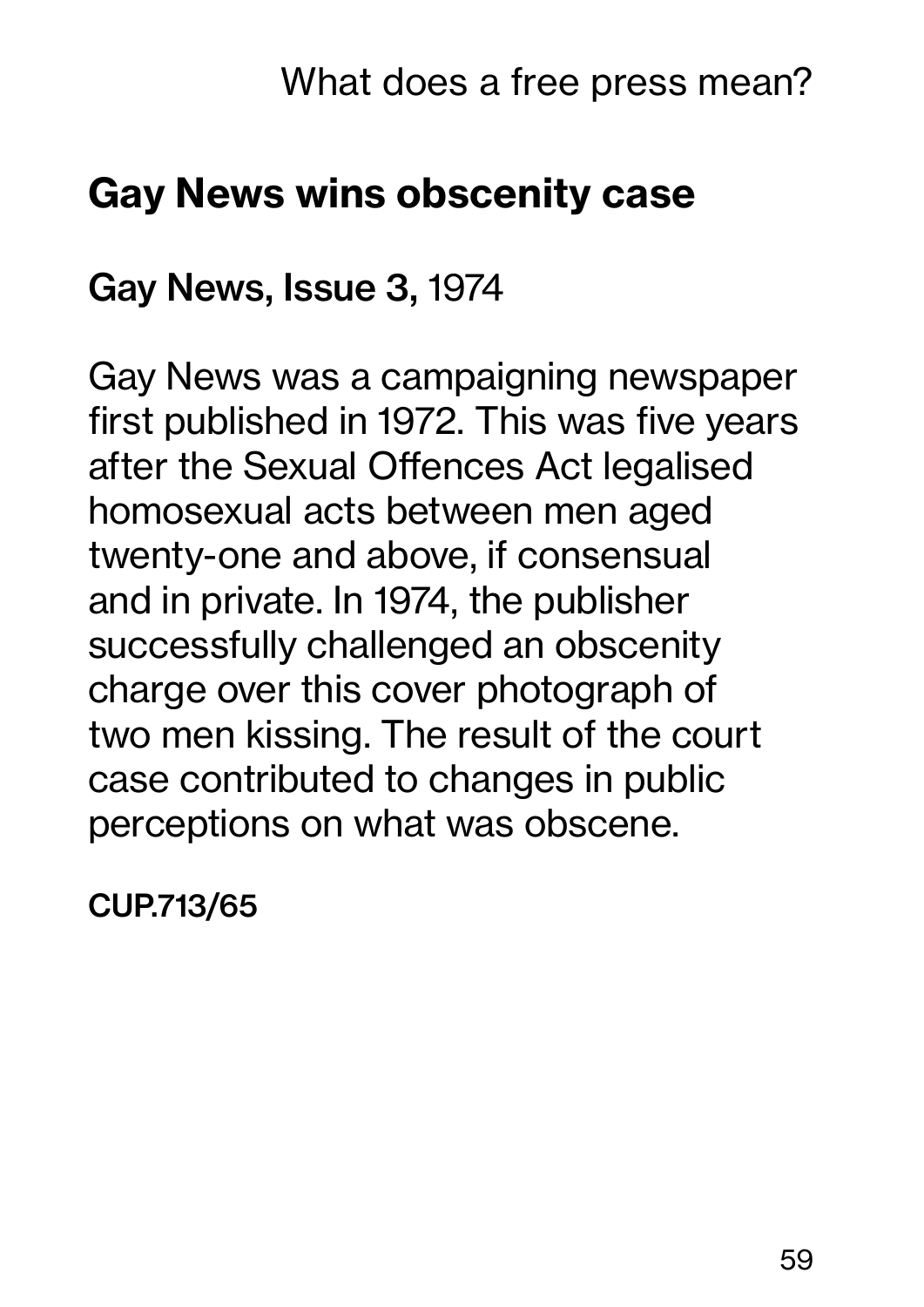## Controlling the press

### Considerations and Proposals in Order to the Regulation of the Press, 1663

After Charles II returned as king in 1660, his supporter Roger L'Estrange wrote this pamphlet calling for printing presses to be shut down and licences to be issued only after interrogation. He wanted penalties for protecting seditious printers and authors, and rewards for exposing them. He suggested particular publications, such as Mercurius Britannicus, should be banned outright. L'Estrange was appointed Surveyor and Licenser of the Press shortly afterwards.

523.g.32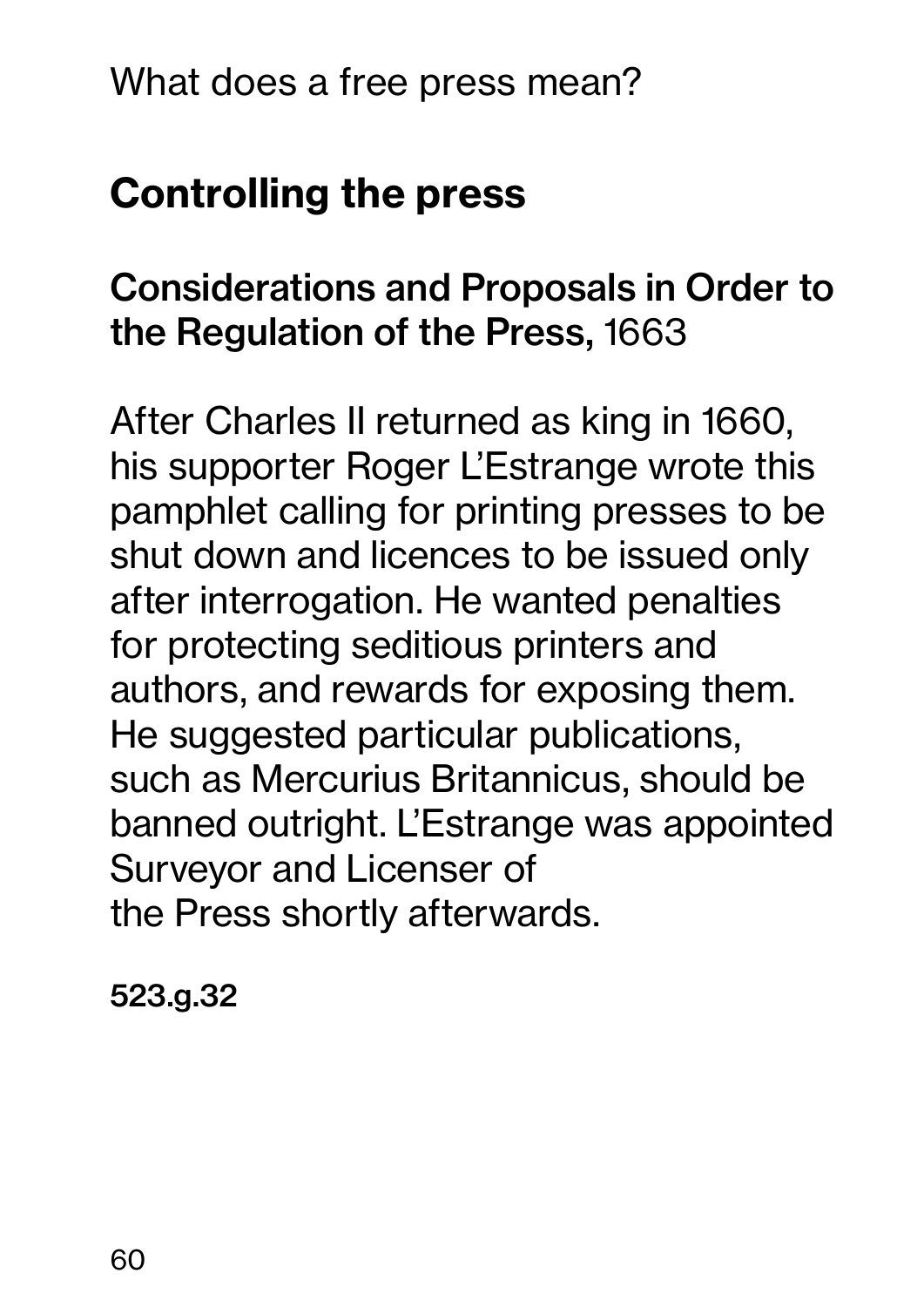## Censored! The unseen photo of the Blitz

#### The Daily Mirror Censors Book, 1942

During the Second World War, the Daily Mirror kept this book recording which photographs were approved by the War Office or the Ministry of Information. Censors' comments are in red, noting decisions to prevent publication. The Censors Book shows how only positive, heroic images of the London Blitz were permitted. Photographs such as this one, taken from St Paul's where the flames threaten to overwhelm the iconic landmark, were 'stopped'.

The Daily Mirror / Reach plc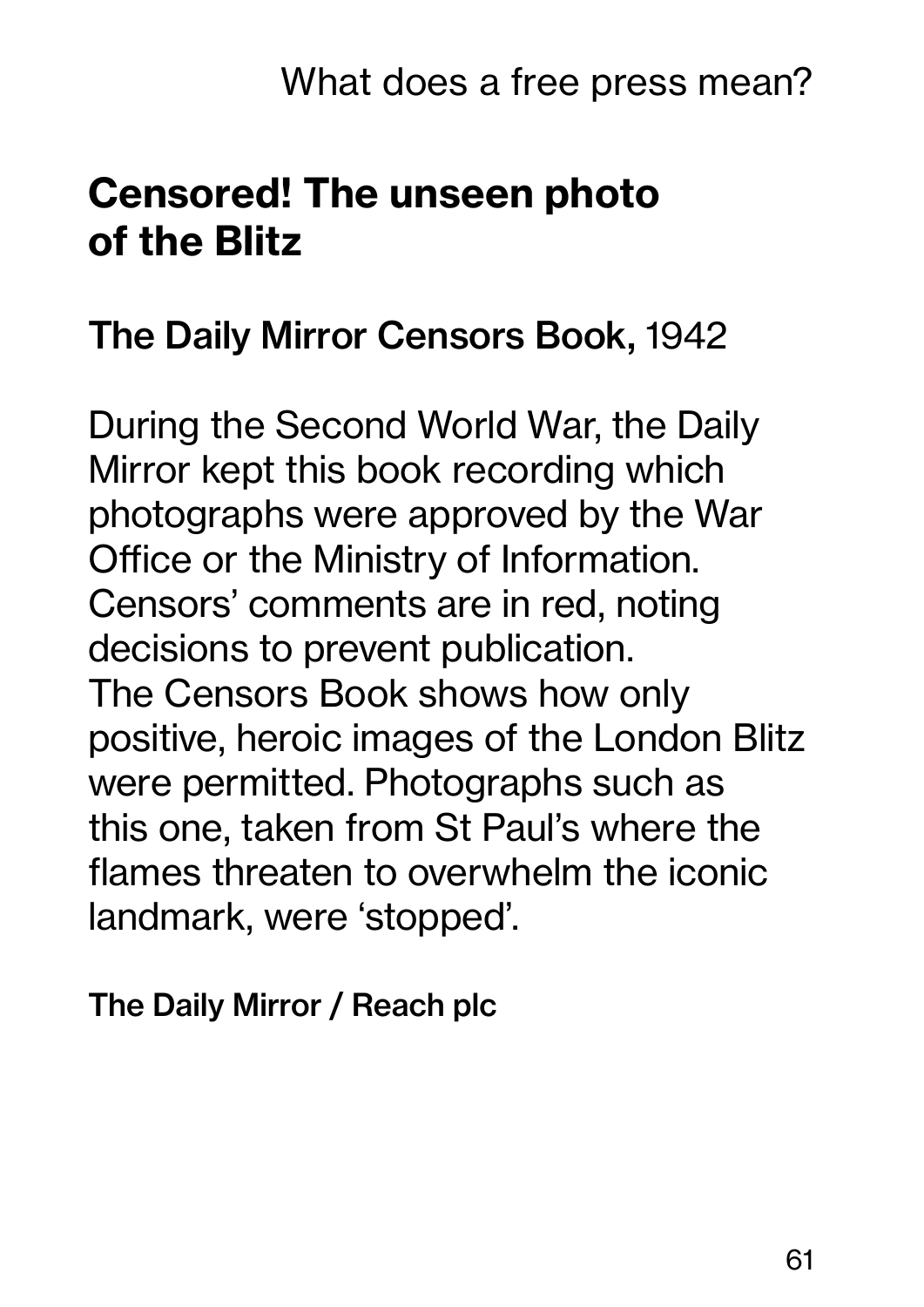## Tax dodger

## Berthold's Political Handkerchief, 8 September 1831

From 1712 to 1855, the British government imposed a high tax on newspapers through the Stamp Act to control the press. Berthold's Political Handkerchief urged revolt against national debt and the government. It was printed on cloth, a cheeky attempt to avoid the tax and escape censorship by claiming it did not qualify as a paper. It was short-lived, but 'unstamped' newspapers continued to defy attempts to suppress working class access to news.

74/1880.c.1.(148.).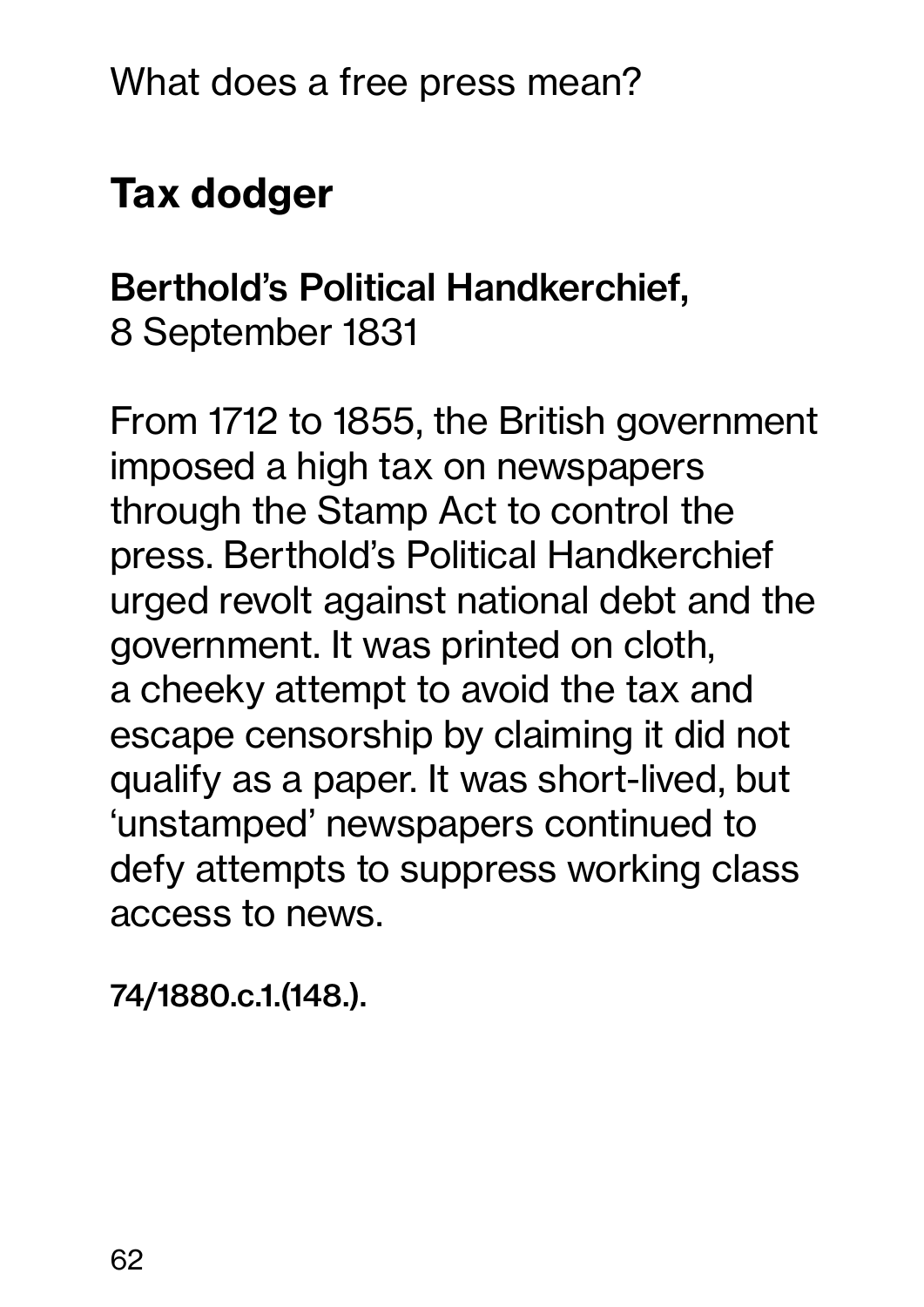## Chaos

What connects the English Civil War in the 1640s and debates around Brexit in recent years? Both happened at times when new types of media were emerging and old models of control collapsed, resulting in division and chaos. However, a lack of formal regulation also allowed people with different viewpoints the opportunity to tell their version of the story.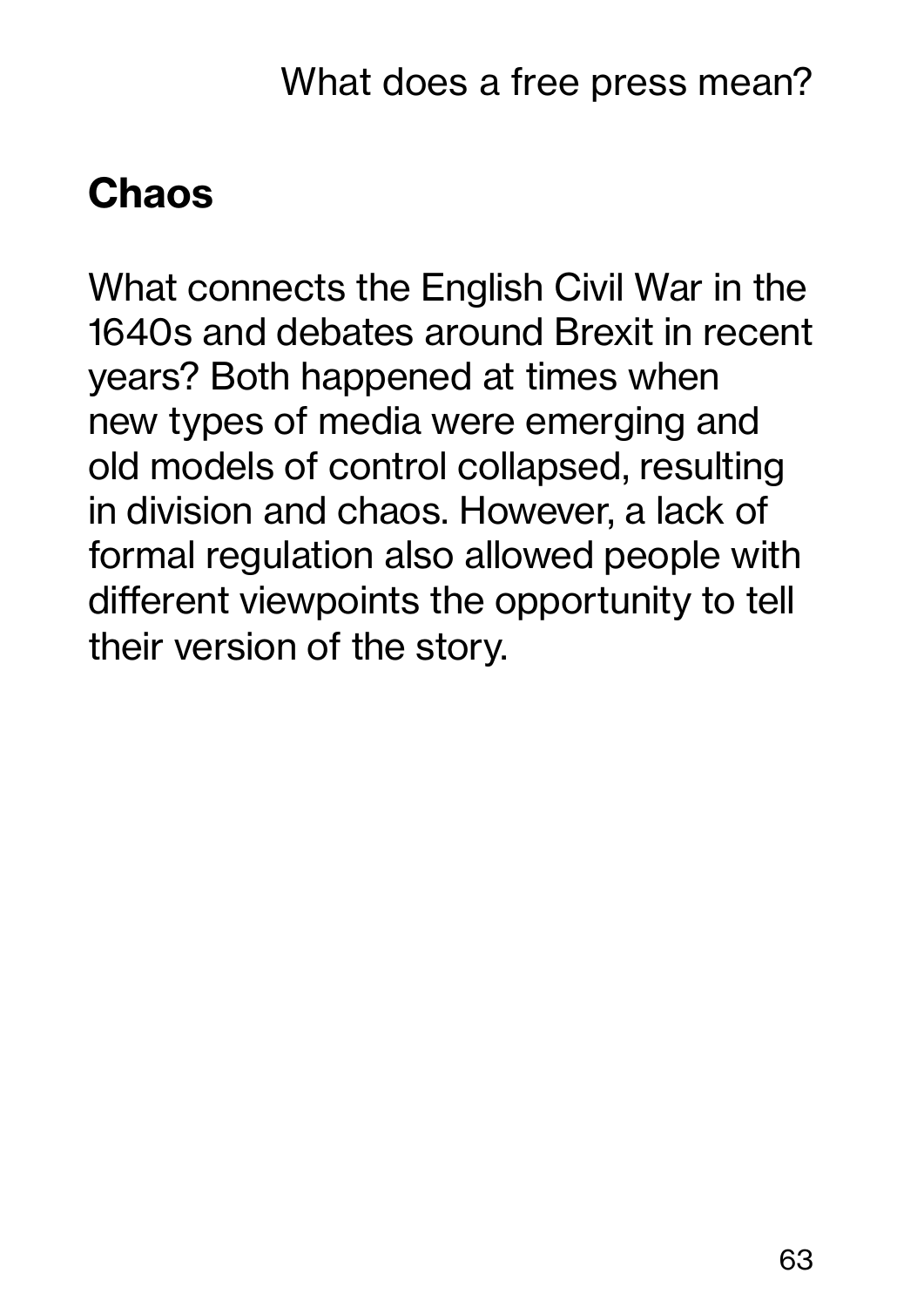## Civil War: the pamphlet effect

The breakdown of regulation and enforcement during early years of the English Civil War led to a boom in news production. Unofficial printing presses sprang up as state censorship weakened, allowing more diverse voices, viewpoints and versions of events to be circulated. Through pamphlets like these, women, religious minorities and political dissenters were, for the first time, able to report and comment on the news as it occurred.

Selection of printed pamphlets from the Thomason Tracts collection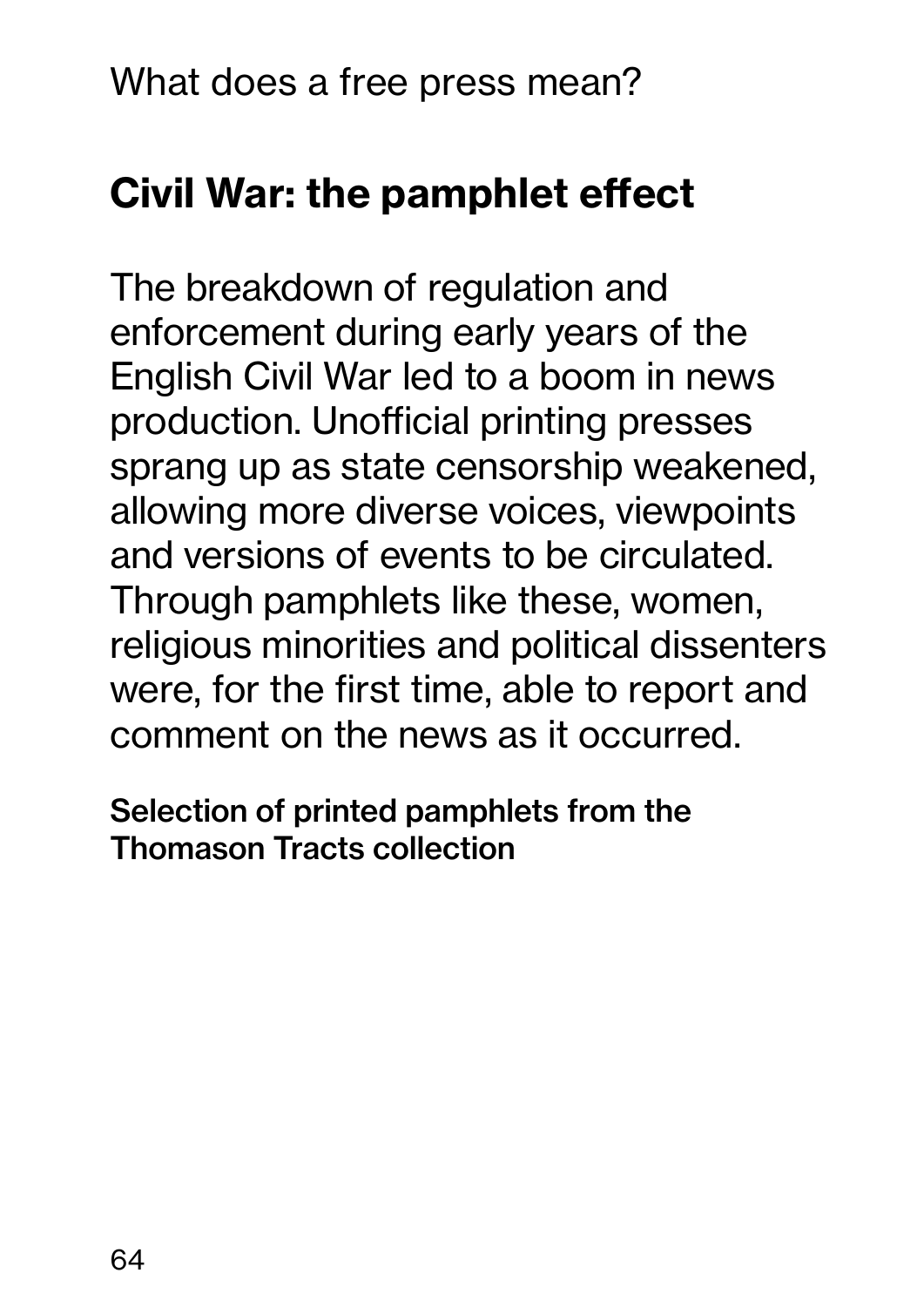## Free speech

#### Areopagitica, 1644

This pamphlet by John Milton sets out a philosophical defence of a free press while passionately opposing government censorship. Making use of the chaos of the Civil War, it was published illegally in response to Parliamentary efforts to regain control of the press. Milton's arguments form the basis of modern justifications for freedom of speech.

C.55.c.22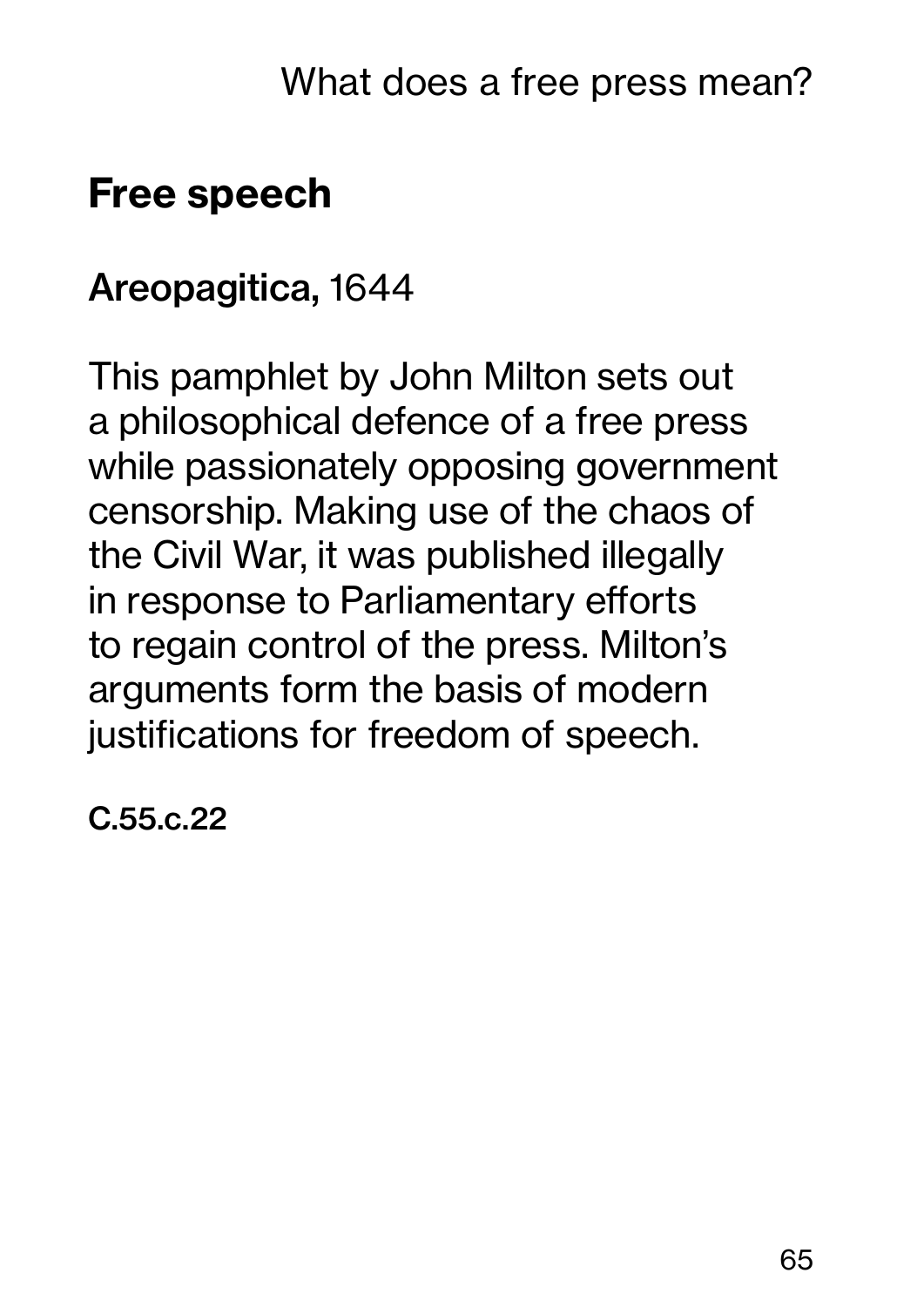## Brexit: the Facebook effect

Social media isn't regulated in the same way as the established news media. On platforms like Facebook, we can share, dissect, ridicule and amplify news stories and political events. One of the most polarising national debates in recent years has been Brexit. Many users took sides, joining grassroots Facebook groups that made and shared content about Brexit. These memes from both sides of the debate provided a commentary on some of the key moments as they happened.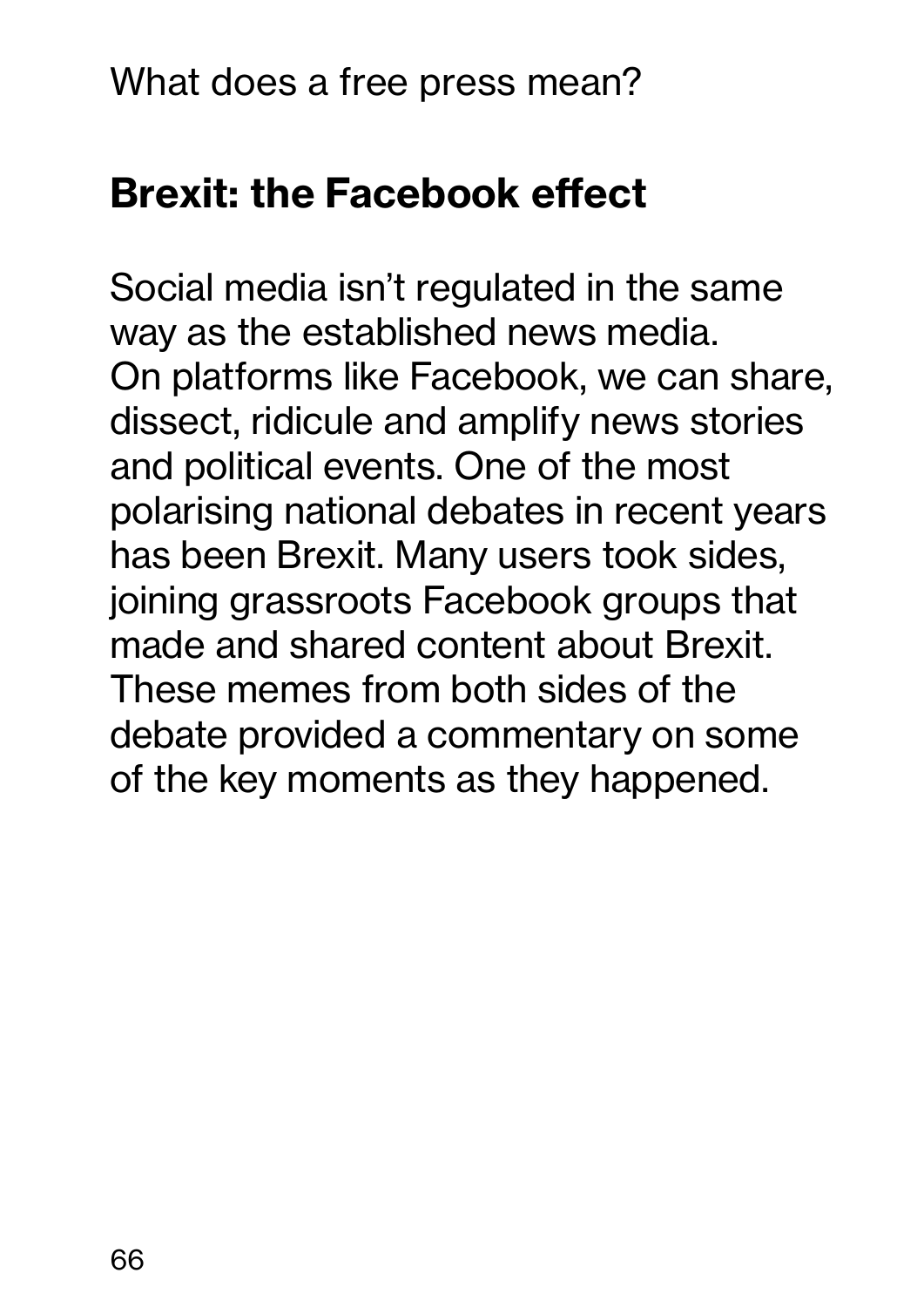## **Satire**

The freedom of the press means the freedom to criticise, and at times to ridicule. News satire is a particularly potent means of holding truth to power, and so plays an important part in delivering the news. At its most telling, it sums up what many think of the news of the day.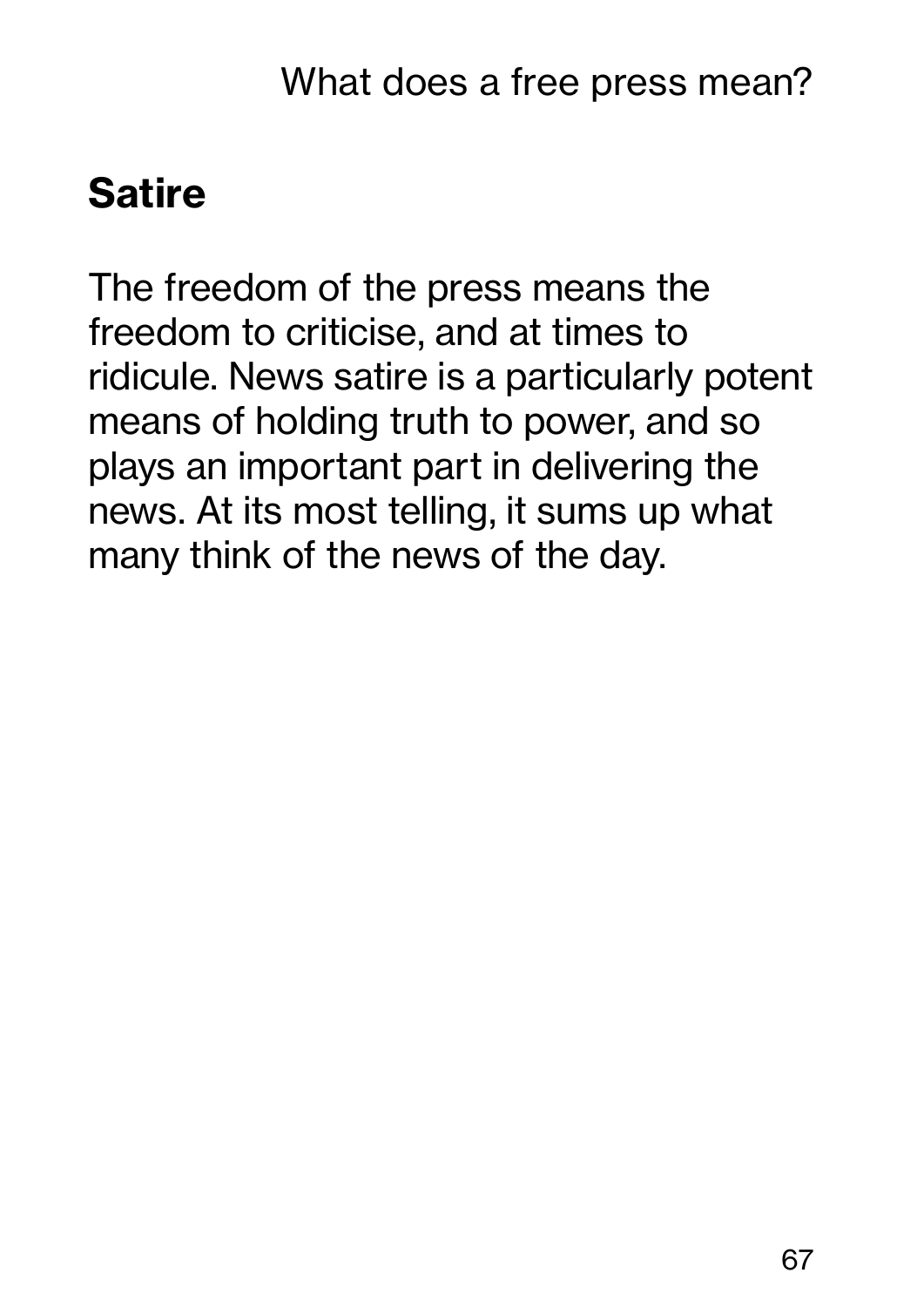## 'Satire is traditionally the weapon of the powerless against the powerful.'

Molly Ivins, American journalist (1991) People magazine interview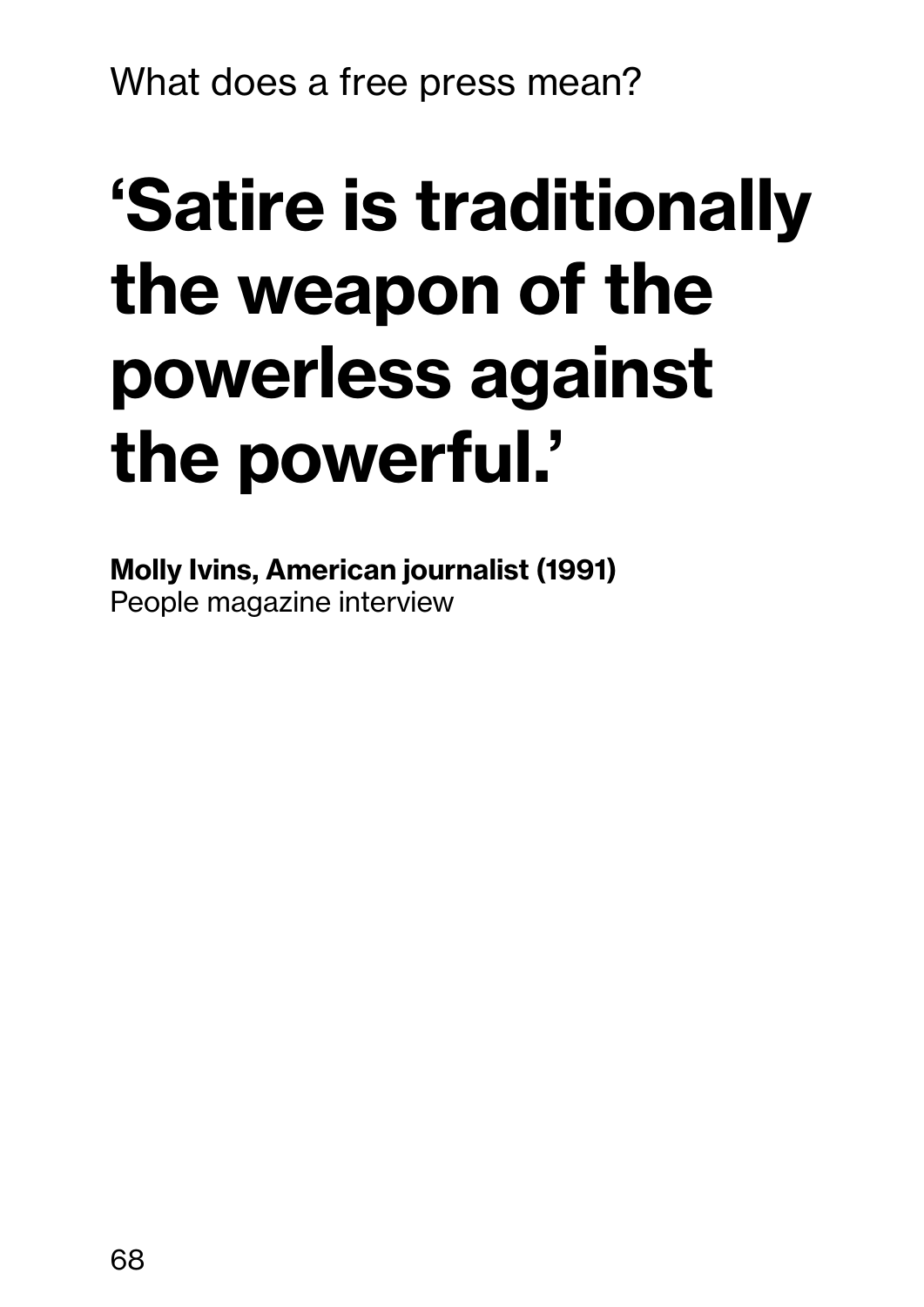## Grope not hope

#### Private Eye, 14-27 October 2016

The front pages of Private Eye magazine often use photographs, bold headlines and speech bubbles to satirise politics and current affairs. This cover, published after the 2016 US presidential election, plays on Shepard Fairey's celebrated 2008 poster of Barack Obama. It paints a stark contrast between Obama's message of hope and the sexual misconduct allegations that were made public during Donald Trump's presidential campaign.

Cup.702.d.1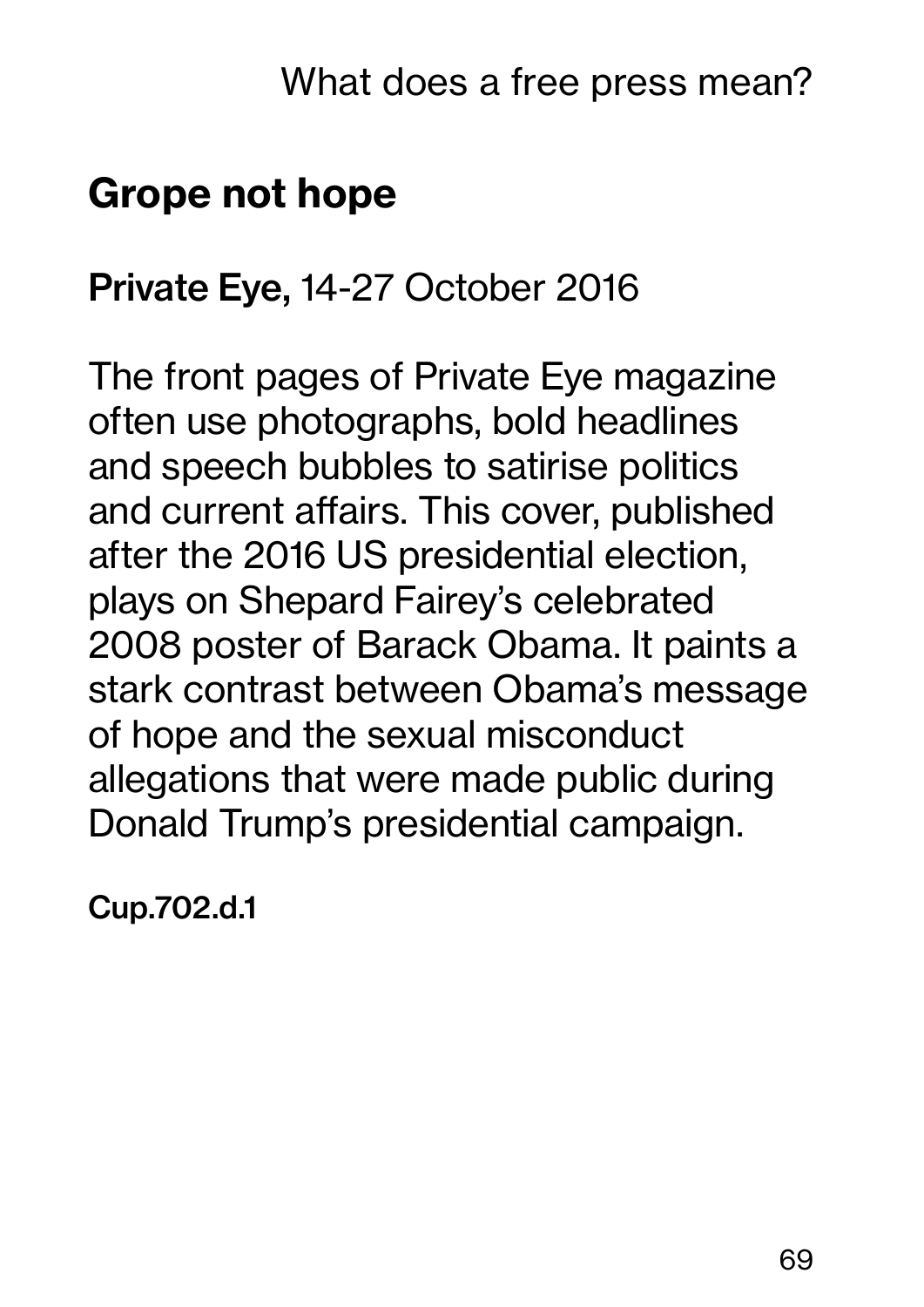## The dead duck in danger

#### The dead Duck in danger, 4 June 2019

Satirical cartoonists know they work within a grand tradition. Guardian cartoonist Steve Bell's homage to Gillray's 'The Plumb-pudding in danger' features Theresa May being carved up by President Donald Trump and British foreign secretary Jeremy Hunt. Boris Johnson and Michael Gove appear under a toilet seat on Trump's head. Gove, Hunt and Johnson were competing to replace May as prime minister. Trump was on a visit to the UK.

P3409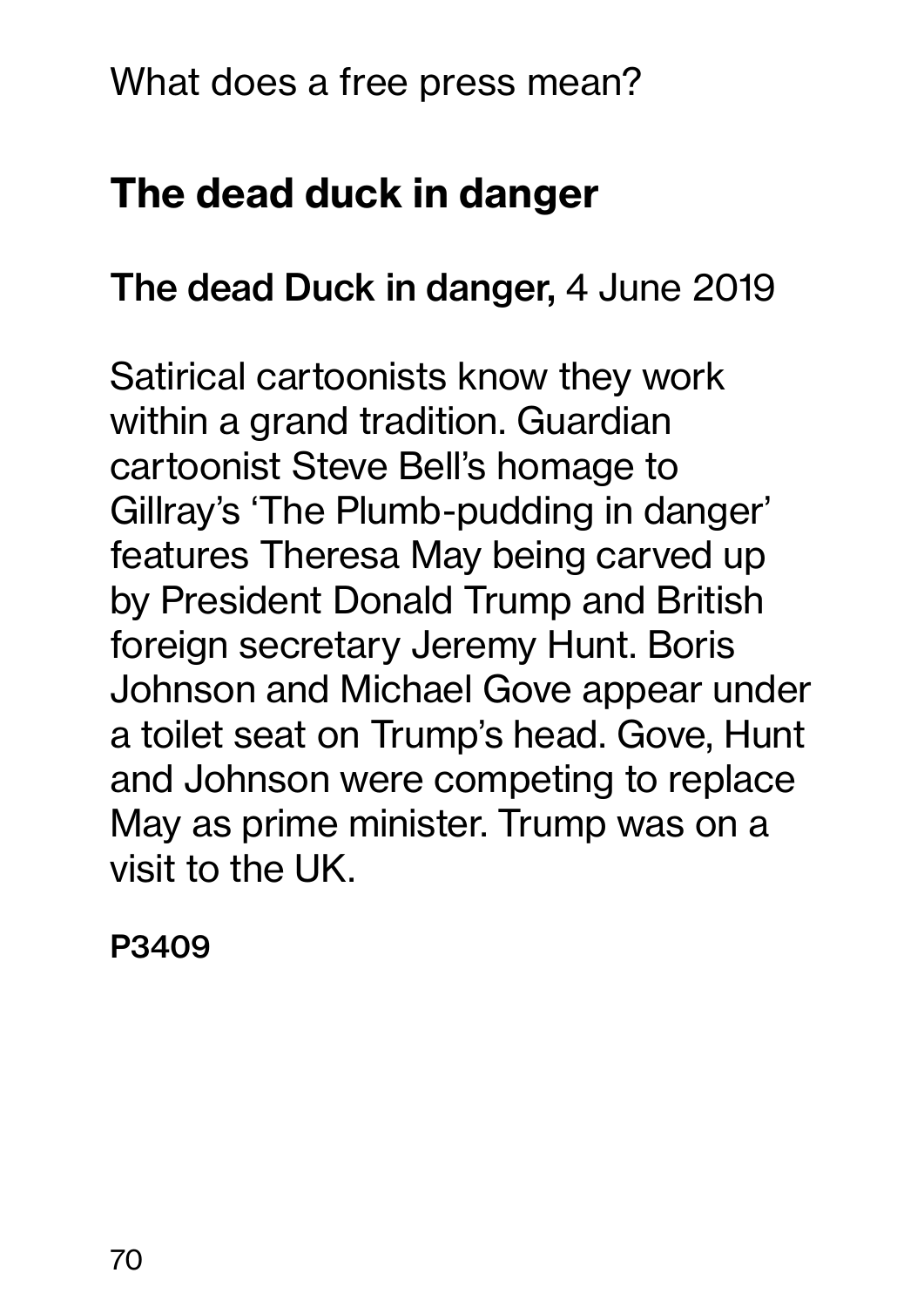## The Plumb-pudding in danger

## 'The Plumb-pudding in danger, or, State Epicures taking un Petit Souper', 1805

The satirical prints of James Gillray were as eagerly viewed for their take on current events as any newspaper in the Georgian era. Gillray's celebrated satire, 'The Plumb-pudding in danger', shows British Prime Minister William Pitt and Emperor Napoleon of France carving up the globe. The illustration is detailed but the point is clear – the age of Western imperialism was underway.

74/745.a.6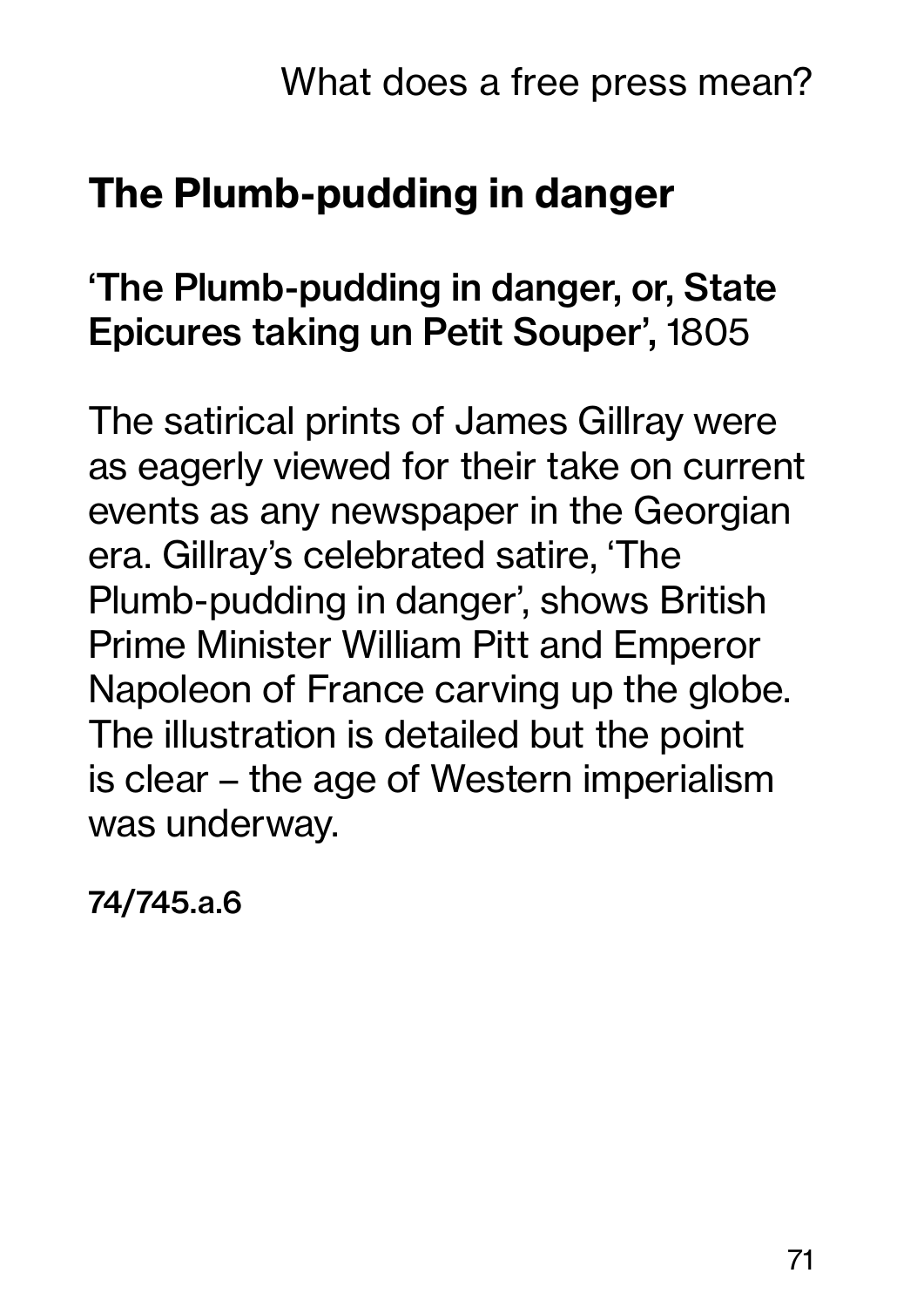## How did you get your knighthood?

Have I Got News For You, BBC One, 21 April 2006

Have I Got News for You is the UK's longest-running television satire programmes. Its success lies in the panellists' ability to criticise and question the news events of the week while making us laugh. Guest hosts, such as respected ITN news presenter Sir Trevor McDonald, heighten the sense that the show strips back news stories to what really matters.

Move your hand over the blue sensor below to listen

Duration: 2 minutes © Hat Trick Productions

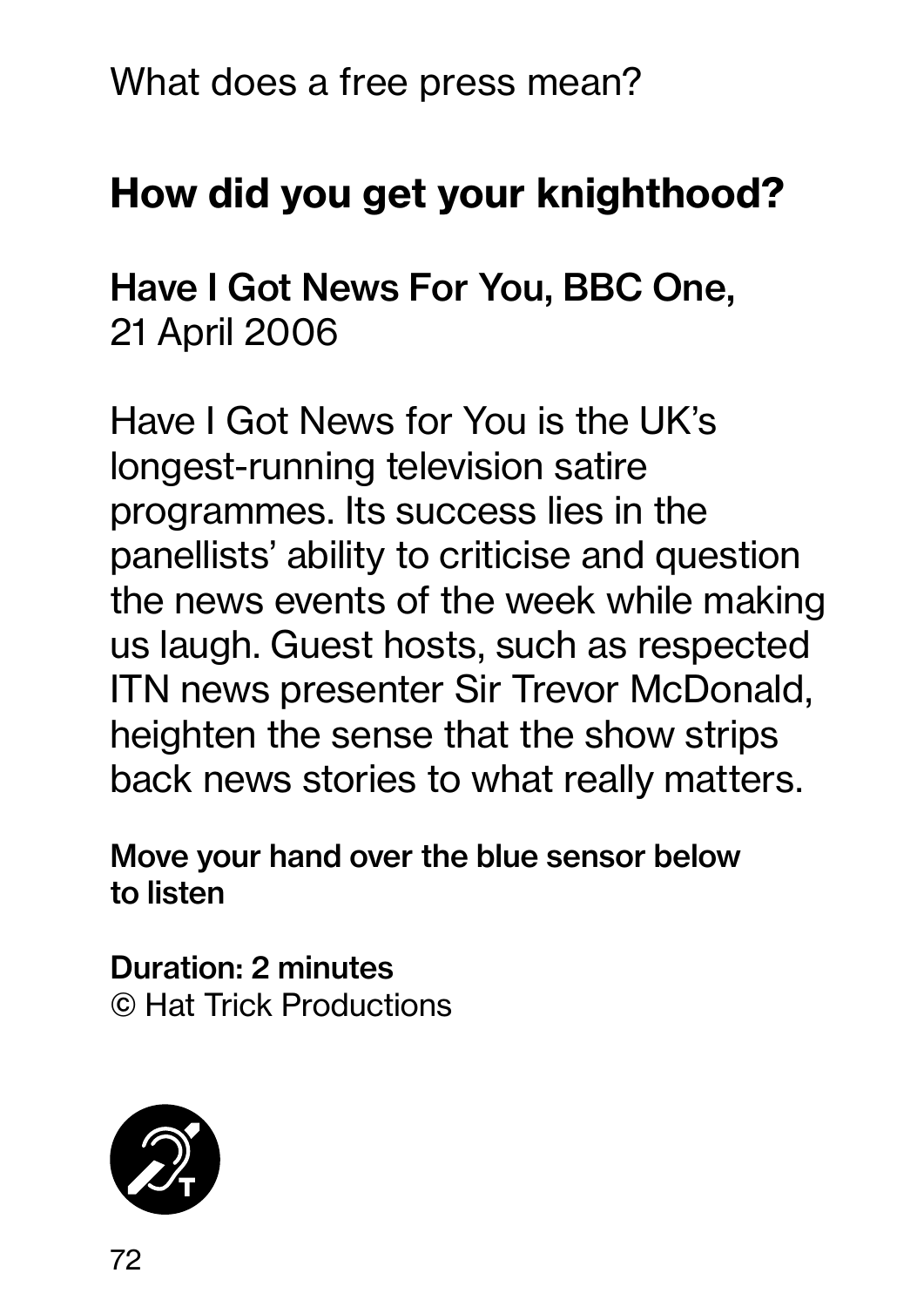# 'I had them on my list too.'

#### David Low (1945) The Manchester Guardian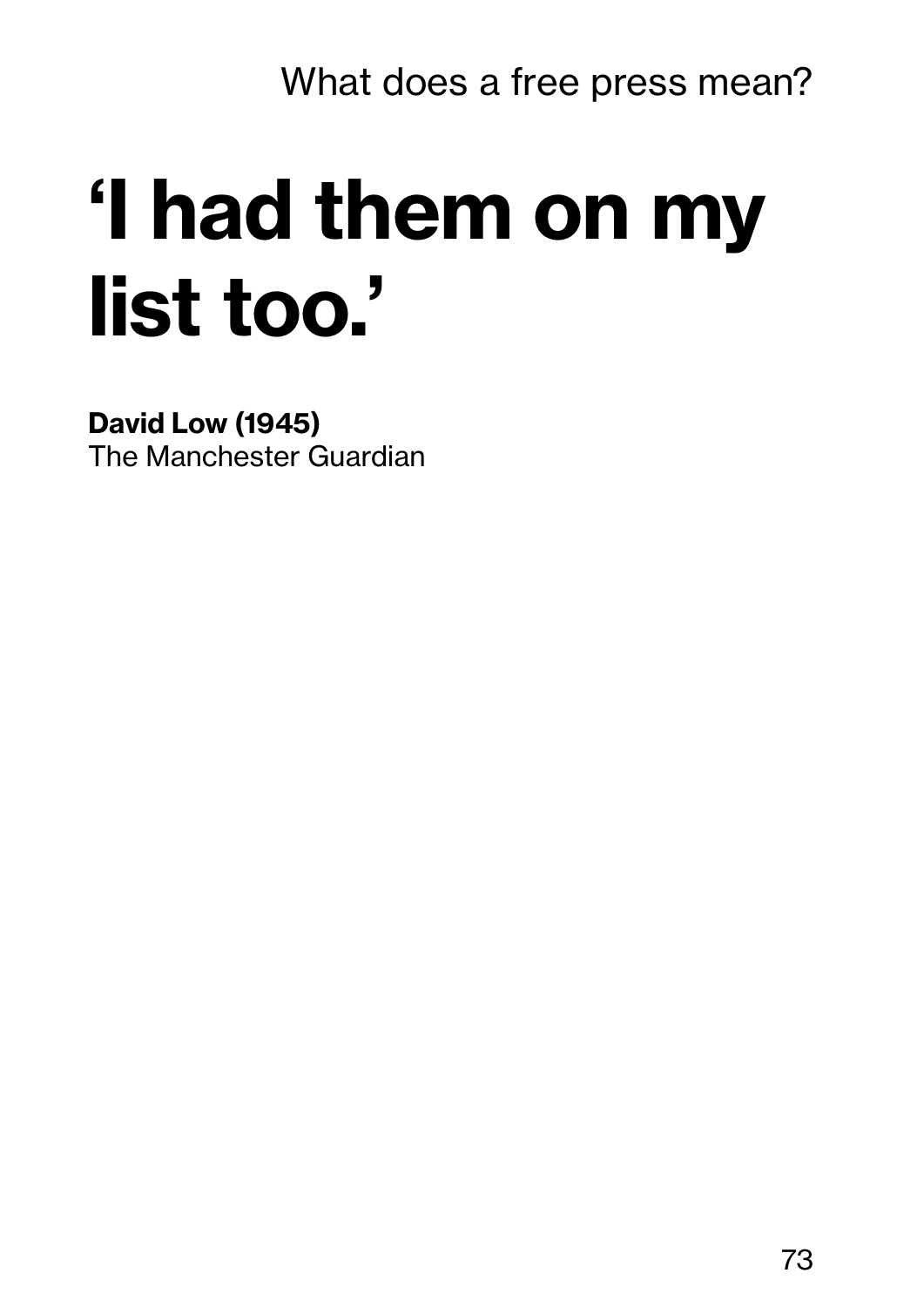# Cartoonist on Nazi arrest list

#### Evening Standard, 10 June 1940

David Low's iconic cartoons for the Evening Standard summed up the fears and beliefs of a nation facing Fascism and war. This image shows Himmler (head of the SS) and two SS officers descending on Belgium with a 'death list'. His cartoons got the attention of the Nazis, who added Low's name to their list of people to arrest after invading Britain. Low's response? 'I had them on my list too'.

Tate: Presented by the artist and the Evening Standard 1944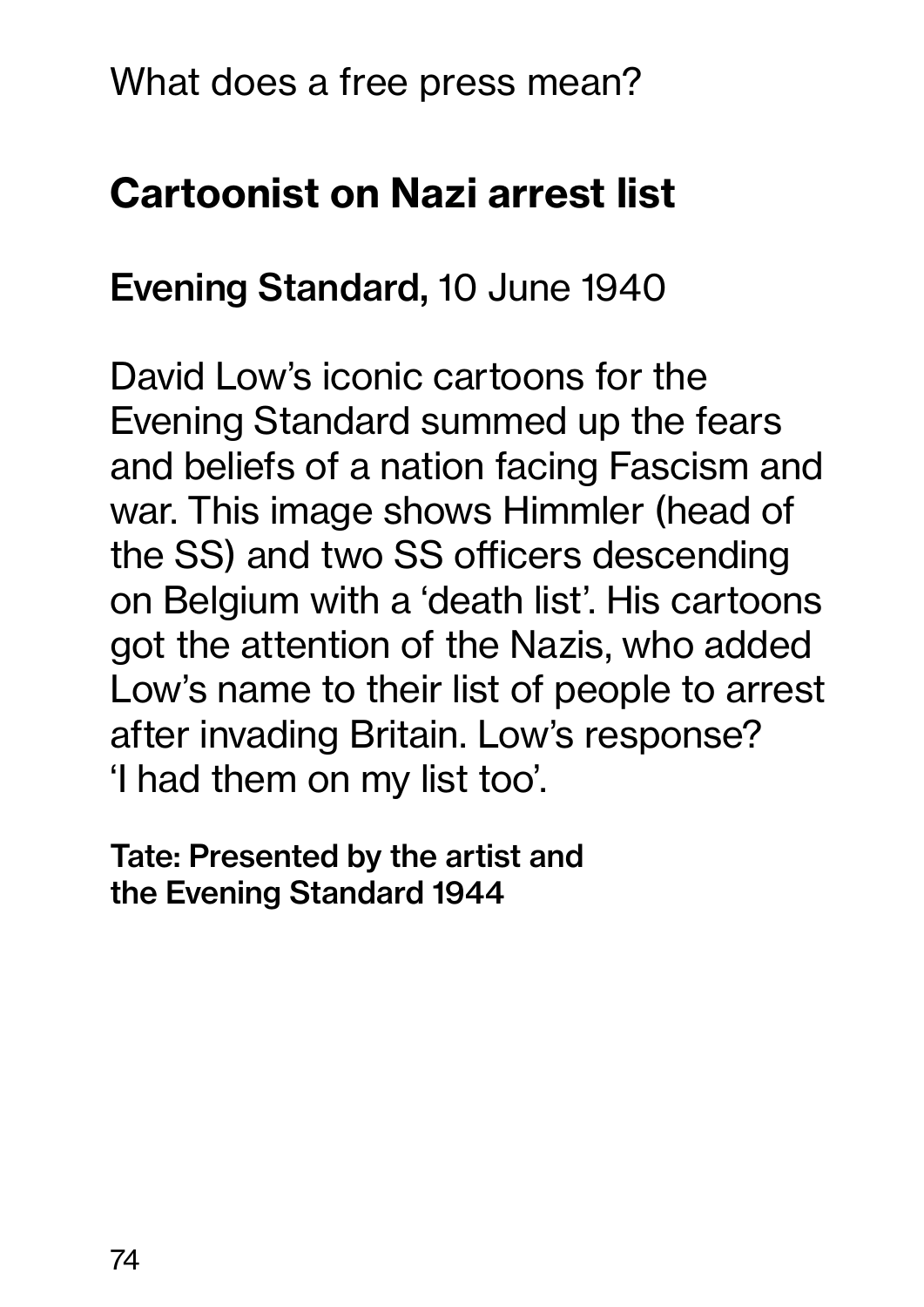## The partisan press

Freedom of the press protects the news from external interference, but it also allows new makers to publish stories that reflect their own political allegiances. Media owners have – or have claimed to have – swayed elections, changed public opinion and established alternative versions of events.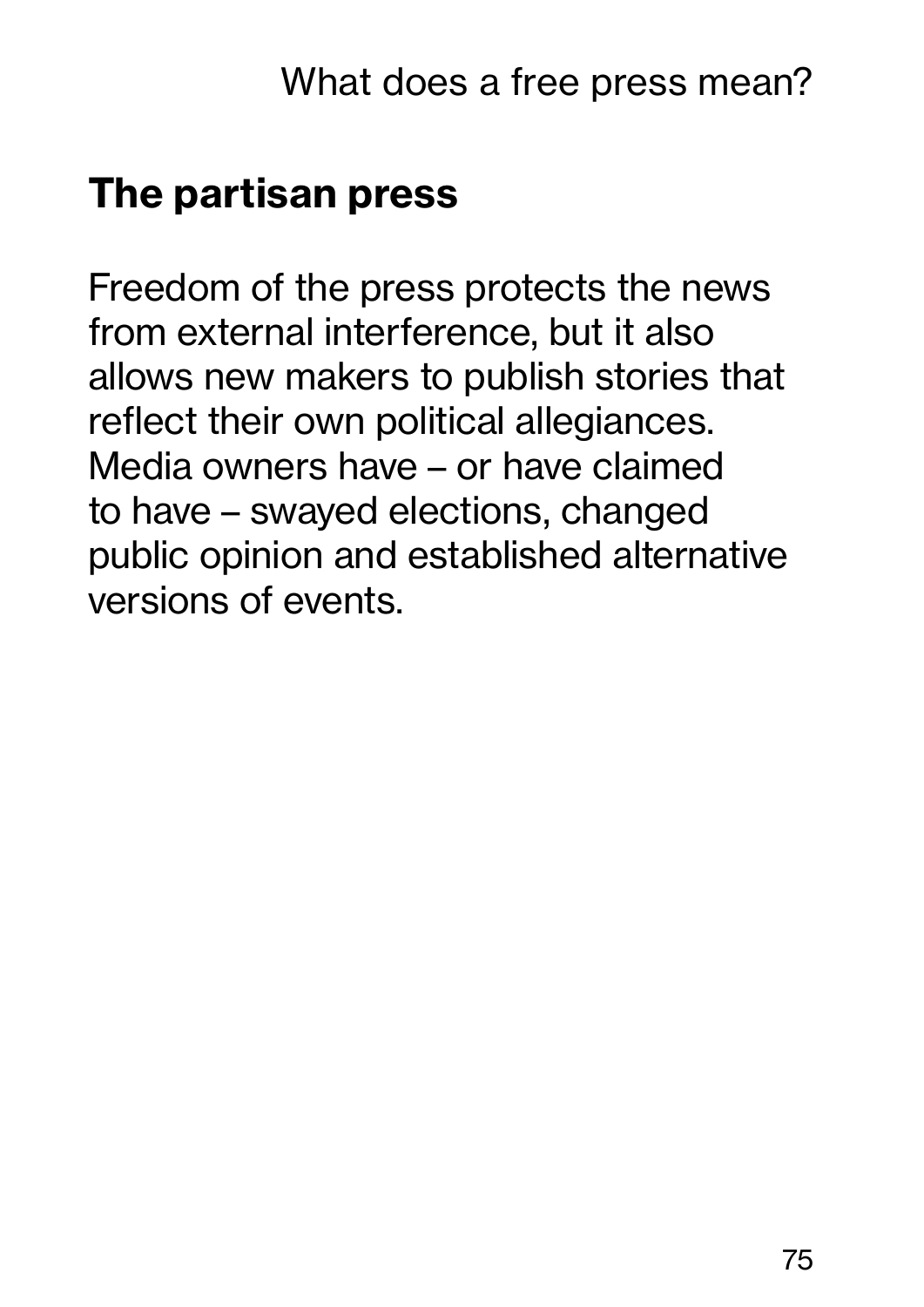# Victory against the Fascists

### The Daily Worker, 5 October 1936

The Daily Worker, which represented the Communist Party of Great Britain, celebrated the Battle of Cable Street as a victory for the working classes of East London. This article recounts the coming together of 'Gentile and Jew, Catholic and Protestant, Labour and Communist, men, women and children' to ensure that Fascism 'did not pass'.

LD20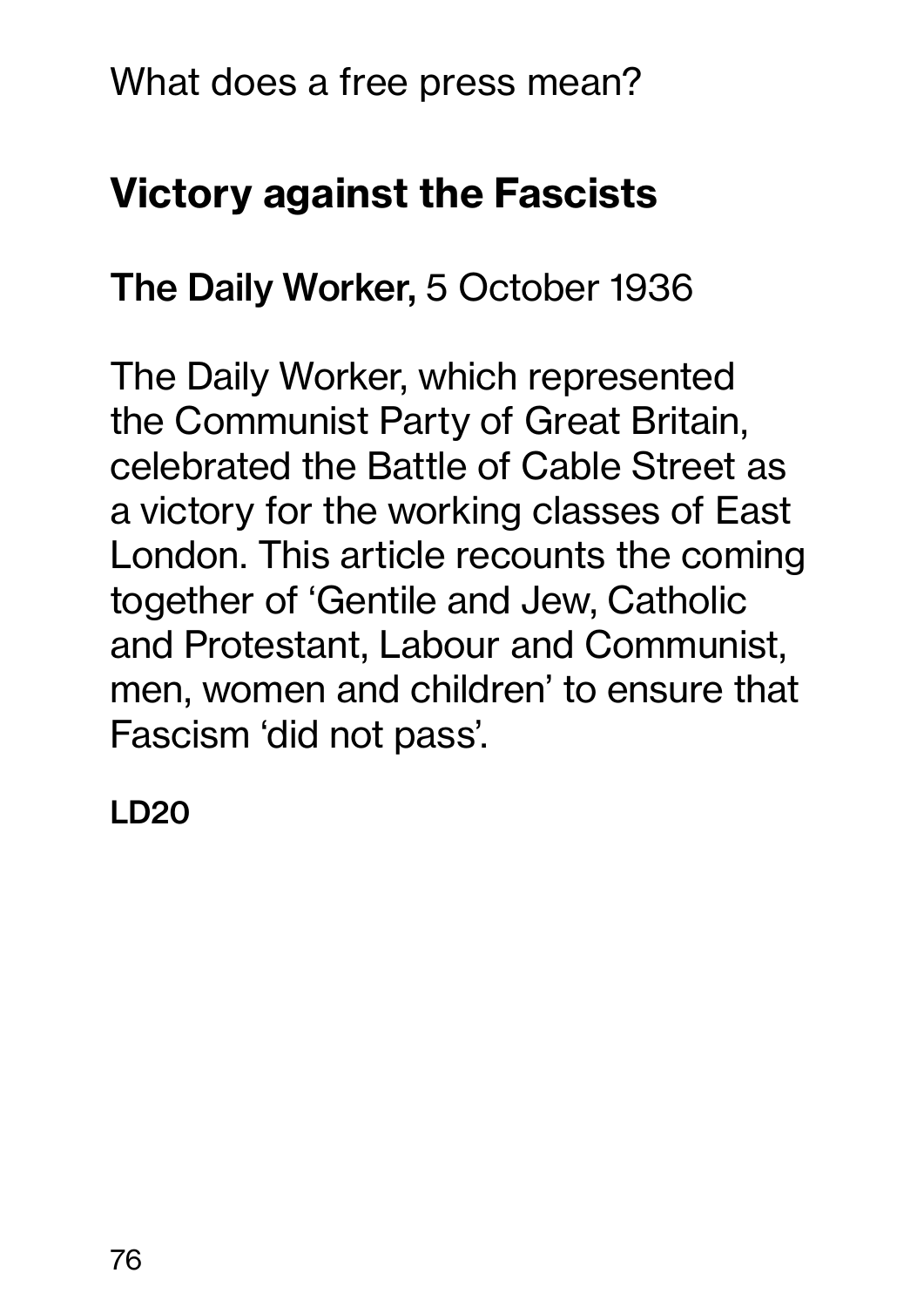# Victory against the 'red mob'

#### The Blackshirt, October 1936

Anti-fascist demonstrators prevented members of the British Union of Fascists (BUF) from marching down Cable Street on 4 October 1936. Nevertheless, this edition of The Blackshirt, the official newspaper of the BUF, claimed they triumphed against the 'Red mob'. It claims the fascists enjoyed 'unbelievable scenes of enthusiasm' and that 'East London says Britain first!' Some national newspapers echoed this bias against the Jewish, Irish and left-wing anti-fascist demonstrators.

#### PENP.NT123

Above: Police officers arresting a demonstrator during the Battle of Cable Street ©Topical Press Agency / Getty Images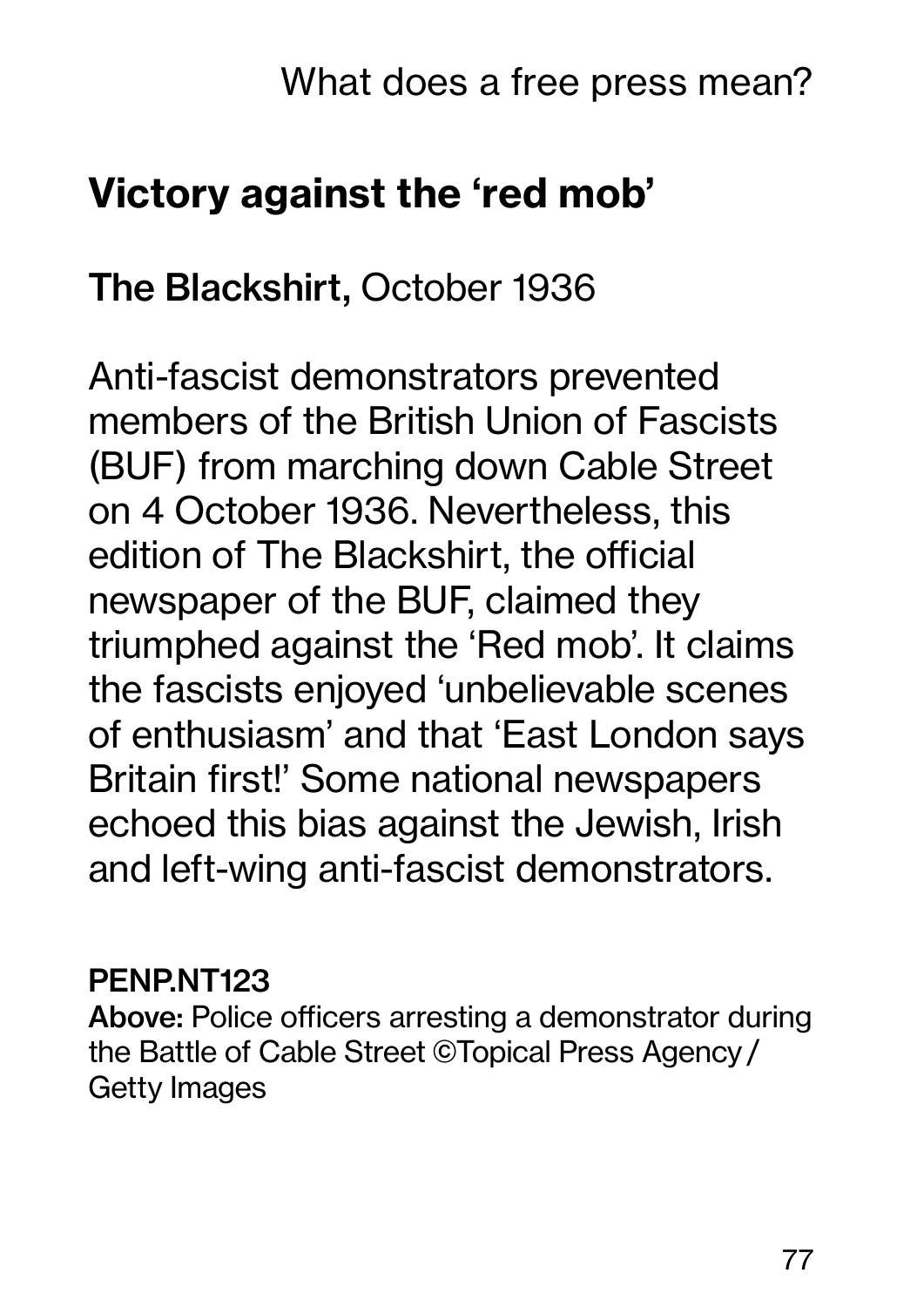# Corruption and bribery

#### Grub Street Journal, 26 October 1732

The news industry was rife with corruption in the 1700s. Politicians often funded newspapers or bribed printers with financial handouts. This satirical illustration shows a printing press in London's notorious Grub Street. The printers, with ridiculous animal heads, are printing newspapers alongside obscene publications. The devils symbolise the printer's apprentices. The double-dealing master-printer has two faces, printing pro-Whig newspapers on one side and pro-Tory on the other.

Burney 284B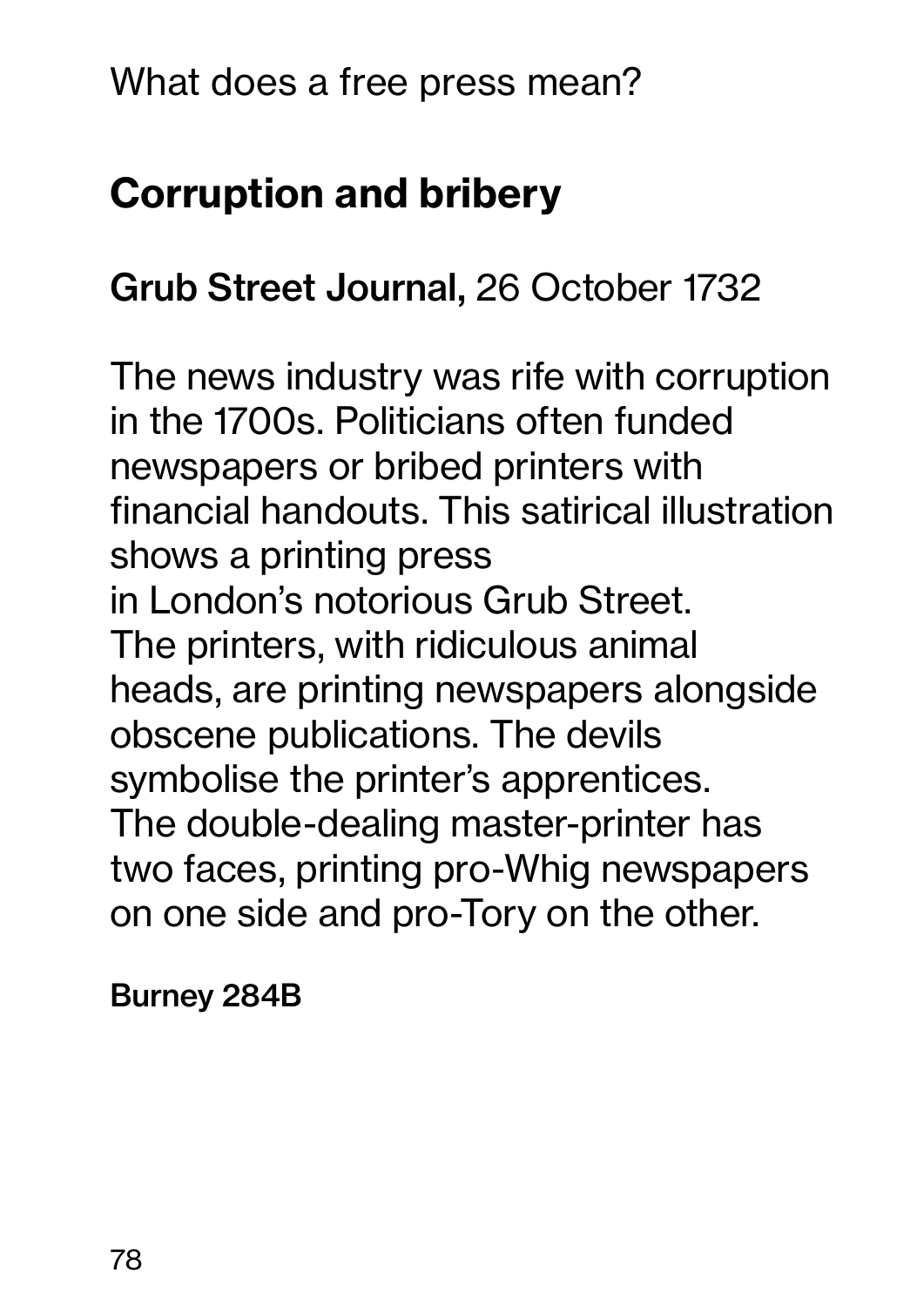# Northcliffe vs the government

#### 5 September 1914

Lord Northcliffe owned The Times, The Daily Mail, The Daily Mirror, and was a maker and breaker of governments. In 1914, The Times published a damning exposé about heavy British losses on the Western Front. In this letter, a furious Winston Churchill, then First Lord of the Admiralty, calls it 'panic-stricken stuff'. This was the beginning of Northcliffe's campaign against what he saw as an incompetent wartime government.

Add MS 62156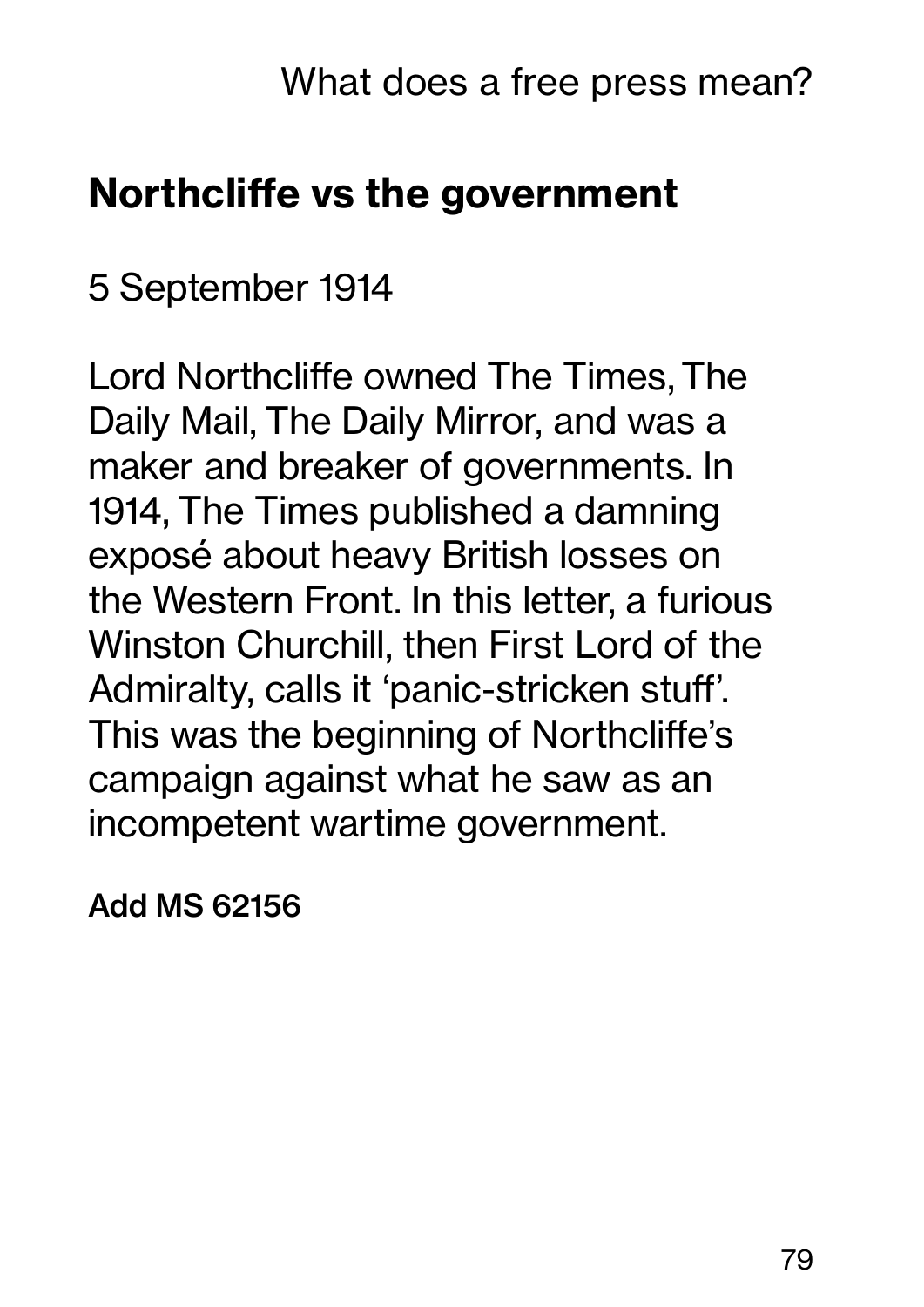'I was very private, and seriously imployed in making a Key to open the Kings Cabinet:

For it will yield us at least a Moneths sport ; and I mean to anatomize every Paper, week after week, till I have gone quite through; keeping still to my old Motto, For the better Information of the People.'

'The taking of the Kings cabinet, a great mercy.'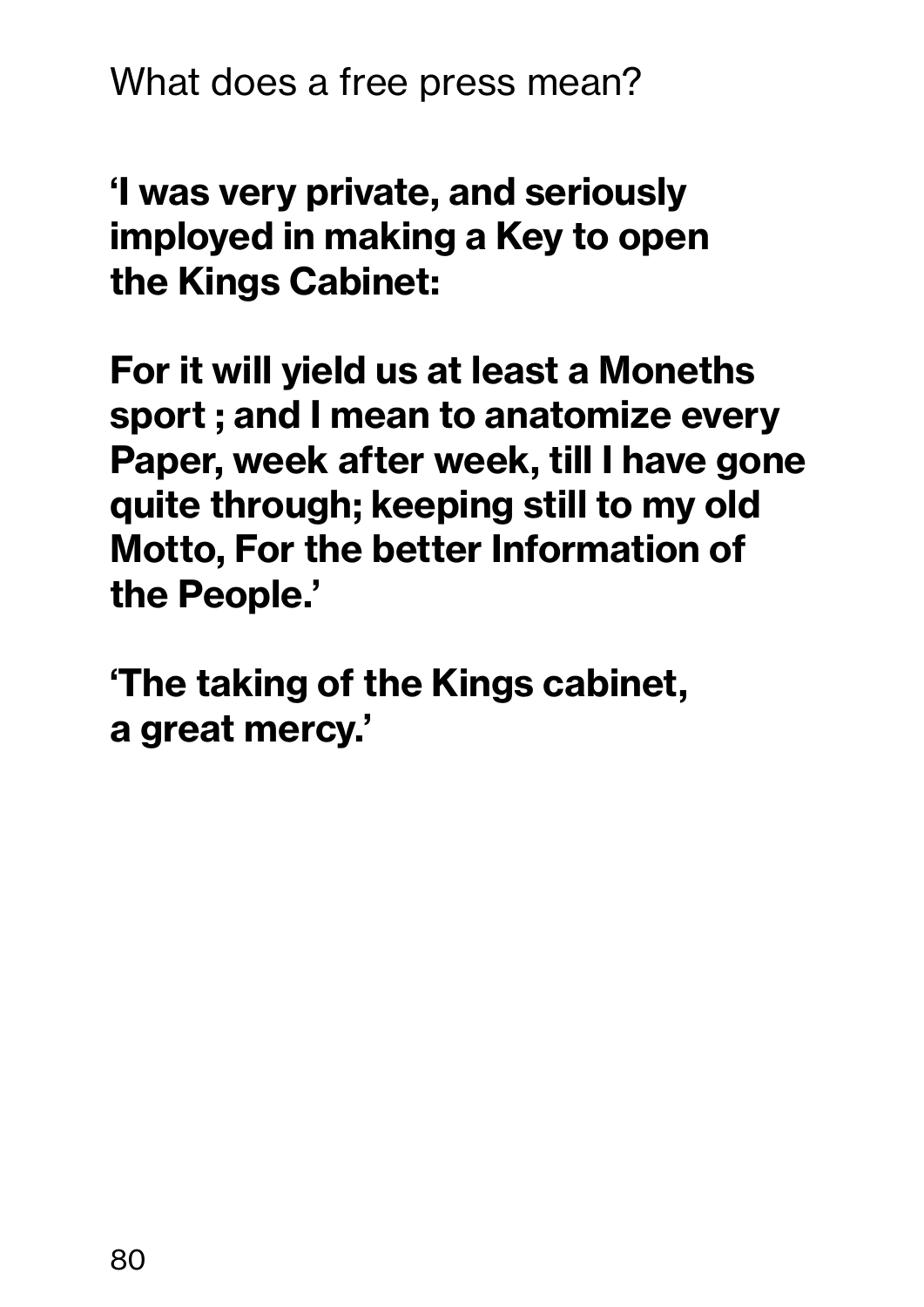# Exclusive: King's private letters revealed!

### Mercurius Britanicus, 1643

Marchamont Nedham was an opportunist who wrote for both sides during the English Civil War, depending on who was winning. When Charles I's private letters were seized on the battlefield in 1645, Nedham published them in his Parliamentarian newsbook Mercurius Britanicus. It was the ultimate scoop. The king's pro-Catholic tone caused uproar and increased support for parliament.

E.293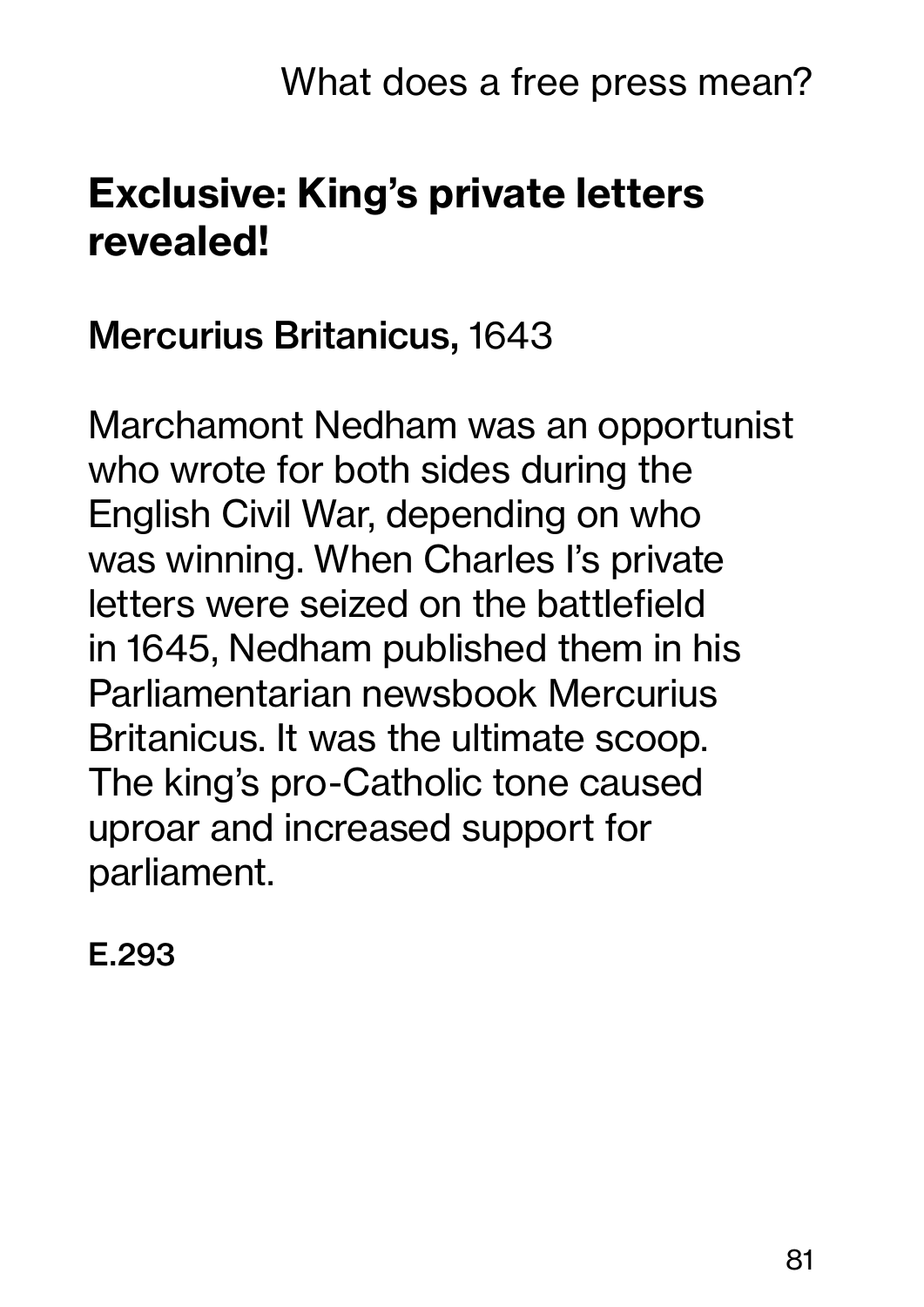# The Sun wot won it

### The Sun, 11 April 1992

In this notorious headline, The Sun openly boasted that it influenced the outcome of the 1992 General Election. While it's a difficult claim to prove, the newspaper campaigned aggressively against Labour leader Neil Kinnock in the build-up to the election. The Conservatives won. Rupert Murdoch, the newspaper's owner, backed the Conservative party before his switch to support New Labour in 1997.

LD5 Above: The Sun, 9 April 1992 © News Group Newspapers Ltd

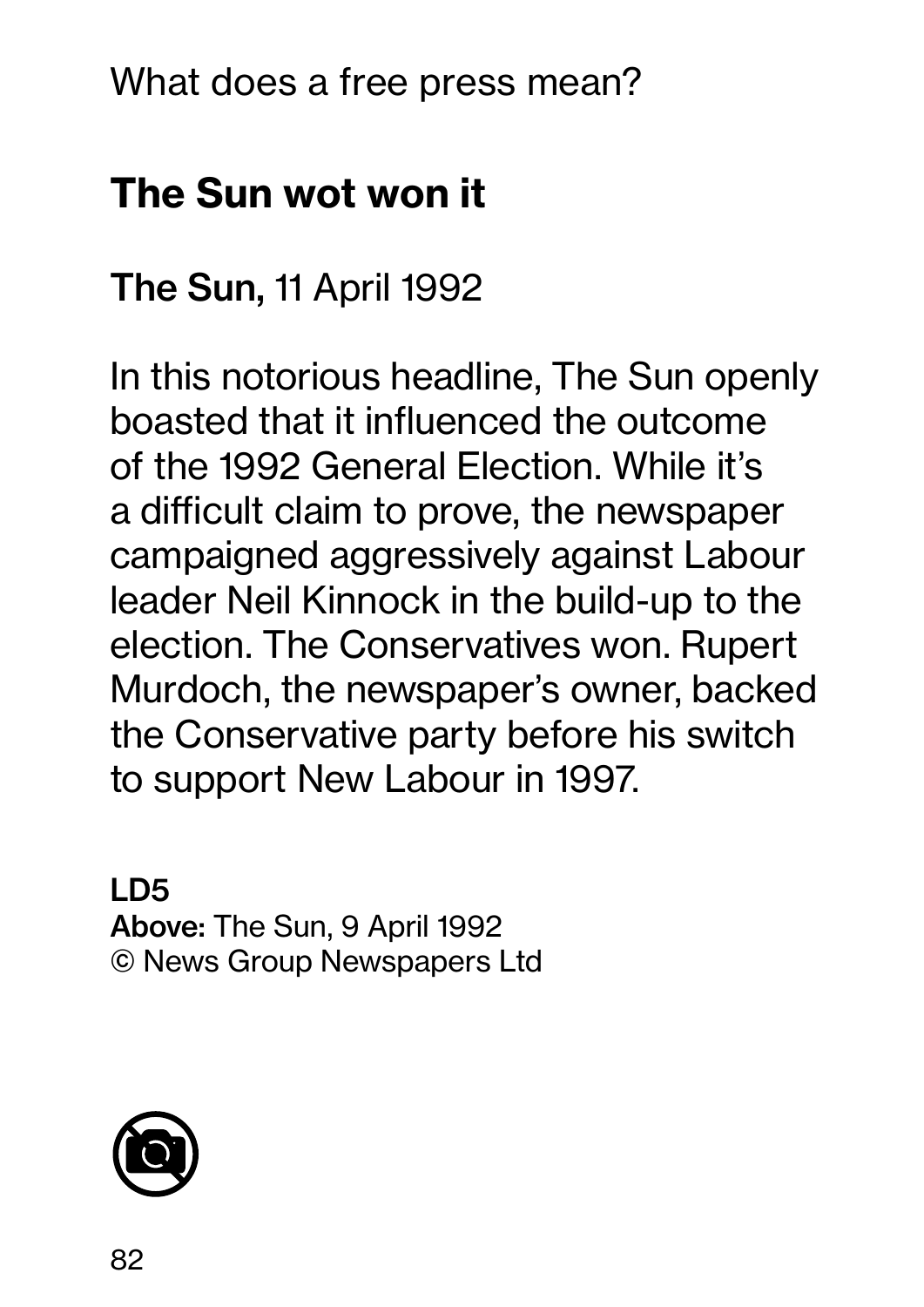# What are the ethics behind the news?

News makers face profound ethical questions about the news theyproduce. News in Britain is grounded in ideals such as the public interest and transparency. But what happens when these principles get in the way of a 'good story'? Can the end ever justify questionable means, or should some stories simply not be told? The stories in this part of the exhibition explore these ethical choices.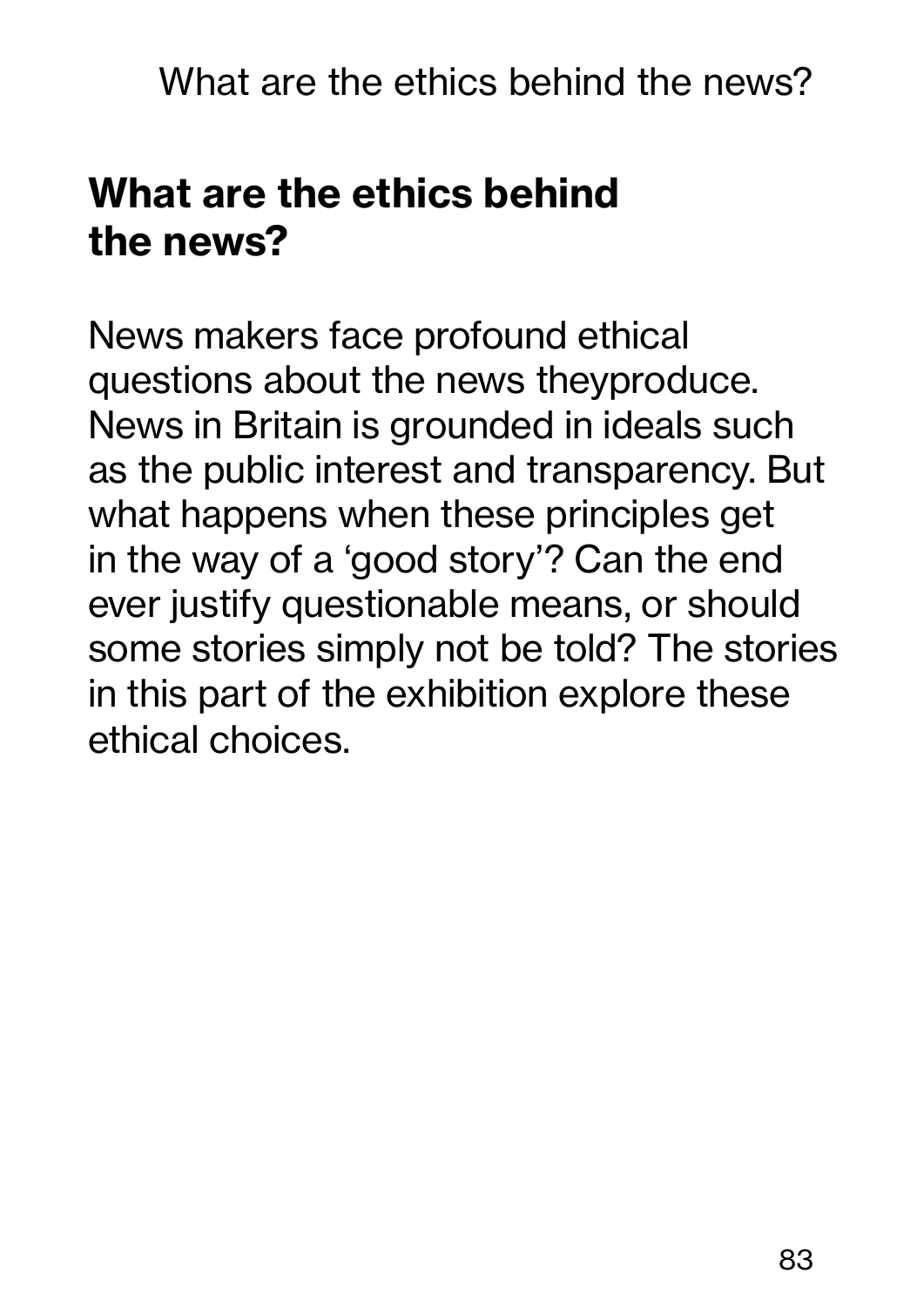# Public interest

What does the public need to know? News makers often work on the principle that the press has a duty to share information that affects our daily lives. But what happens when this need to know comes into conflict with other considerations, such as the right to privacy, issues of national security or commercial interests?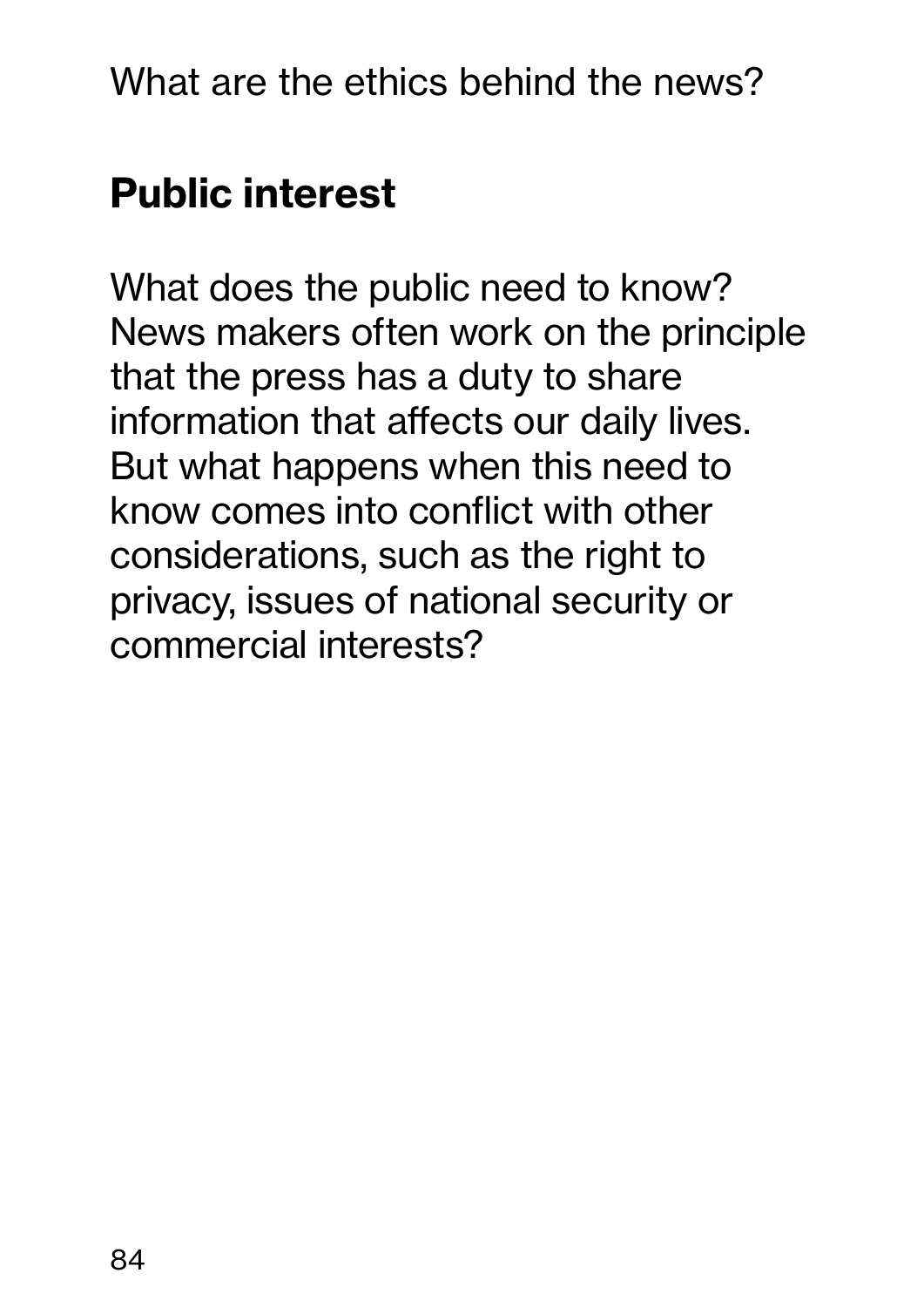# 'The public interest is not always the same as the national interest.'

Edward Snowden (2014) TED Talk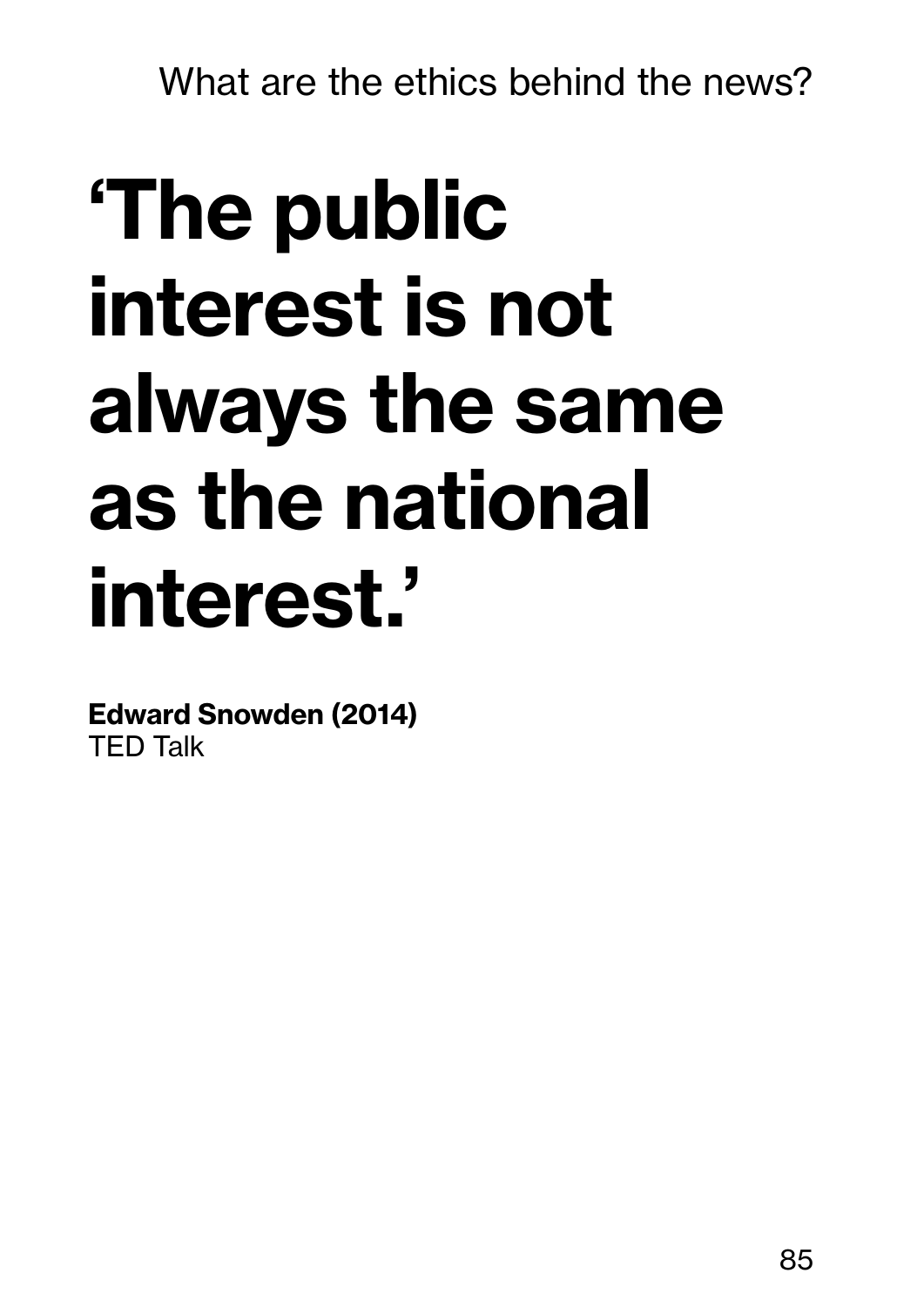# Guardian's computers smashed

# 2013

In 2013, National Security Agency contractor Edward Snowden leaked classified information to journalists. The resulting stories alerted the world to civilian surveillance and breaches of privacy by the US and its allies. It was also argued that it impeded defence operations and put lives at risk. This computer used by The Guardian to store the leaked material was destroyed, under the supervision of British security services. However, the data had already been shared.

Guardian News & Media Archive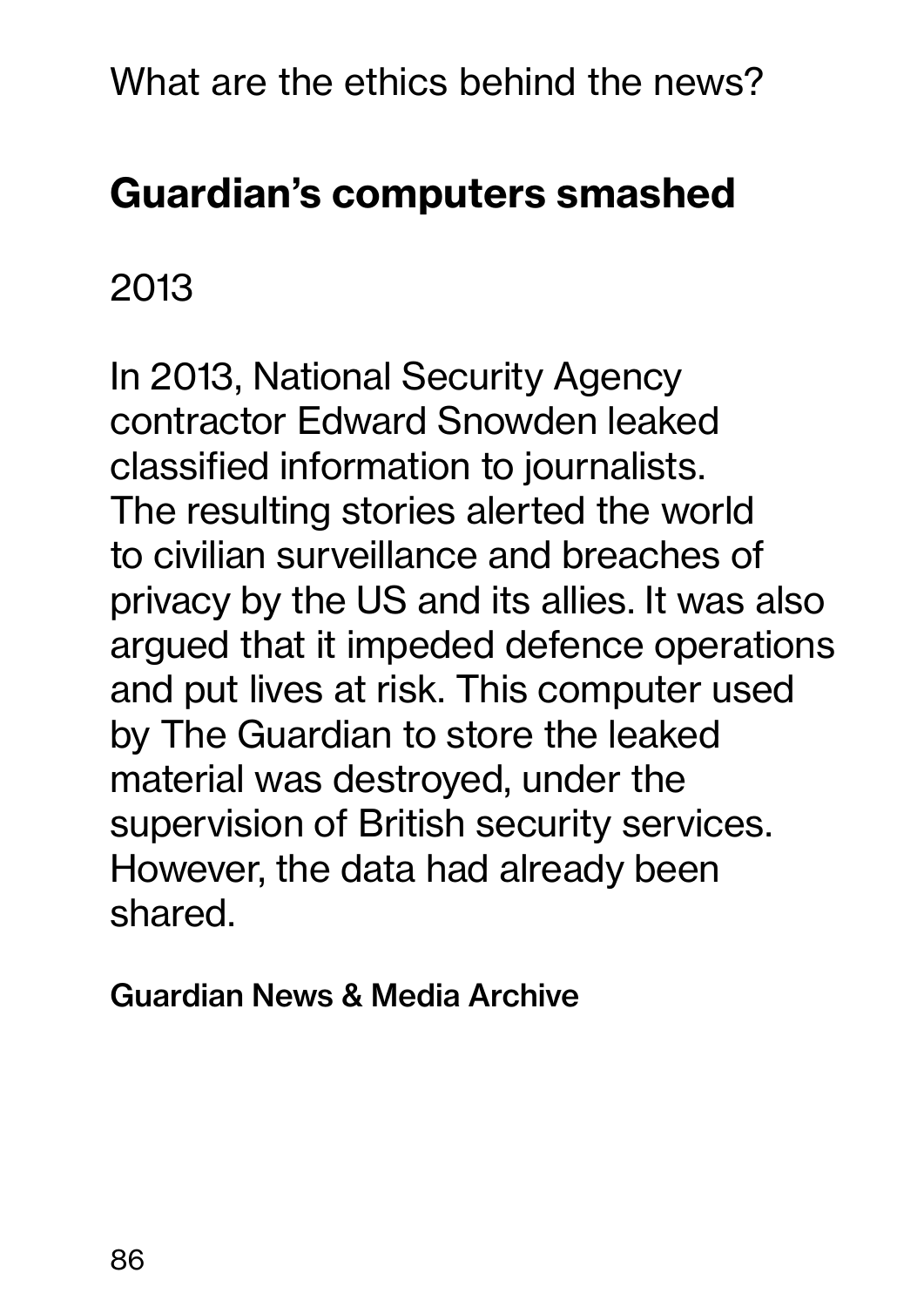## British concentration camps

#### Manchester Guardian, 19 June 1901

During the Second Boer War, Boer women and children and Black South Africans were imprisoned in British concentration camps. This newspaper article revealing the terrible conditions in the camps was based on the first-hand accounts by social campaigner Emily Hobhouse. Public opinion was overwhelmingly pro-war, and any opposition was seen as unpatriotic. The report was highly controversial and the Manchester Guardian lost advertising revenue as a result of publishing it.

Below left, with extract left: LD28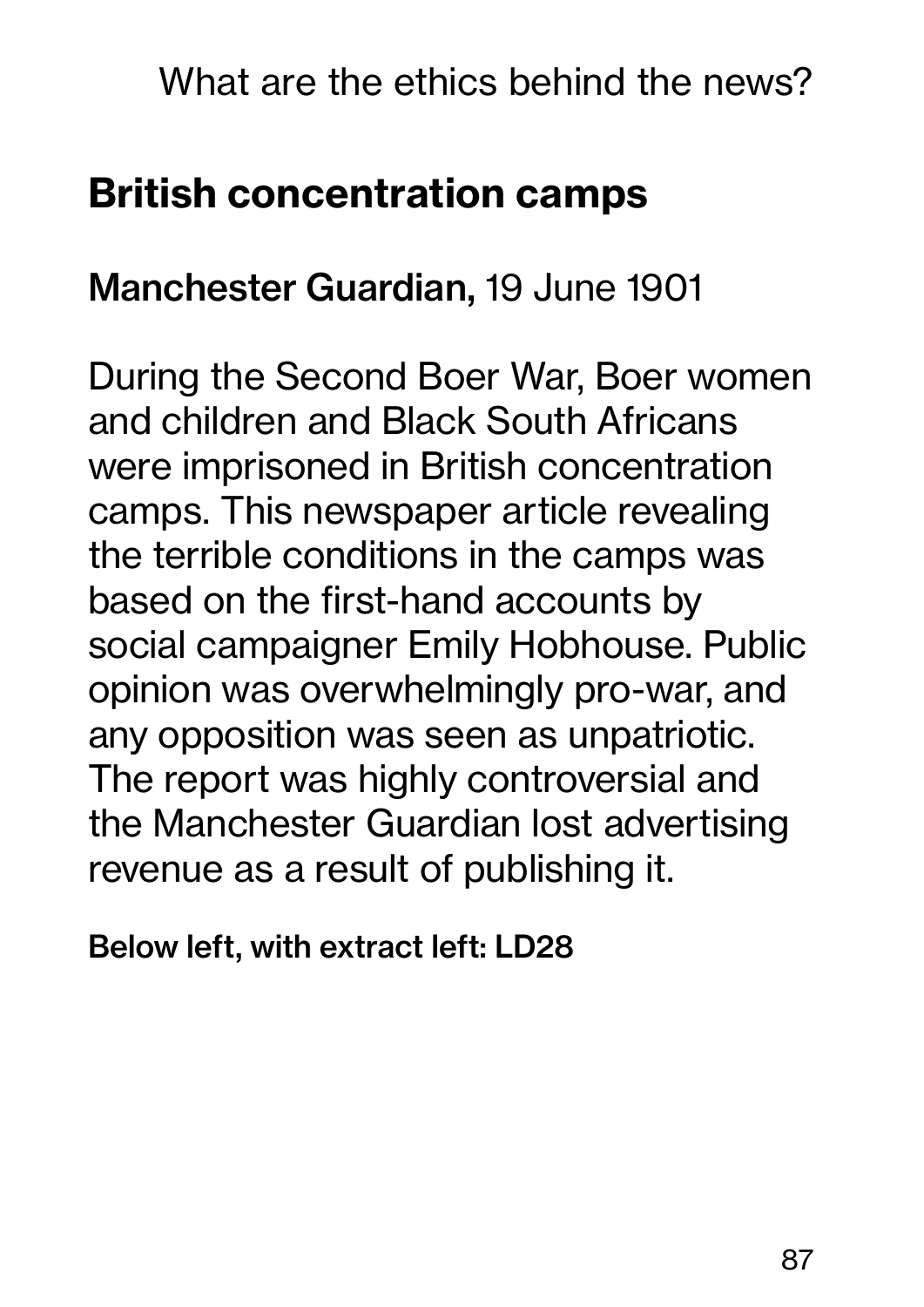# Eyewitness report: 'to keep these camps going is murder to the children'

Emily Hobhouse's notes, 1901

#### Entrance ticket for camp hospital at Mafeking, 1901

Living conditions in British concentration camps during the Boer War were appalling. Food was scarce, sanitation non-existent and medical aid hard to come by. Emily Hobhouse witnessed the camps' shocking conditions herself and tried to help where she could. These notes from her time in the camps formed the basis of her later published reports.

Left: The Bodleian Libraries, University of Oxford, MS, Hobhouse 24, folder 6, fol.14r Right: Add MS 42848 A, British Library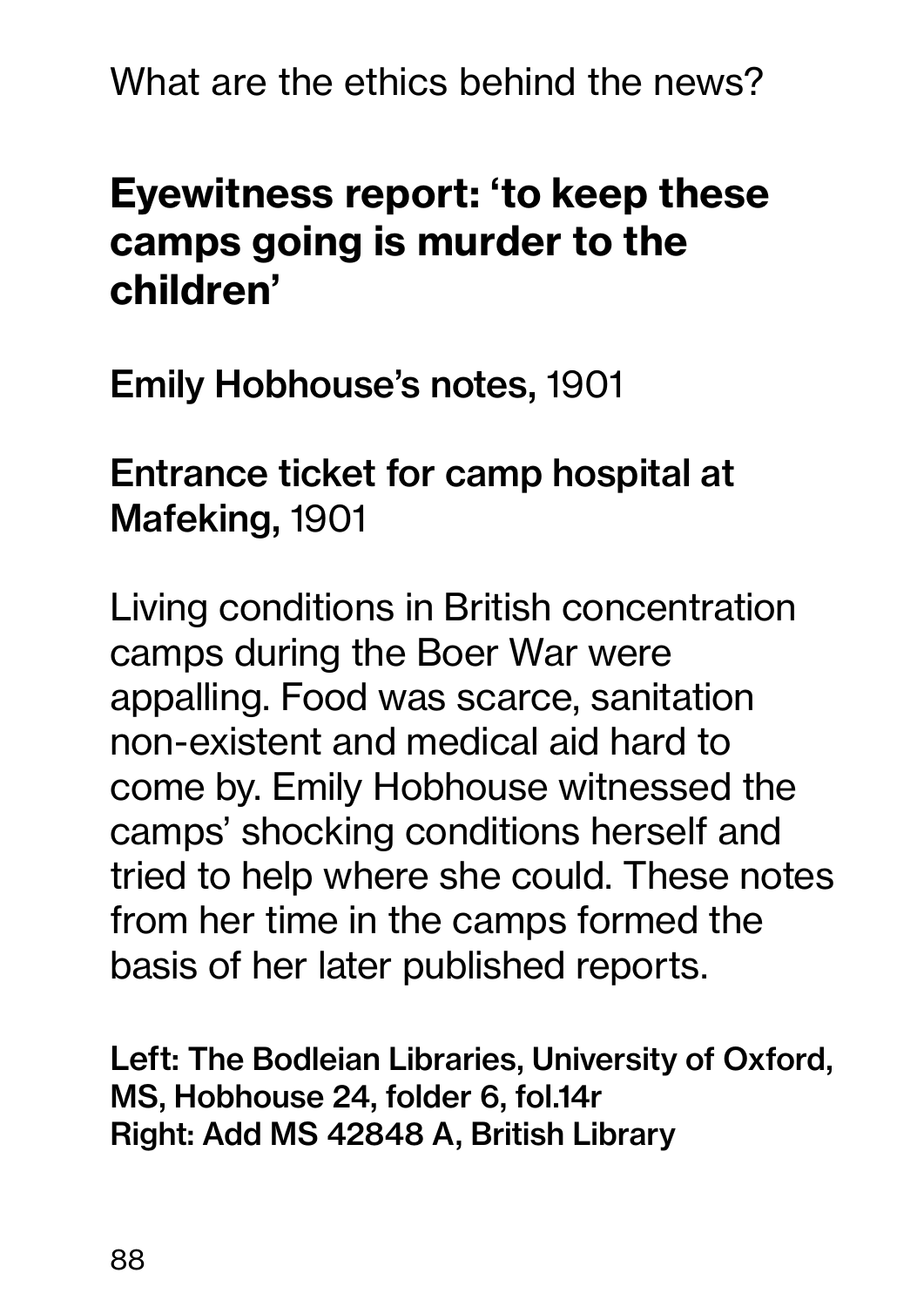# Monarchy in crisis

#### Sydney Walton's diary, 1936-37

Out of deference to the royal family, Edward VIII's relationship with Wallis Simpson was not reported in the British press until just before his official abdication on 10 December 1936. While the story wasn't considered in the public interest in the UK, it made headlines overseas. In this diary, Sydney Walton, a British publicist, kept and commented on an American news article (published 7 November) that openly discussed the relationship and its constitutional consequences.

Below: Add MS 89009/20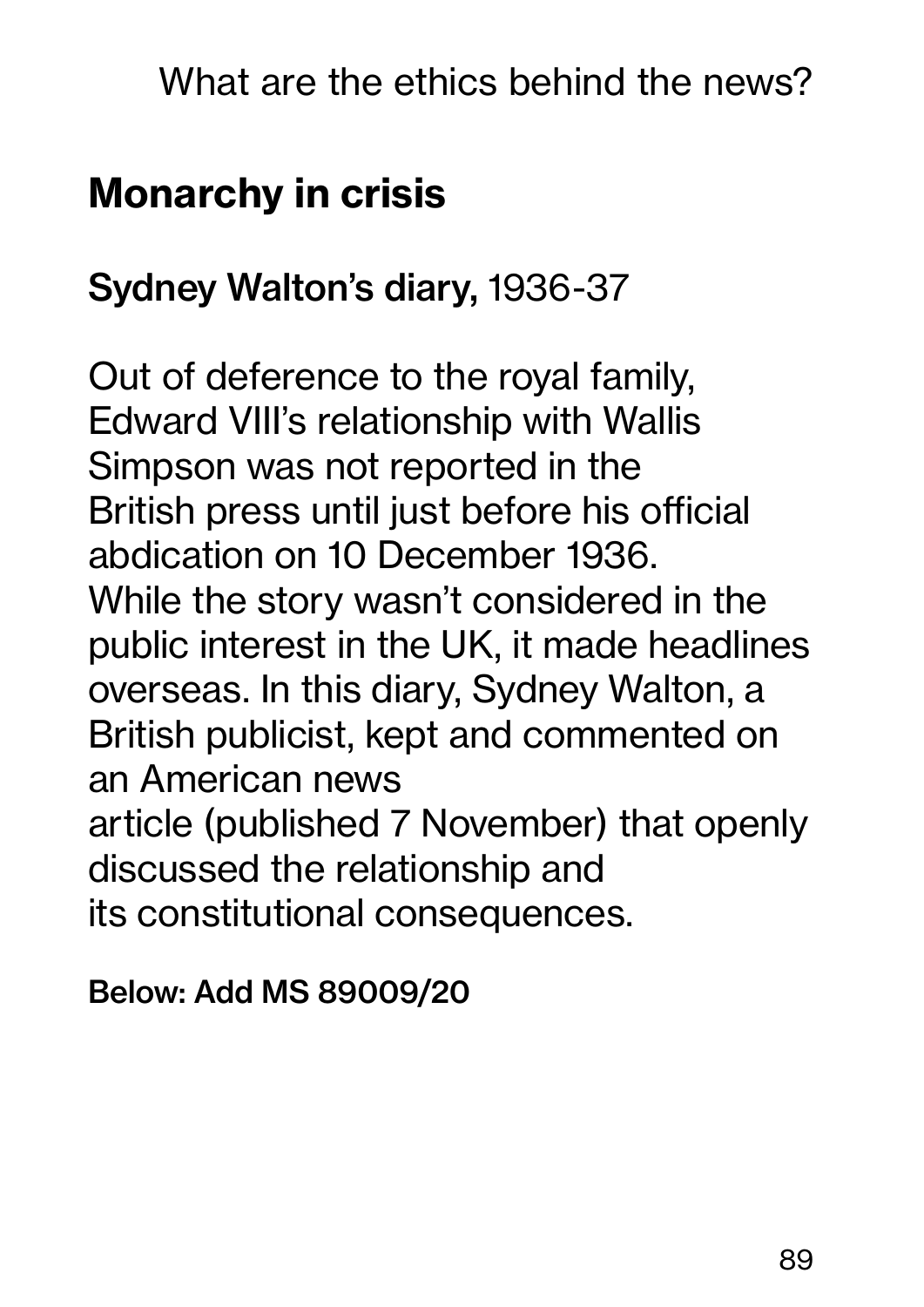# Shoot to kill?

### This Week, ITV, 28 April 1988

This episode of the documentary series This Week examined whether the deaths of three Provisional Irish Republican Army (IRA) members in Gibraltar at the hands of the British Special Air Service were lawful. The programme was condemned by sections of the press and members of the British government and was later the subject of an independent inquiry,

which upheld the documentary's findings.

#### Duration: 2 minutes 10 seconds

Fremantle / Jean Sibelius Karelia Suite, Op. 11, Intermezzo. Used by permission of Breitkopf & Härtel, Wiesbaden, Germany. Courtesy of Bob Randall.

Move your hand over the blue sensor below to listen

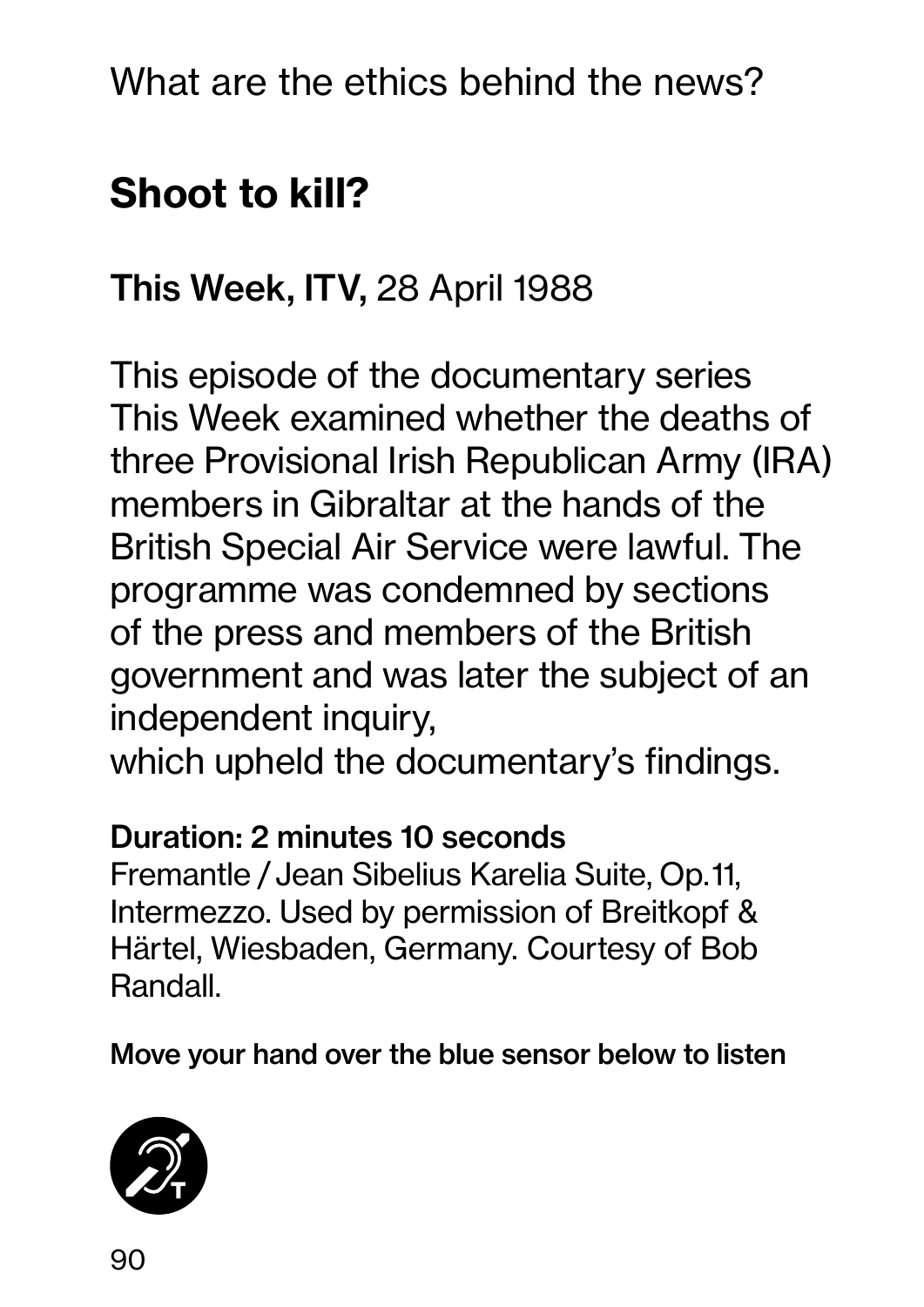# Image

Images have become an integral part of communicating news. News makers have to decide which pictures will have the most impact while considering questions of consent, exploitation, representation and acceptability. Some of the most influential news images have stopped us in our tracks because they make us think. Others may make us wonder whether they should have been published at all.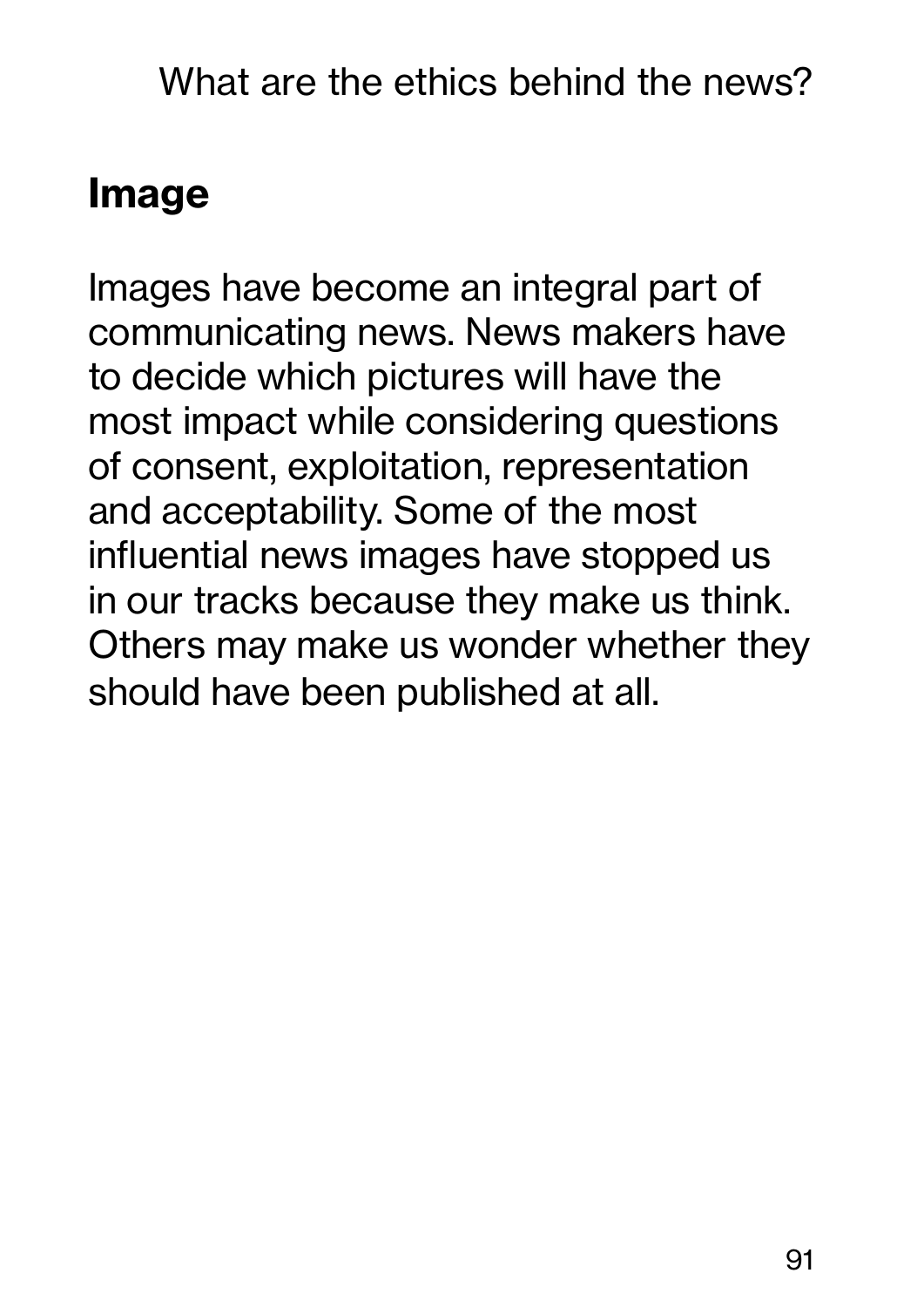# 'as a father, I felt deeply moved by the sight of that young boy on a beach in Turkey... Britain is a moral nation and we will fulfil our moral responsibilities.'

Prime Minister David Cameron (2015) Sky News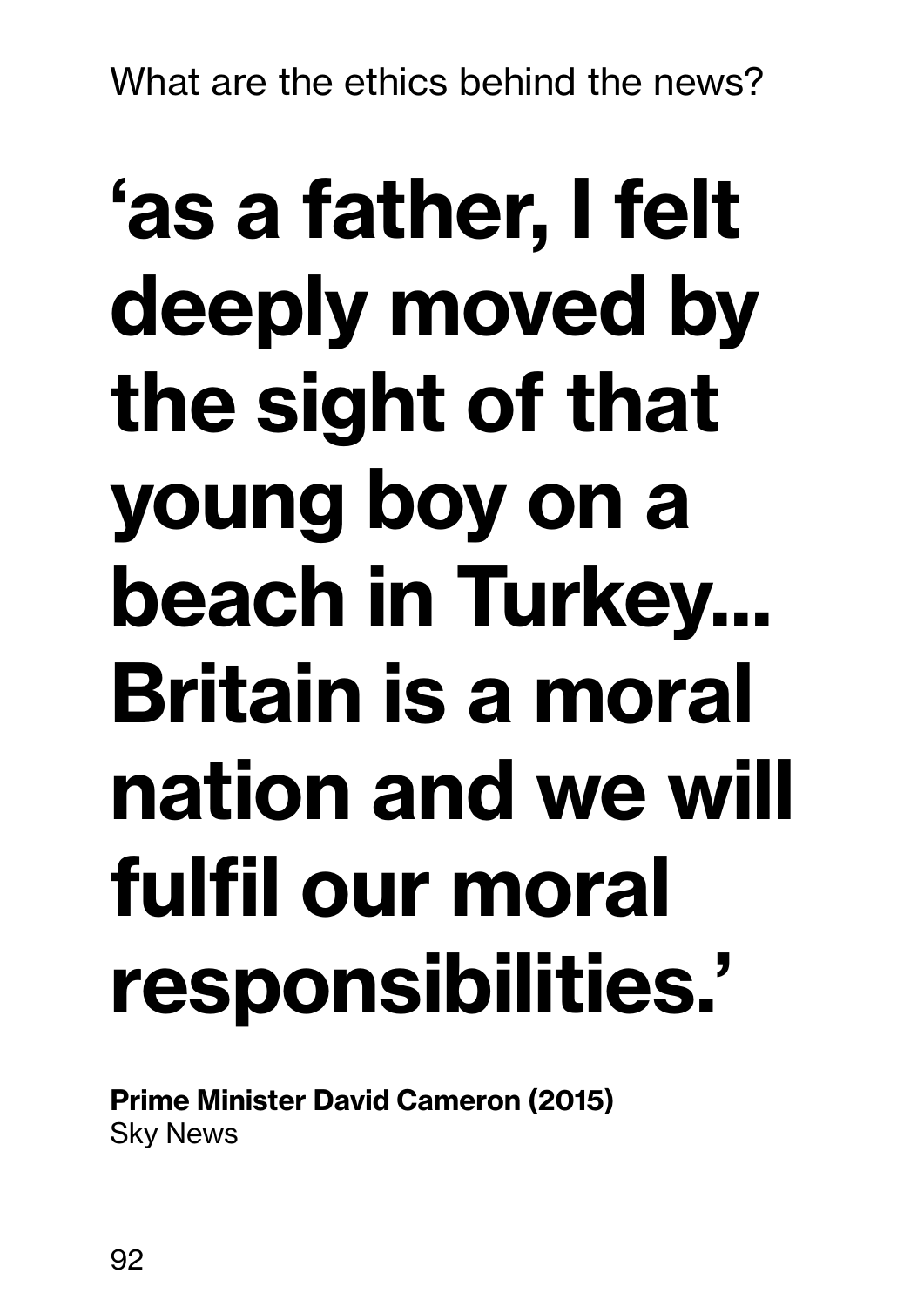# Somebody's child

#### The Independent, 3 September 2015

The photograph of a three-year-old Syrian refugee, later identified as Alan Kurdi, was taken by Nilüfer Demir. This harrowing image of a dead child was a controversial choice for a newspaper front cover. Much had been written about the plight of refugees following the Syrian Civil War, but arguably this one image made the crisis impossible for the public and politicians to ignore.

NEWS REG 196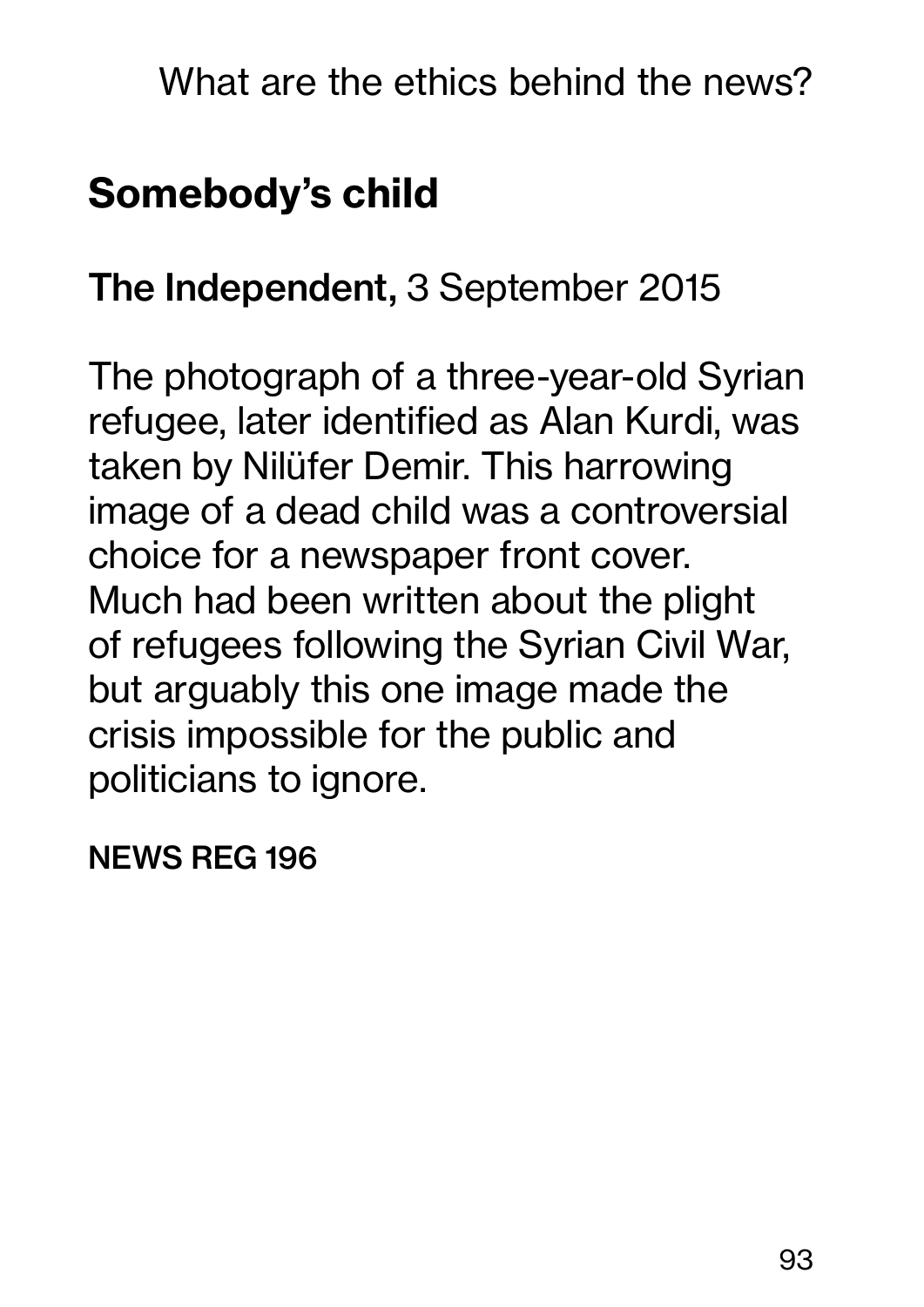# Nazi death camp

### Horror in our Time, Gaumont-British News, 30 April 1945

The decision to show this cinema newsreel of the liberation of Belsen concentration camp in April 1945 was highly controversial. Some felt such horrors were too disturbing, while others worried the images were beyond belief. Newsreels of the camps changed ideas of what news the public could and should see.

Duration: 1 minute 8 seconds Source: Reuters via British Pathé

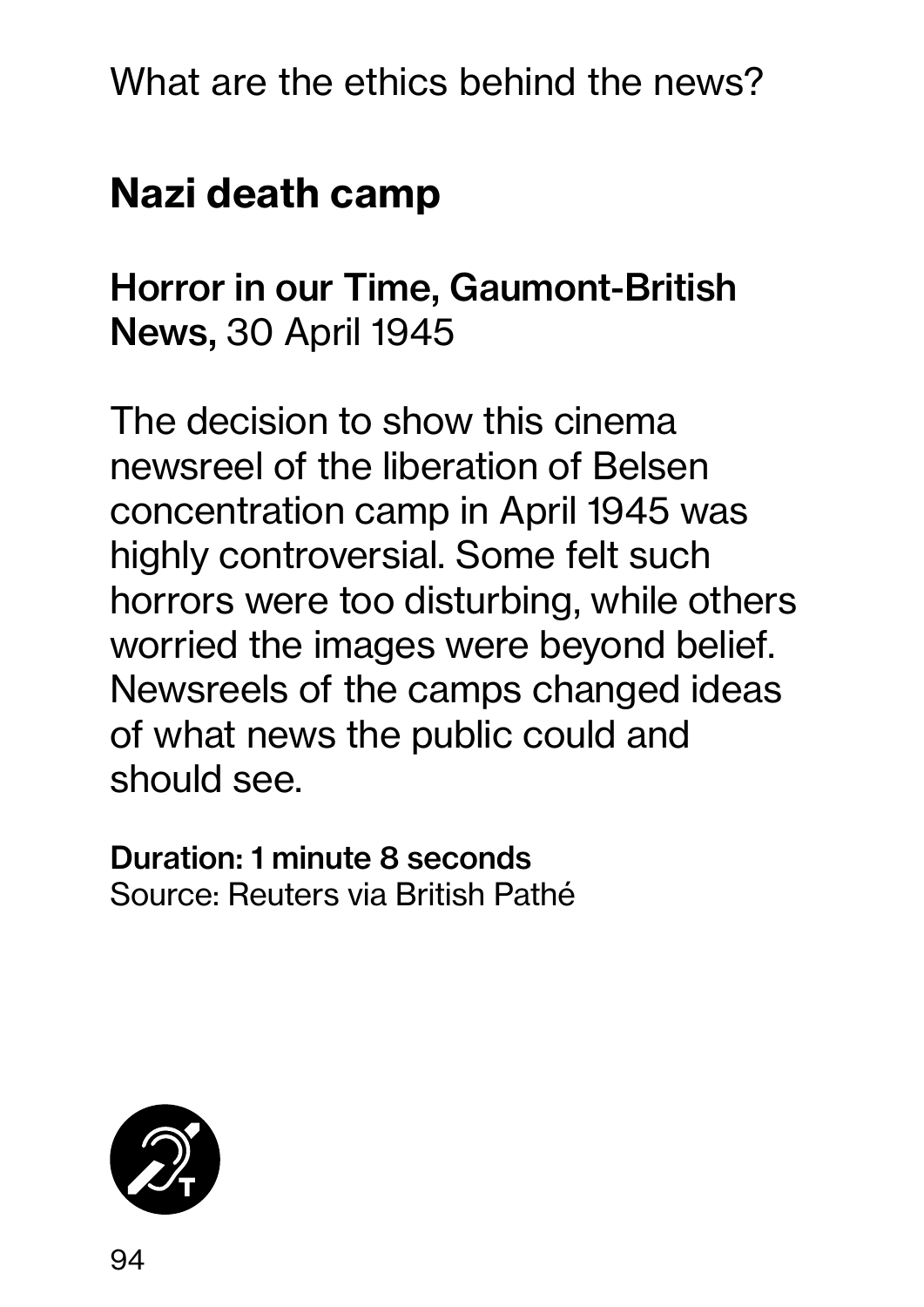# Vietnamese children flee napalm attack

### The Daily Telegraph, 9 June 1972

Vietnamese-American photographer Nick Ut took several pictures of South Vietnamese children fleeing their napalmbombed village on 8 June 1972. This photograph, focusing on 9-year-old Phan Thi Kim Phúc, came to represent the horrors of the Vietnam War. Her nakedness worried news editors, but they published because of the power of the image. It won World Press Photograph of the Year. Kim Phúc went on to form a foundation supporting child victims of war.

#### LD7

Above: Phan Thi Kim Phúc stands in front of the photograph of her as a child in Amsterdam, 2018 © Robin van Lonkhuijsen / AFP via Getty Images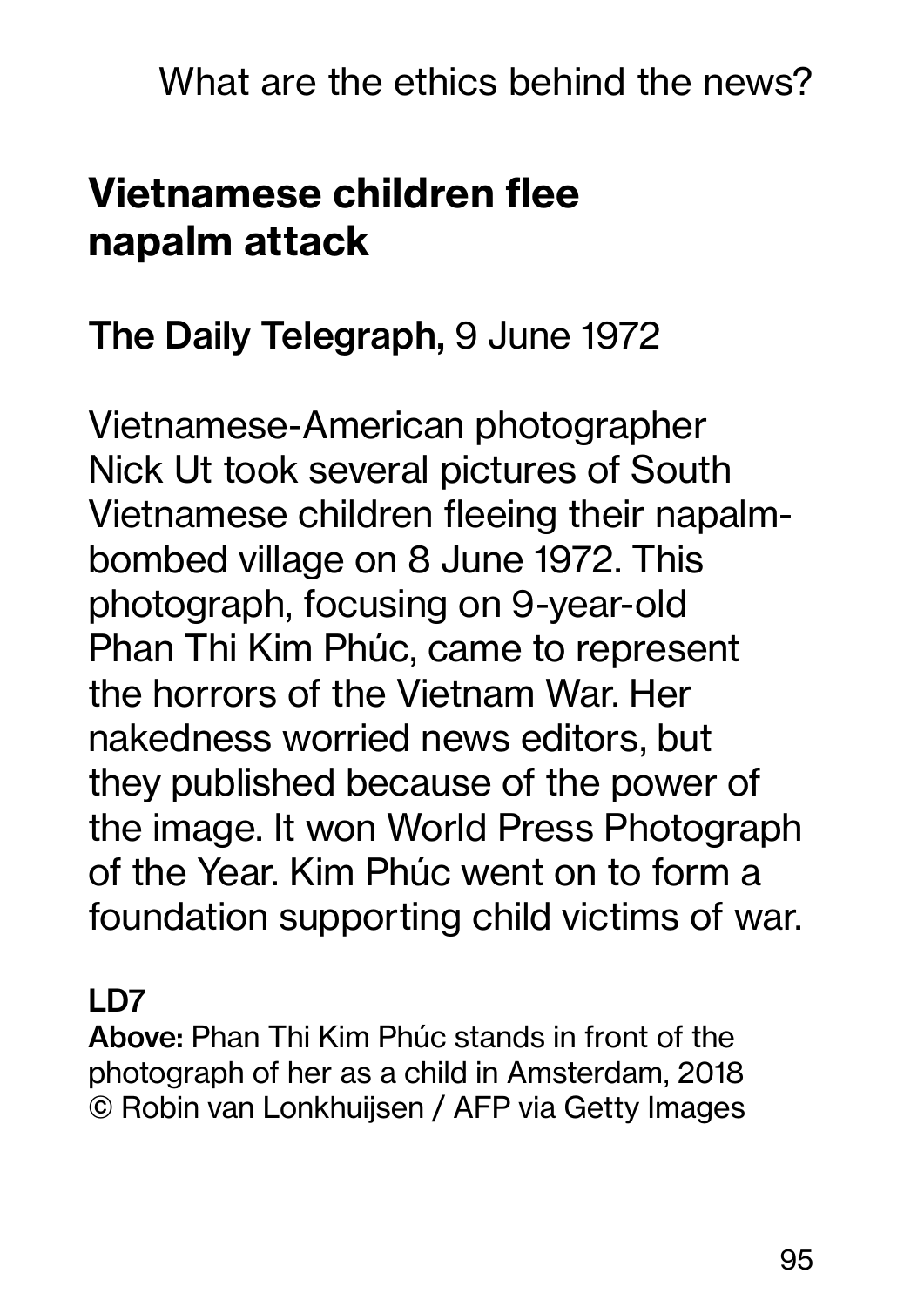# Introducing Diana

The Sun, 18 September 1980

Sun royal photographer Arthur Edwards' backlit photograph of an off-guard Diana Spencer introduced the anticipated bride of the Prince of Wales to the nation. It also set the tone for how she would be treated. Young and glamorous, Diana was viewed as an exciting break from royal tradition. She would be pursued by cameras seeking the next revealing exclusive, until her untimely death 17 years later.

LD5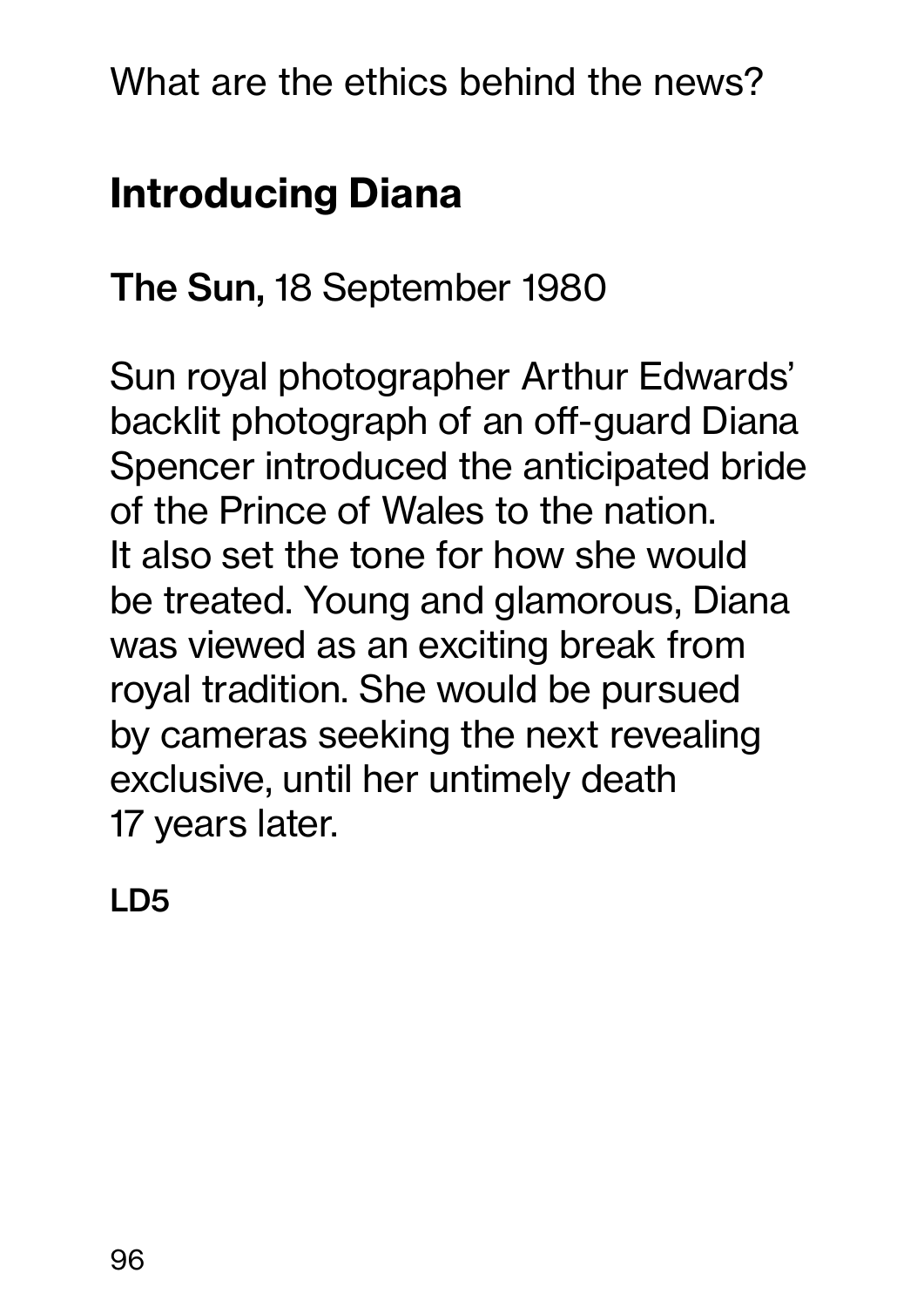### Roberta Cowell's own story

#### Picture Post, 13 March 1954

Roberta Cowell is the first known British person to transition from male to female. A racing driver and Spitfire pilot, she underwent gender reassignment surgery in 1951. When the news broke, she chose to sell her story to Picture Post on the understanding that she would have control of her image. She trusted the magazine, in its words, to report in 'a straightforward, but sober and decent way'.

NEWS12024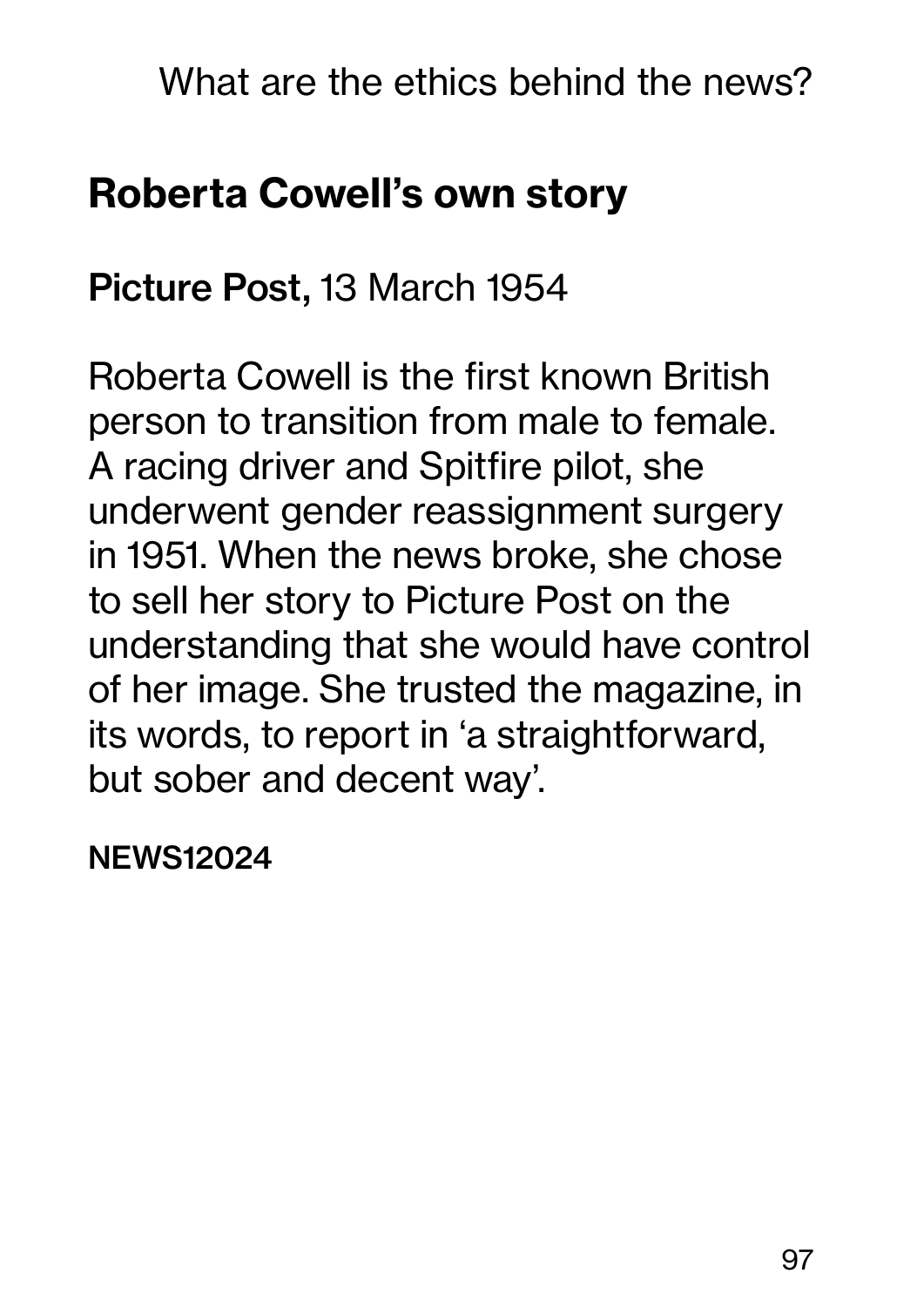# Crossing the line

A good story is often a controversial story. Journalists will go to great lengths to investigate and confirm their scoop, very occasionally crossing legal and moral boundaries in the process. Does the end justify the means, or is there a line that shouldn't be crossed? These stories demonstrate that news audiences, as much as the legal system, can influence what's acceptable and what's not.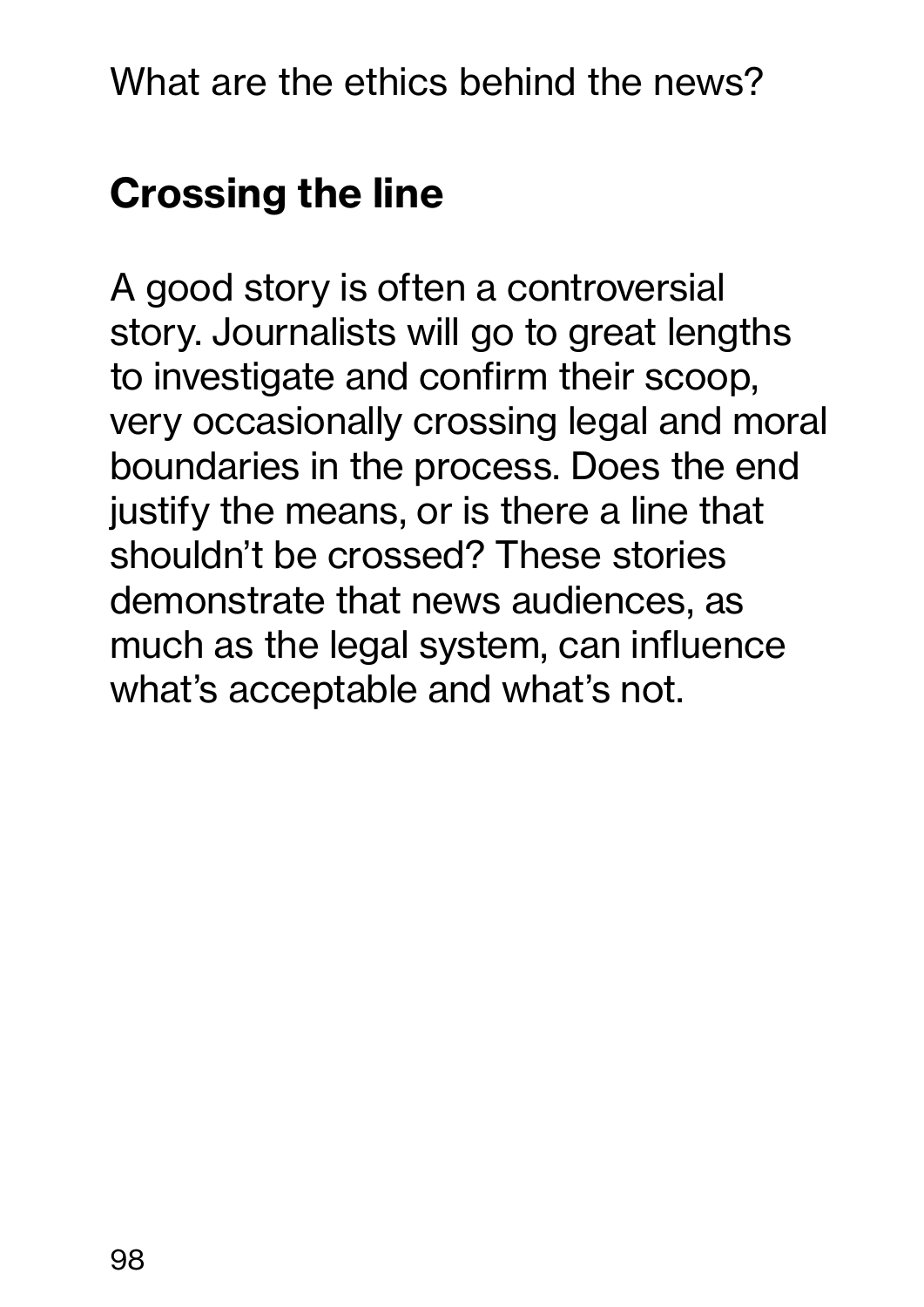# 'The press… wreaked havoc with the lives of innocent people.'

#### Lord Justice Leveson (2012)

An Inquiry into the Culture, Practices and Ethics of the Press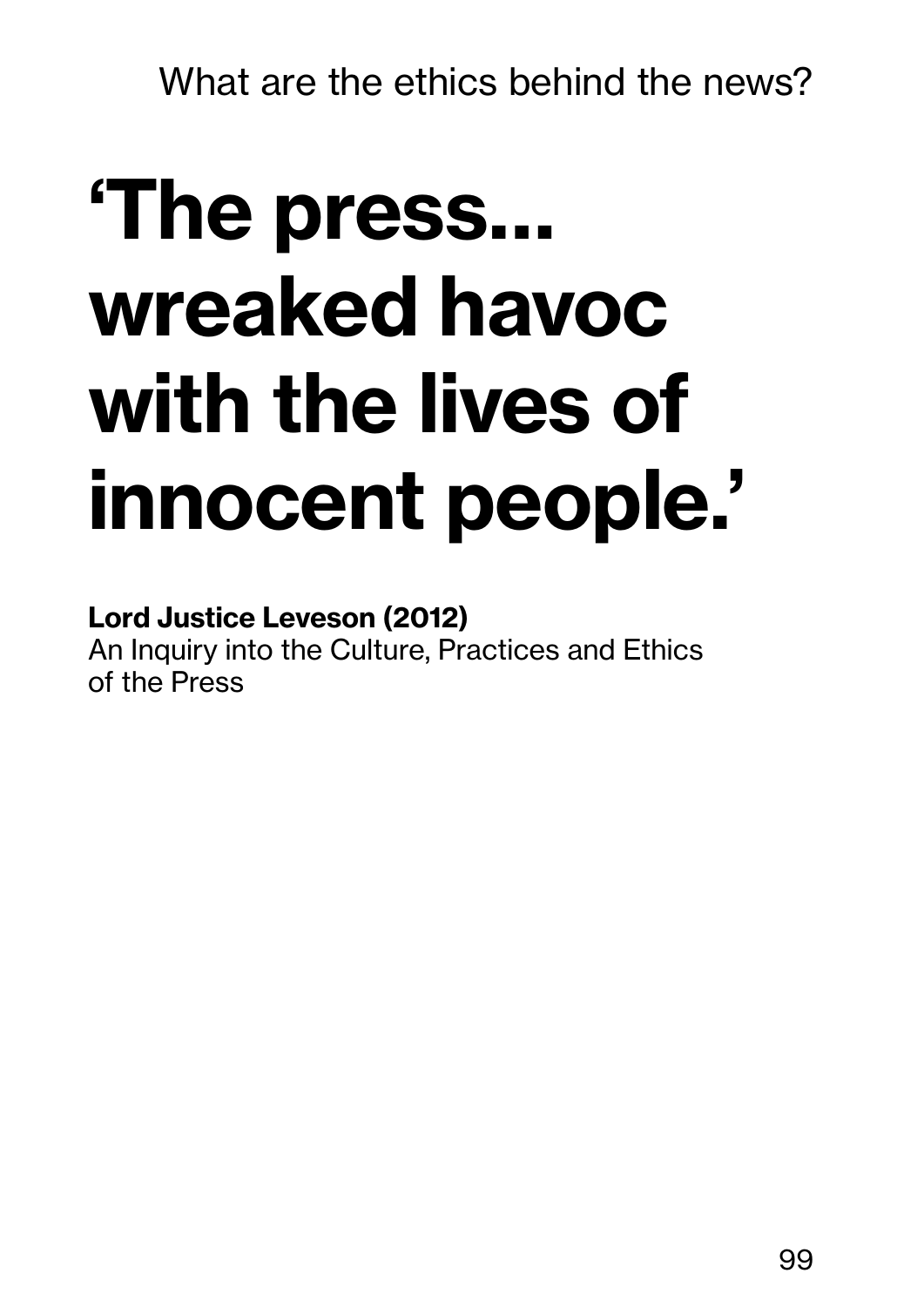#### The end of the World

#### News of the World, 10 July 2011

This final issue of the News of the World has come to symbolise the phone hacking scandal, and the resulting Leveson Inquiry. The news gathering methods used by the paper – specifically accessing private voicemails – were found to be illegal. More importantly, they were unacceptable to its readers. Faced with considerable pressure from the public, News Group Newspapers made the decision to close one of the nation's most popular and longest-running Sunday newspapers.

NEWS78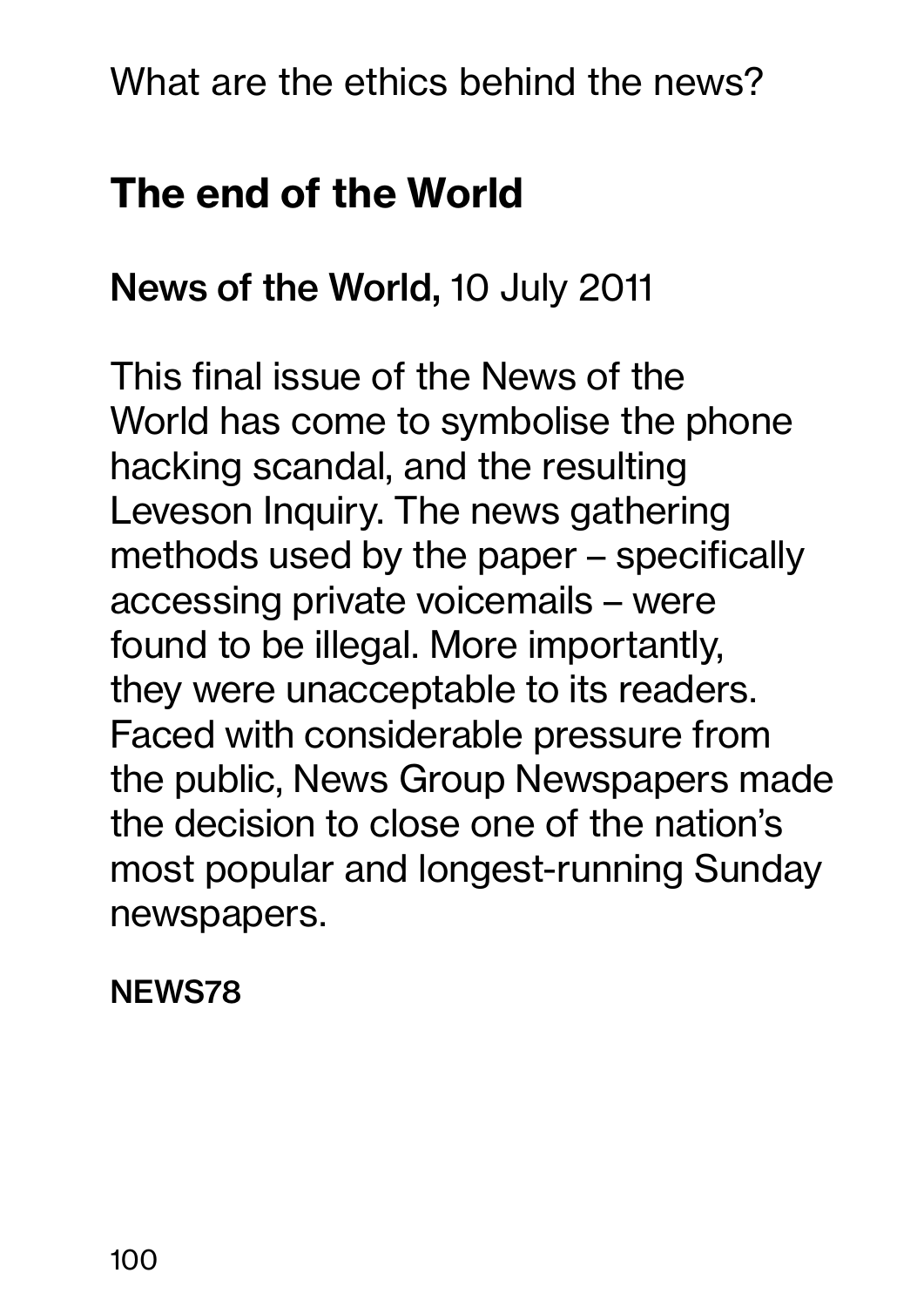# Milly's mum: 'I didn't sleep for three nights'

### ITV London Tonight, 21 November 2011

The revelation that the News of the World accessed the voicemail of murdered teenager Milly Dowler was the tipping point in the phone hacking scandal. It decisively turned public and political opinion against the newspaper. This clip includes the victim statement given by Milly's parents to the Leveson Inquiry.

Move your hand over the blue sensor below to listen Duration: 2 minutes 32 seconds BNT000014022

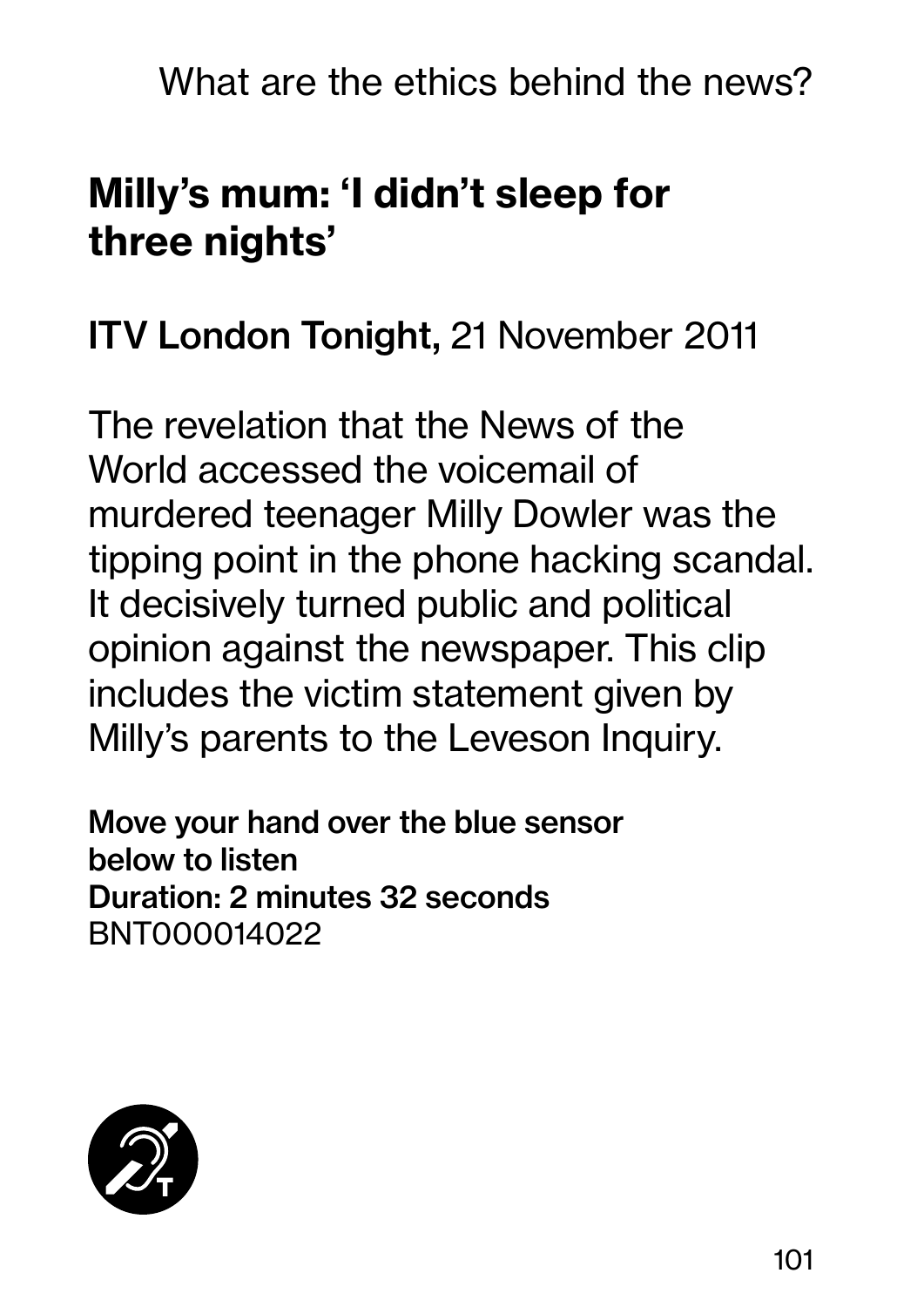# The less than impartial journalist

### The Impartial Scout, 1650

During the English Civil War, widow Elizabeth Alkin crossed the line to survive. A journalist by day and undercover informant by night, she reported royalist printers to government authorities to make ends meet. At the same time, she published her own radical newsbooks. Her fellow journalists condemned her activities and printed warnings about her in their own publications. This is one of the few surviving issues of The Impartial Scout, published by Alkin in 1650.

Burney 36A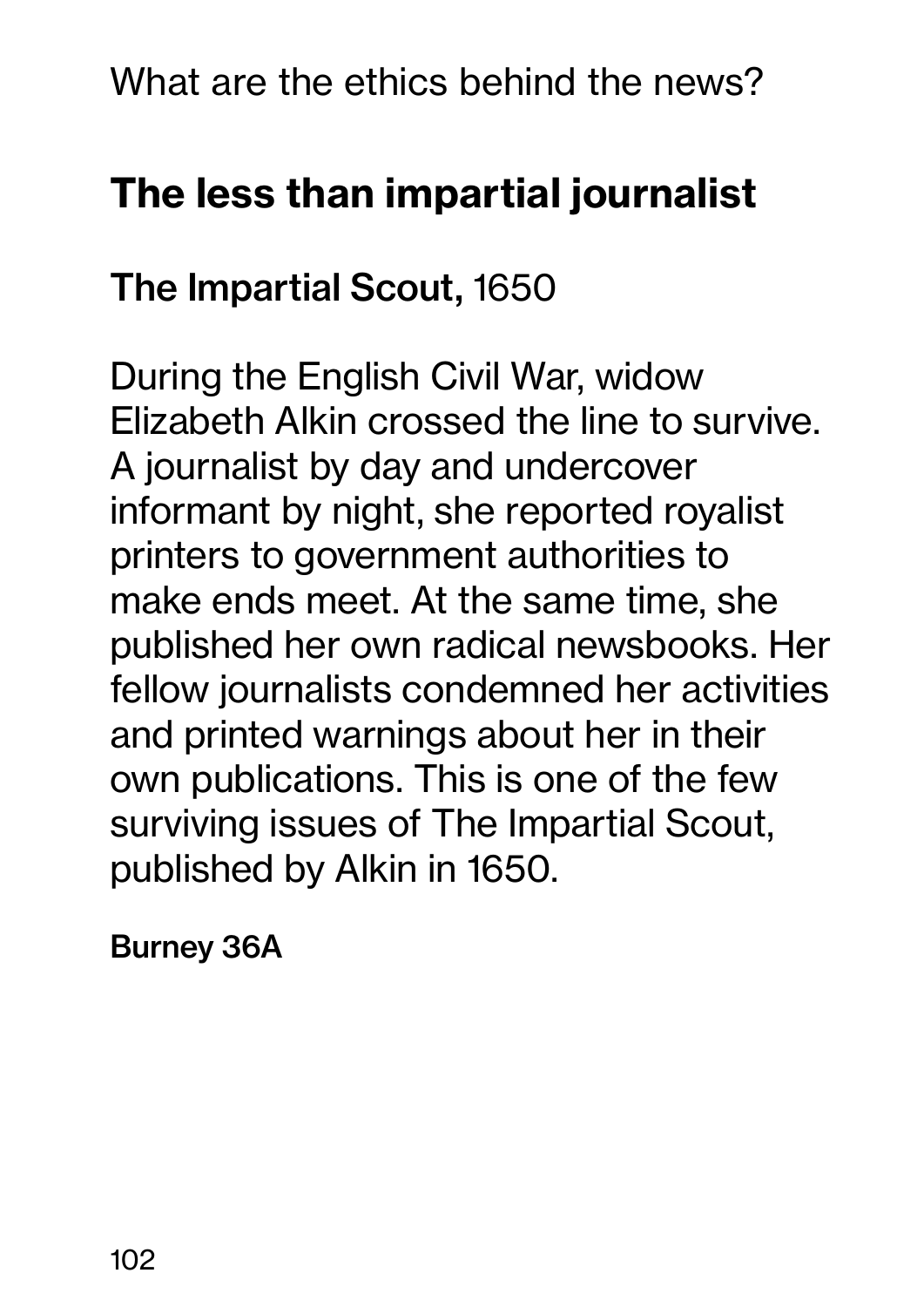## Editor serves time

#### W T Stead's prison uniform, 1885

W T Stead's investigation into child sex trafficking crossed the line into criminality. He employed a former brothel-keeper to buy 13-year-old Eliza Armstrong from her parents to prove it was possible. Eliza was safely hidden by the Salvation Army and came to no harm. Despite being sent to prison, Stead enjoyed overwhelming public support and faced no further personal or professional repercussions. His report helped change the law.

#### On loan from the Salvation Army International Heritage Centre, London

Image courtesy of the Salvation Army International Heritage Centre, London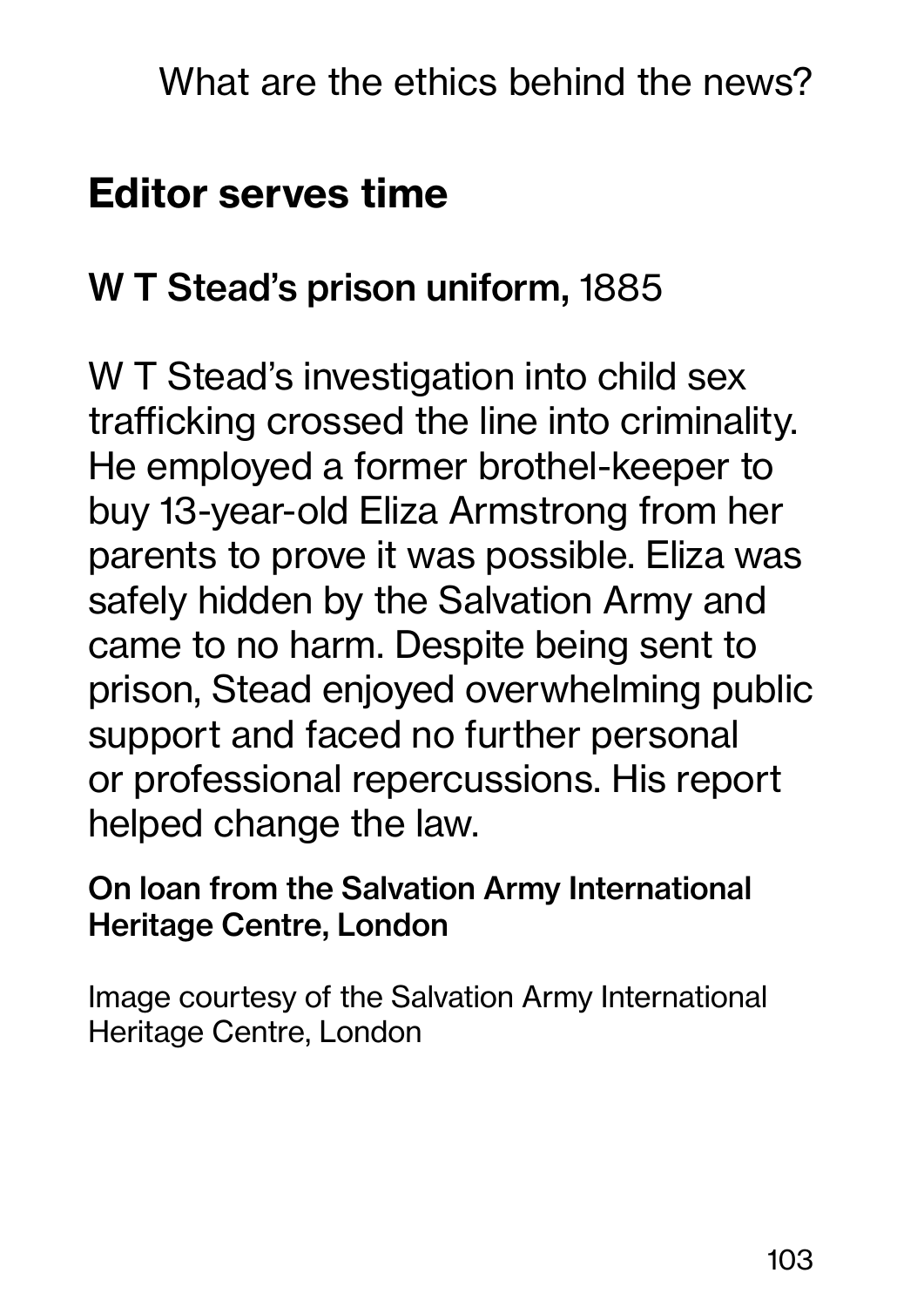# London's dark underworld exposed

#### Pall Mall Gazette, 6 July 1885

Under W T Stead's editorship, the Pall Mall Gazette was at the forefront of investigative journalism in the UK. This exposé of child abduction and forced prostitution was published in the most shocking and provocative terms. The newspaper's sales rocketed when the story was serialised over four issues. The nation's attention was focussed on the issue of child sex trafficking, which helped raise the legal age of consent.

LD28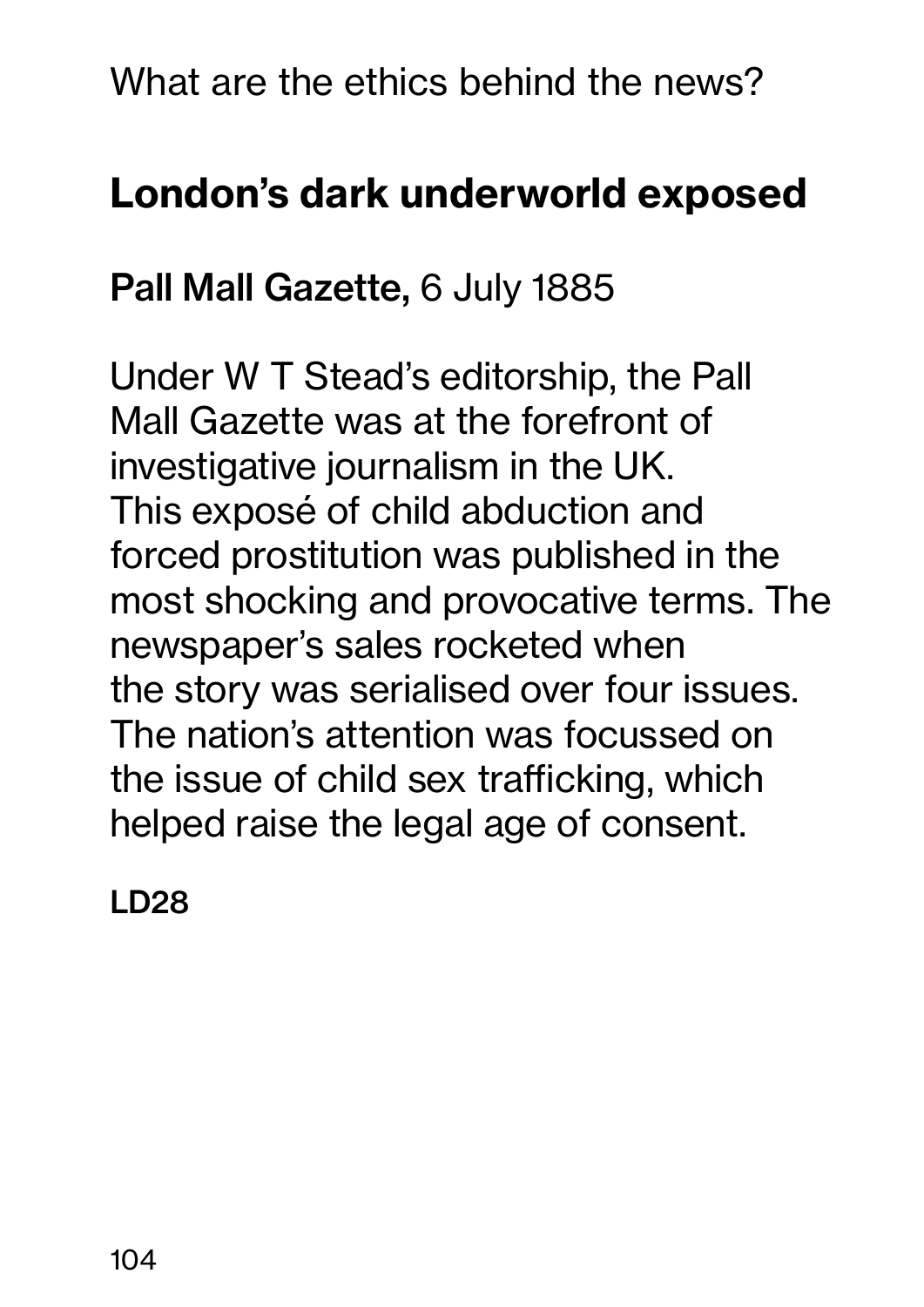## Can the news ever be objective?

How do we know which news we can trust? Recent debates have popularised ideas of 'fake news' and 'alternative facts', but they are not new. News makers have always presented different versions of events. Sometimes they have different information. Sometimes they are promoting interests or catering to the audiences they serve. The stories in this part of the exhibition explore truth and trust in the news.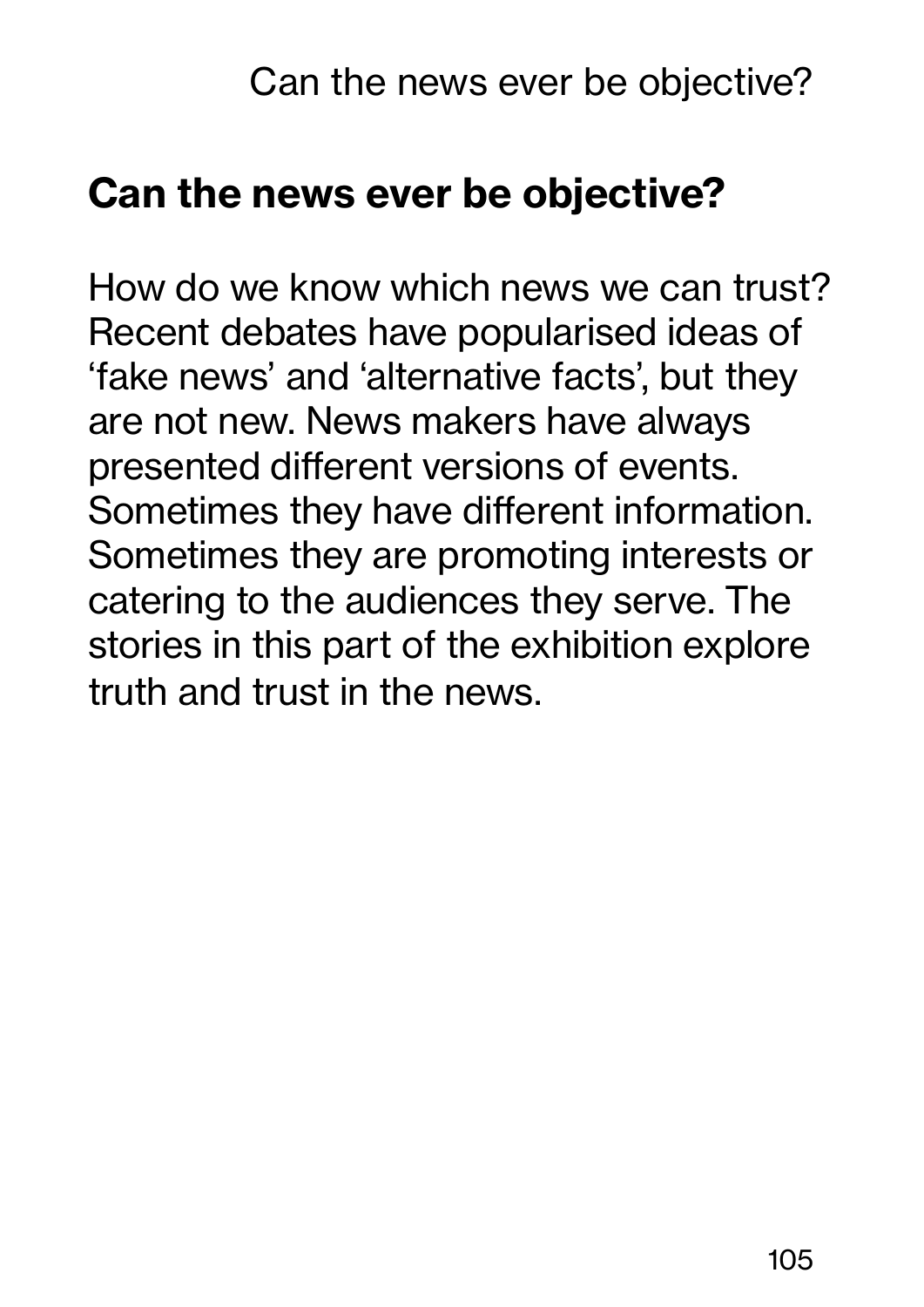# Alternative facts

It's easy to trust news that supports our existing world view. However, without challenge or counter-balance, news bubbles are created where opinion and rhetoric can sometimes be mistaken for fact. 'Alternative facts' and conspiracy theories have been published as news for centuries, but are becoming increasingly common in today's algorithm-led world.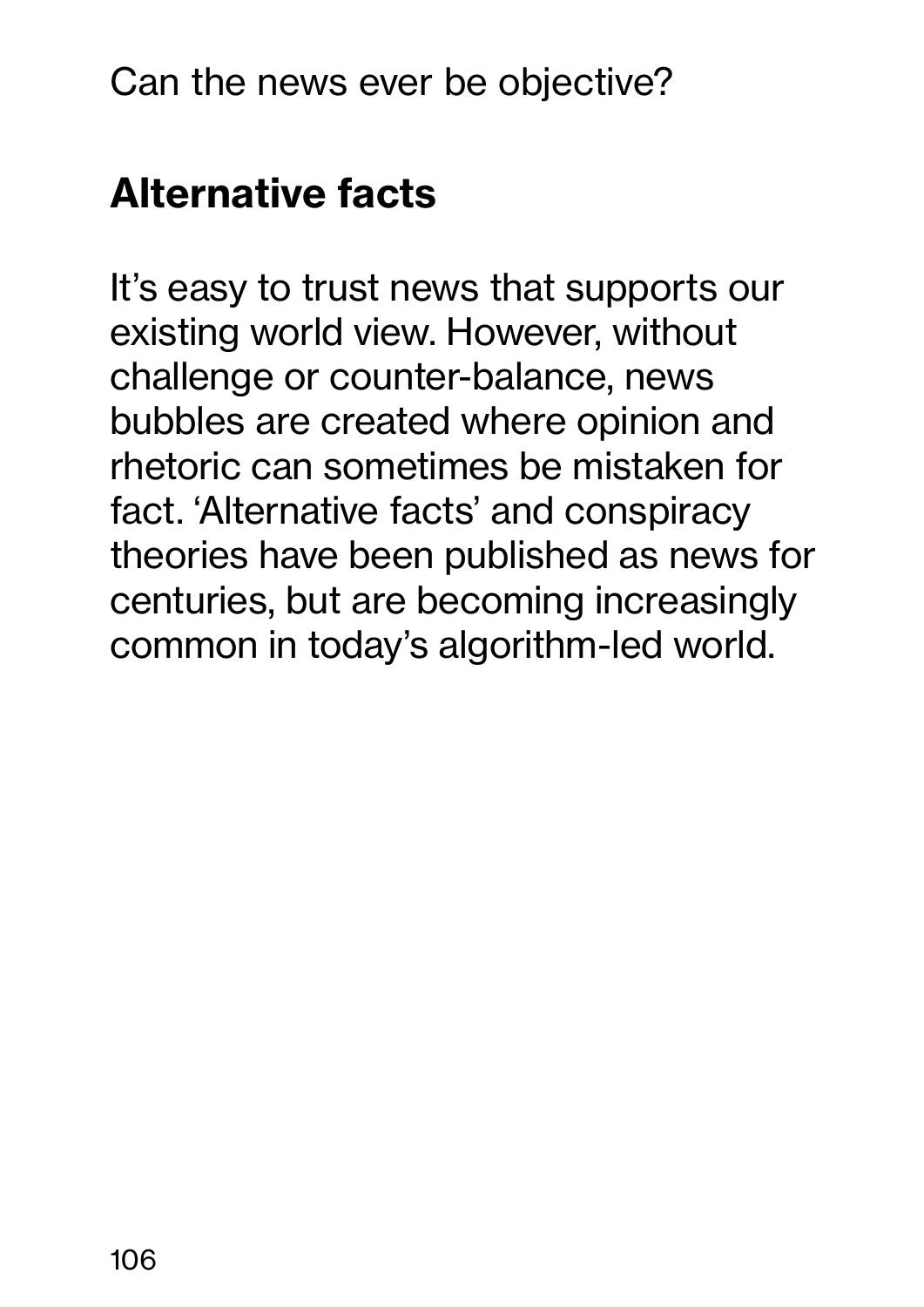# 'Our press secretary … gave alternative facts to that, but the point remains.'

Kellyanne Conway, Senior Counsellor to President Trump (2017)

Meet the Press, NBC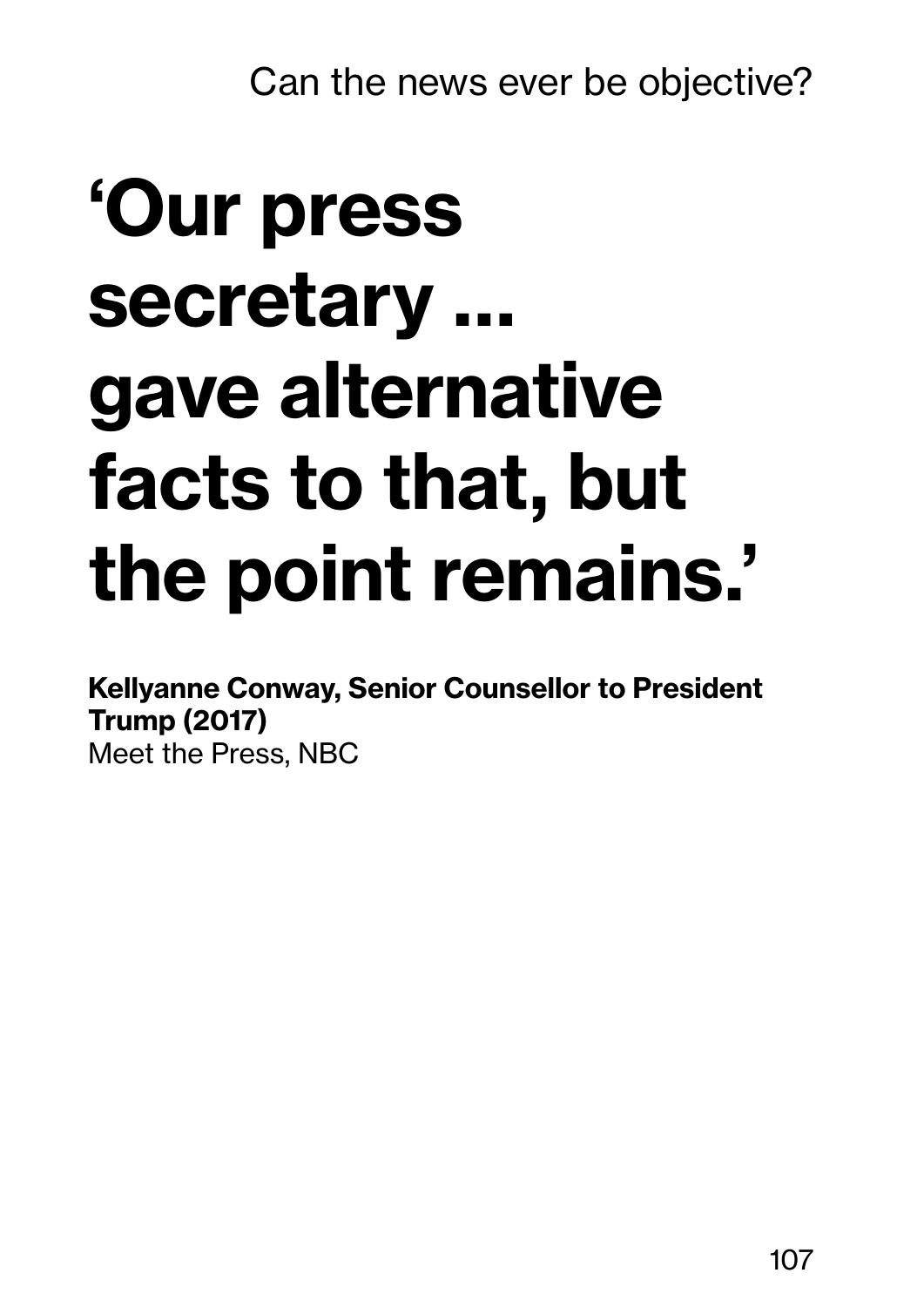# 'Fake news'

#### Reuters, 2016

Donald Trump claimed that he attracted the largest crowd for a presidential inauguration ever. This photograph by Lucas Jackson exposed the relatively small turn-out compared to Barack Obama's first inauguration. The contrasting photographs went viral on social media. In response, Press Secretary Sean Spicer accused journalists of 'deliberately false reporting'. The White House's condemnation of mainstream journalism in favour of 'alternative facts' became a theme of Trump's presidency.

Lucas Jackson / Reuters Pictures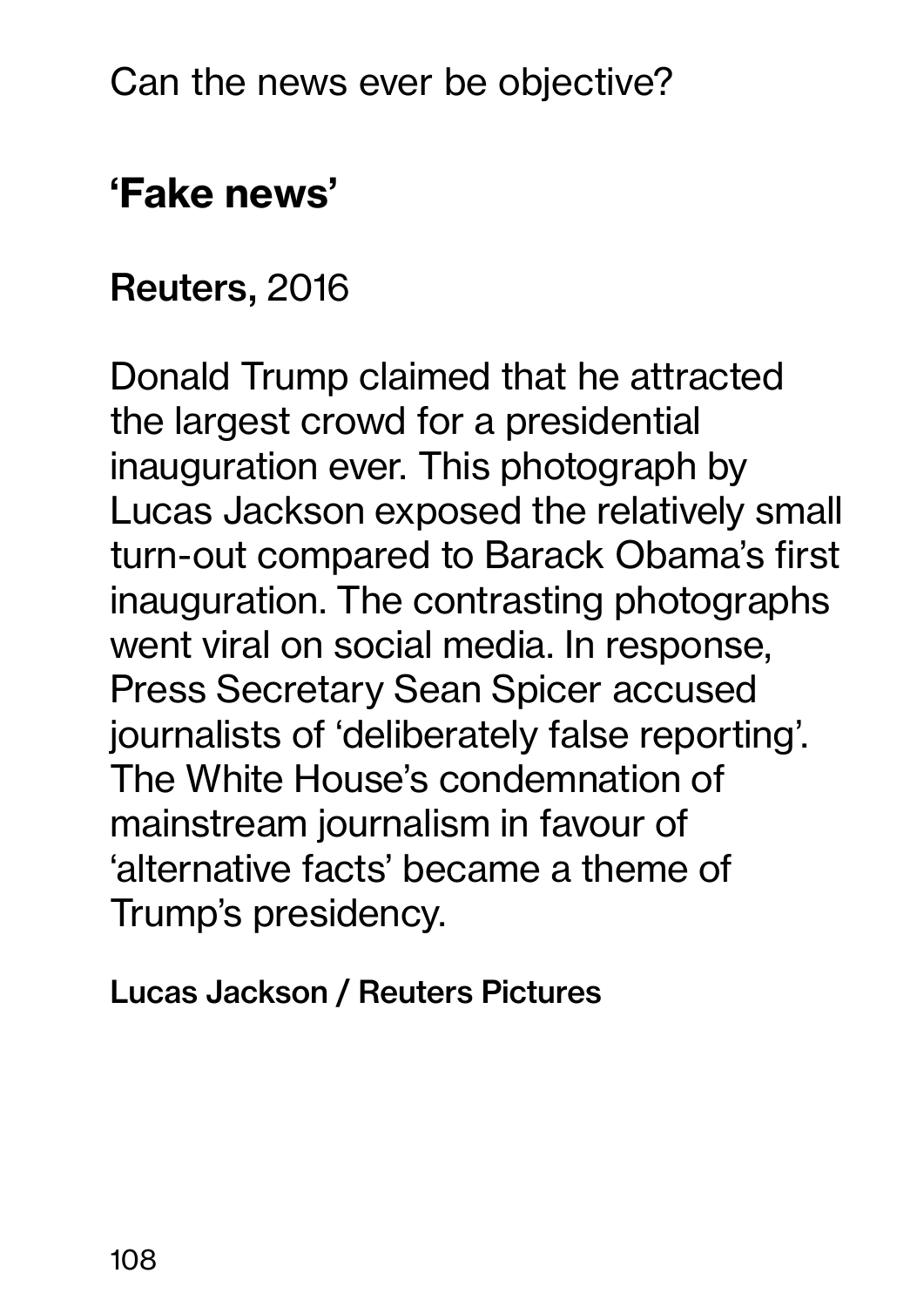# Forgery

#### The Protocols of the Elders of Zion, 1920

This is a copy of a notorious anti-Semitic conspiracy: a forged, anonymous document passed off as a Jewish plan for global domination. The Times denounced it as fake news in 1921 but, in a climate of anti-Semitism, it continued to be believed by many. It was used as propaganda by the Nazi regime and still gains traction today on social media and extremist websites. Conspiracy theories operate outside of the mainstream media.

C.37.e.32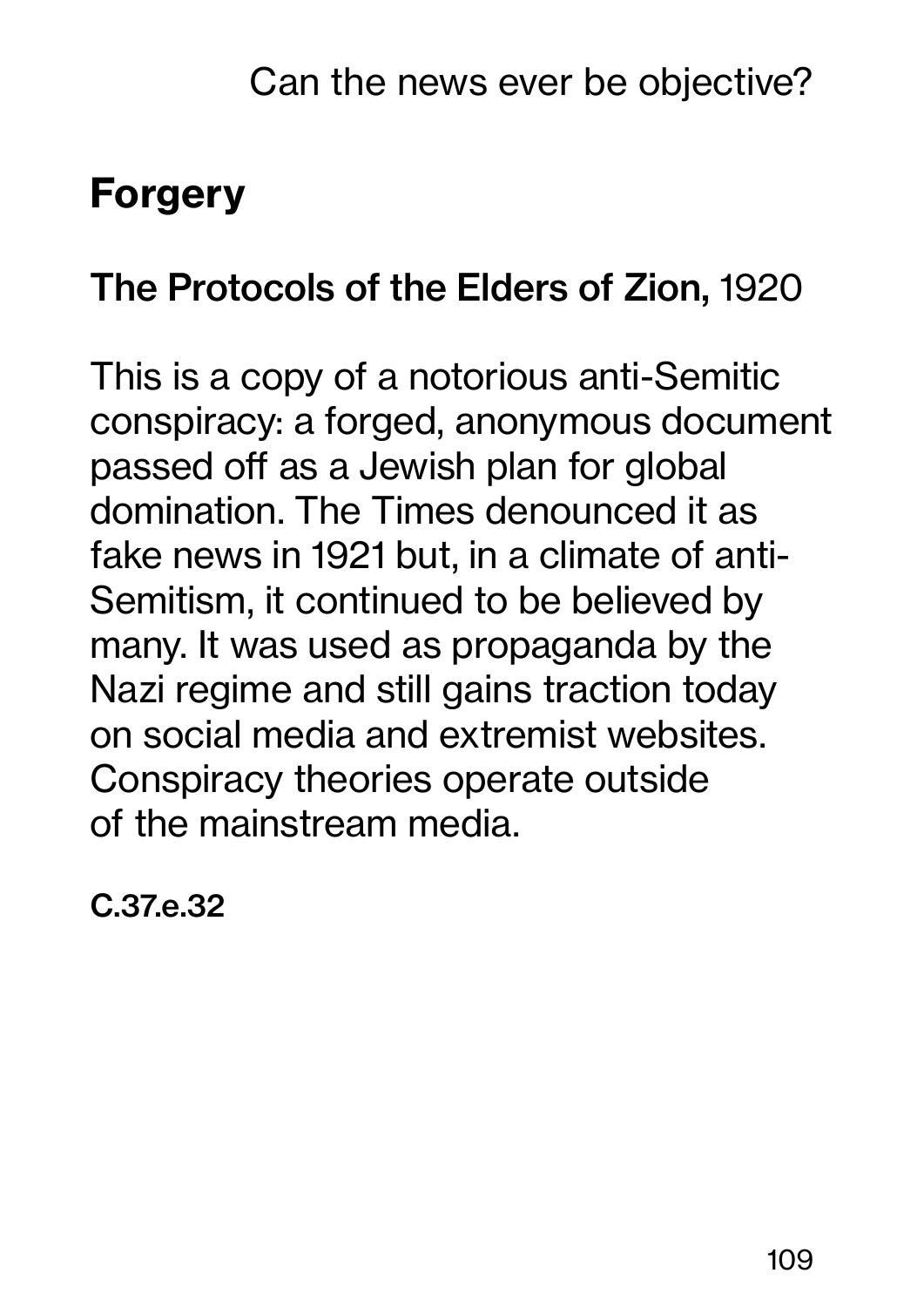# Radical opinions divide country

### The World is Ruled & Governed by Opinion, 1642

'Alternative facts' and opinions have long been considered dangerous. In this engraving, the blindfolded woman in the tree is a reversal of Lady Justice, a personification of moral force and justice. Here she is Opinion, watered by a fool and surrounded by pamphlets and ballads. At the time political, social and religious issues were being debated in an unprecedented way.

British Museum 1850,0223.244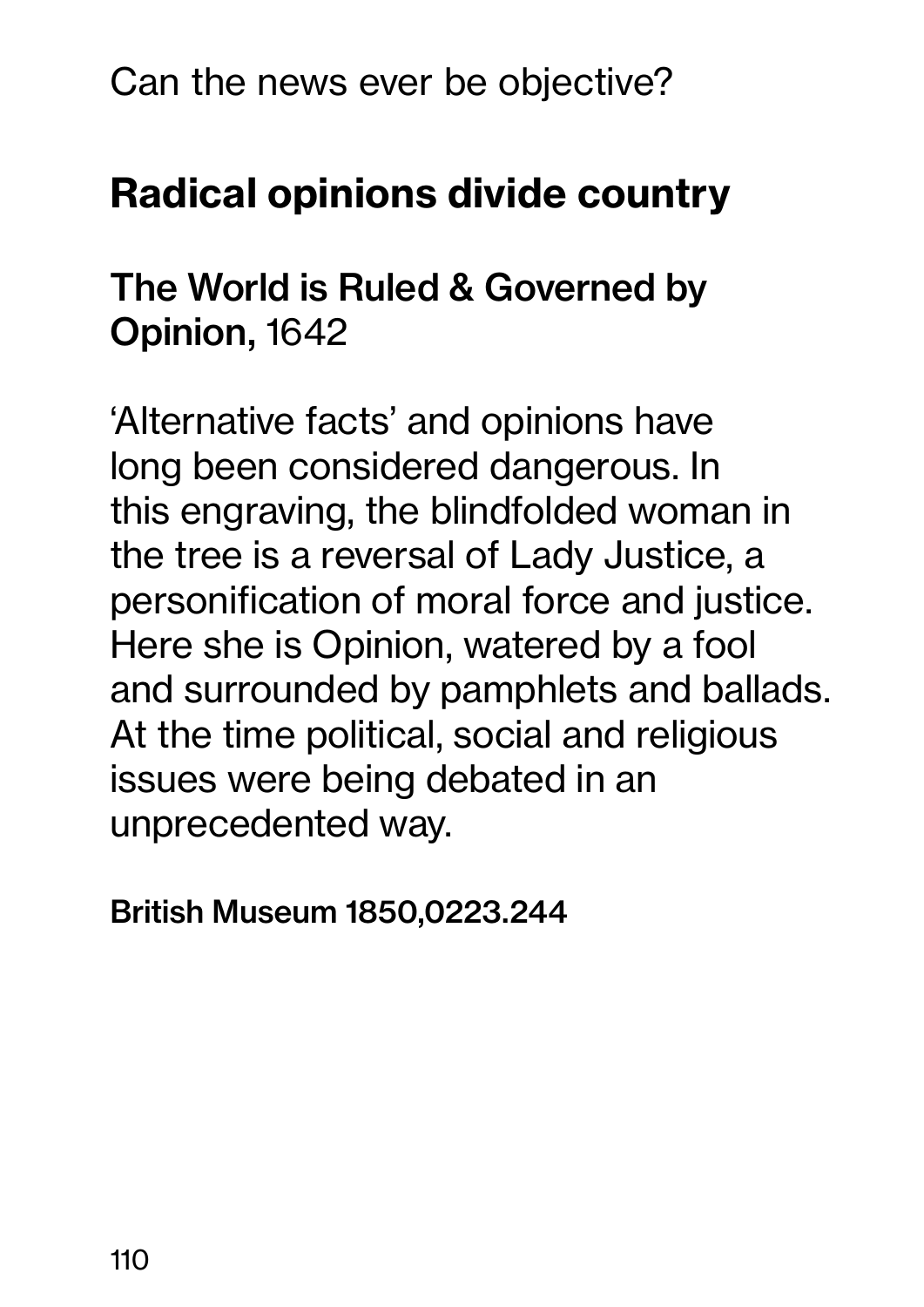'Yesterday the Female Imposter who pretended to breed Rabbits in her Womb, made a large Discovery of her Cheat she had all this while carried on. Her Confession took up several Sheets of Paper; but we hear she refuses to name her Confederates, till she is assured of Her Majesty's Pardon.'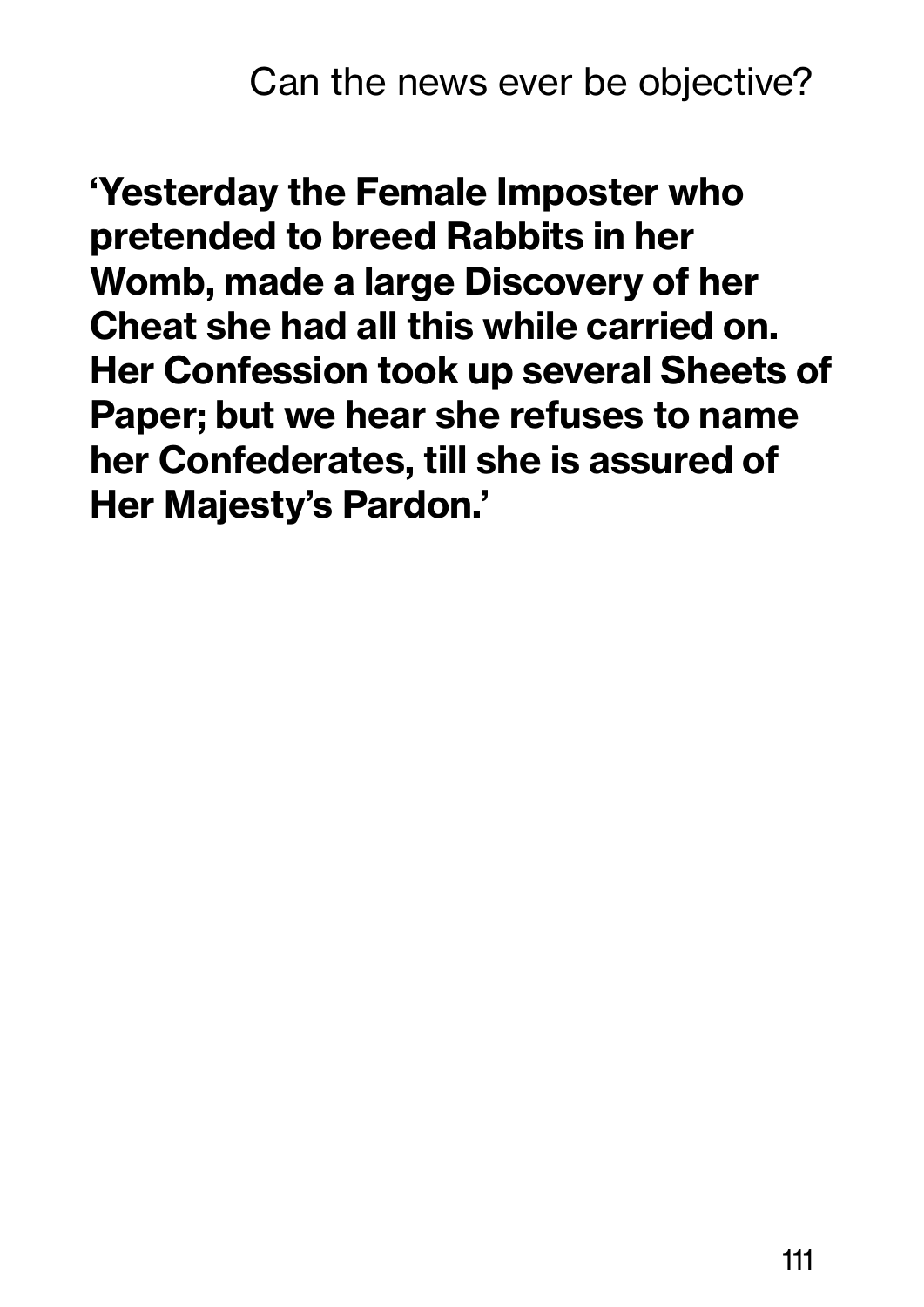# Woman gives birth to rabbits!

Brice's Weekly Journal, 16 December 1726

Beliefs and cultural traditions can shape what people think of as objective facts. In 1726, Mary Toft gave birth to rabbits, or so it was reported in newspapers such as Brice's Weekly Journal. Many believed what a woman saw before labour could affect her offspring. This gave Toft's claim enough credibility to fool medical professionals and excite the public. She later confessed to the hoax and was imprisoned for fraud.

#### Burney 239B

Above: Portraits of Mary Toft published across newspapers in 1726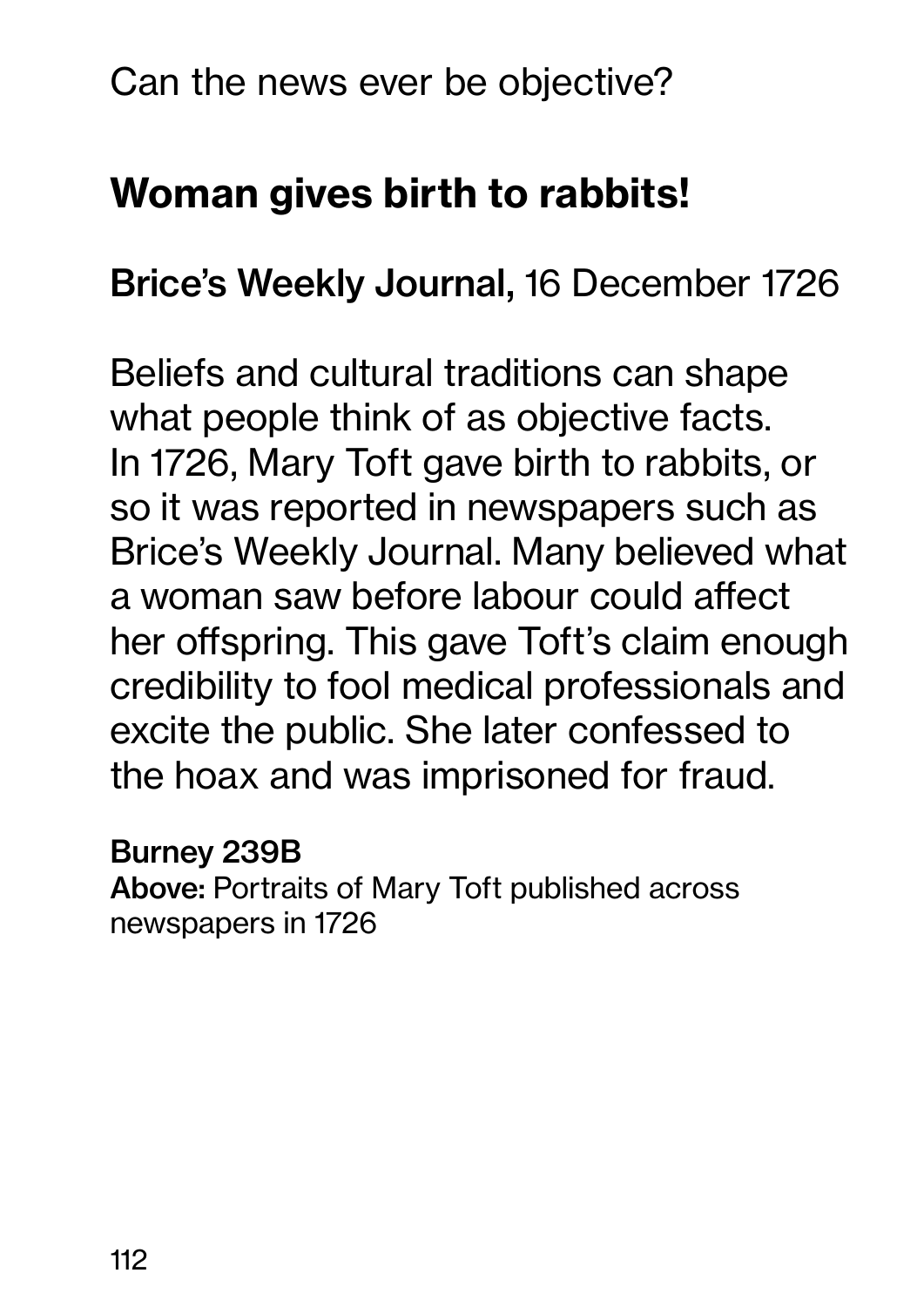# Flying serpent spotted In Essex

#### The flying serpent, or, Strange news out of Essex, around 1669

This is the only surviving copy of a seventeenth-century news pamphlet reporting on a flying serpent rumoured to be living near Saffron Walden, Essex. Reports of strange creatures and other phenomena were not unusual in the 1600s. Pamphlets often exaggerated or transformed more ordinary things into fantastic happenings. Printers capitalised on widespread beliefs about magic and the supernatural to make money.

1258.b.18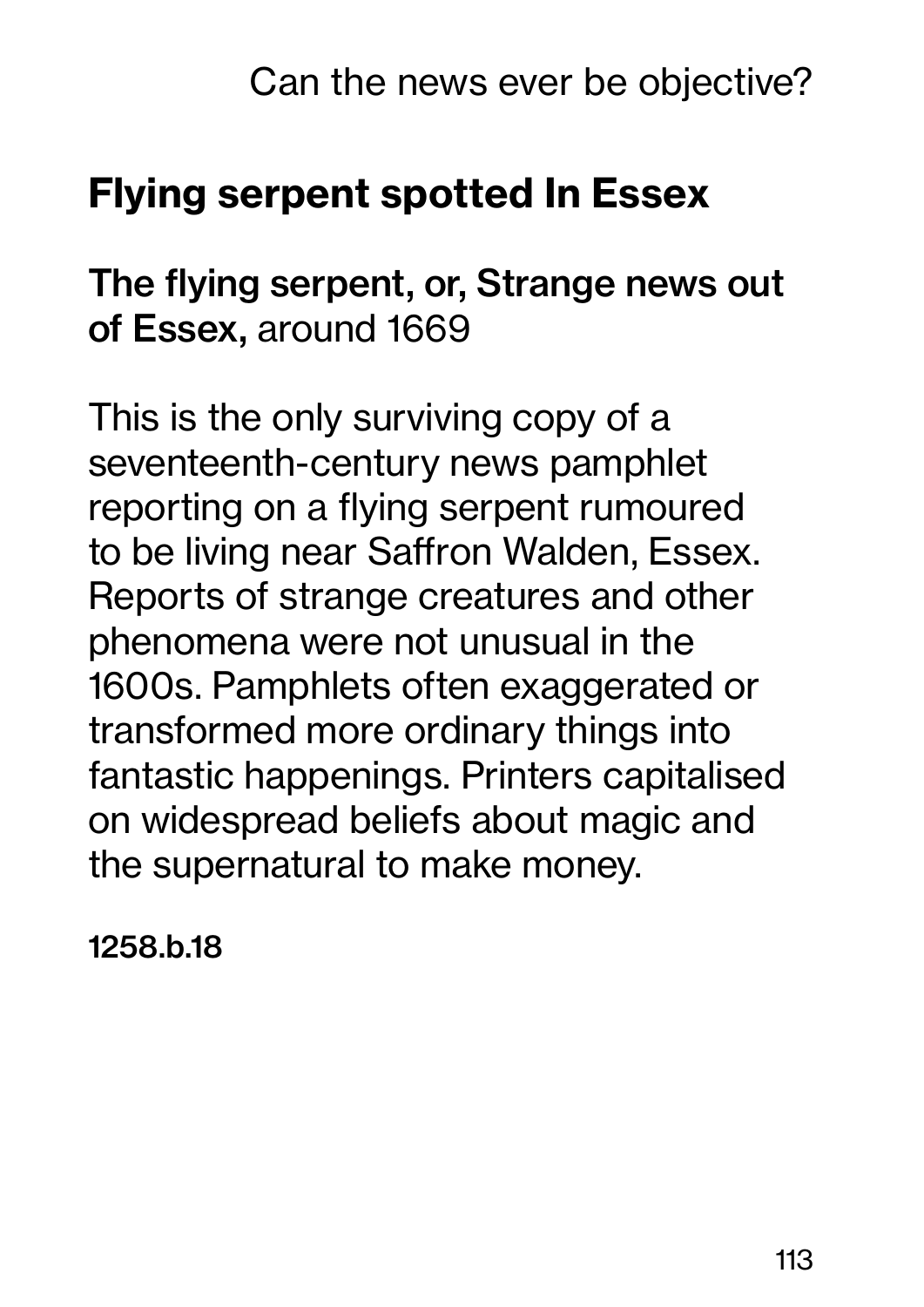# Verification

We want our news to be true, and rely on news makers to report it accurately. Stories should be checked and confirmed before publication. But sometimes the speed of events or the desire for an exclusive scoop have led to headlines that publishers later regret.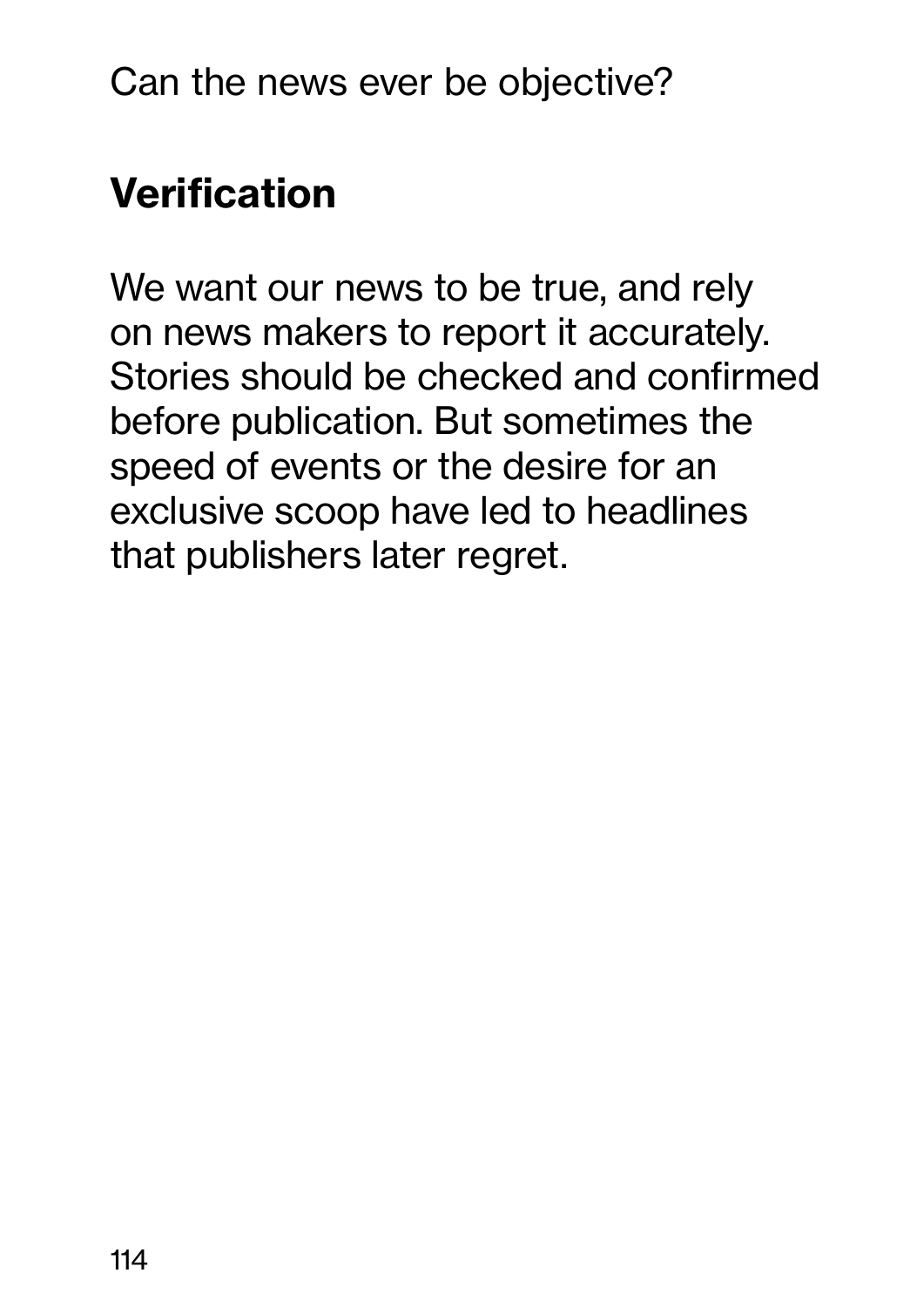## The Titanic sets sail – or does it?

#### The Great Ocean Liner 'The Titanic', Topical Budget, 17 April 1912

This newsreel footage of 'the Titanic', screened after she sank to satisfy a public desperate for information, was actually of her sister ship, the RMS Olympic. Before the disaster, camera crews had focussed on the Olympic because she was the 'flagship' – the first in her luxurious class.

Duration: 1 minute 9 seconds No audio BFI National Archive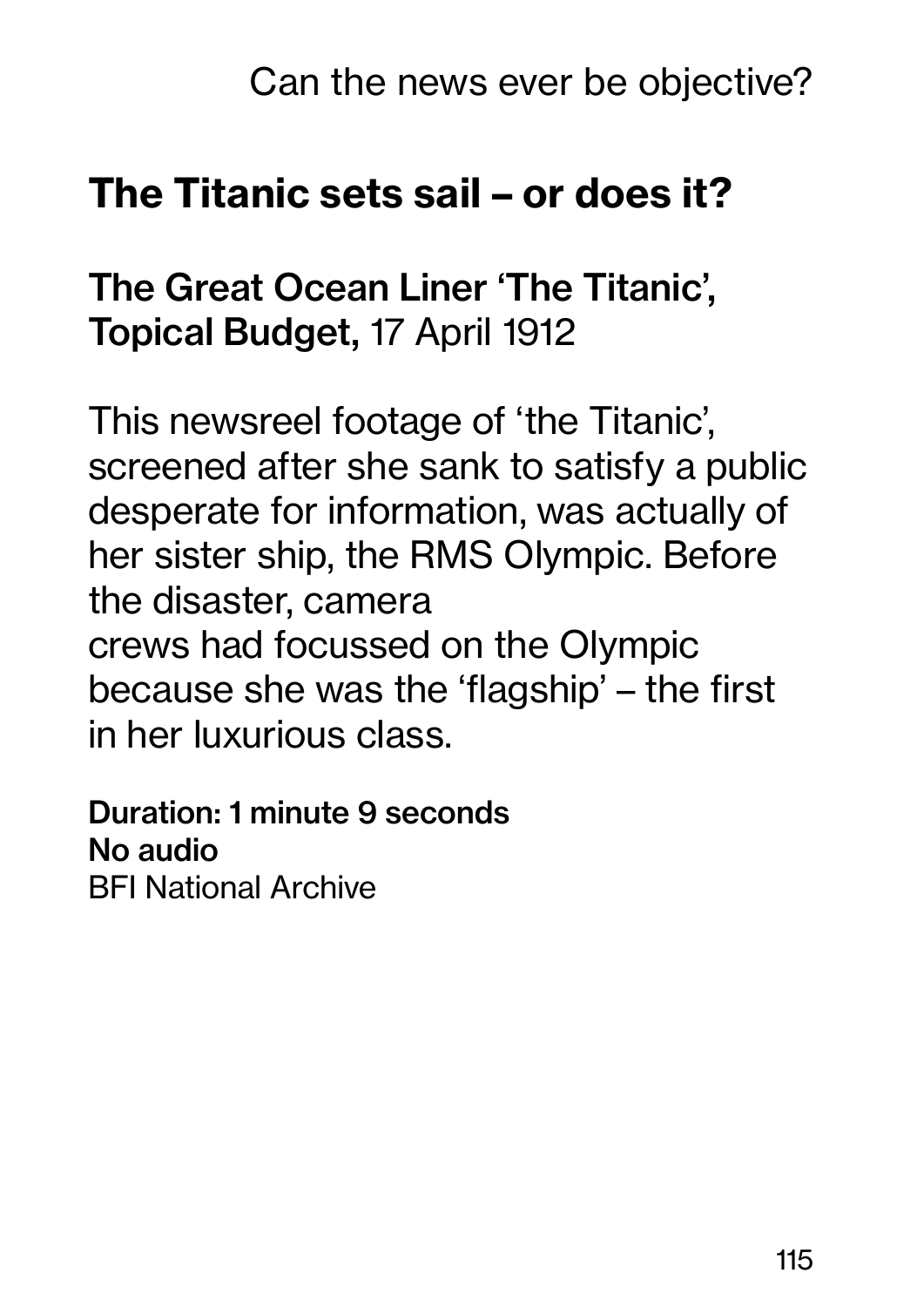# 'At the very beginning, when the story is just developing, there's so much confusion and everyone is doing everything they possibly can to grab any piece of information.'

Chris Sullivan, editor (2012) Associated Press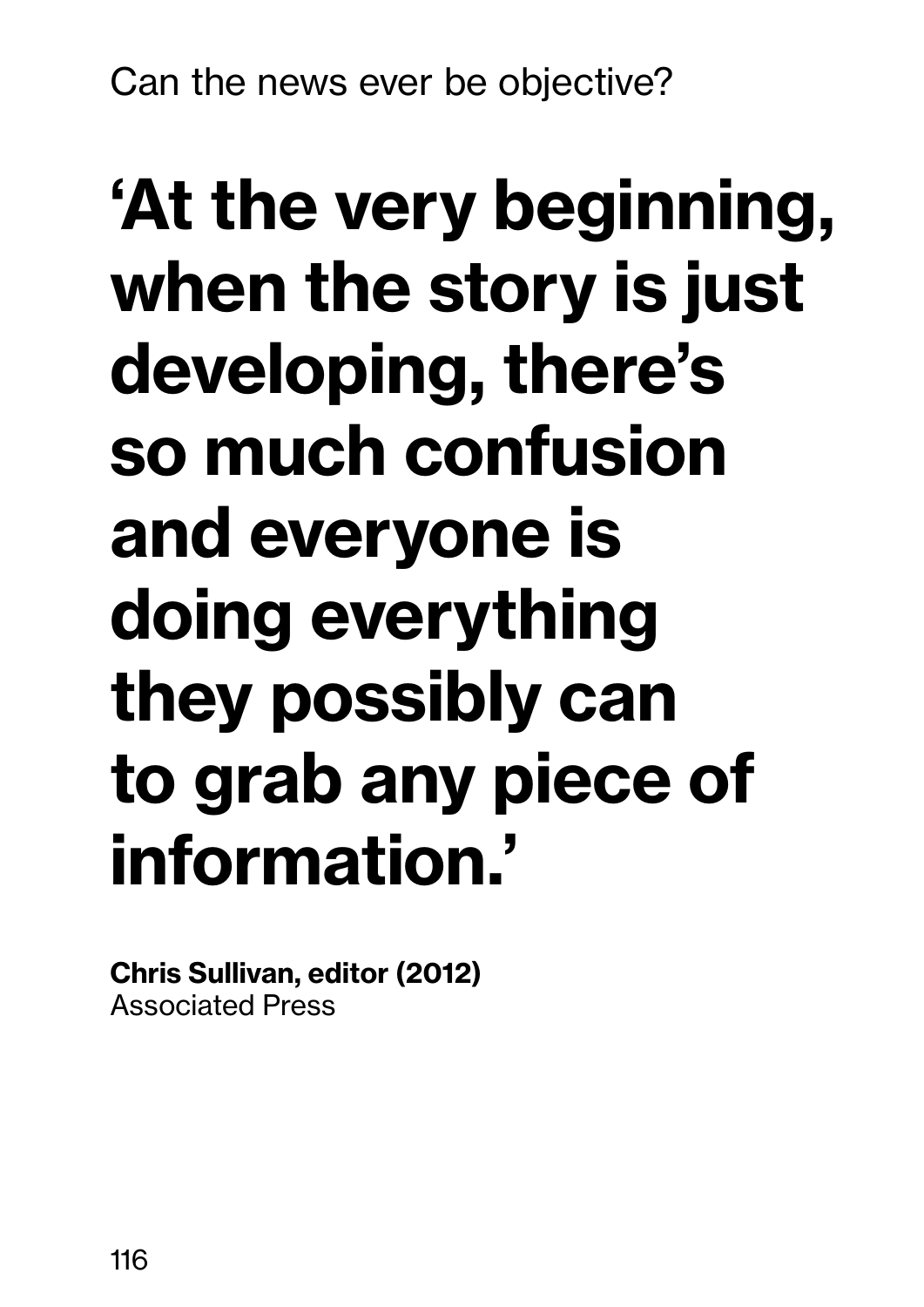# Revealed: the SOS telegram from the Titanic in her final hours

#### 15 April 1912

The Titanic's isolation and limited communication technology affected the early reporting of the disaster. Wireless operator Jack Phillips sent this desperate telegram as the Titanic started to sink. He included the old CQD and the new SOS distress calls. MGY was the code name for the Titanic. The message reached the SS Birma but she was too far away to help. Phillips did not survive.

The National Archives, UK, MT 9/920/C (folio 526)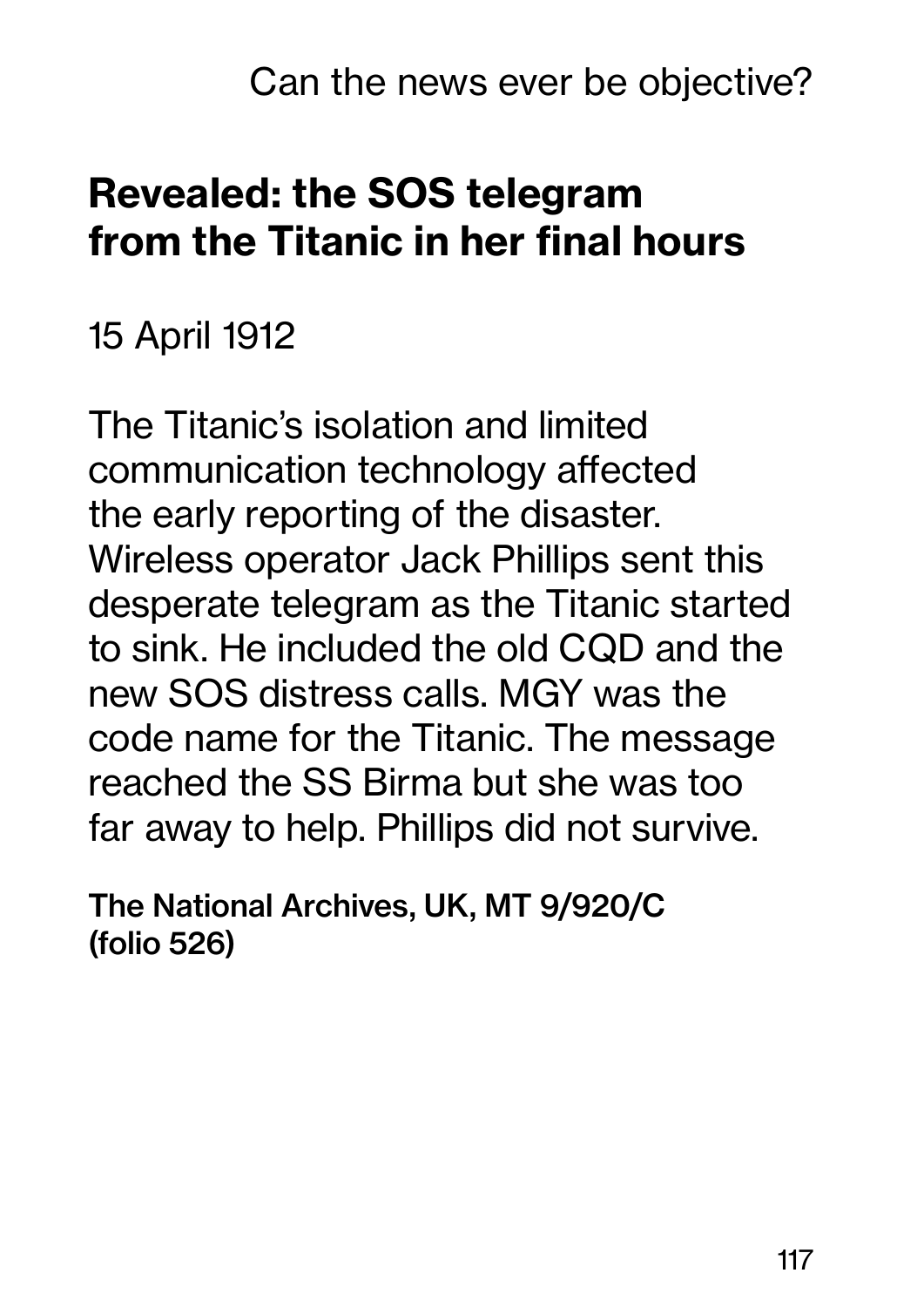# Titanic sunk – no lives lost

#### Westminster Gazette, 15 April 1912

Early reports of disasters are often confused and unreliable. When the Titanic sank, this issue of the Westminster Gazette initially reported that no lives had been lost. Radio operators desperately tried to discover the truth from wireless chatter. Had the Titanic sunk? How many passengers were in lifeboats? Messages about a ship being towed to Halifax with no casualties sparked widespread inaccurate reports when it was confused with the Titanic.

#### NEWS12137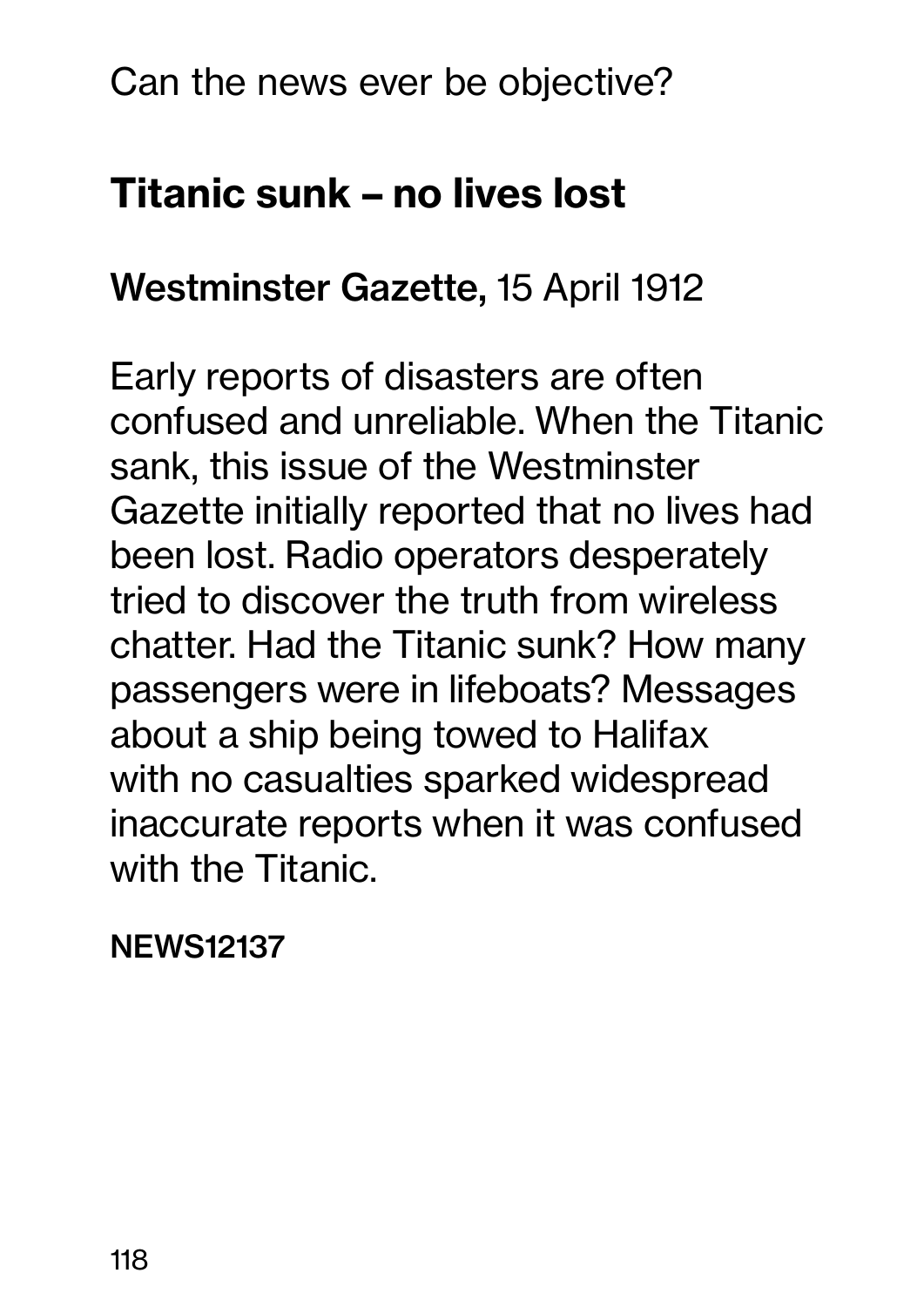All passengers Rescued this Morning

Unsinkable Reassuring statement Made in new york

1,455 **Passengers** 

Passengers safe All taken off the liner This morning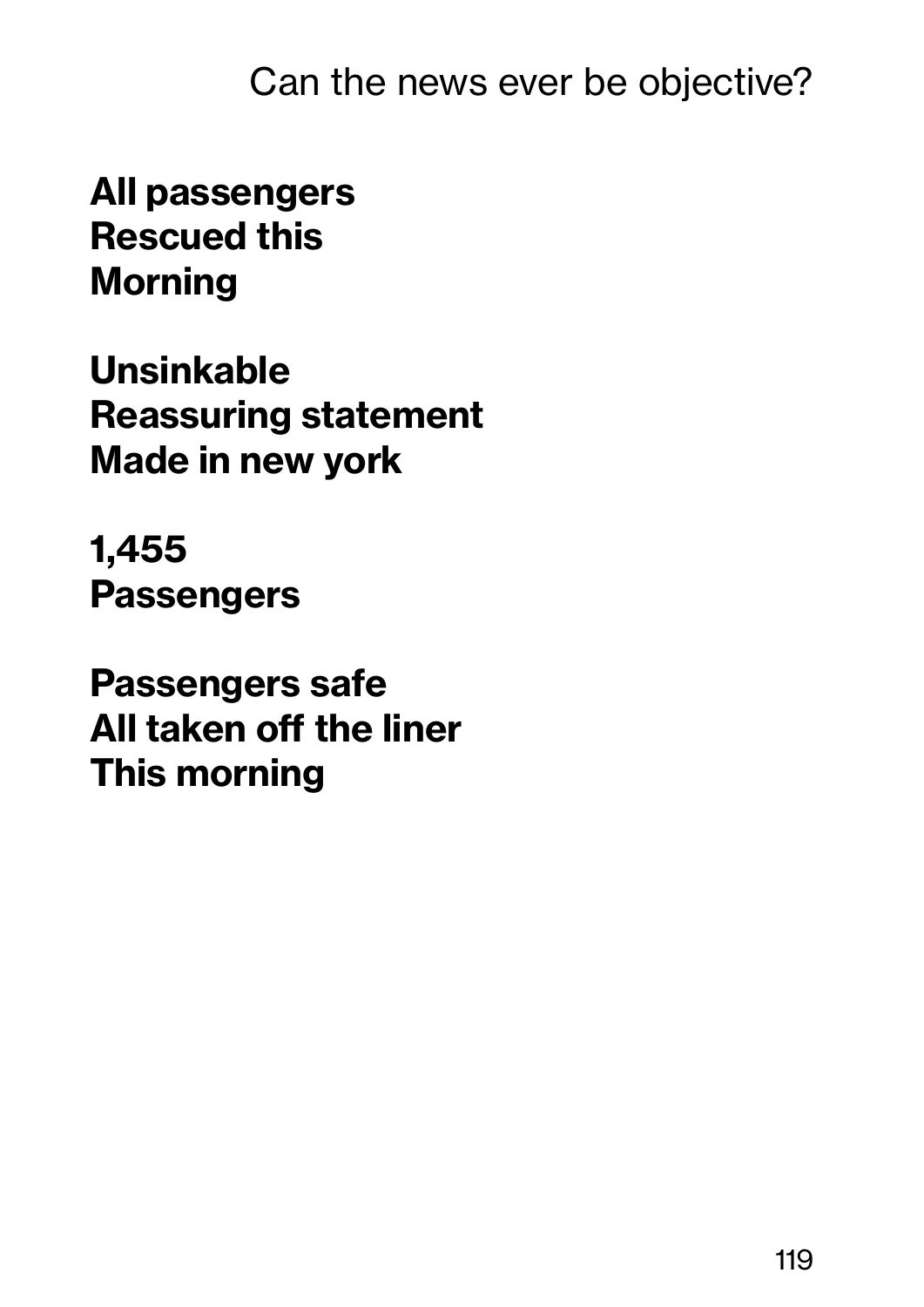# Hitler hoax hoodwinks historian

#### The Sunday Times, 24 April 1983

The Sunday Times thought it had the scoop of the century when Adolf Hitler's diaries were 'discovered' in 1983. These were only exposed as forgeries after the paper ran this 'world exclusive' on the story. Historian Hugh Trevor-Roper, Lord Dacre, had last minute doubts about their authenticity. Sunday Times owner Rupert Murdoch famously dismissed them with 'F\*\*\* Dacre. Publish'.

NEWS111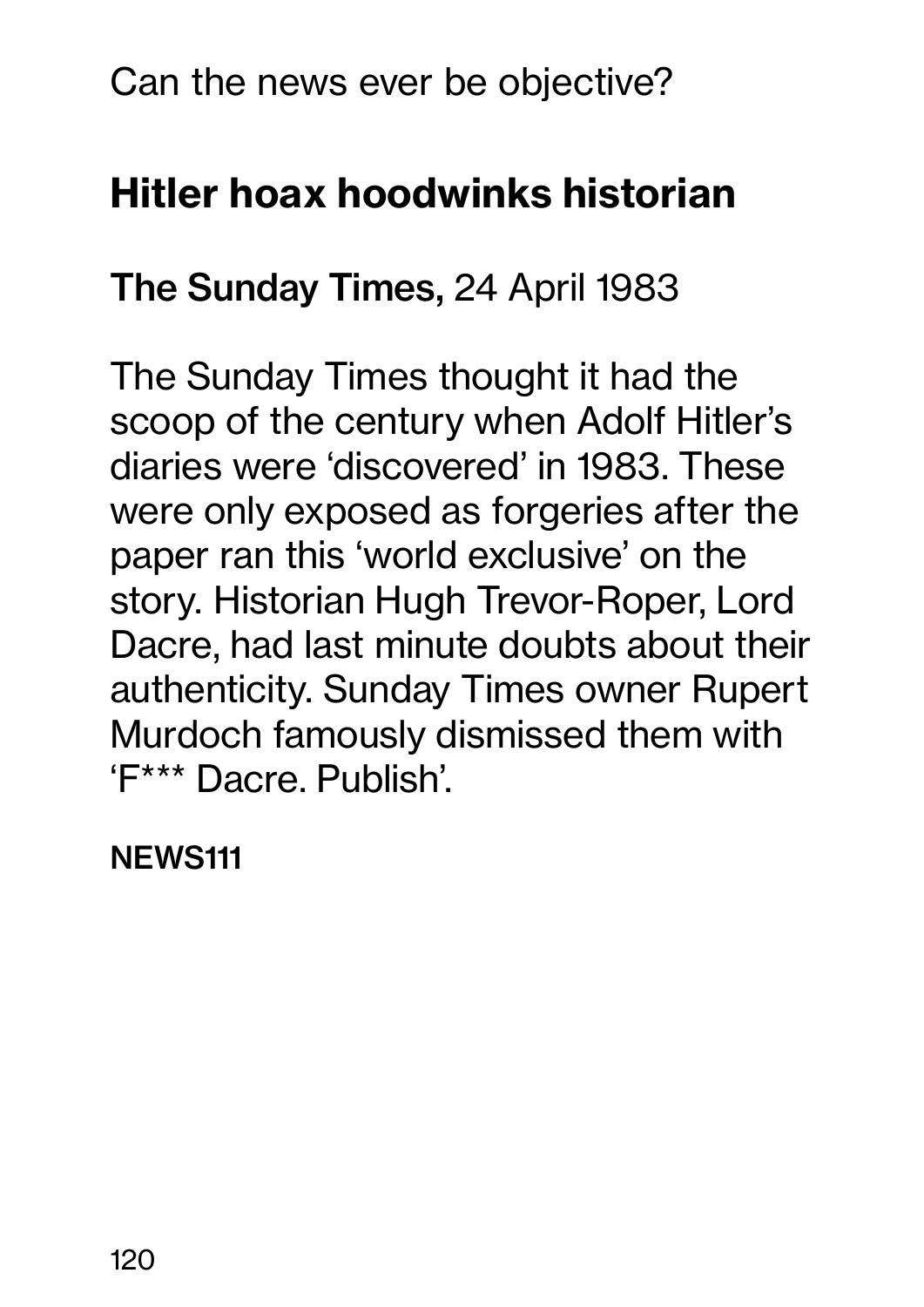# King escapes the guillotine

#### London Packet, 18-21 January 1793

Just before this issue of the London Packet went to press, the editors received a letter reporting that the French National Convention had sentenced King Louis XVI to exile. They faced a dilemma. Publish immediately or wait for French newspapers to verify the report? They published. Reports the next day confirmed the king had actually been executed. Letters sent via boat were slow and unreliable, but the only way of receiving news from the continent.

Burney 852B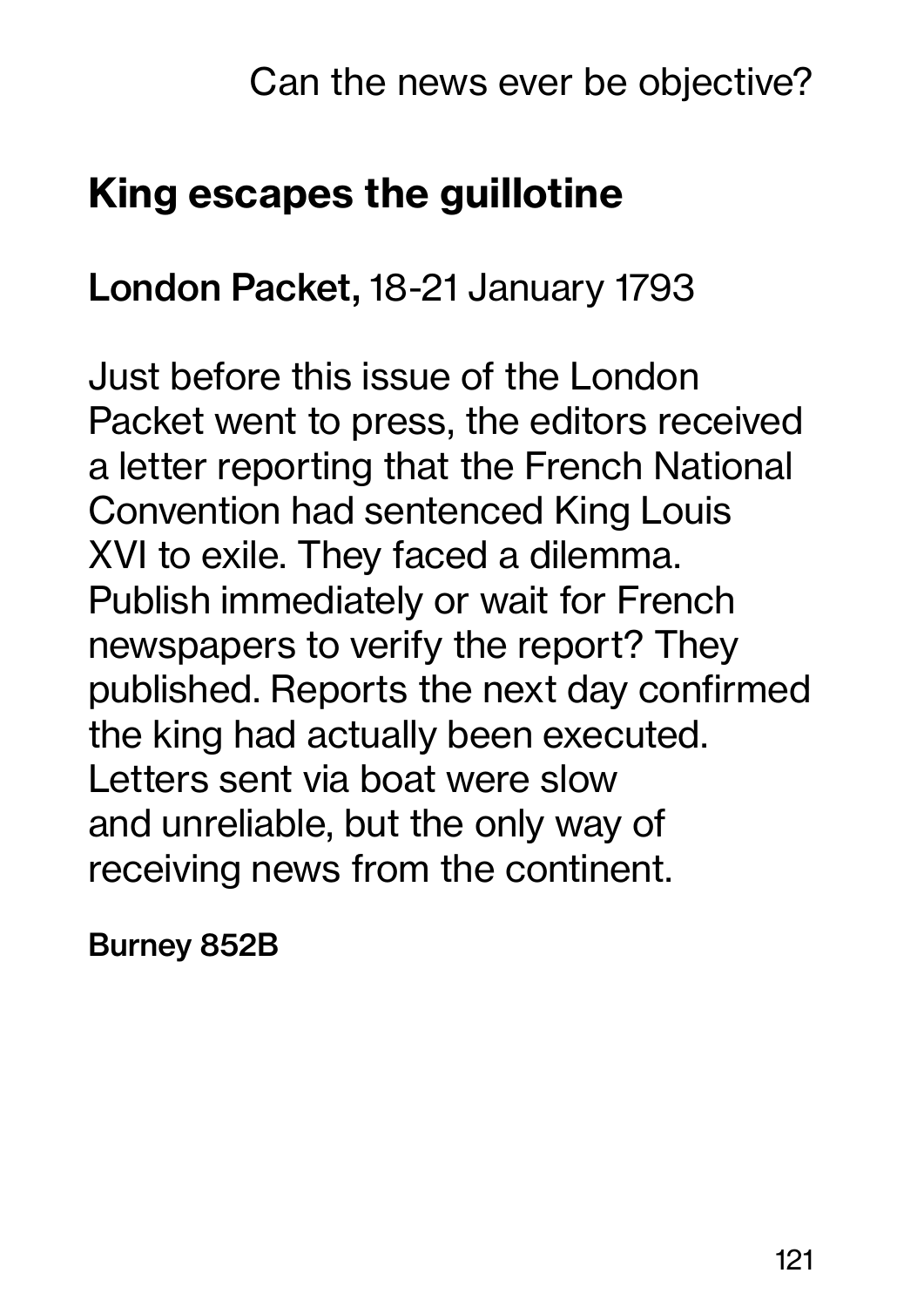'As this paper was going to press, we received intelligence...

...That he should not be punished with death, but be exiled the territories of the republic.'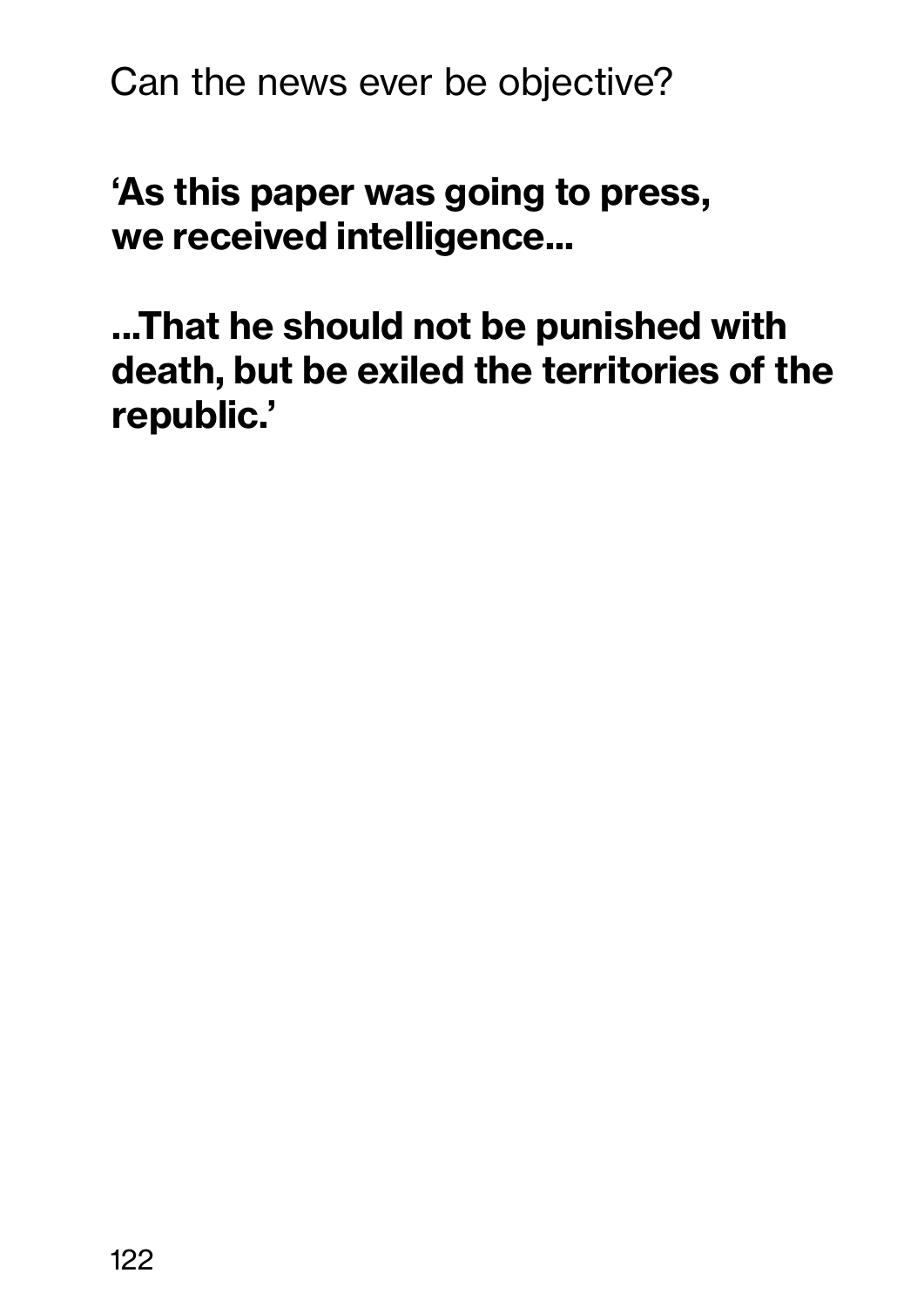# Eyewitness report: imminent German invasion

### The Daily Telegraph, 29 August 1939

Most journalists take great care to verify breaking news stories. War correspondent Clare Hollingworth was the first to report the outbreak of the Second World War. Working for The Daily Telegraph, she confirmed rumours by witnessing German forces amassing on the Polish border on the 28 August 1939. Hollingworth's account made the Telegraph's front page the next day and was the first report the British Foreign Office received about the invasion.

#### LD7

Clare Hollingworth © National Portrait Gallery, London

Above: Extract from '1000 tanks massed on Polish frontier', The Daily Telegraph, 29 August 1939 © Telegraph Media Group Ltd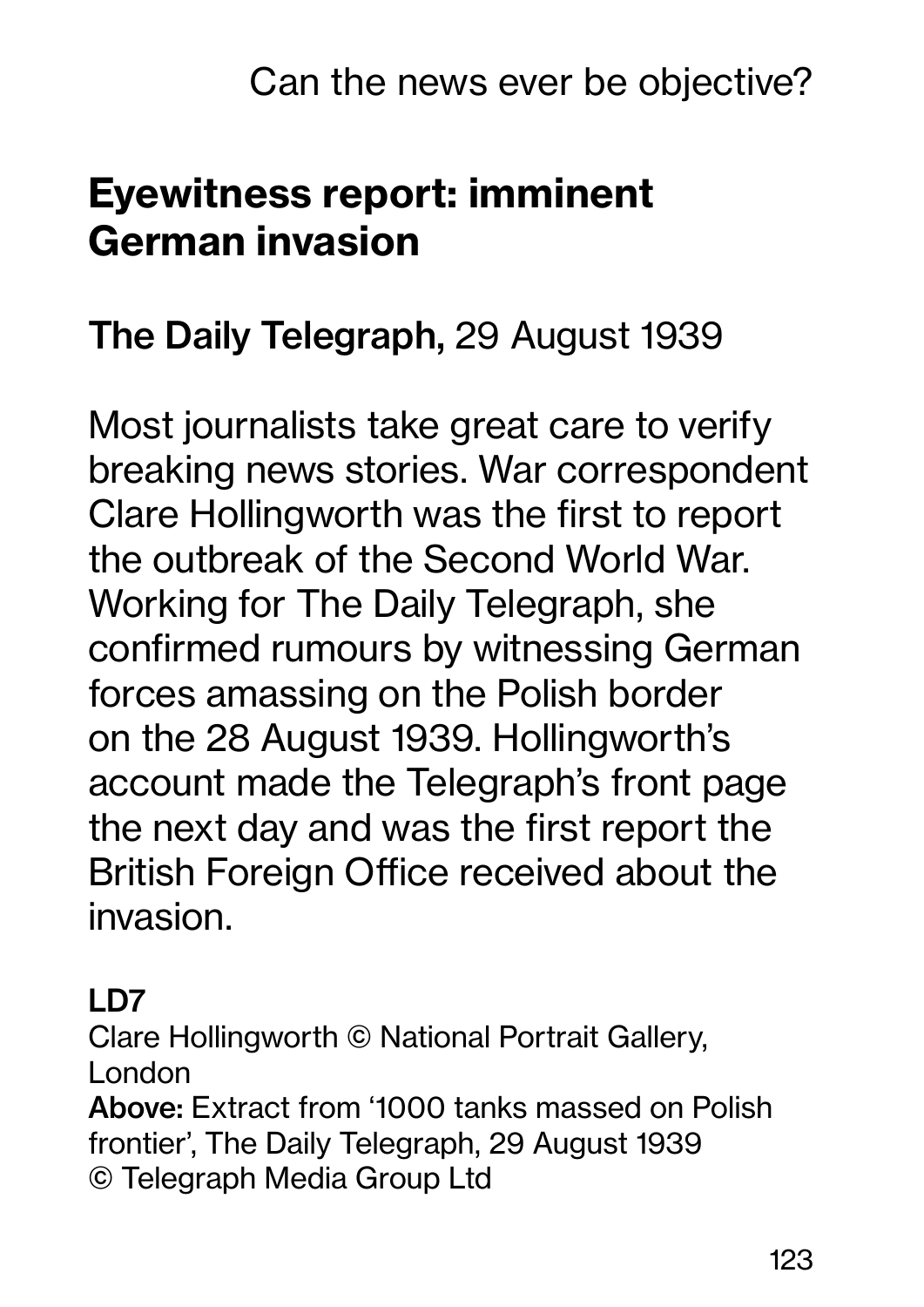# 'I looked into the valley and saw scores if not hundreds of tanks lined up ready to go into Poland.'

Clare Hollingworth (1939)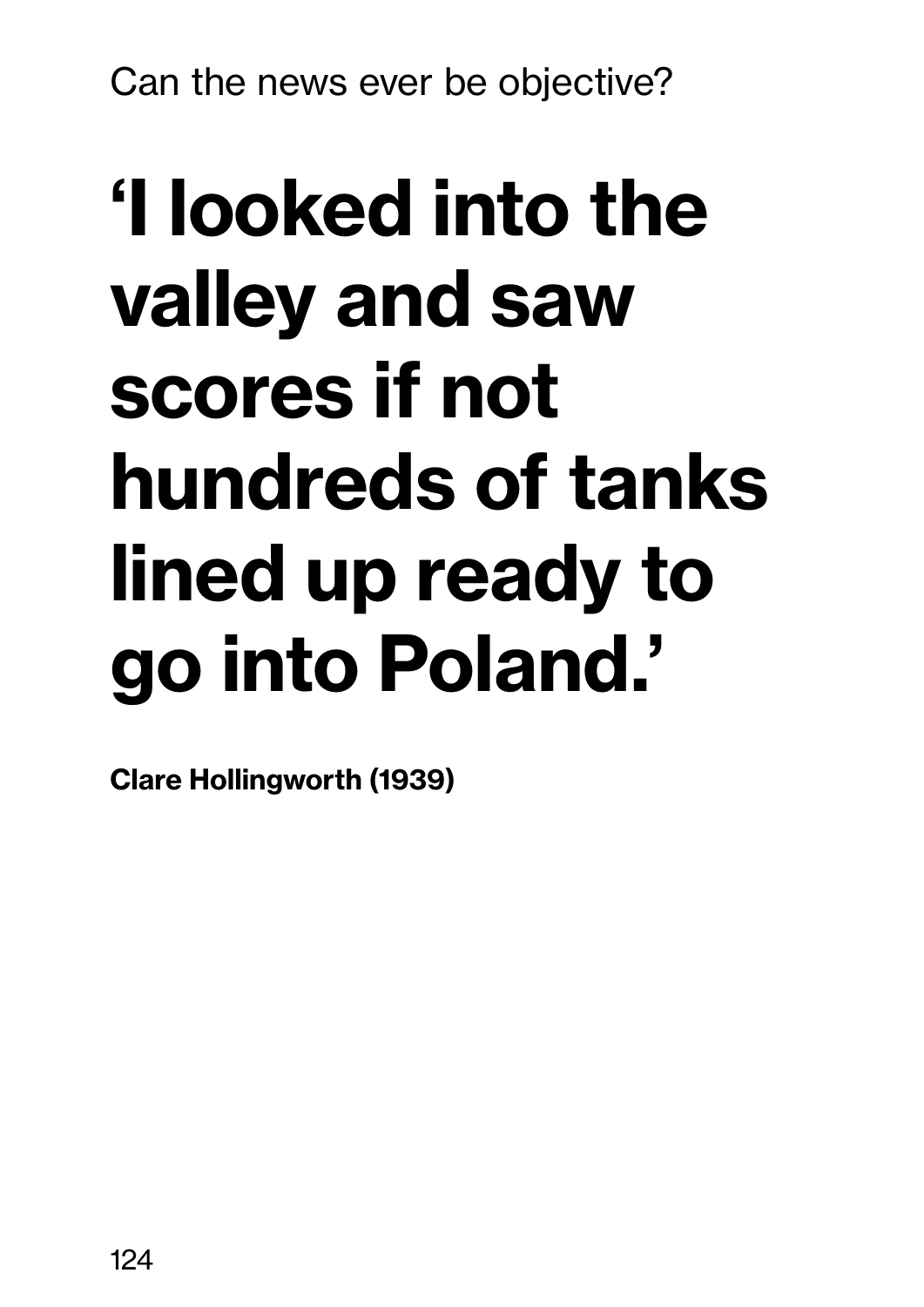# Persuasion

Most news publishers aim to persuade as well as inform. In times of crisis, there is an extra urgency in crafting a persuasive message, from supplying public information to overt propaganda. The points of view news makers promote can be influenced by advertisers, special interest groups, political parties, or the government. Whether we choose to believe them or not is a different matter.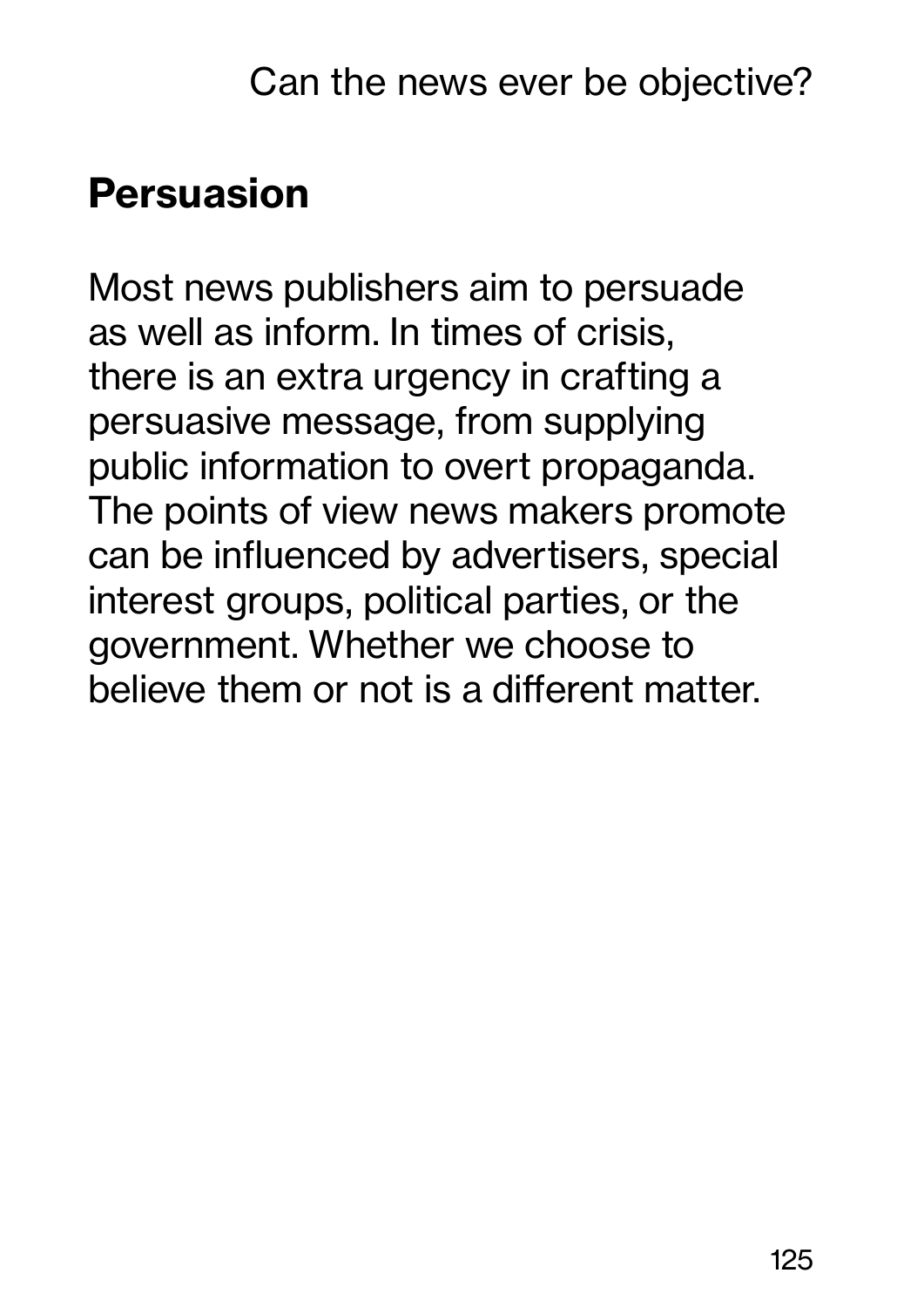# 'I must give the British people a very simple instruction – you must stay at home.'

Boris Johnson (2020) Prime Minister's statement on coronavirus (COVID-19)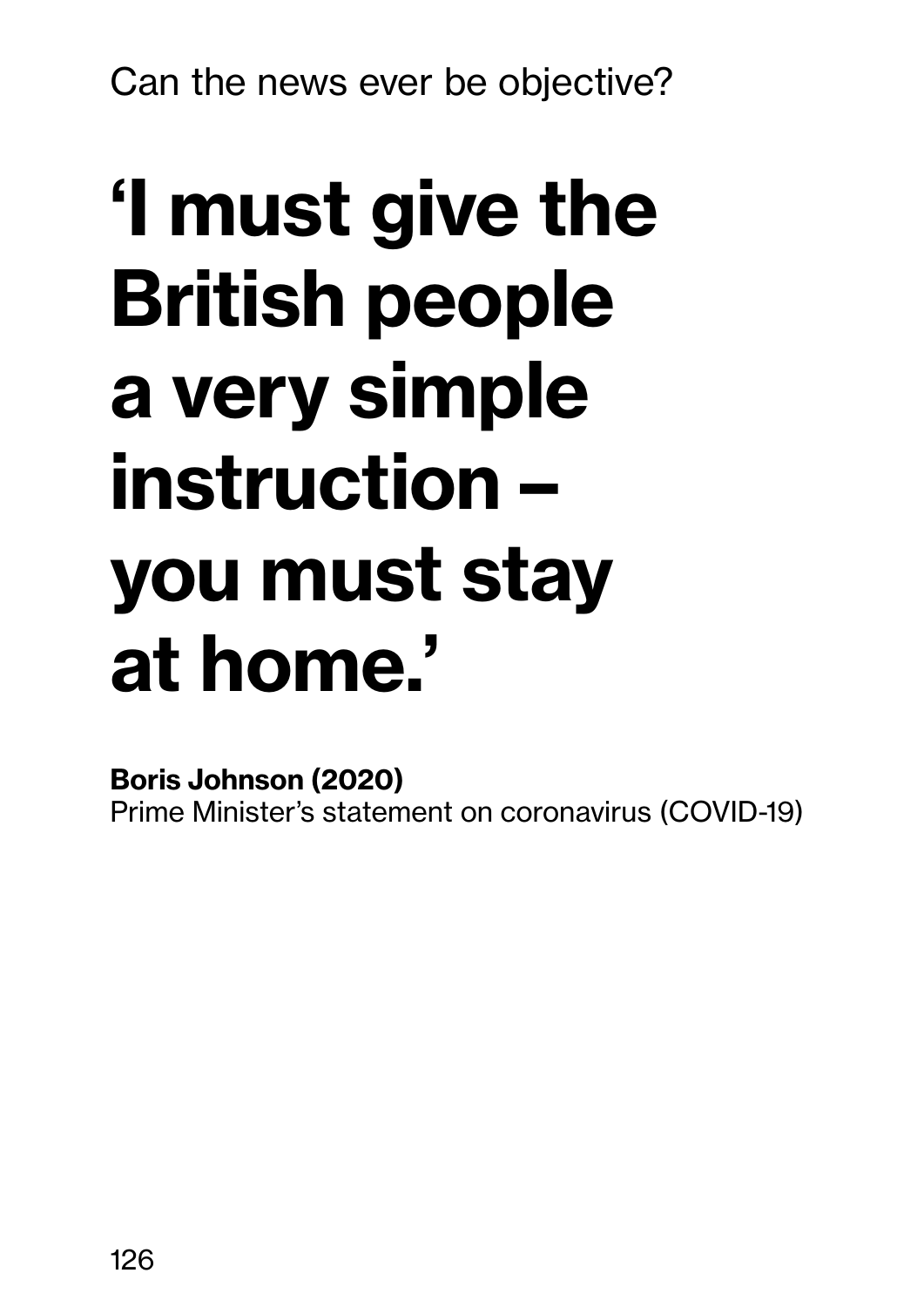### Stay home

### Prime Minister's statement on coronavirus (COVID-19), BBC One, 23 March 2020

In times of national crisis, we turn to television for reassurance, as the line between news and public information becomes blurred. On 23 March 2020, Prime Minister Boris Johnson announced strict restrictions on public life in response to COVID-19. Viewed by 27.1 million people, it was the most watched British television broadcast in years.

Move your hand over the blue sensor below to listen

Duration: 1 minute 54 seconds BNT000174115 © UK Pool via BBC

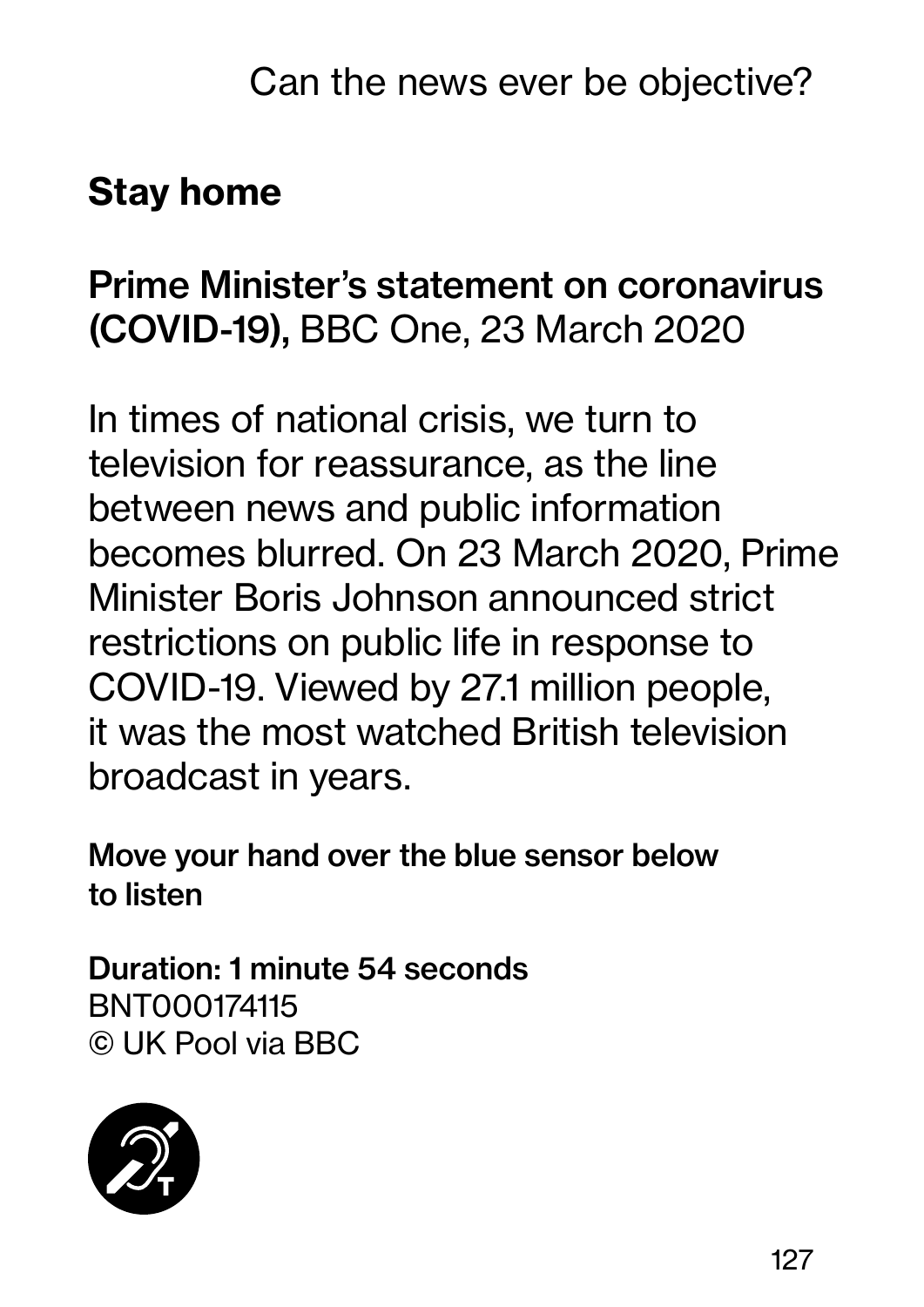# Stay alert

#### Stay Alert campaign, 14 May 2020

On 14 May 2020, almost every newspaper in England had the same words on the cover: 'Stay Alert'. This was part of the multi-million pound 'All In, All Together' partnership between news publishers and government-appointed media agency OmniGOV. It made for an extraordinarily unified message on news stands in England. However, disagreement over the meaning of 'Stay Alert' meant no newspaper in Scotland, Wales or Northern Ireland carried the same message.

British Library newspaper collection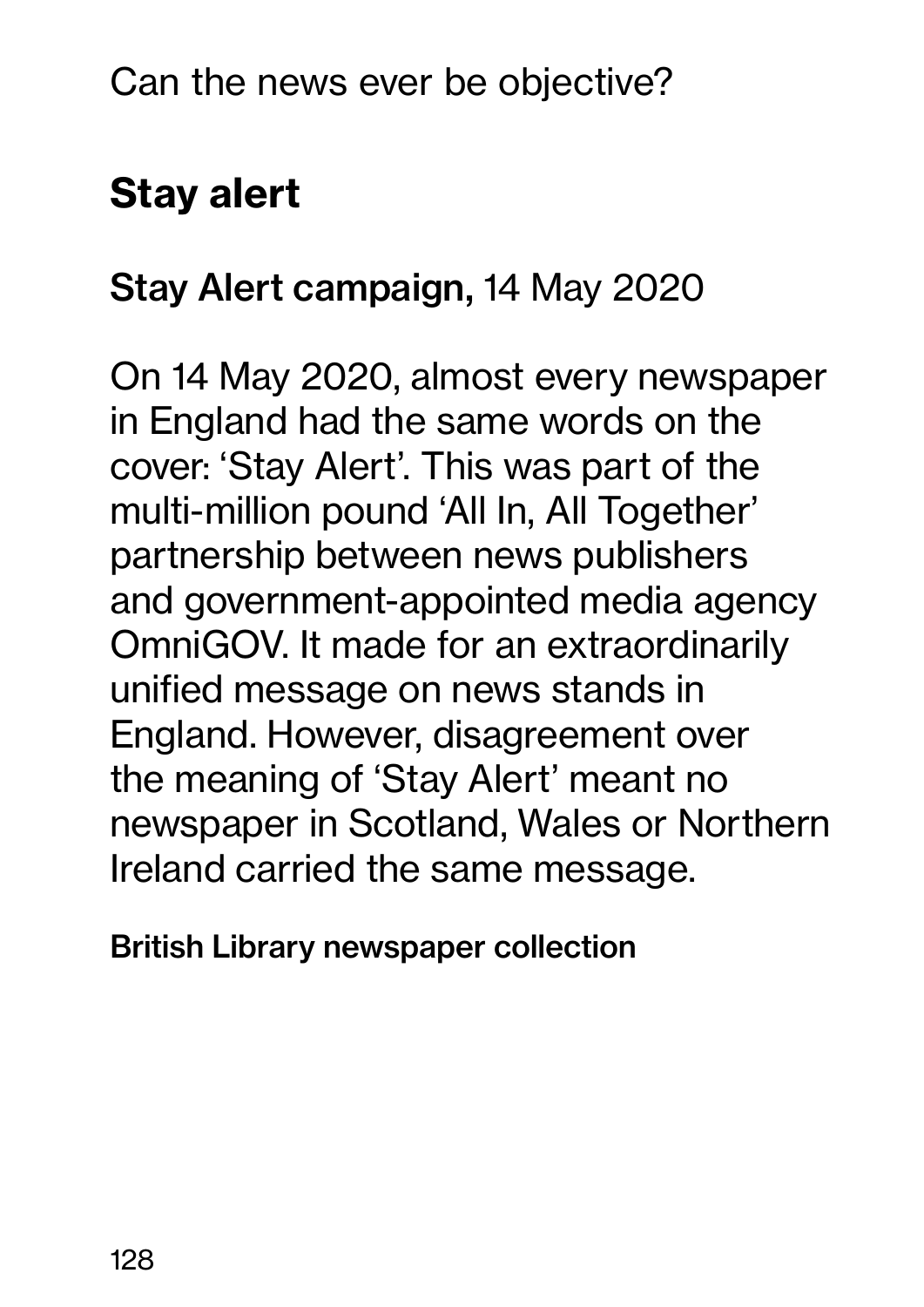# 'Ye vipers of human kind!'

#### The Constitutional Courant, 21 September 1765

The Constitutional Courant contains an early example of visual propaganda. This news sheet attacked the Stamp Act, which taxed American paper goods to support the British army. It repurposed an early American political cartoon of a snake first used in 1754 to promote unity between British colonies in North America. The snake became a powerful symbol of colonial freedom during the American Revolution.

85/Cup.651..e.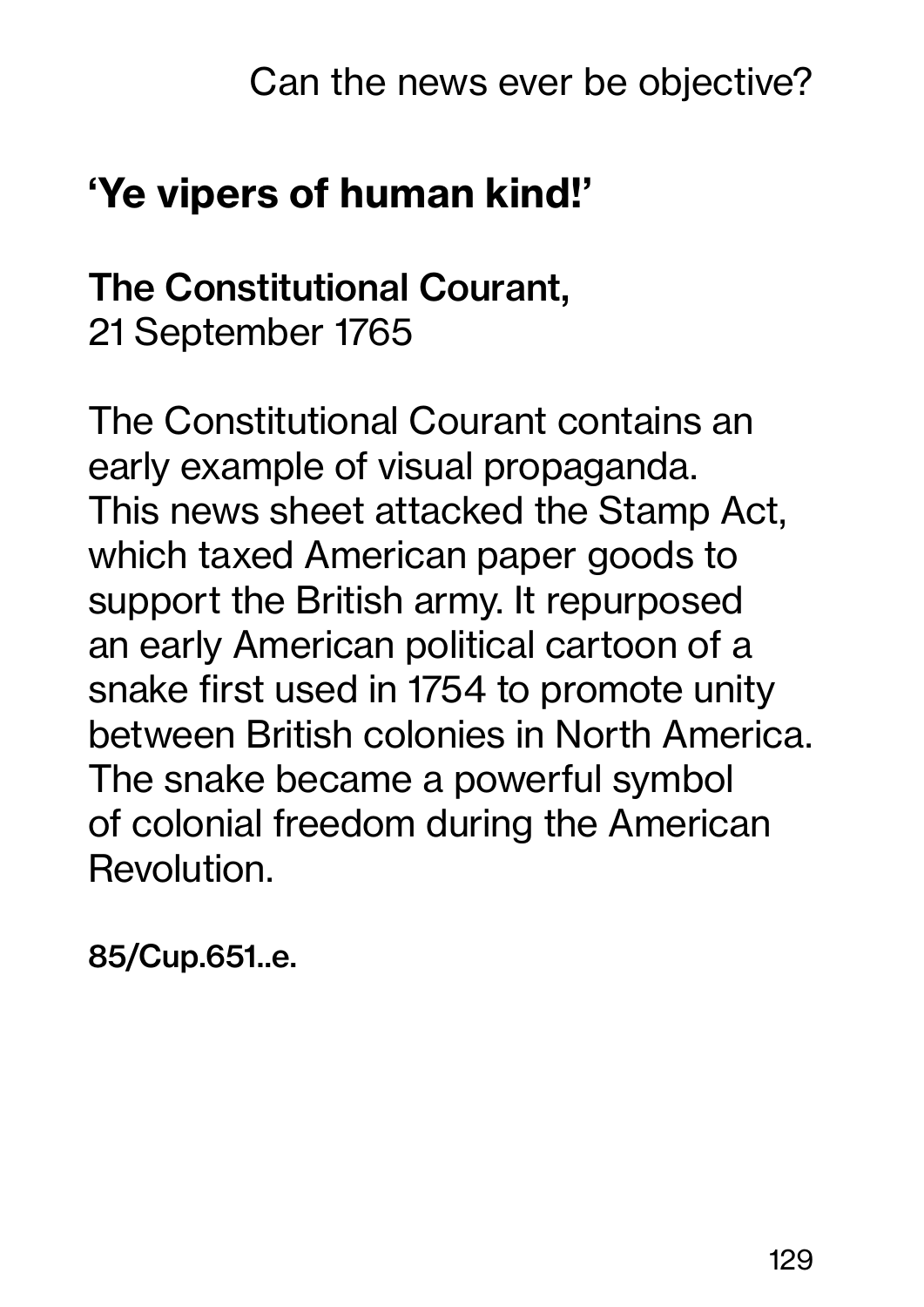# Strike!

The British Worker, 9 May 1926

During the general strike of May 1926, most newspapers ceased publication because printers were on strike. Two short-lived newspapers were created during the strike: the government's The British Gazette and the Trades Union Congress' The British Worker. Each countered the other's message. This issue of the British Worker responds to a BBC radio broadcast given by Prime Minister Stanley Baldwin.

LD6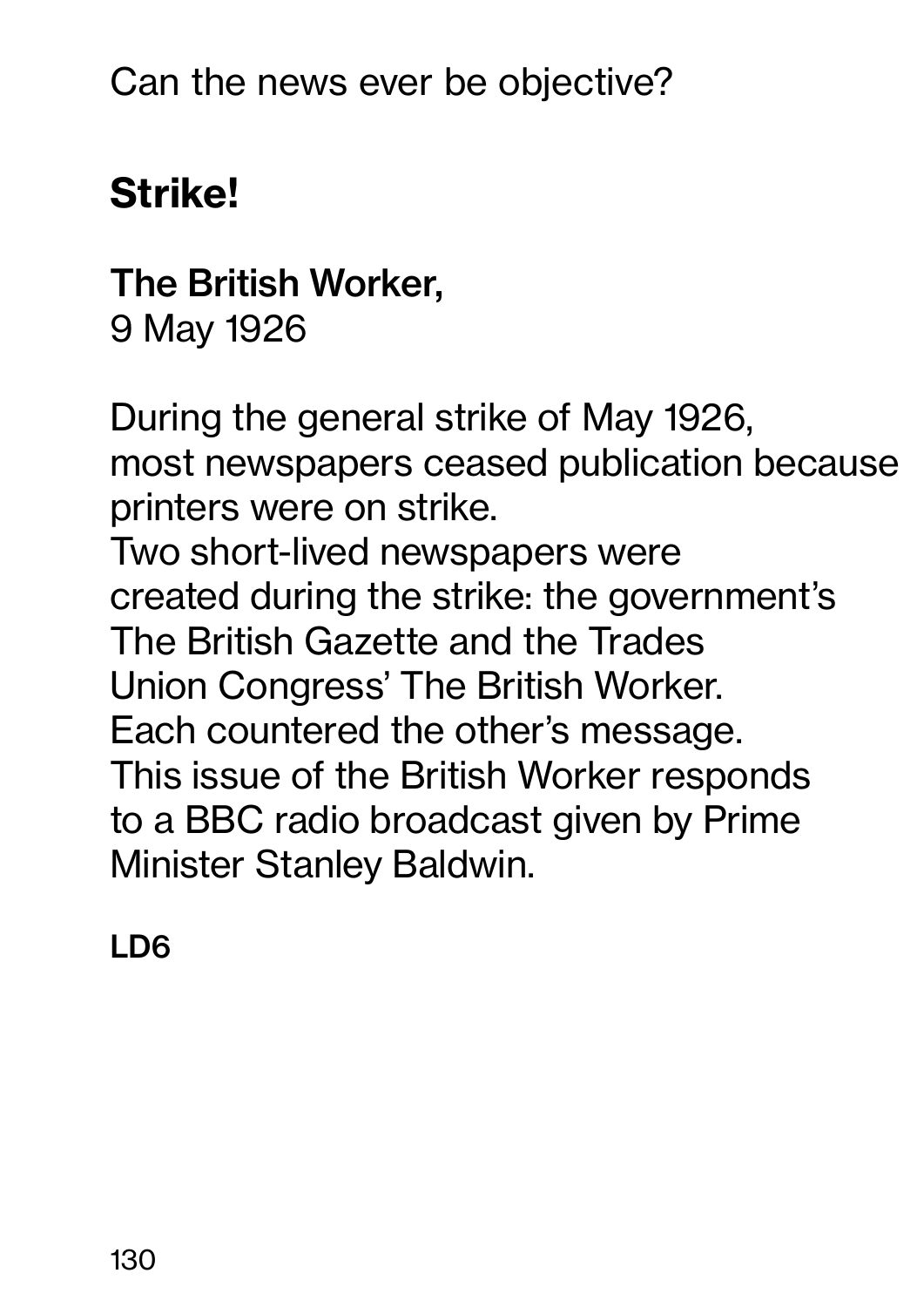## War atrocities

### Report of the Committee on Alleged German Outrages, 1915

Known as the Bryce Report, this document collated accounts of alleged atrocities perpetrated by German troops in the First World War. Sponsored by the War Propaganda Bureau, a secret British government organisation, its findings were widely reported by the UK and international press. Though later discredited as unsubstantiated, the report helped shape public perceptions of the Germans as the evil enemy.

B.S.18/28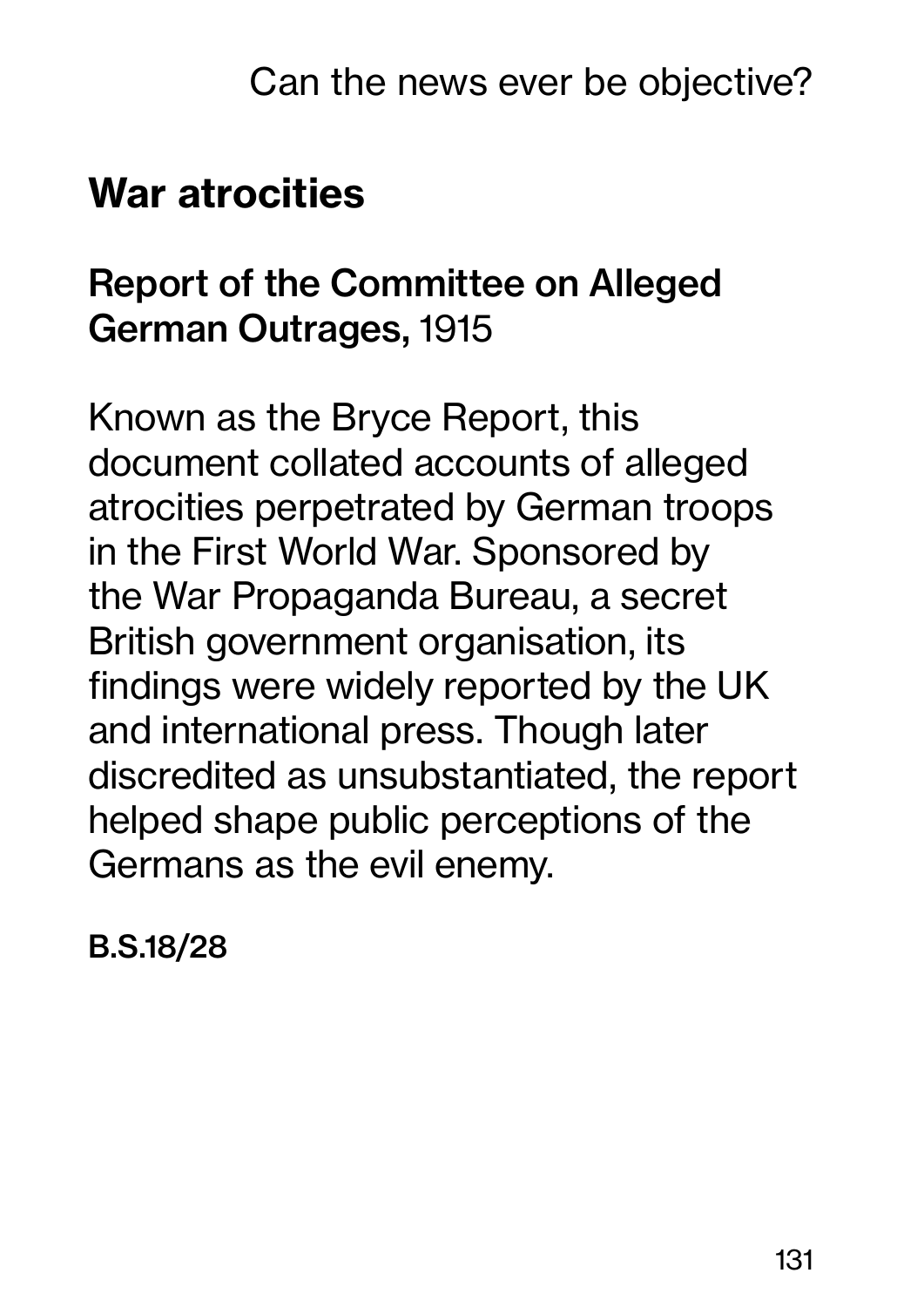# 'Hideous forms of mutilation'

#### The Suffragette, 21 May 1915

Stories from the Bryce Report were reproduced in many British newspapers, used to drum up anger and encourage recruitment into the armed forces. The Suffragette was the newspaper of the Women's Social and Political Union, which campaigned for women's political representation. This article uses some of the report's most lurid and questionable findings to describe what could happen to British women if there was a German invasion.

RB.31.c.811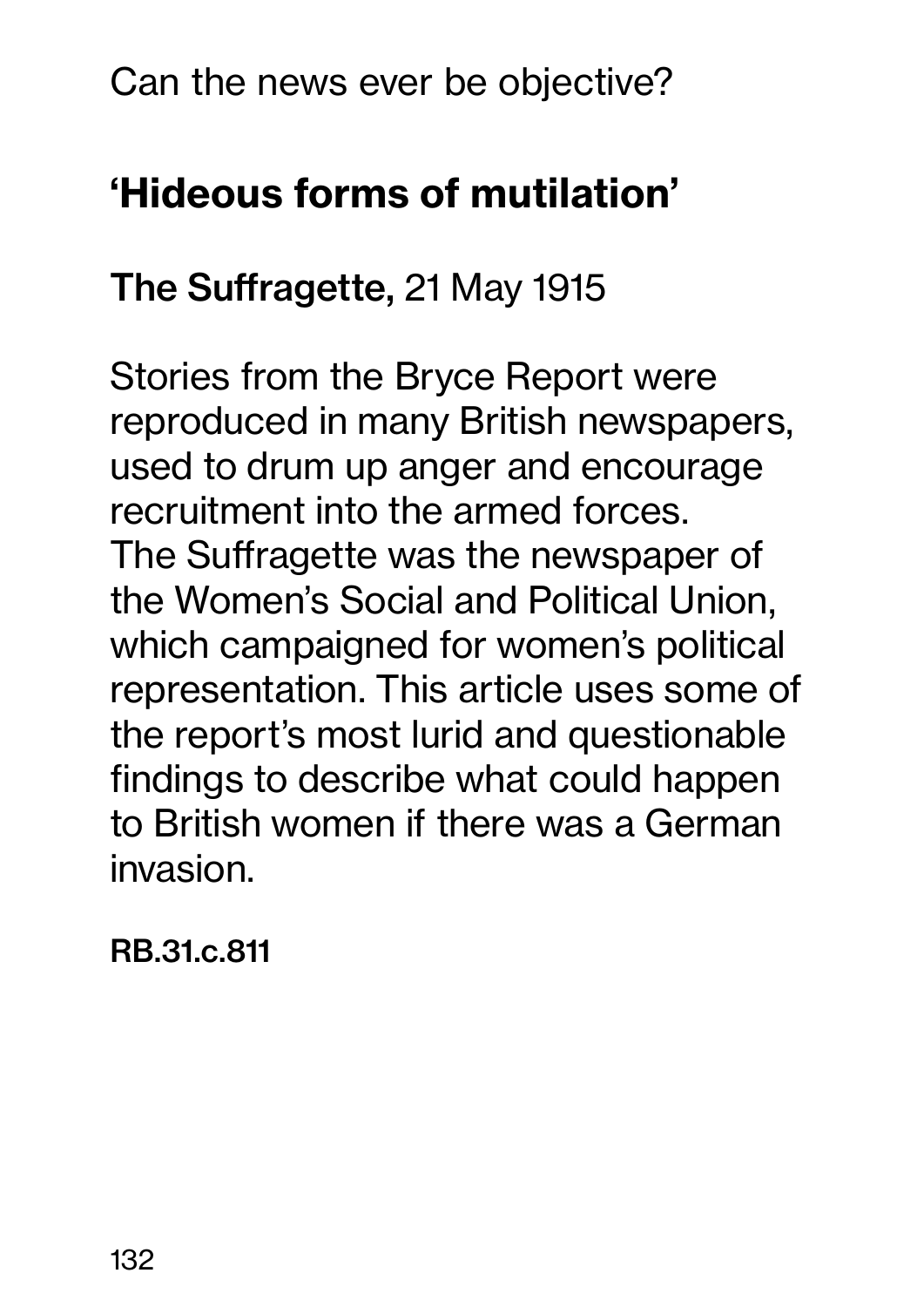# German corpse factory

#### The Daily Mail, 4 May 1917

The press continued to print anti-German atrocity stories long after the Bryce Report. In this notorious case, newspapers owned by Lord Northcliffe reported that Germans were using fat from the dead bodies of their own soldiers in shells. This photo in the Daily Mail appears to have been faked, and the story was soon dismissed. It was used by other countries to argue that the British were masters of negative propaganda.

LD6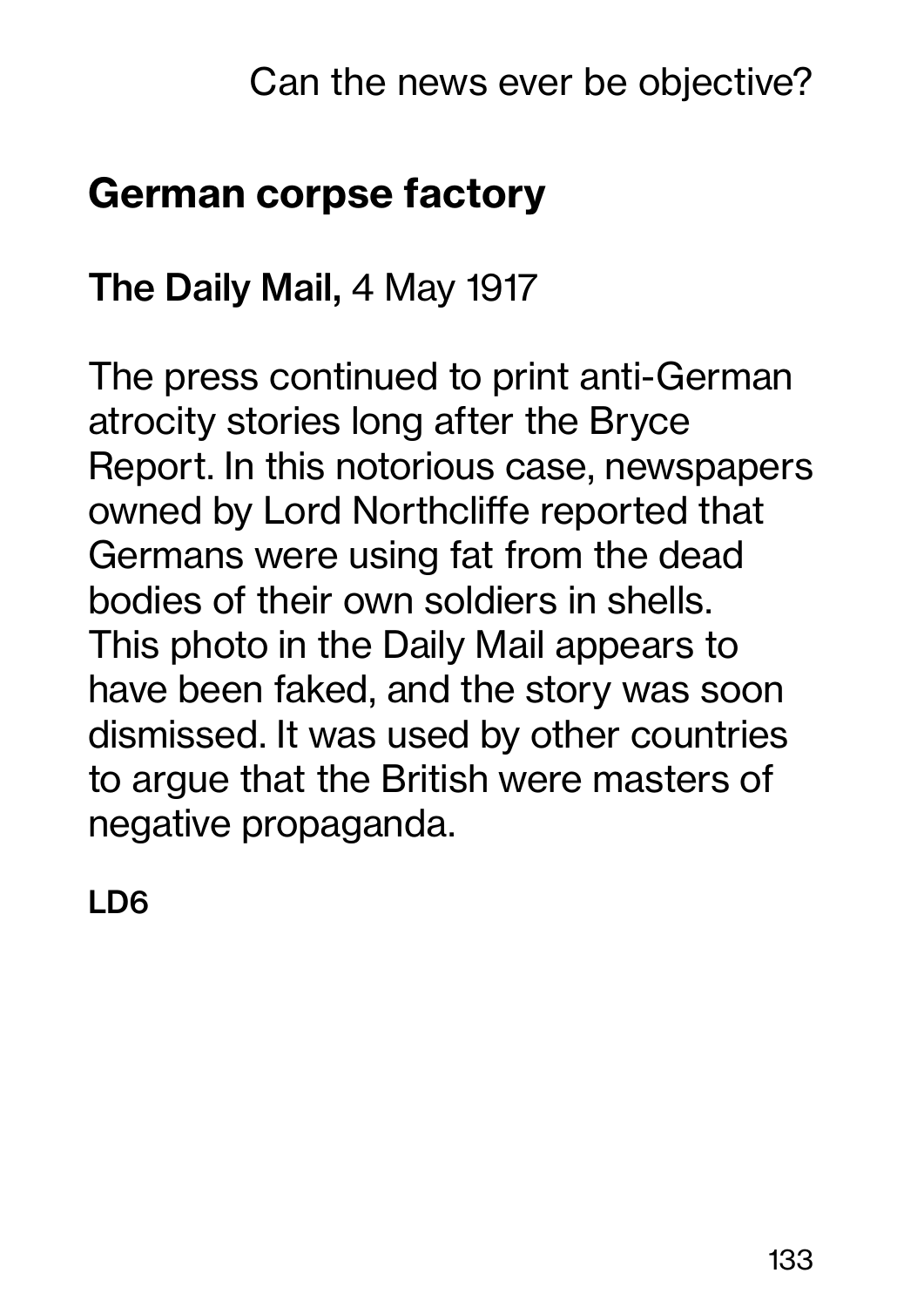# Politicising the story

News stories are often politically charged. This is particularly so at times of national crisis or during general elections, when it can seem that so much is at stake. Bitter debates and counter-narratives develop, often dividing opinions further and turning what may be a small story into big news.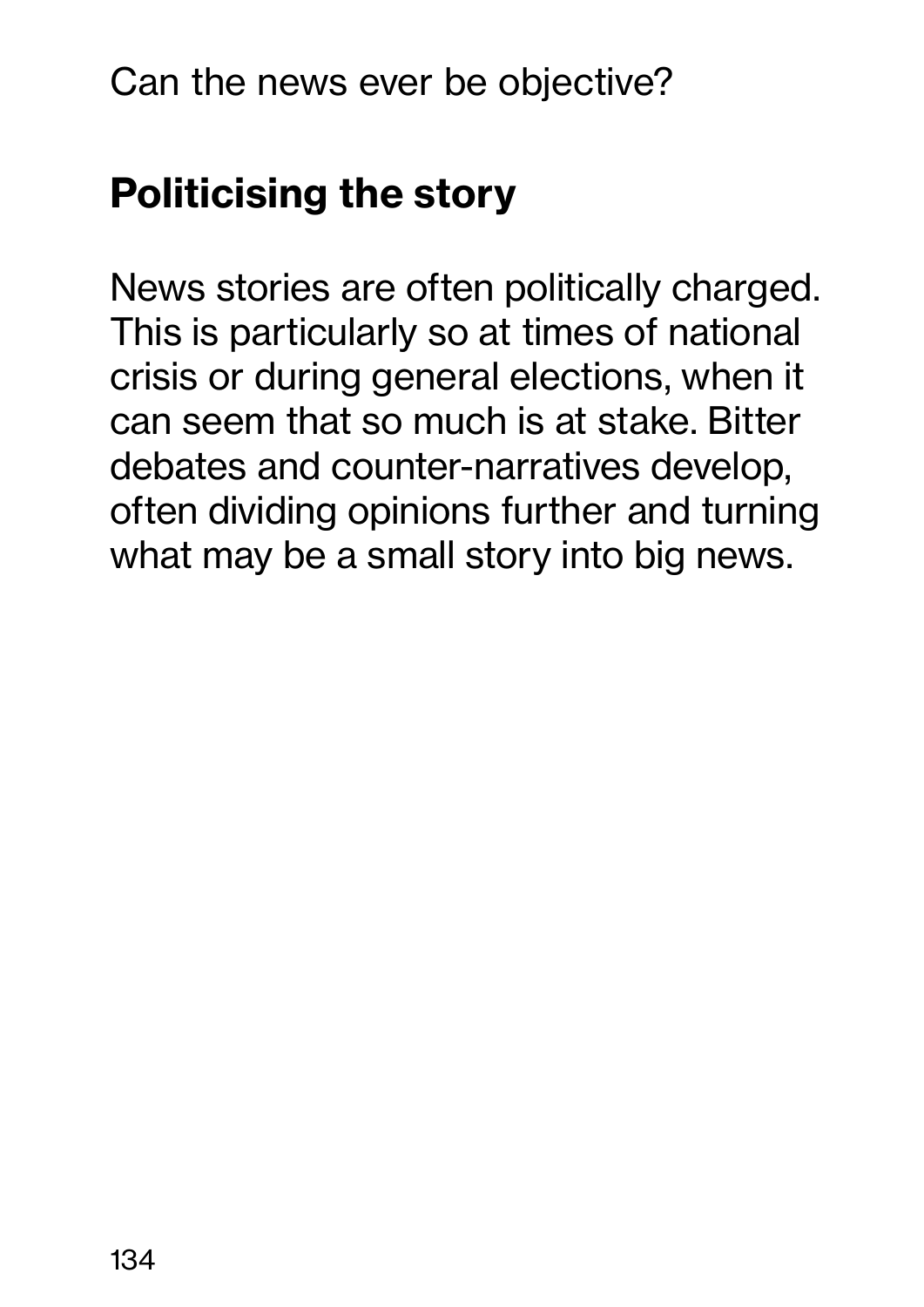# The boy on the hospital floor

2019

A photograph of a four-year-old boy with suspected pneumonia lying on the floor of Leeds General Infirmary was one of the most politicised news stories of the 2019 General Election. This video shows how the story spread and evolved across social and traditional media.

Duration: 2 minutes 20 seconds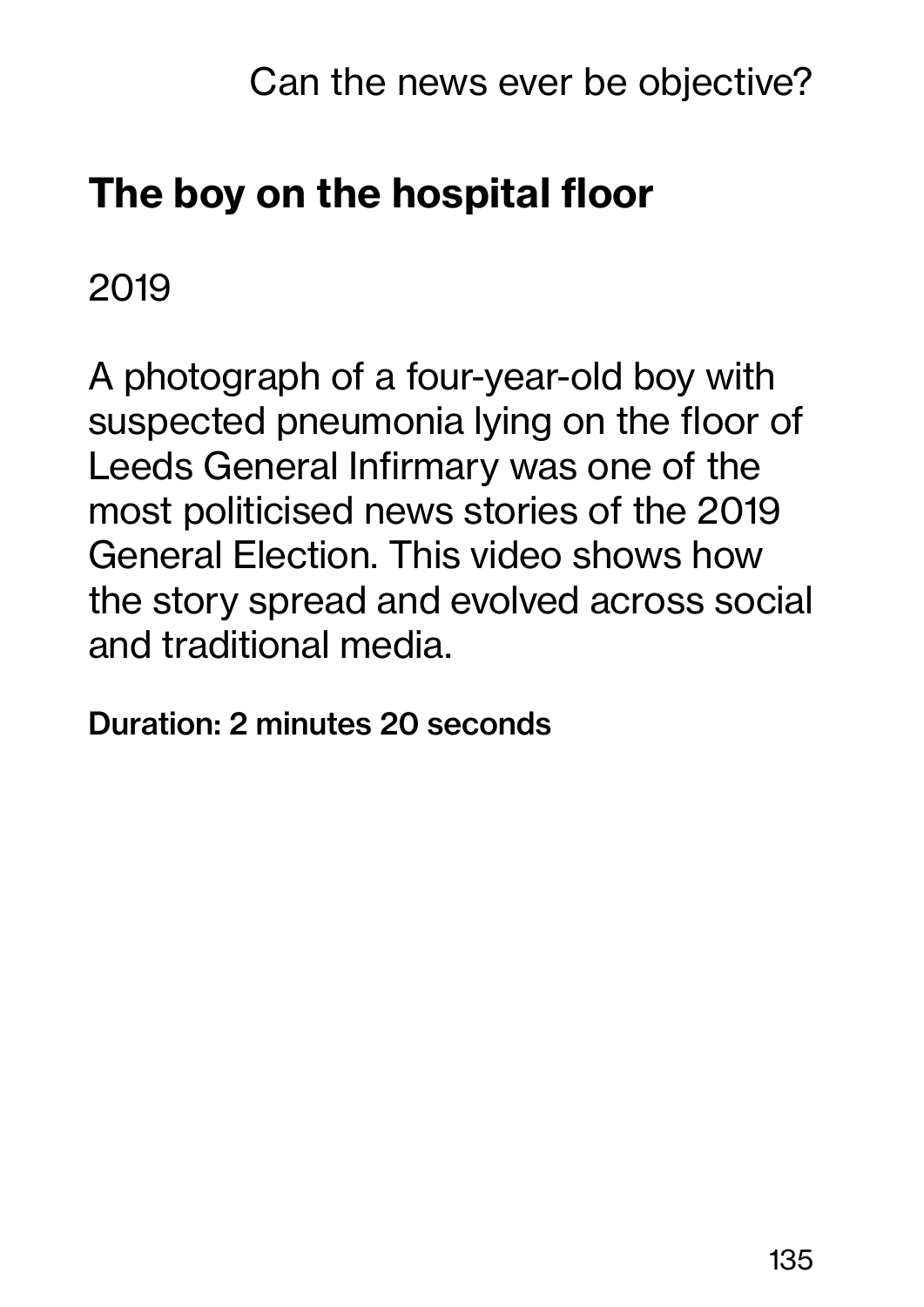# The Horrid Hellish Popish Plot

#### A True Narrative of the Horrid Hellish Popish Plot, 1682

Fantasist and fraudster Titus Oates fabricated a Catholic plot to kill the king. There was widespread panic, followed by mass arrests and executions, fuelled by anti-Catholic feeling. The Whig and the Tory parties took advantage of the uproar to push their opposing political and religious agendas. This broadside printed in 1682 by followers of the Tory party is a satirical response to the hysteria, parodying Oates' account and the Whig response.

British Museum 1849,0315.81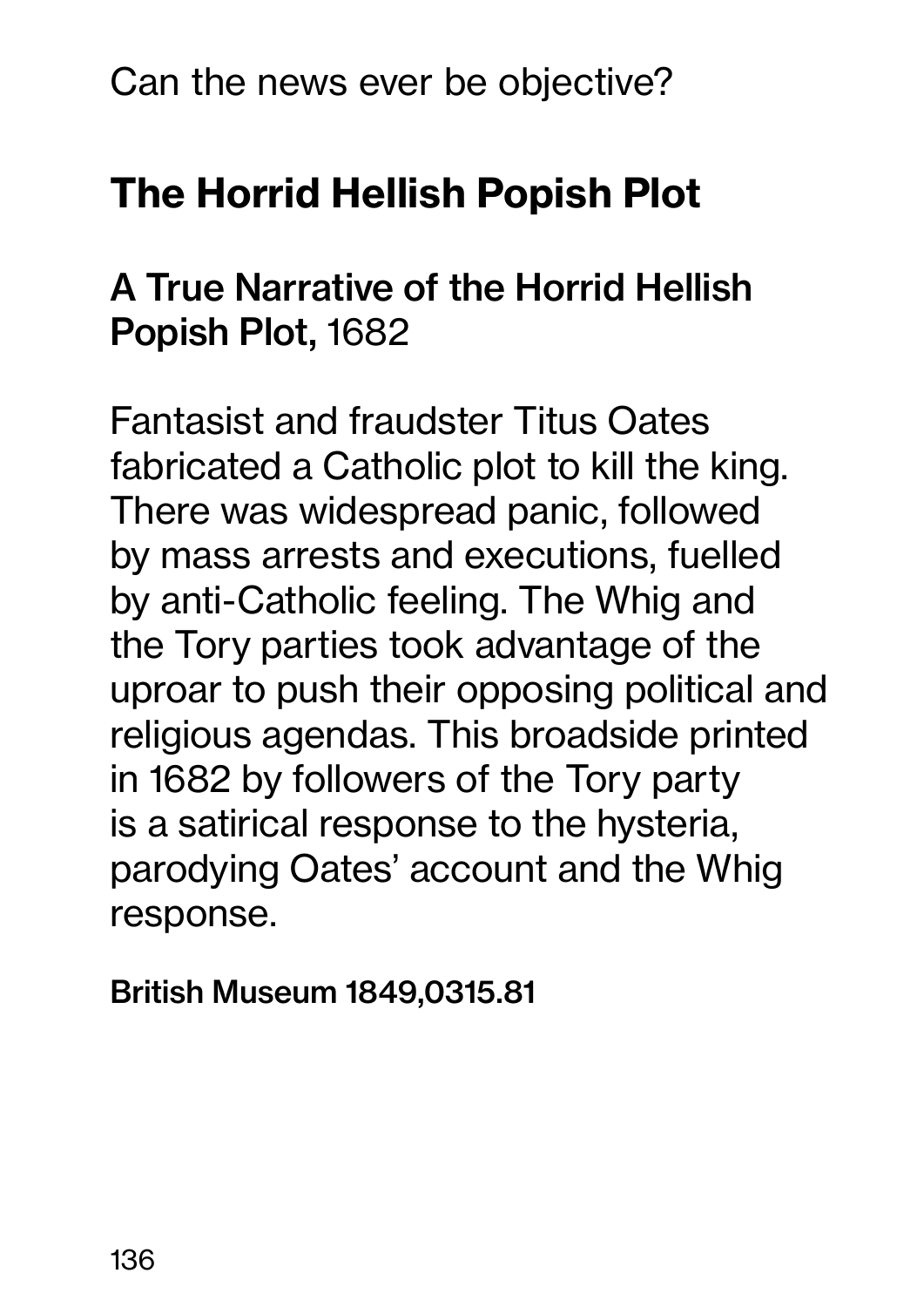## Zinoviev sets the record straight

#### 26 October 1924

Grigory Zinoviev sent this telegram the day after the Daily Mail accused him of planning revolution. He furiously denied authorship of the 'Zinoviev letter' and condemned it as a crude fake produced as an 'election manoeuvre'. An official report published in 1999 found that the Mail's 'letter' was forged by an MI6 source and leaked by MI6 or MI5 officers to the Conservative Party. Its exact route to the newspaper remains unknown.

Trades Union Congress Archive, Modern Records Centre, University of Warwick (MSS.292/947/43/1)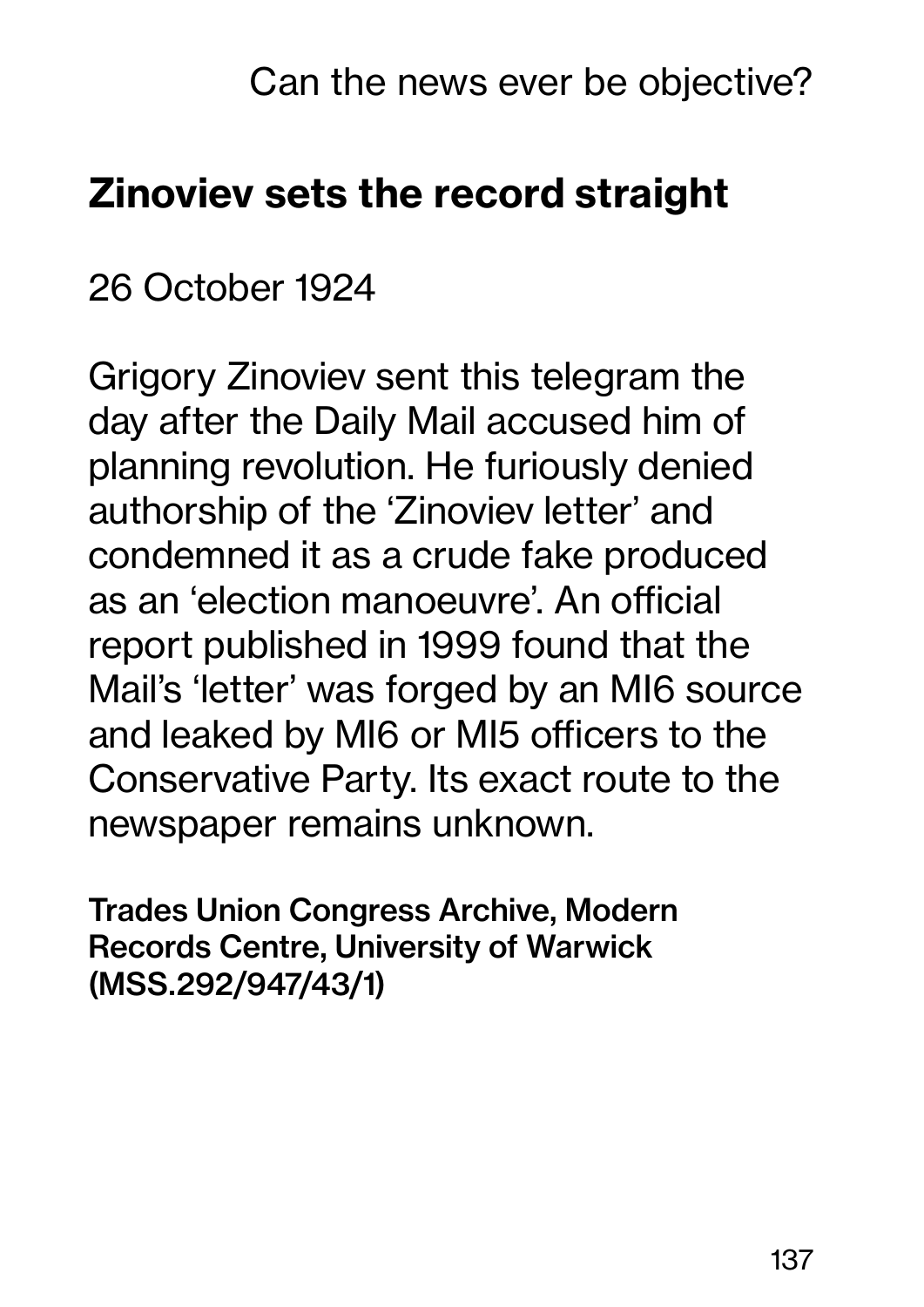# Socialist plot exposed

#### The Daily Mail, 25 October 1924

A vote of no confidence was passed against the first Labour Government after only eight months in power. Four days before the resulting election, the Daily Mail published this letter allegedly from Grigory Zinoviev, head of the Communist International, urging revolution and portraying the Labour Government as a puppet of Soviet Russia. The letter was immediately denounced as fake but public opinion had been swayed. Labour lost the election.

Trades Union Congress Archive, Modern Records Centre, University of Warwick (MSS.292/947/43/8)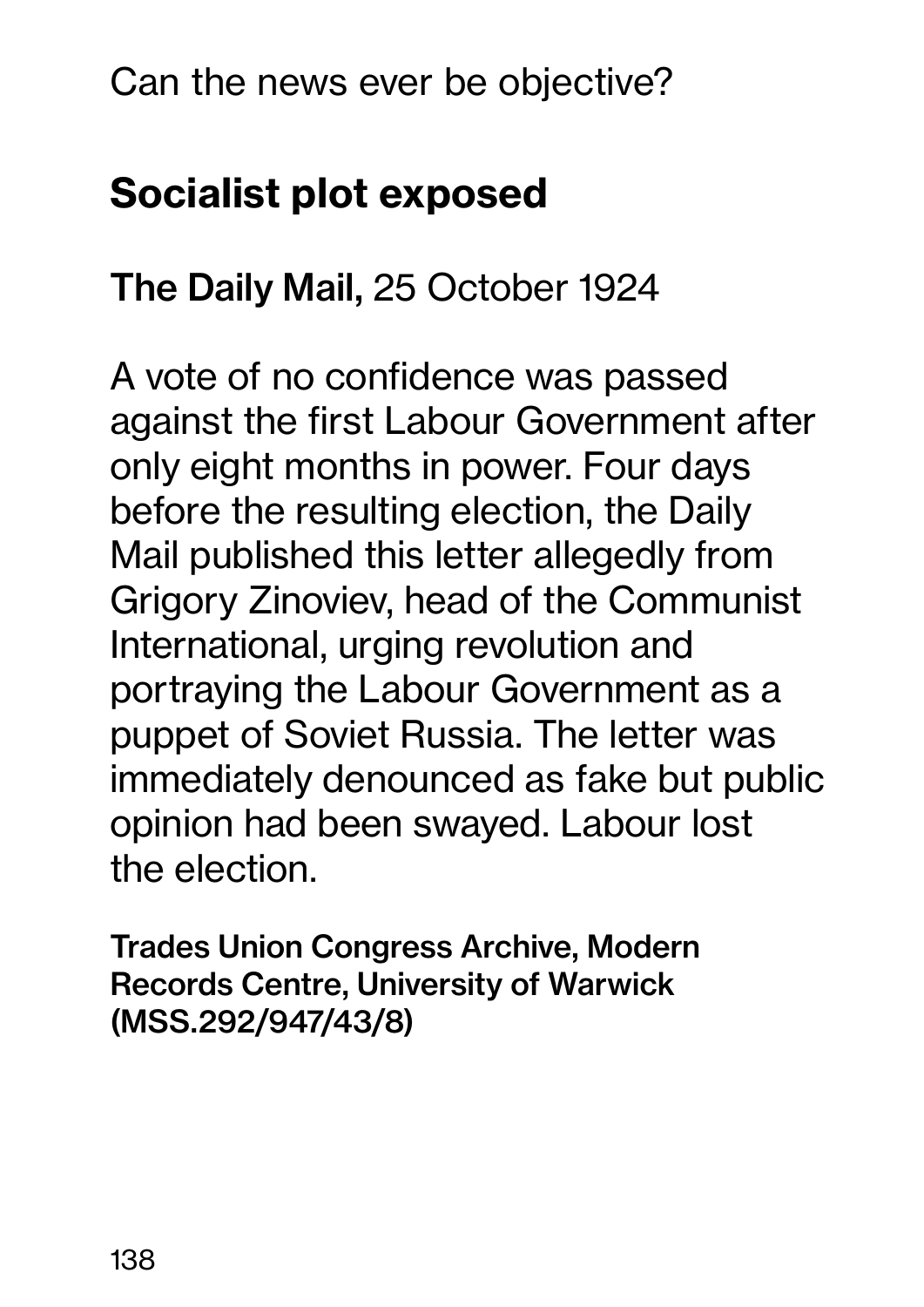## Language

Language is not neutral. It is a powerful tool that can be used to influence public opinion. It can help spread misinformation and inflame prejudices. But it can also be used by independent voices to amplify their stories. From headlines to hashtags, just a few carefully chosen words can be unforgettable.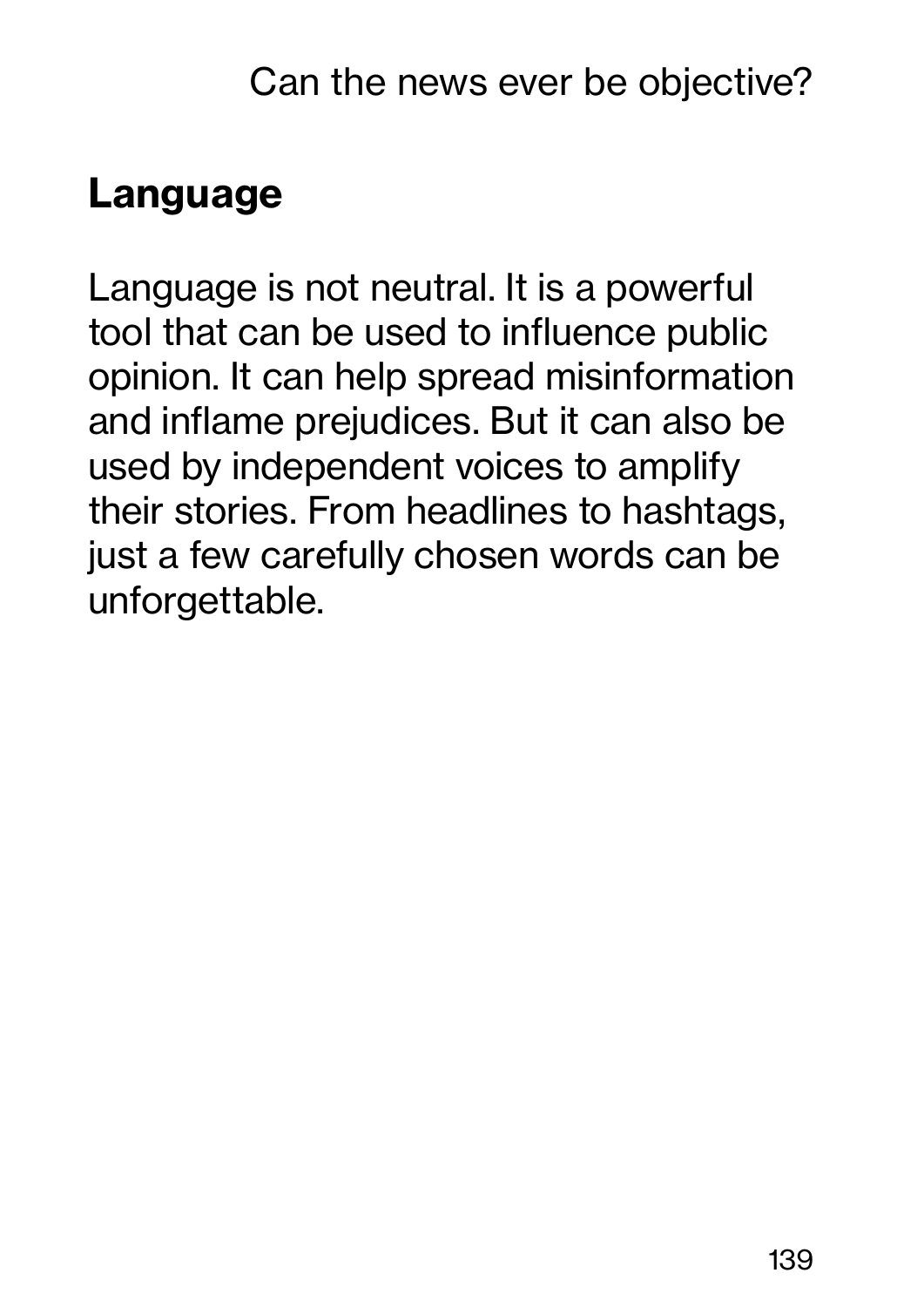## #BlackLivesMatter

#### Instagram and Twitter, 2016-2021

There may be no more powerful tool in today's news world than the hashtag. A carefully chosen hashtag can encapsulate a strong message, link posts on a topic together, and amplify content across social media. #BlackLivesMatter, both a phrase and a movement, formed in 2013. The examples here use the hashtag to put the injustices experienced by Black British people often ignored by mainstream media back into the news.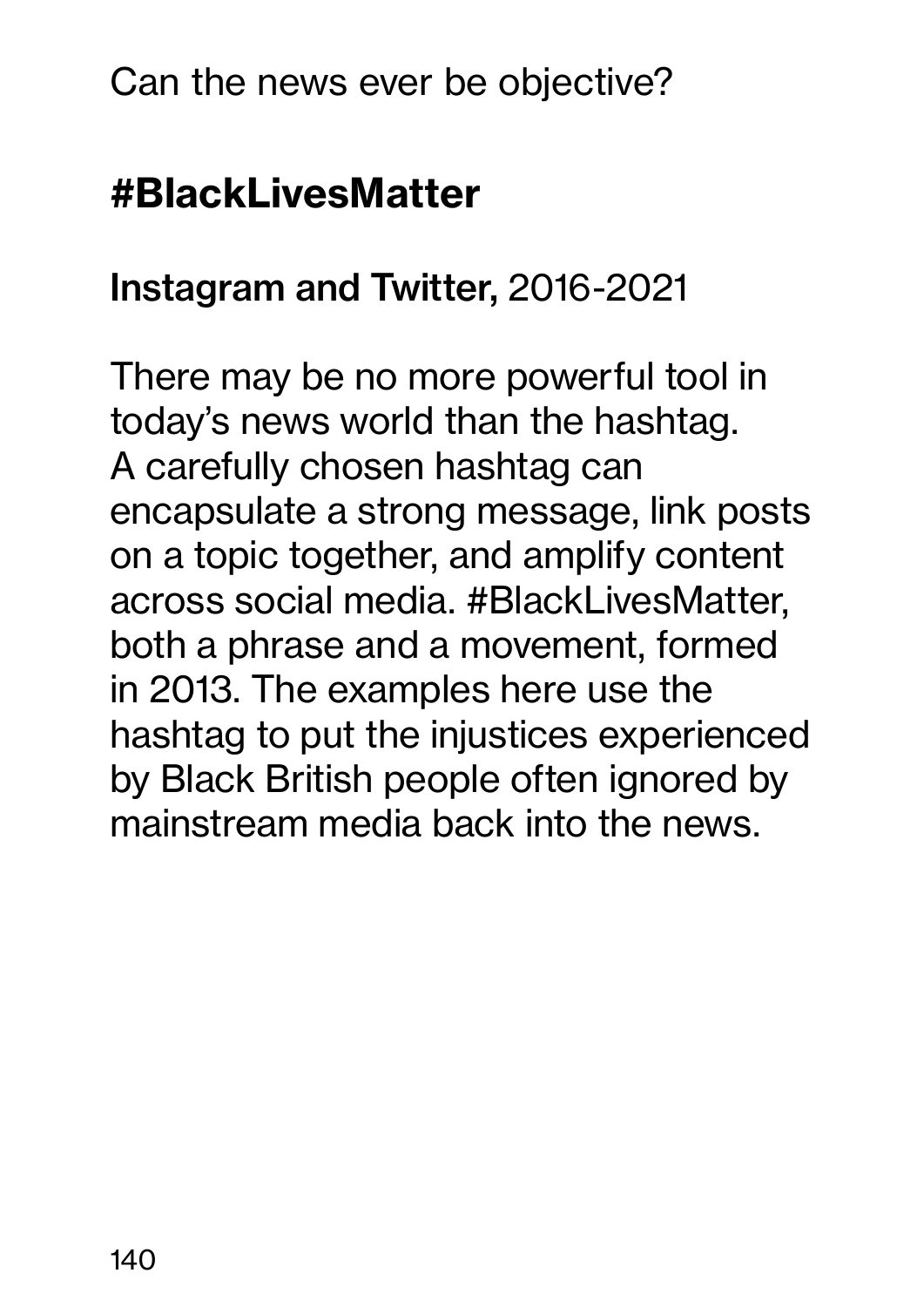# Spot the difference

#### Instagram, 9 December 2018

Manchester City footballer Raheem Sterling posted this comparison of articles by the Daily Mail and MailOnline on Instagram. Both Tosin Adarabioyo and Phil Foden, at similar stages in their careers, had bought similarly expensive houses for their mothers. Sterling calls out the implicit racism behind the difference in tone between the two headlines. His analysis was widely reported in the mainstream press.

#### © Raheem Sterling

Left: Tosin Adarabioyo: Sam Bagnall – AMA – Getty Images. Right: Phil Foden: © Philip Oldham / BPI / **Shutterstock**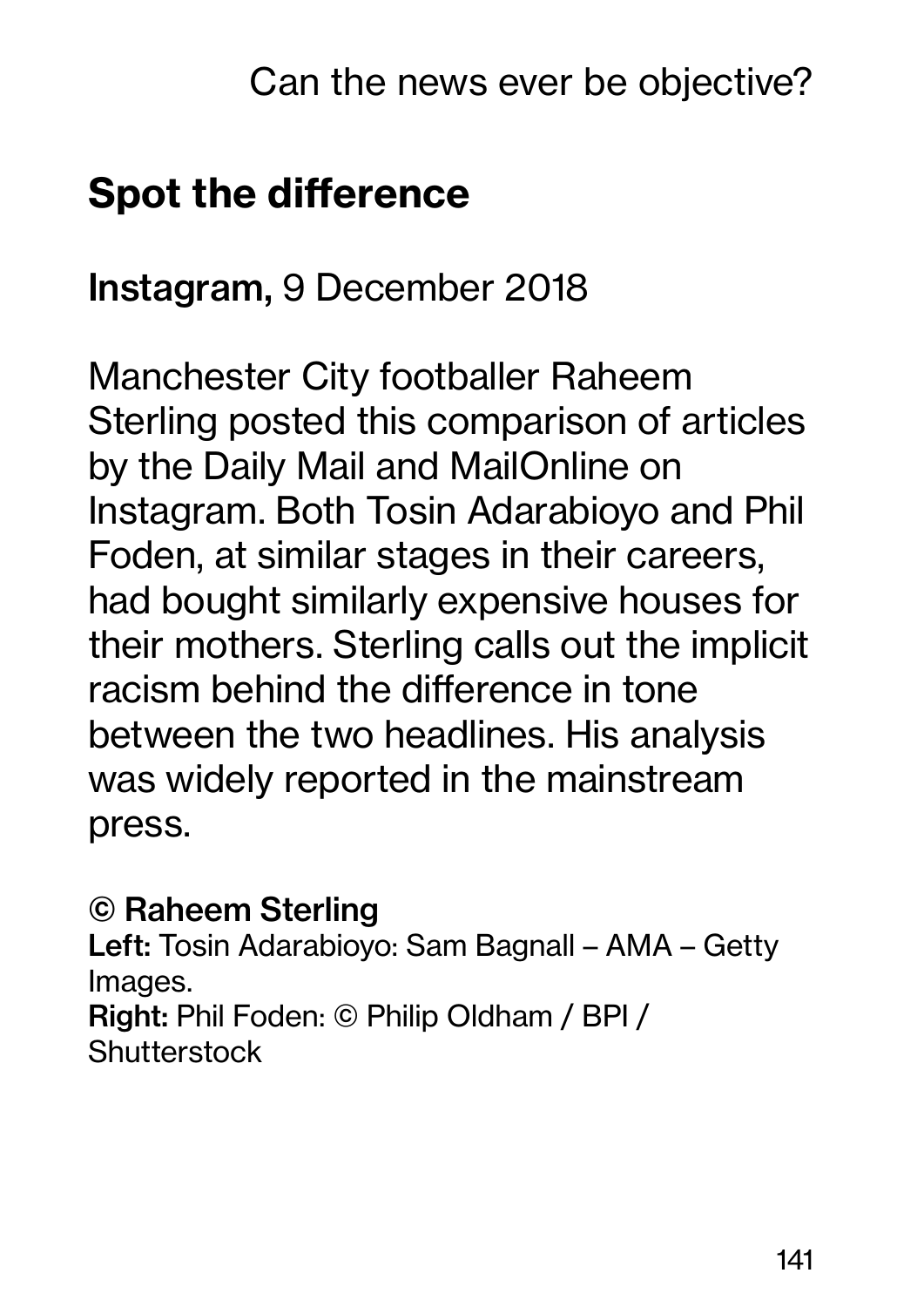# 'Wicked machinations and damnable plots.'

Bloody newes from Norwich (1641)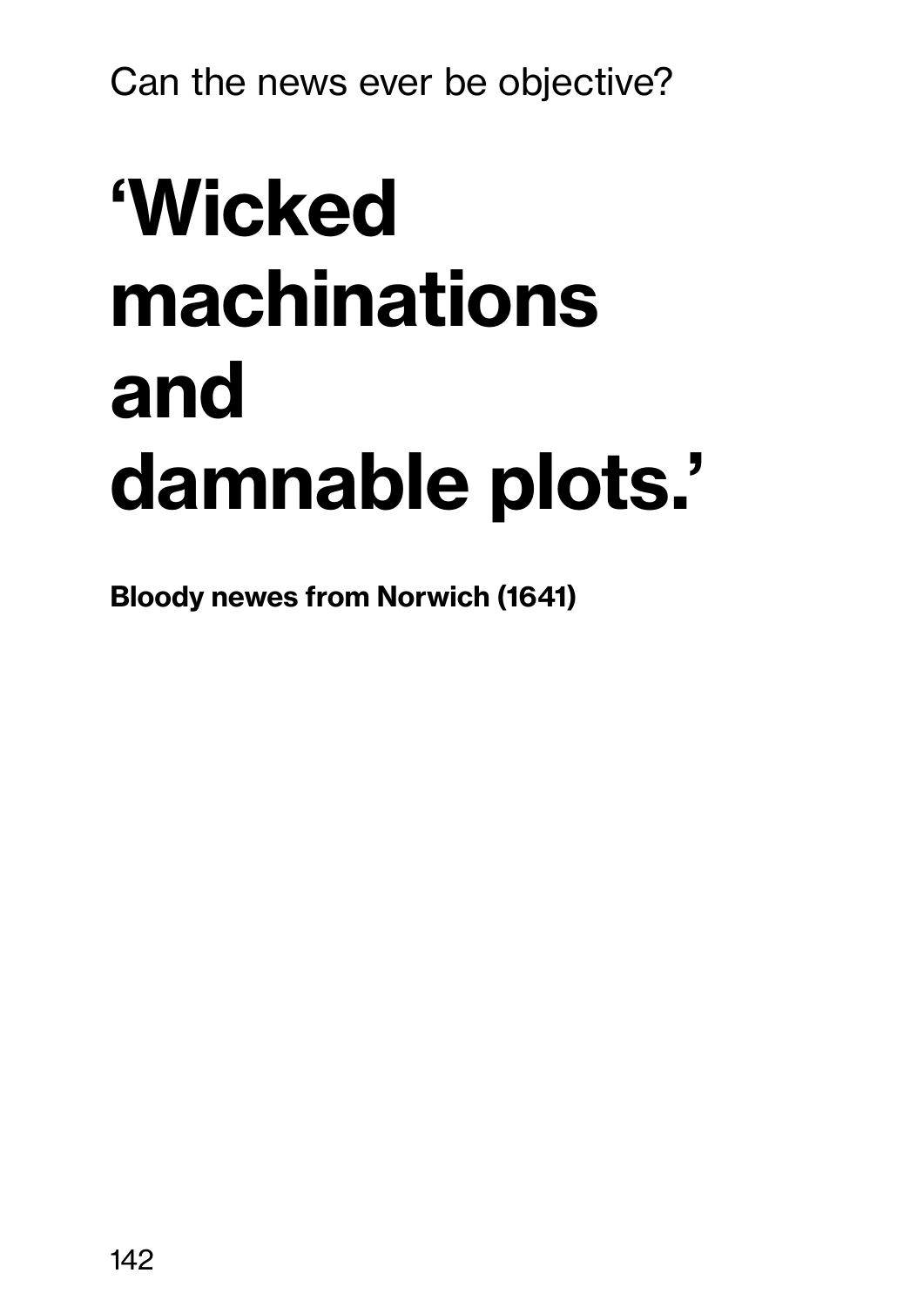# Papists try to burn Norwich

#### Bloody newes from Norwich, 1641

Inflammatory language has whipped up public hysteria about marginalised groups since news began. Many anti-Catholic news pamphlets were printed after the 1641 Irish Rebellion, a violent conflict where Irish Catholics rebelled against Protestant English rulers. This frenzied account claims that papists (Roman Catholics) in Norwich attempted to 'consume the whole city by fire'.

E.179(10)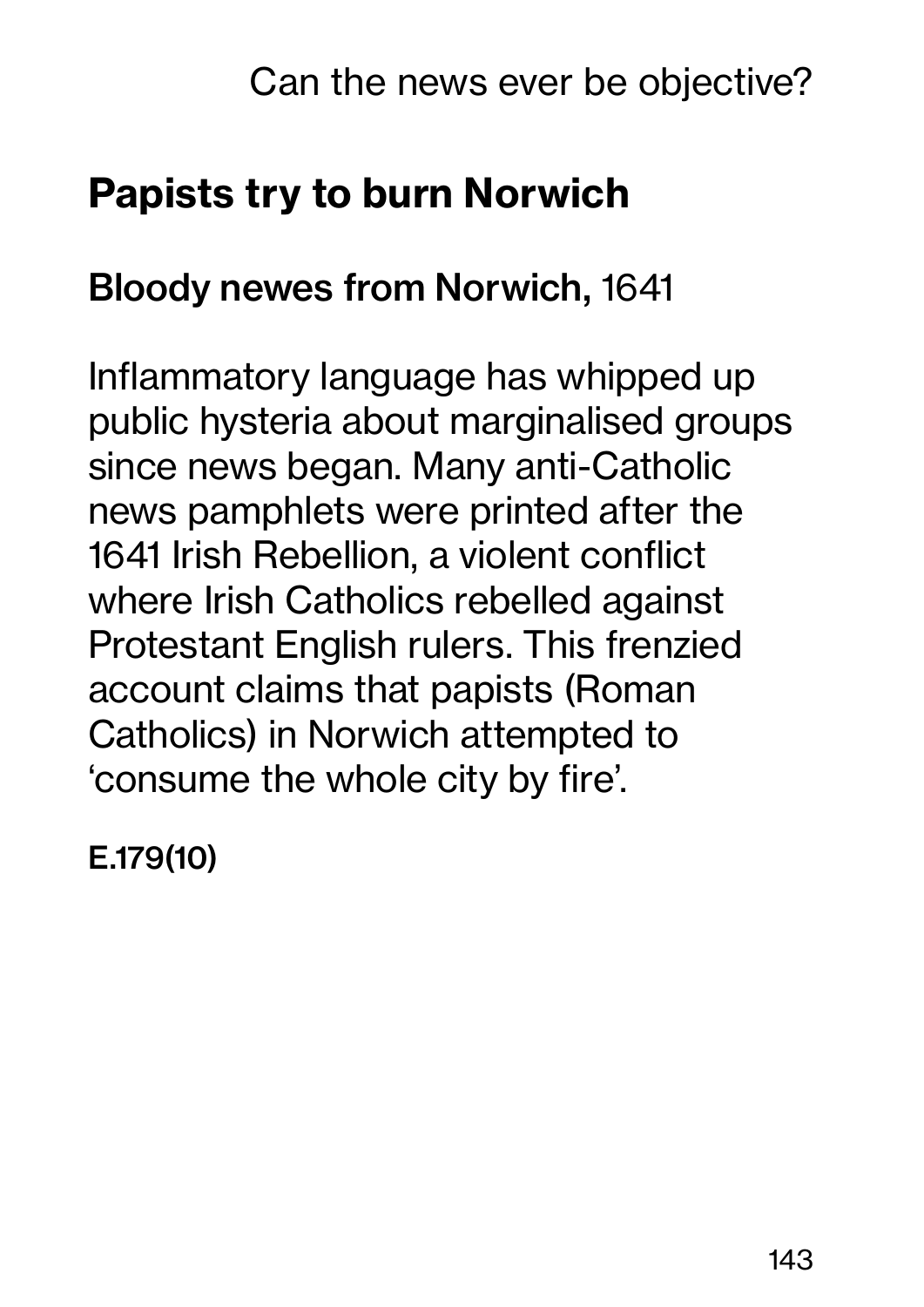# 'War on homosexuals'

Gay Times, March 1985

This article by Terry Sanderson for Gay Times focuses on examples of reports in some of the British press about the AIDS crisis. He sets out how homophobic language, and the space given to such language, feeds prejudice.

Cup.821.c.23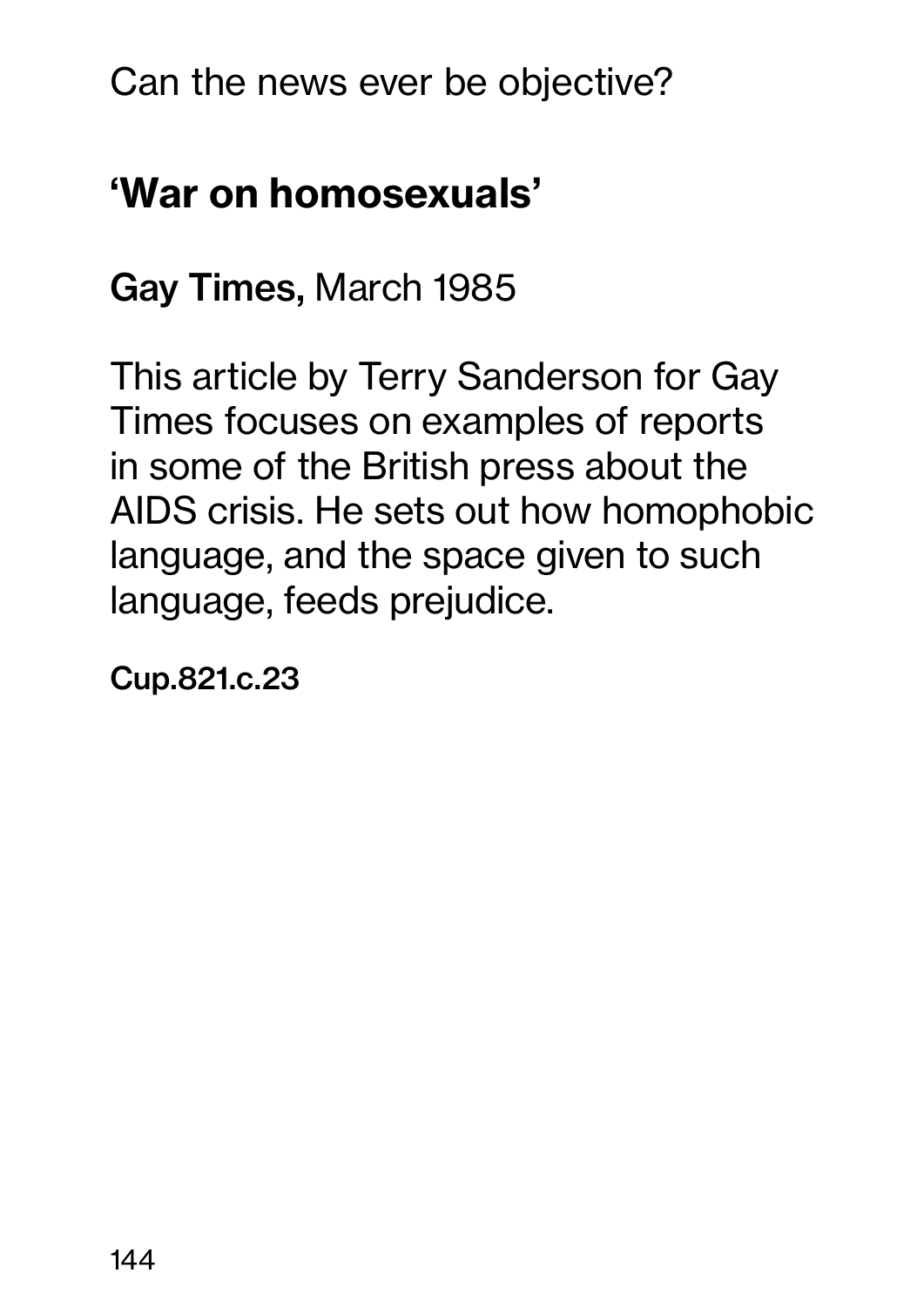# The 'truth'…

#### The Sun, 19 April 1989

On 15 April 1989, at an FA Cup semi-final between Liverpool FC and Nottingham Forest at Hillsborough stadium, a crush resulted in the eventual deaths of 97 Liverpool fans. With this explosive headline, The Sun reported allegations of repugnant behaviour by Liverpool fans as fact. Report and headline caused outrage in Merseyside, leading to a long-running and widespread local boycott of the newspaper.

NEWS.REG103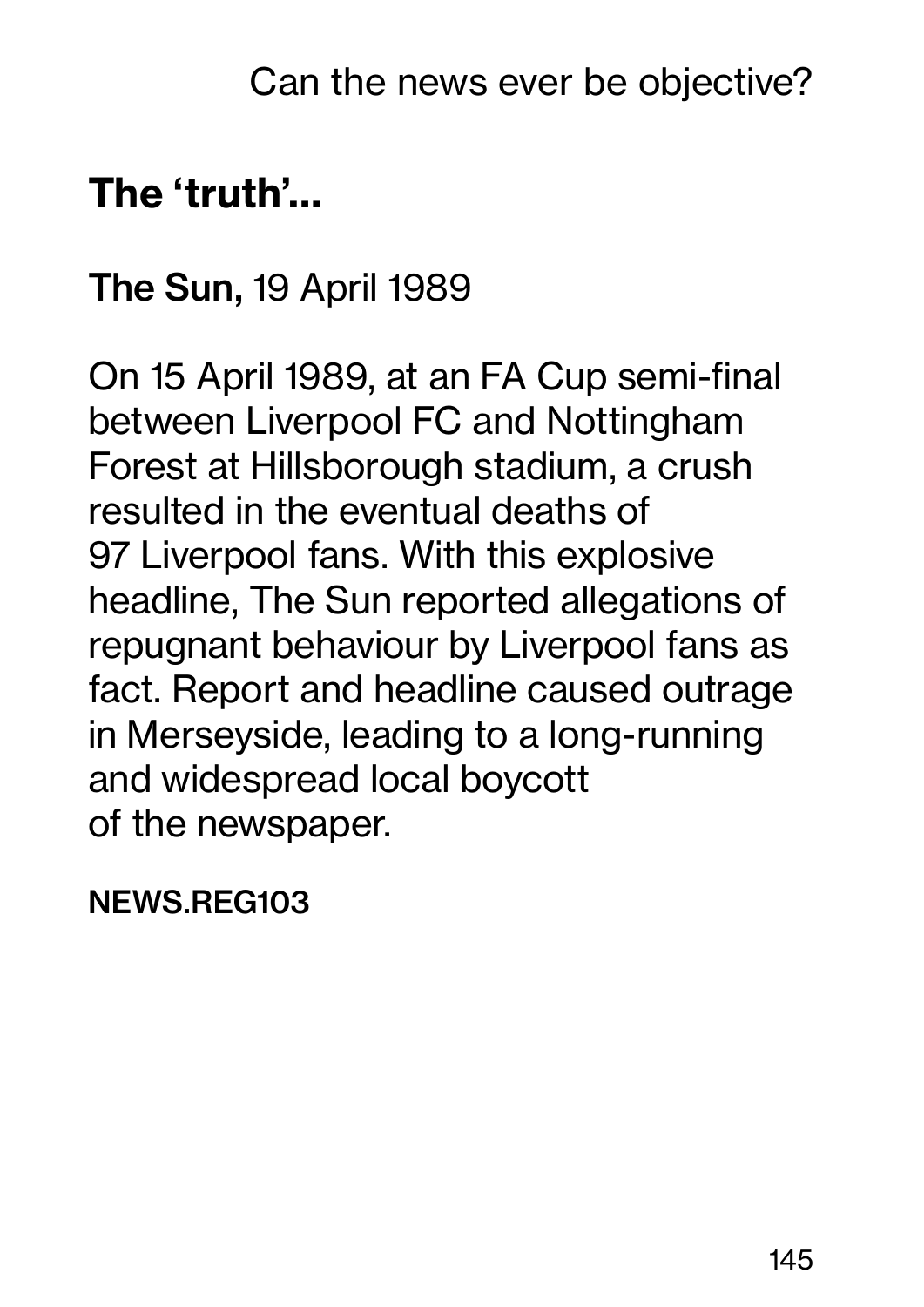Can the news ever be objective?

# …and the real truth

# The Sun, 13 September 2012

23 years later, following a long campaign for justice by survivors and families of victims, the Hillsborough Independent Panel concluded fans had been smeared and used as scapegoats for police failings and mismanagement by officials. The Sun published a front-page revision, 'The Real Truth', the editor admitting 'We said it was the truth - it wasn't'. In 2016, a new inquest exonerated fans from any blame, ruling that the victims had been unlawfully killed.

### NEWS.REG103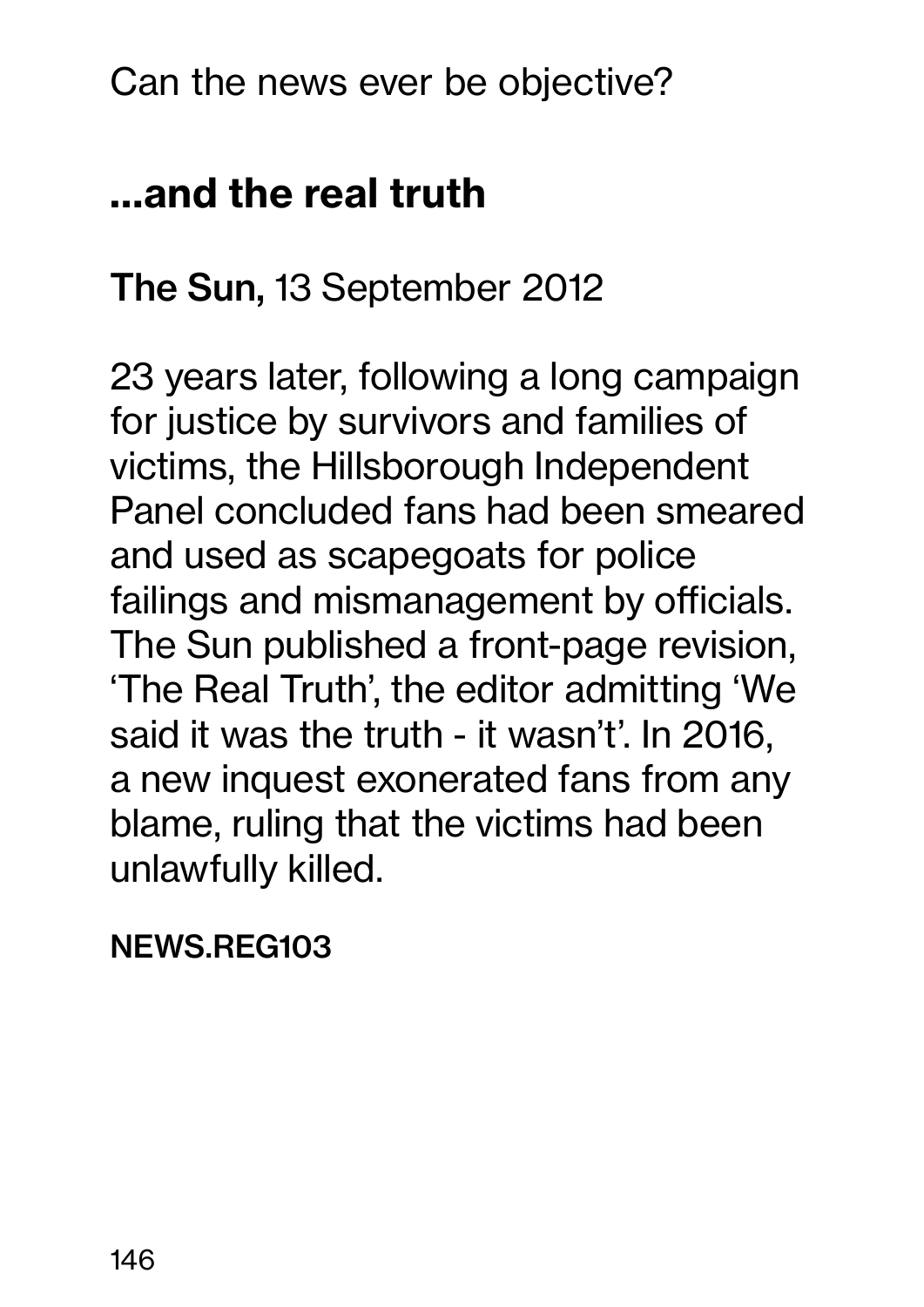News maps out our world. Where we find our news shapes our response to the stories we see and hear. Over the centuries, news has reached us in many different ways. It has been shared with crowds, families and individuals, sometimes days or weeks after an event. Today, news can be highly personalised and available almost instantly. The way we discover the news is ever-changing, but our need to know what is happening is constant.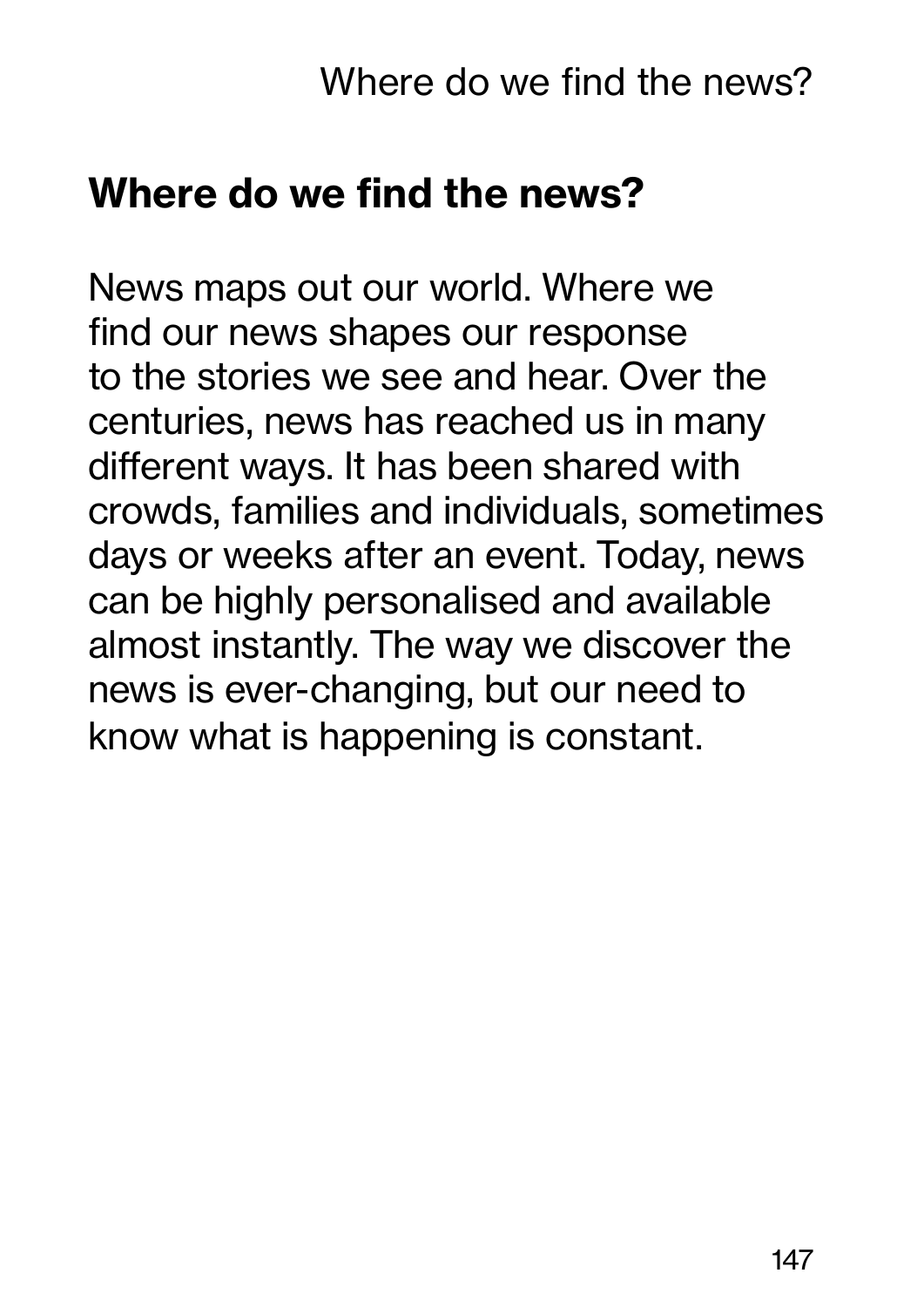# The town square

# The Severall Places Where You May Hear News, around 1640

In the era before newspapers, the latest news might be read out in a town square or even sung as ballads, then circulated by word of mouth. This print from around 1640, which draws on stereotypes of gossiping women, shows the news being shared in public and private spaces. Today, sharing what we have learnt with others – online and in person – remains a key way we keep up with the news.

By permission of the Pepys Library, Magdalene College Cambridge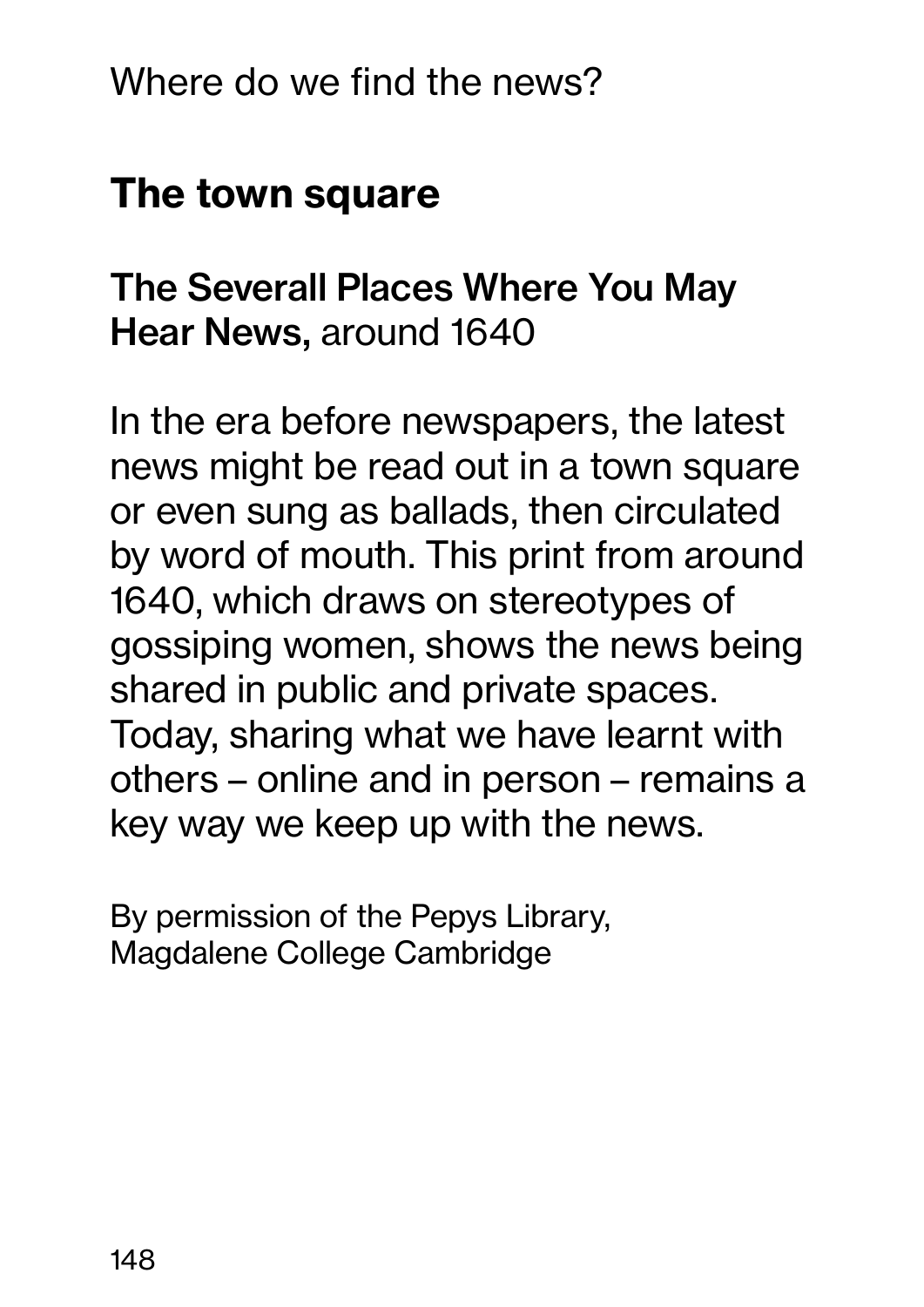# The coffee house

## Interior of a London Coffee-house, around 1690-1700

Coffee houses appeared in London in the 1650s and soon spread across the country. Customers came not only to enjoy a cup, but also to read and discuss the news. Newsletters, newsbooks and some of the first newspapers were made available on long tables, as shown in this late seventeenth-century drawing.

© Trustees of the British Museum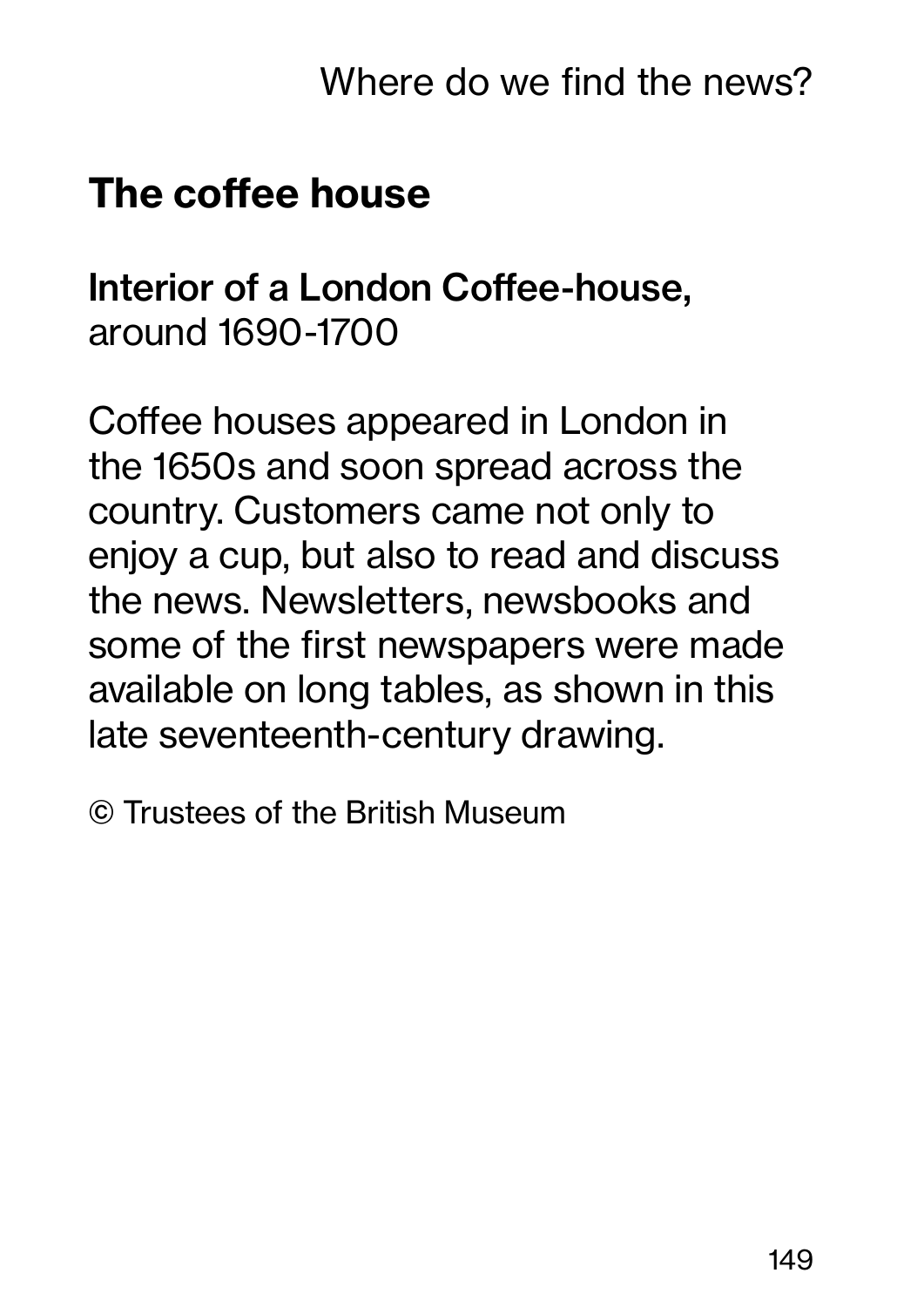# The print shop

# Spectators at a Print-Shop in St. Paul's Church Yard, 1774

Eighteenth-century print shop windows displayed the latest news publications and satirical prints relating to the latest stories. In this print by John Raphael Smith, the viewers outside Carrington Bowles' shop at 69 St Paul's Churchyard, London, seem to recognise themselves in the caricatures, and one is being arrested. Newsagents today still display the day's headlines for the passer-by.

© Trustees of the British Museum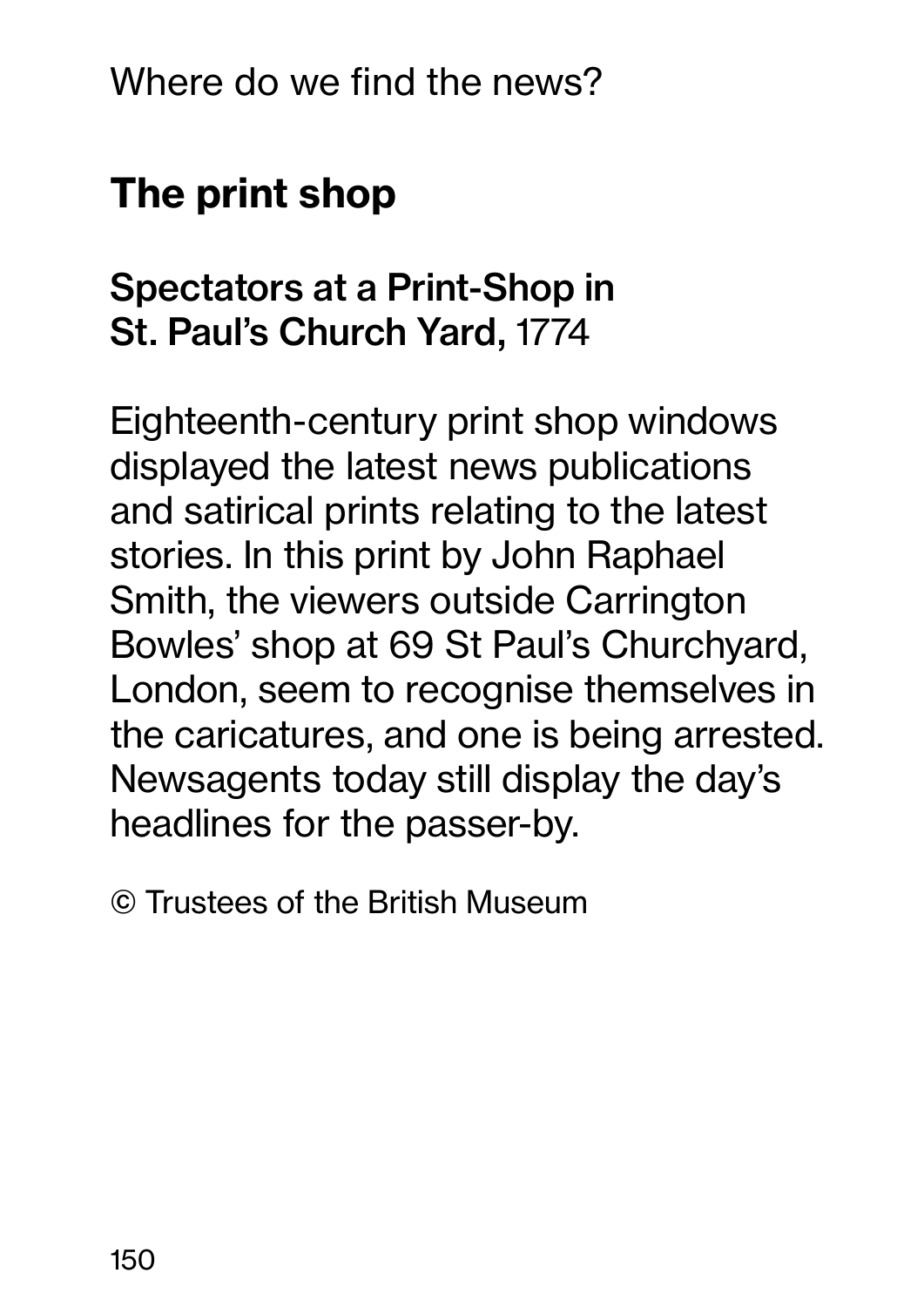# The gentlemen's club

Benjamin Robert Haydon, 'Waiting for the Times on the Morning after the Reform Debate, 8 October 1831', 1831

No image sums up the weighty authority of the broadsheet newspaper more powerfully than Haydon's 'Waiting for the Times'. Seated in a London club, a man swamped by his uncut copy of The Times reads about parliament's rejection of the Reform Bill, whilst another waits anxiously for his turn. Gentlemen's clubs were exclusively male spaces where an influential elite discussed the current news of the day.

On loan from Times Newspapers Limited / Archive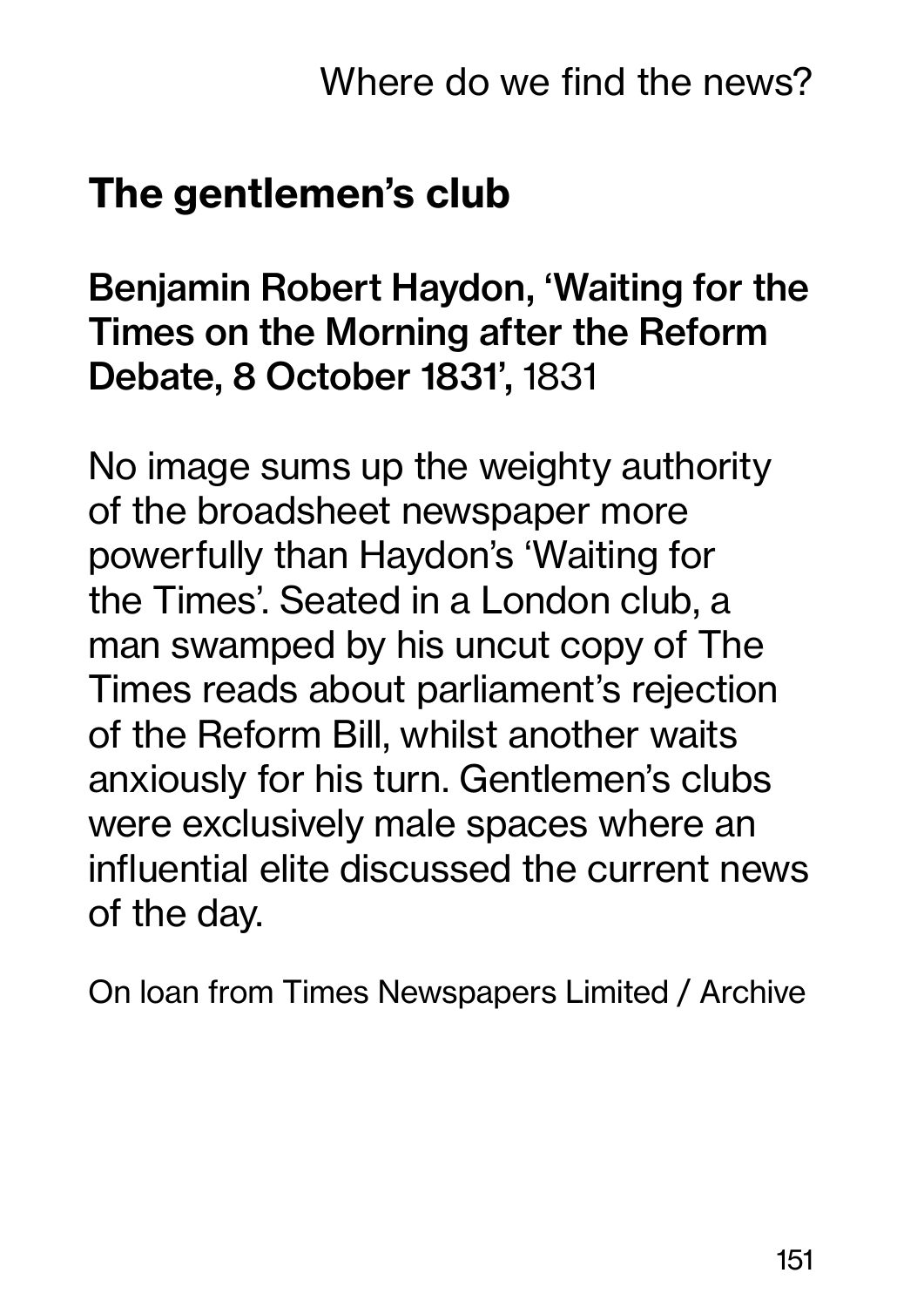# The newspaper reading room

'Working-men's reading room, just opened at Carlisle', The Illustrated London News, 20 December 1851

Reading rooms in the 1800s made newspapers, until then mostly the preserve of elites, available to working class men. The Lord Street Working Men's Reading Room in Carlisle, shown in this illustration, opened in 1851, charging 1d a week or no charge at all for the unemployed. There was tension, however, between middle-class benefactors who funded such spaces and radical readers, who resented rules preventing political debate in the reading rooms.

Look and Learn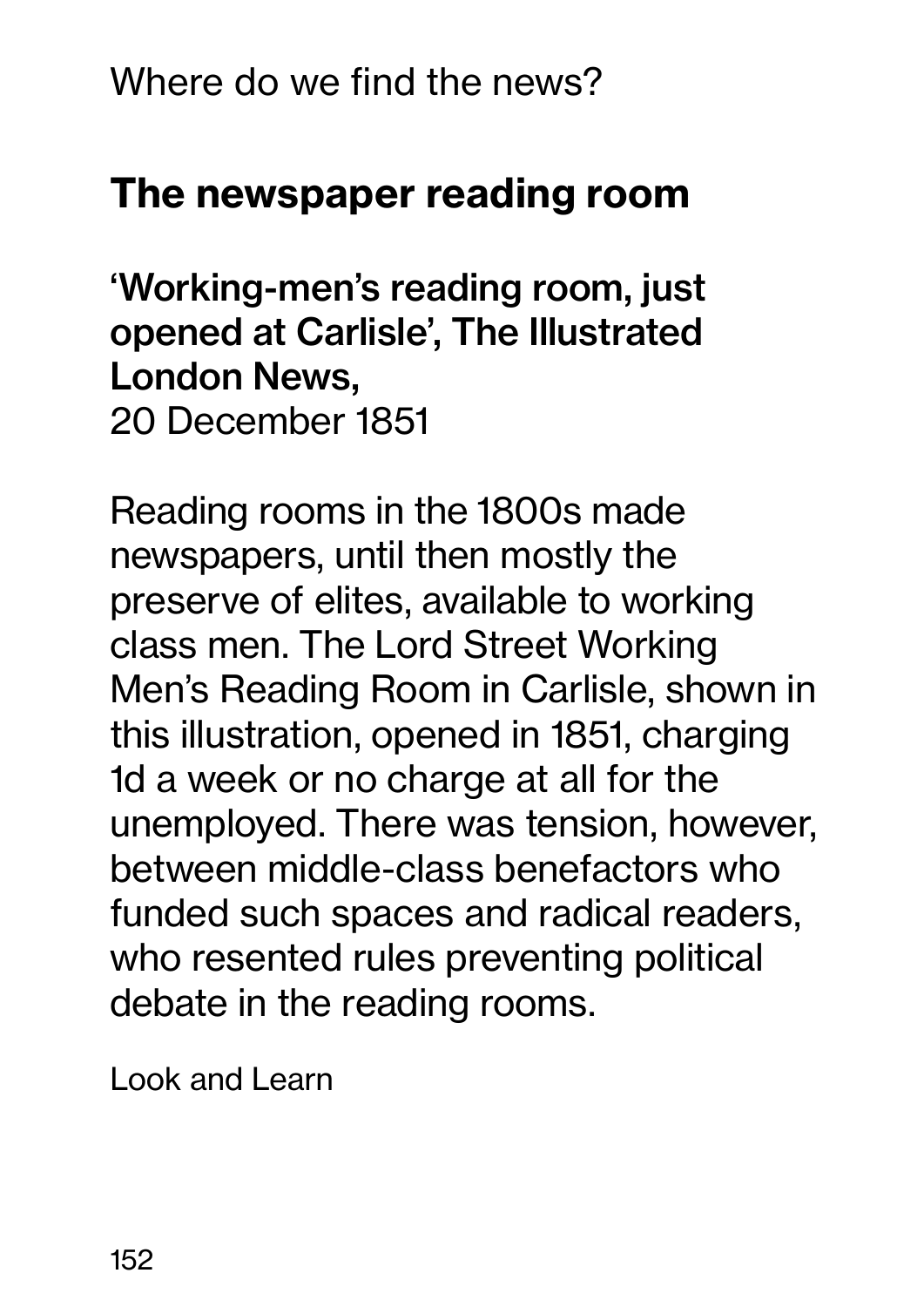# The newsreel cinema

## Review of 1934, Pathe Gazette, 27 December 1934

Newspapers lost their monopoly on news when newsreels appeared in British cinemas from 1910. By the 1930s, there were over 4,000 cinemas in Britain, each showing a news bulletin such as this review of the year. Dedicated newsreel cinemas opened in shopping areas and at railway stations. Millions could now see the news as well as read it. Newsreels faded away once television came to living rooms in the 1950s.

Duration: 9 minutes 46 seconds No audio Footage supplied by British Pathé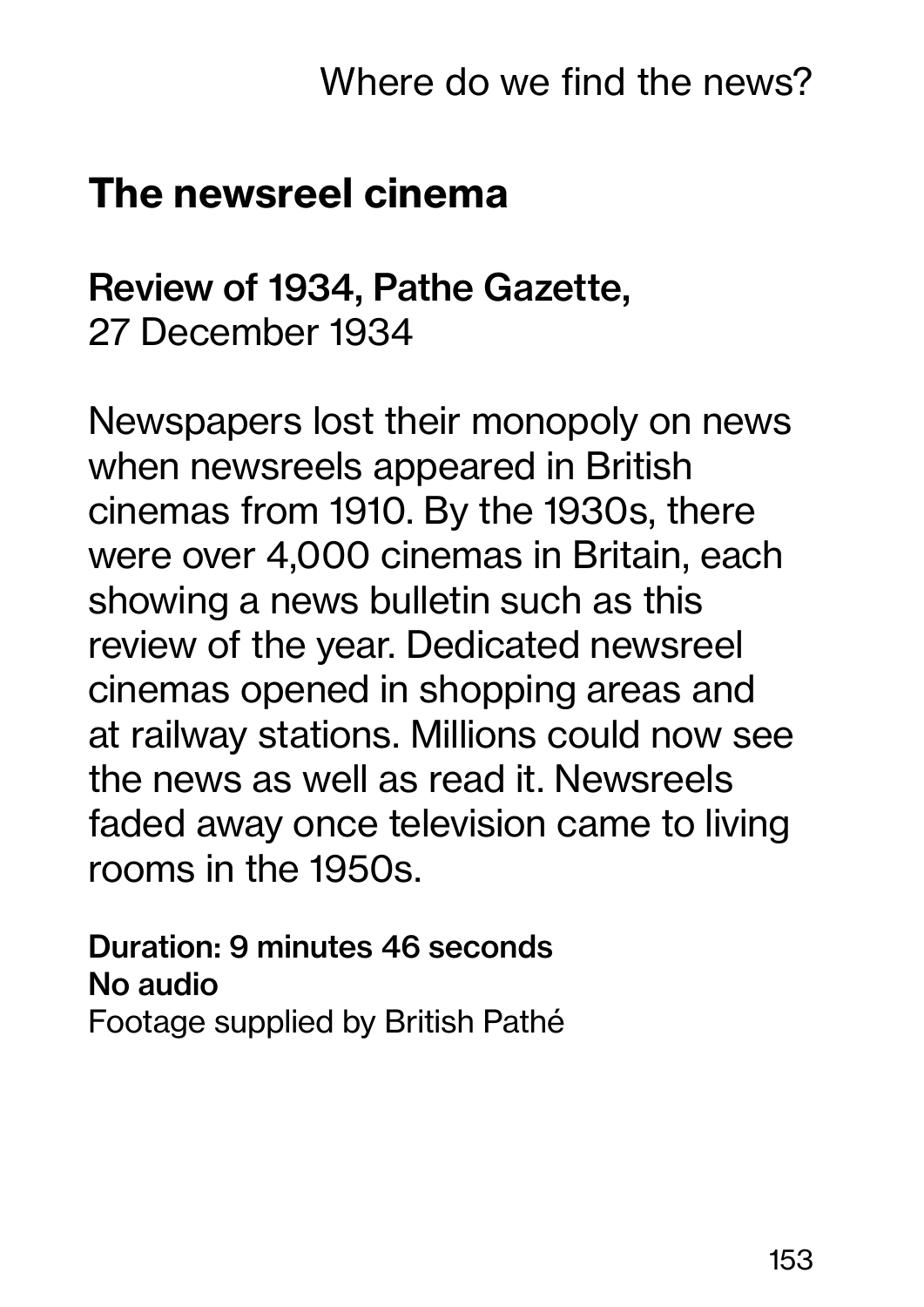# The train

# Cyril Power, 'The Tube Train', around 1934

The rapid spread of railways across the UK from the 1840s created a new kind of space for news. Commuters could easily catch up on the morning's news on their way to work. The tube travellers in Cyril Power's linocut are so absorbed that they have become one with the newspapers they are reading.

© The estate of Cyril Power / Bridgeman Images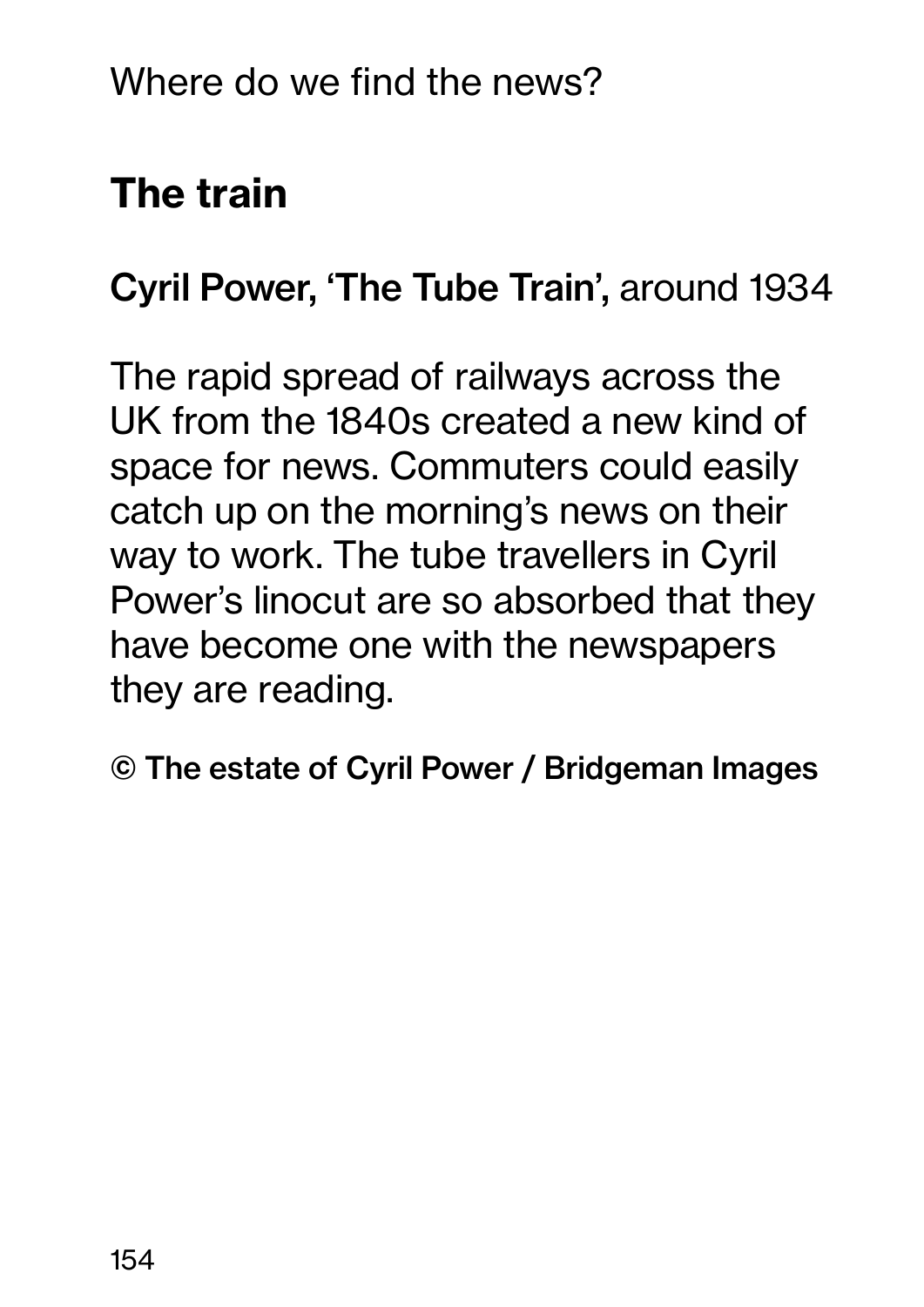# The radio set

## Family relaxes at home on a Sunday afternoon in Taunton, Somerset, 1942

Radio brought the immediacy of news into the living room. Speaking directly to the listener, it created an emotional bond that reached its peak with the nightly BBC broadcasts through the Second World War. Radio expanded post-war to encompass commercial and local radio stations. These provide vital information and connection for diverse communities across the UK.

#### © Imperial War Museum (D 12274) Below: Listening to the radio in the West Indian War Workers' Hostel, England © Imperial War Museum (D 6196)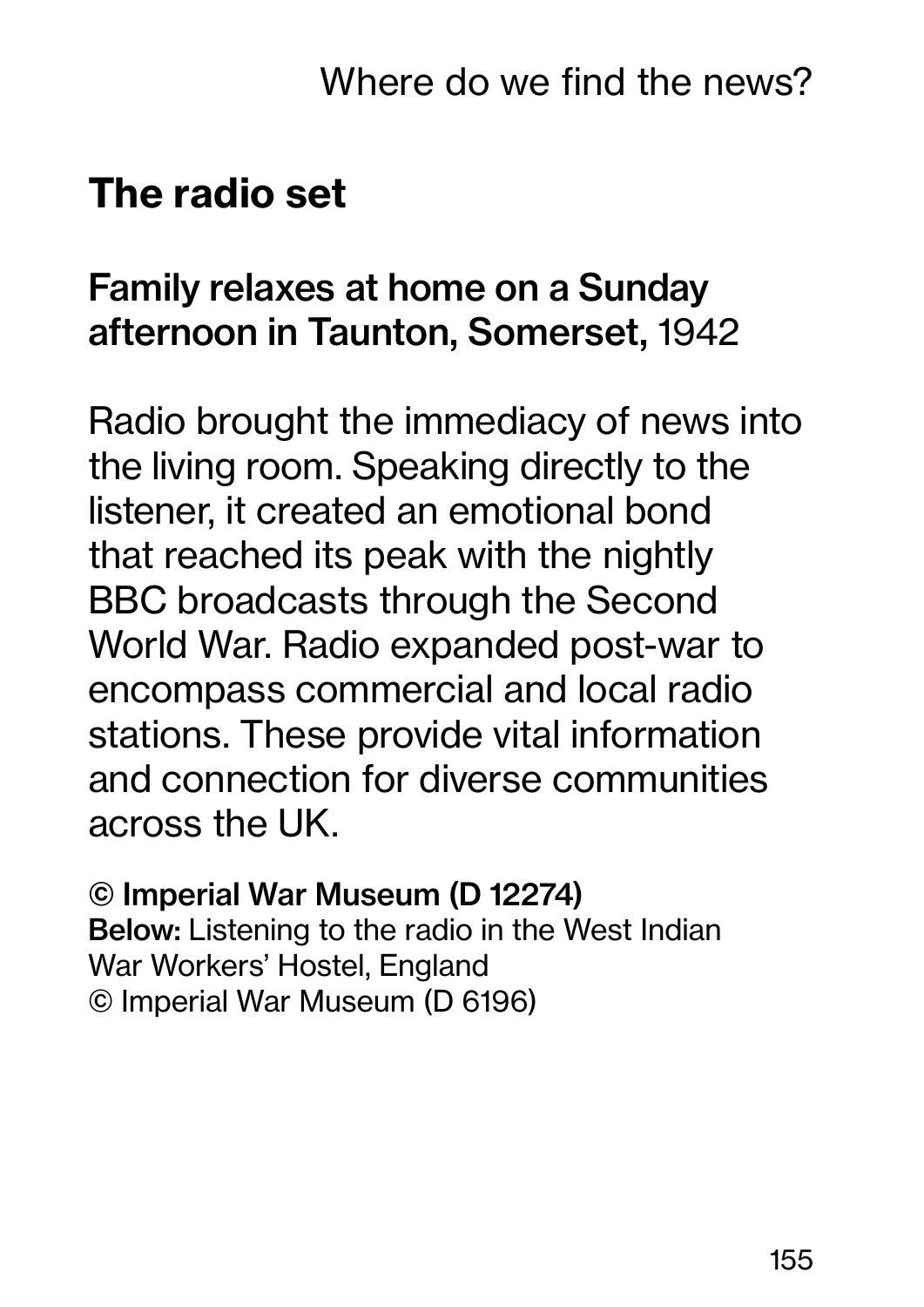# The television set

## BBC News at Ten, 24 February 2022

Television dominated news from the 1950s through to the age of the internet. It gradually became more popular than radio news and drove newsreels out of business. The BBC and ITN (producer of ITV and Channel 4 News) have long competed for our attention. Sky News introduced 24-hour news in 1989. Headlines – such as BBC News at Ten's for the first day of the Russian invasion of Ukraine – powerfully establish the news agenda.

#### Duration: 2 minutes 15 seconds

© BBC

Below: Daily Herald Archive / SSPL / Getty Images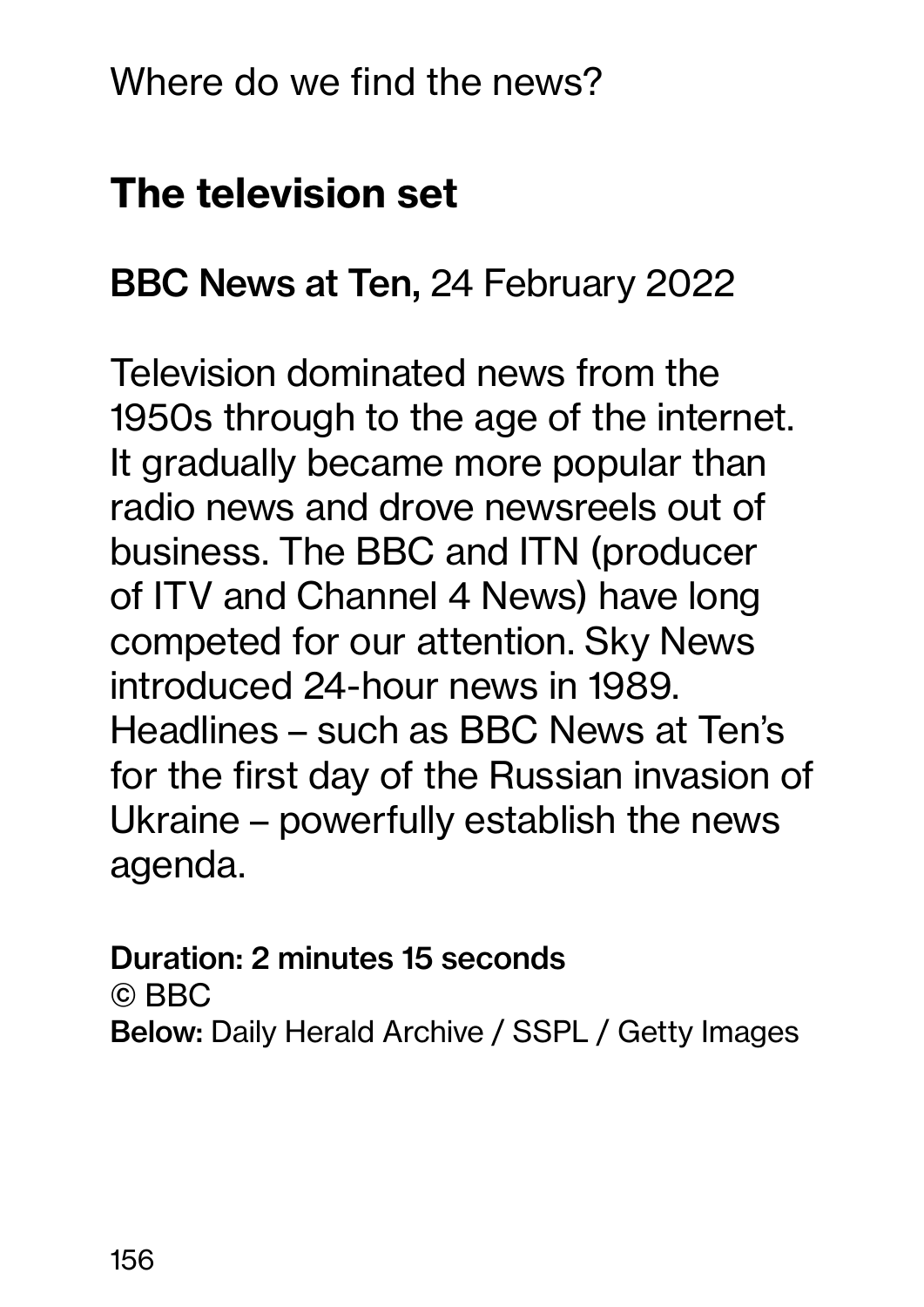# The Internet

The Internet has opened up a greater world of news than ever before, available in an instant. This installation shows live news coming to London from around the world. The headlines are aggregated from multiple news sources via the Google News feed. Whether tailored by humans or machines, the news is always shaped by who and where we are.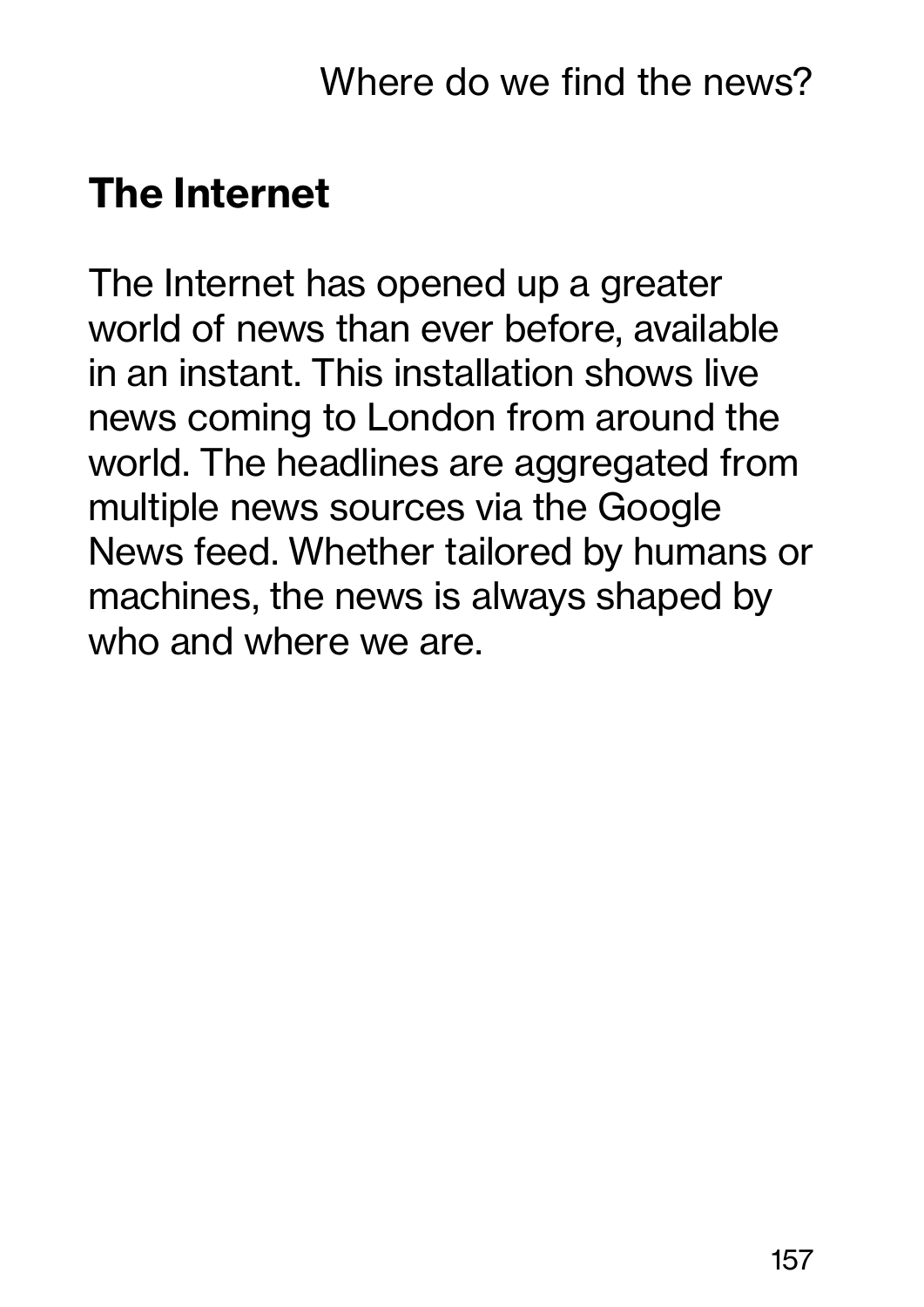News breakers

# News breakers

Here we celebrate some individuals and some teams – not always journalists – who have pushed boundaries to get a story told. Their achievements show how individuals can make a difference to the way the news is reported and shared. Through the news, these news breakers have worked to change how we see the world.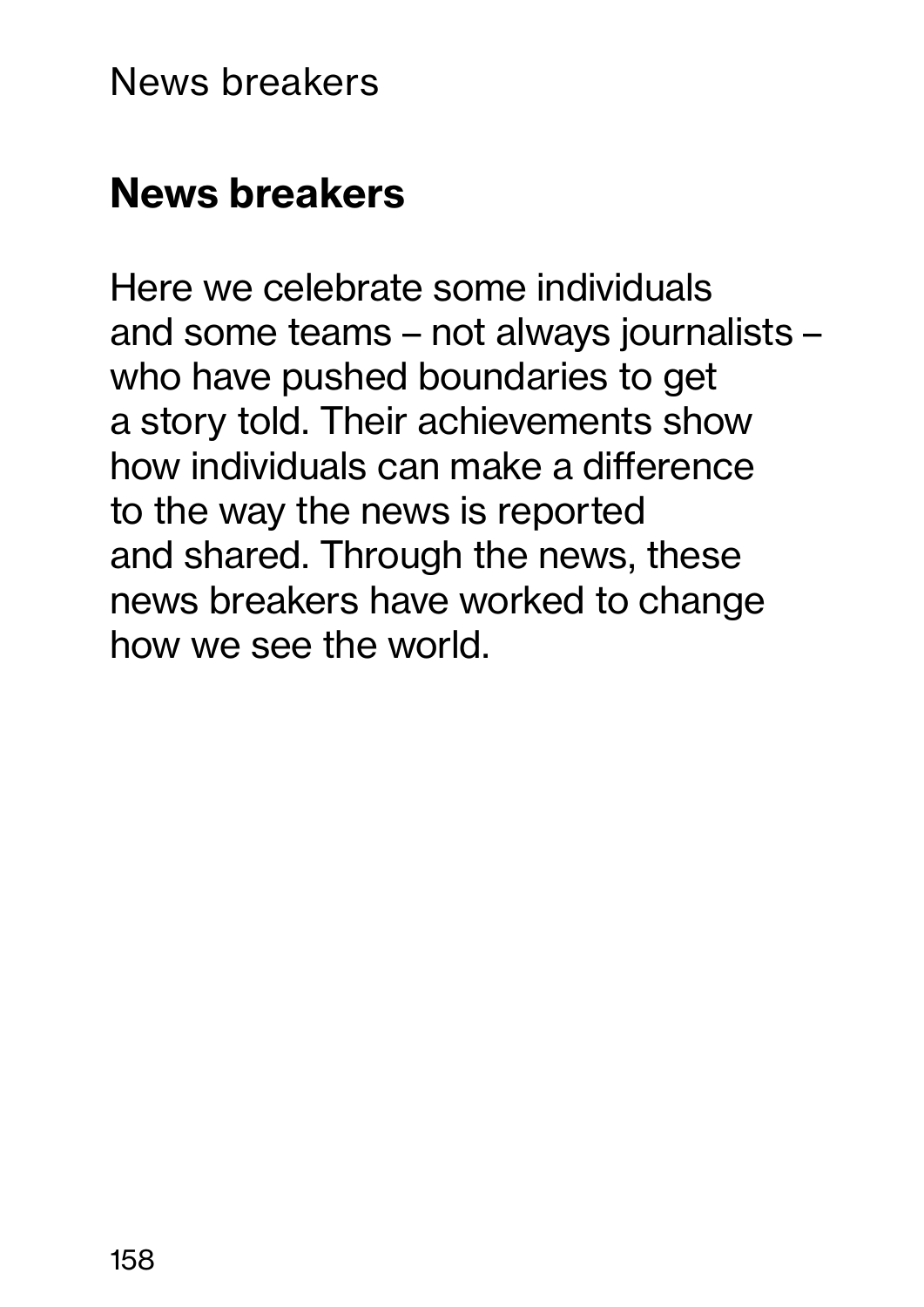# The conversation doesn't end here

Become a Member today and we'll refund your ticket

Get free entry for you and a friend to all our exhibitions, plus priority booking, access to our Members' Room and discounts in our cafés and shops. Visit the Information Desk to join. bl.uk/membership

Doomscroll. Debate. Disagree. Join us for events and courses at the Library and online bl.uk/breaking-news-events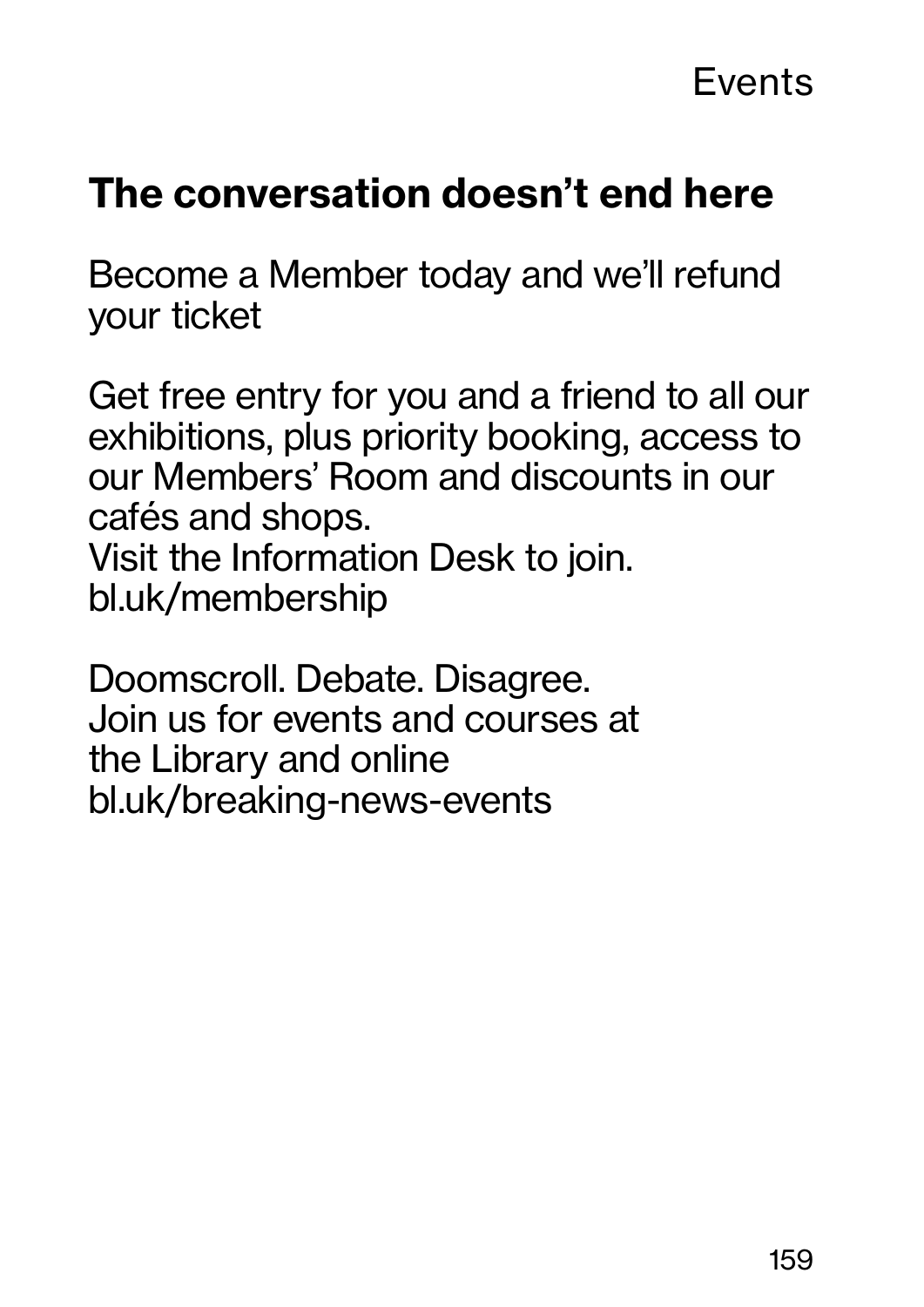## Events

Have We Got News For You? with 5x15 With Ed Miliband, Gideon Rachman, Rana Ayyub / Thursday 19 May 5 speakers with 15 minutes each to tell a story. We explore the news with those who shape it.

Writing Political Satire and News Inspired Comedy Master the techniques of political satire / Starts Wednesday 15 June A three-week online course where you will learn a range of tools for producing topical comedy, with tutor Chris Head.

## Where Next?

From #fakenews towards a compassionate media / Monday 11 July Jennifer Nadel finds ways to restore trust, wellbeing and maybe even some happiness to the news.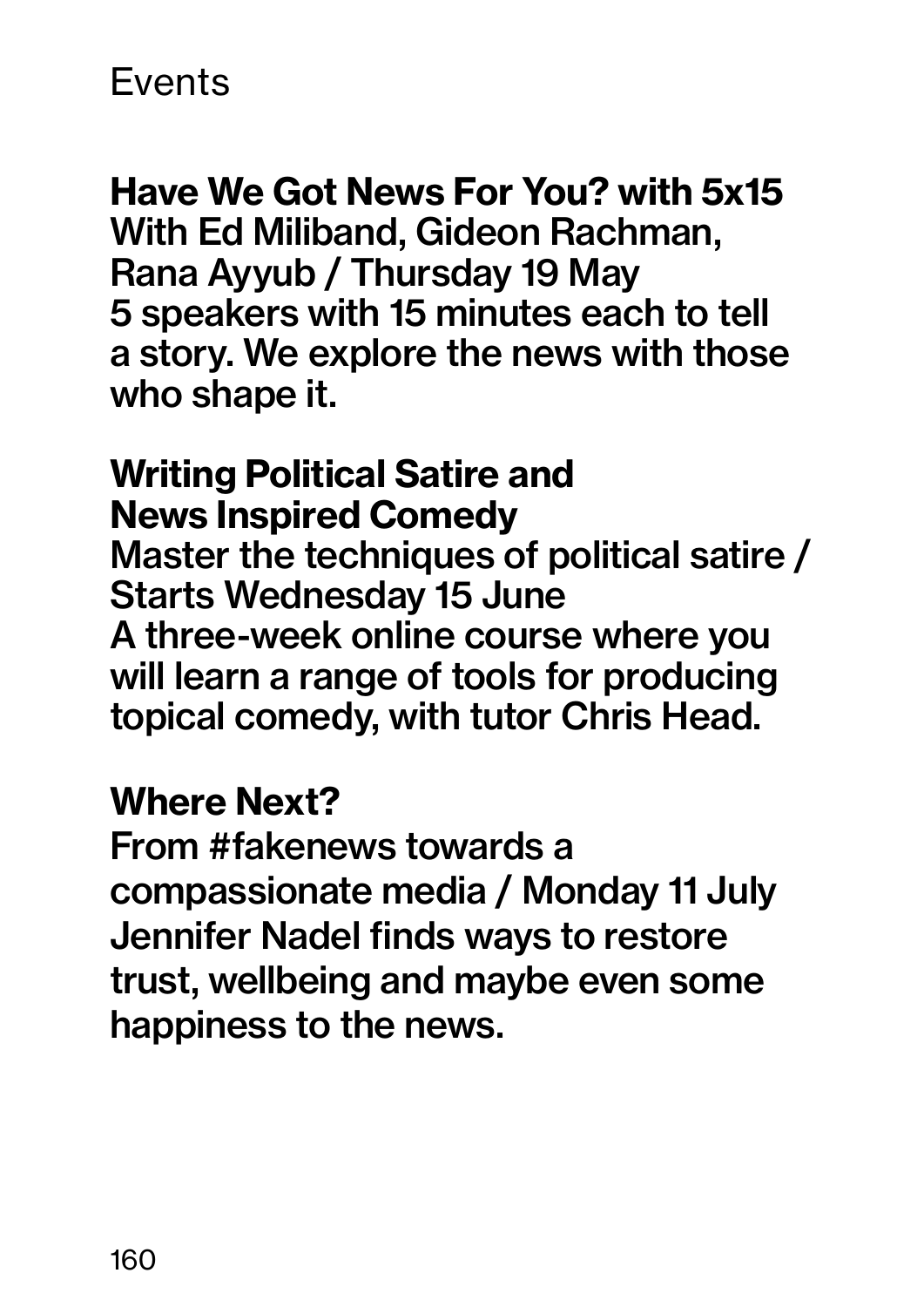Attend free exhibition workshops and events for school students and teachers bl.uk/learning

Explore the home of the UK's news collections bl.uk/news-media

Visit your local library for our Living Knowledge Network touring exhibition and events bl.uk/living-knowledge-network

And help us keep a world of ideas and inspiration open for everyone support.bl.uk

Stay in touch bl.uk/enewsletter @britishlibrary #BreakingTheNews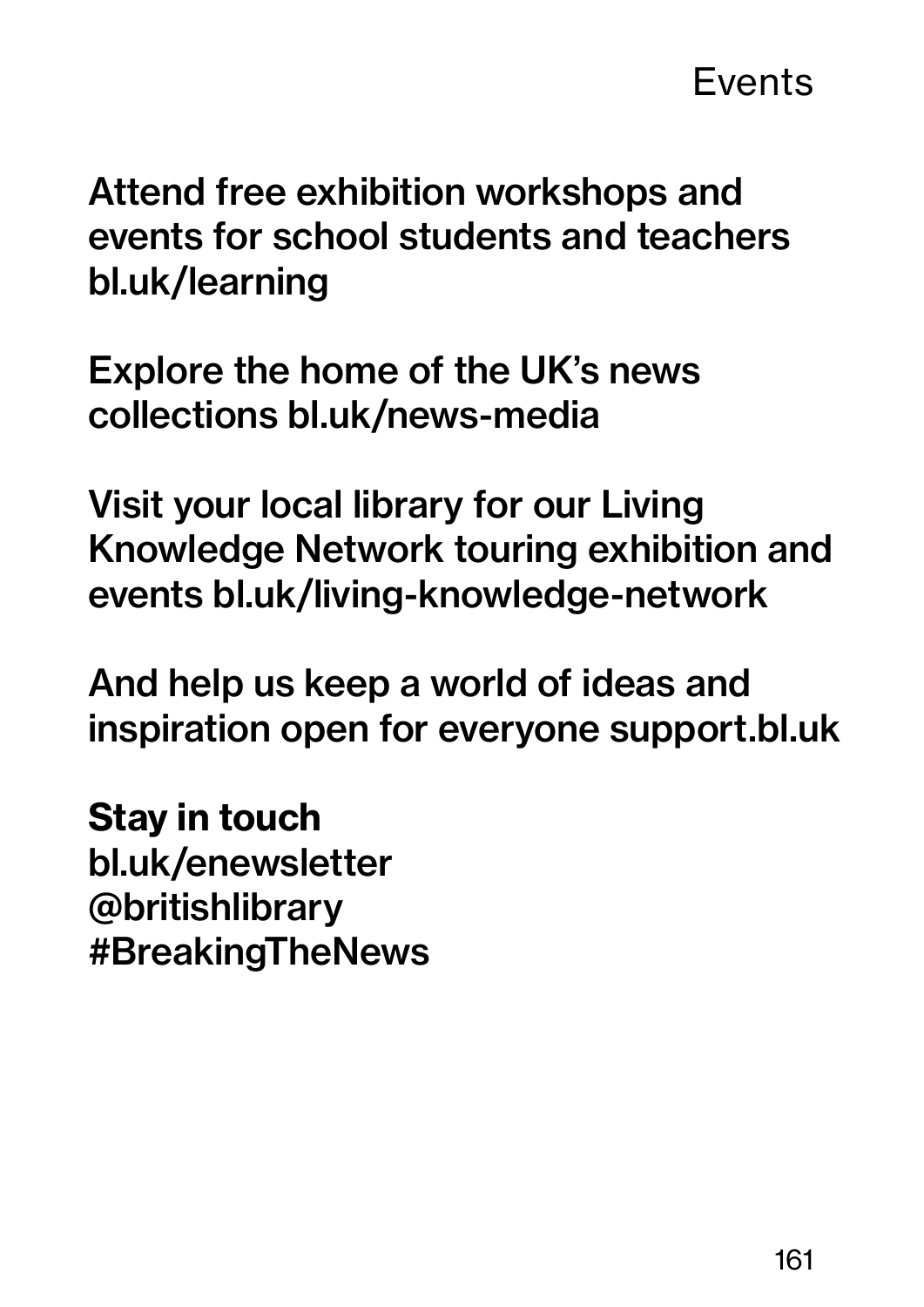We are grateful for the advice we have received from the members of the exhibition advisory board and audience panel:

# Advisory board Samira Ahmed (Chair) Kurt Barling, Professor of Journalism Practice, Middlesex University, London George Brock Jo Fox, School of Advanced Study, University of London Kathryn Geels, Programme Director, European Journalism Centre David Dunkley Gyimah, Cardiff University Jackie Harrison, Professor of Public Communication, University of Sheffield Joad Raymond, Professor of Renaissance Studies, Queen Mary University of London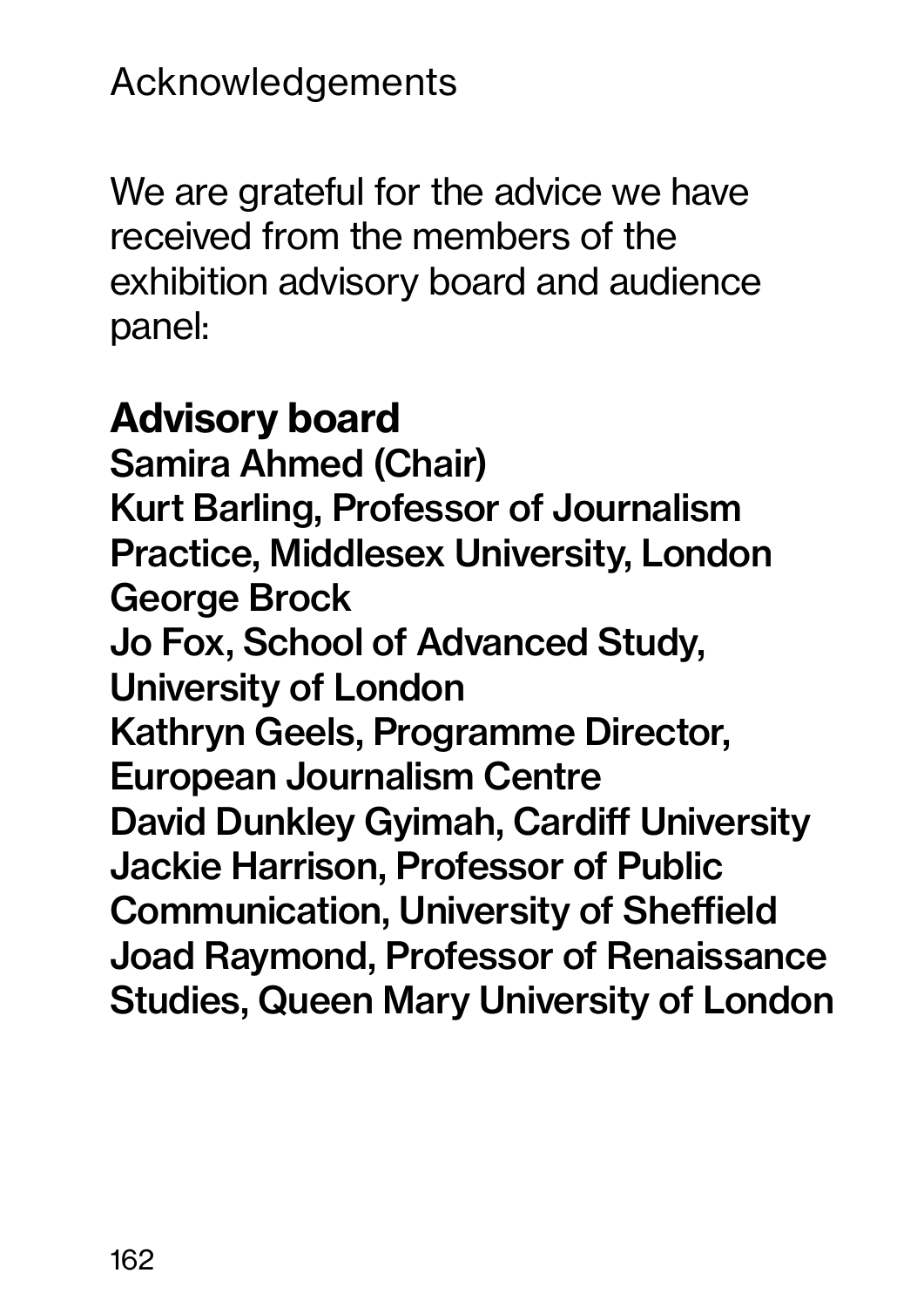Acknowledgements

## Audience panel

Demir Sezer Beverly Andrews Emma Laird Thomas Maskrey Sarada Chunduri Matt Cocquelin Haris Shah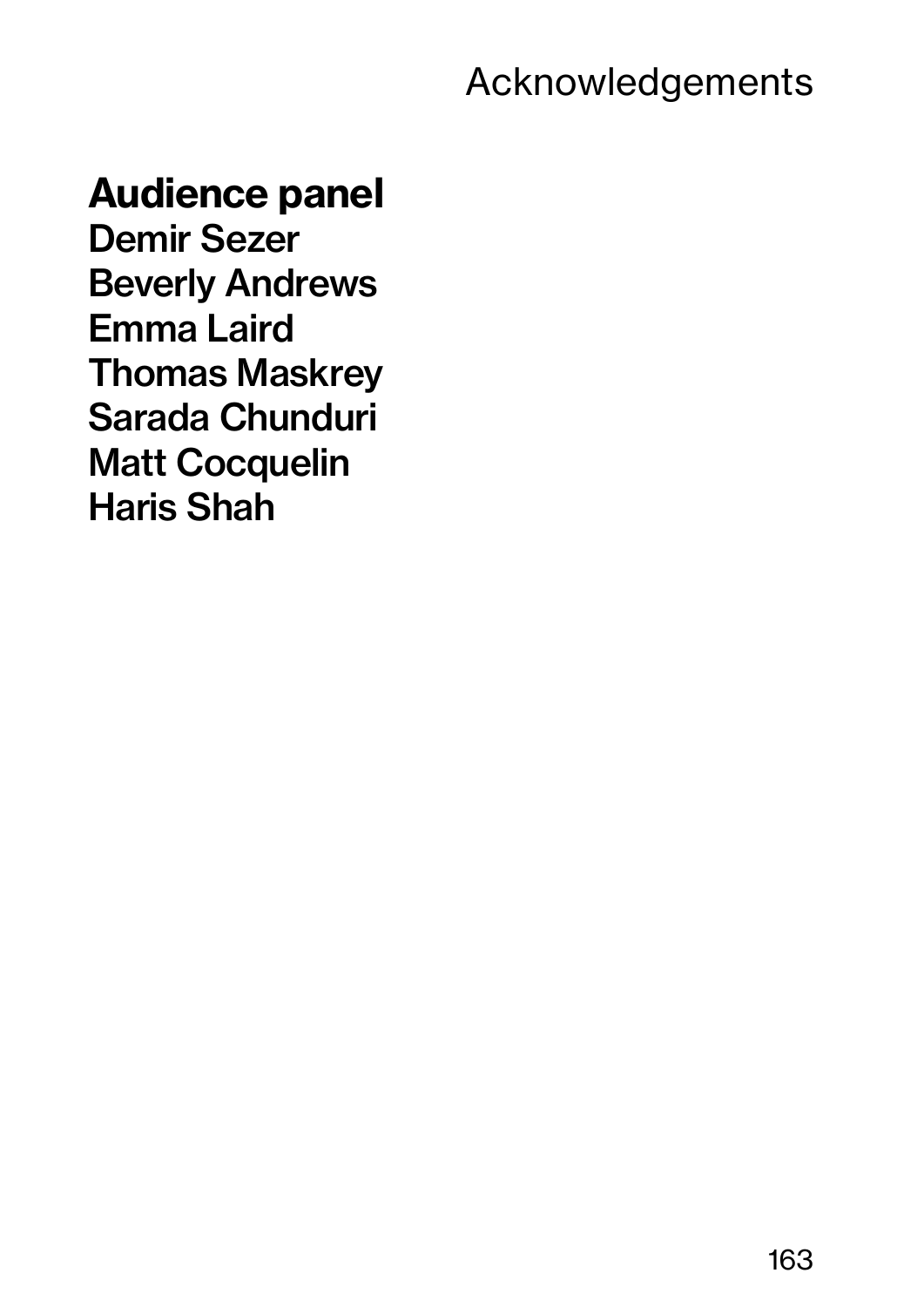Acknowledgements

With thanks also to Andrew Hobbs and the BBC for their advice.

We are grateful to the following lenders:

The British Museum The Bodleian Libraries, University of Oxford Guardian News and Media Archive Times Newspapers Limited / Archive The Priaulx Library, Guernsey The Daily Mirror / Reach plc Salvation Army International Heritage Centre, London **Tate** The National Archives, UK Trade Union Congress Archive, University of Warwick

With thanks to all the British Library staff members who have contributed to the planning and delivery of the exhibition.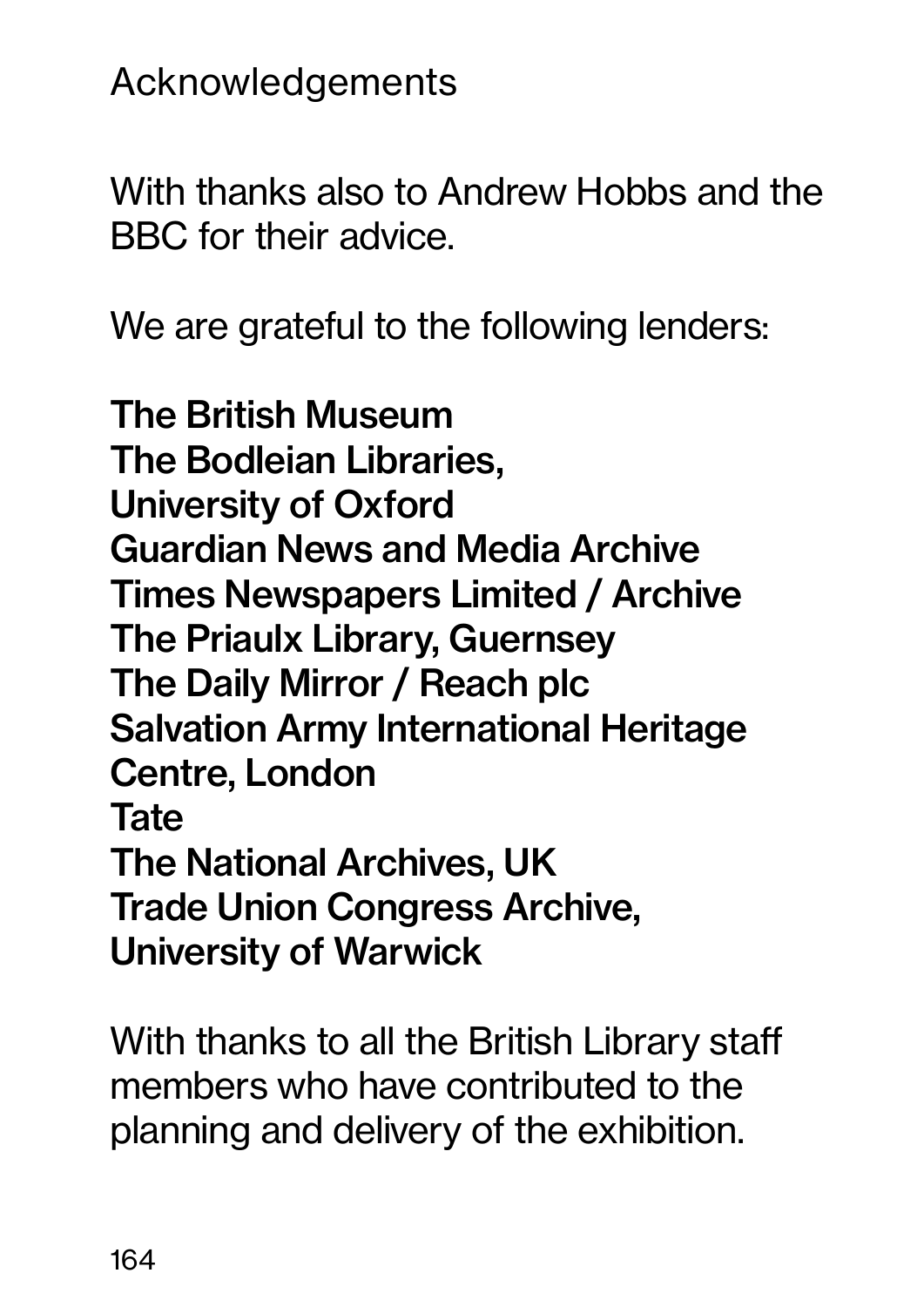Curation: Beth Gaskell, Stephen Lester, Luke McKernan, Maddy Smith and Tamara Tubb

Project management: British Library

Exhibition design, graphic design and illustration: Northover&Brown

AV design: Clay Interactive

Lighting design: DHA Designs

Construction: Central Leisure Developments Ltd

Graphic production: BAF Graphics Ltd

AV installation: Integrated Circles

Videographer: Laurie Garnons Williams